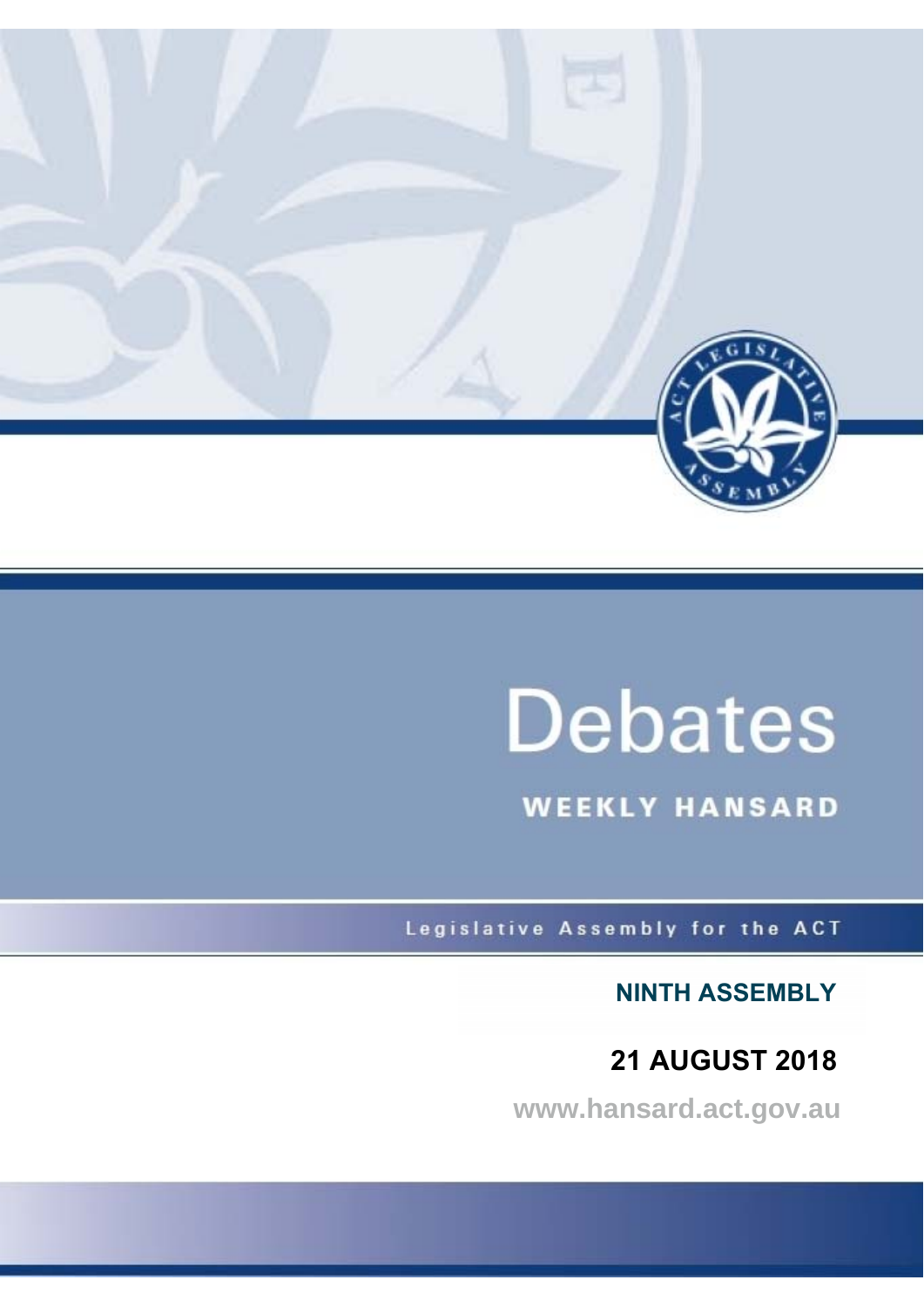## **[Tuesday, 21 August 2018](#page-2-0)**

| Update on ACT Health transition and Australian Council on Healthcare           |  |
|--------------------------------------------------------------------------------|--|
|                                                                                |  |
| Outcomes of the ACT Health system-wide data review (Ministerial statement)3260 |  |
|                                                                                |  |
|                                                                                |  |
|                                                                                |  |
| Questions without notice:                                                      |  |
|                                                                                |  |
| Aboriginals and Torres Strait Islanders-Boomanulla Oval3295                    |  |
|                                                                                |  |
|                                                                                |  |
|                                                                                |  |
|                                                                                |  |
|                                                                                |  |
|                                                                                |  |
|                                                                                |  |
|                                                                                |  |
|                                                                                |  |
| Aboriginals and Torres Strait Islanders—child protection3309                   |  |
|                                                                                |  |
| Canberra Hospital—accident and emergency procedures3312                        |  |
|                                                                                |  |
|                                                                                |  |
|                                                                                |  |
|                                                                                |  |
|                                                                                |  |
| Adjournment:                                                                   |  |
|                                                                                |  |
|                                                                                |  |
|                                                                                |  |
|                                                                                |  |
|                                                                                |  |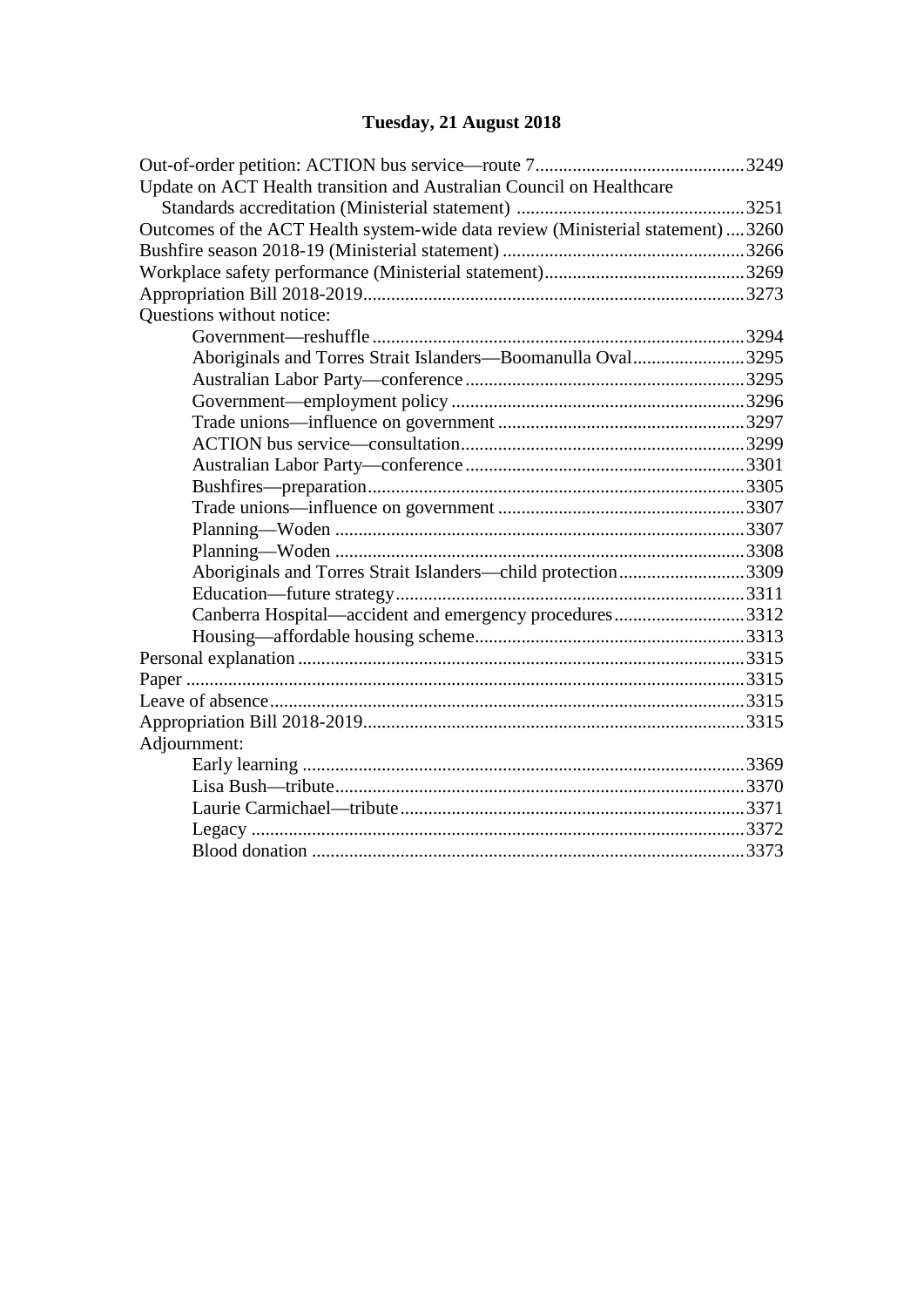### <span id="page-2-0"></span>**Tuesday, 21 August 2018**

**MADAM SPEAKER** (Ms J Burch) took the chair at 10 am, made a formal recognition that the Assembly was meeting on the lands of the traditional custodians, and asked members to stand in silence and pray or reflect on their responsibilities to the people of the Australian Capital Territory.

#### <span id="page-2-2"></span><span id="page-2-1"></span>**Out-of-order petition ACTION bus service—route 7**

**MISS C BURCH** (Kurrajong) (10.00): I seek leave to table an out-of-order petition relating to proposed changes to current ACTION bus route 7 along Elouera, Fawkner, Torrens and Ipima streets, Braddon, and to make a statement in relation to the paper.

Leave granted.

**MISS C BURCH**: I present the following paper:

Petition which does not conform with the standing orders—Proposed changes to bus route 7—Miss C Burch (74 signatures).

I present this petition on behalf of 74 residents of Braddon, regarding proposed changes to route 7 under the government's new bus network. The changes would have a significant impact on the local community of Girrahween Lodge, and the St Columba's Uniting Church in Braddon.

We have heard from hundreds of people and organisations across Canberra about the government's proposed bus changes. The government's claim of "more trips more often" rings false in many residents' ears, because they will go from having a daily half-hourly service to a very limited part-time service. People's independence and dignity will be lost, and organisations will find it even harder to provide services without easy access to public transport.

Disability service providers who serve clients with limited mobility have told us that losing nearby bus stops will directly hurt their clients. Community service providers who help homeless people have told us that they rely on the public bus network to get their clients to safe shelters. Retirement village residents have told us they will be left stranded if their nearby bus stop is taken away. Many of them have moved into these residences based on the availability of public transport.

It is the residents of Girrahween Lodge, a retirement village in my electorate of Kurrajong, whom I speak for today. Having a bus stop outside their home gives these residents independence. It allows them to maintain their dignity. It lets them do their shopping, travel to medical appointments, visit friends, and maintain connections with the local community on their own schedule.

At the moment the route 7 bus runs along Fawkner Street, with a stop no more than 100 metres away. Girrahween Lodge residents do not have to be dependent on services that have to be booked days in advance, or that only go to a limited number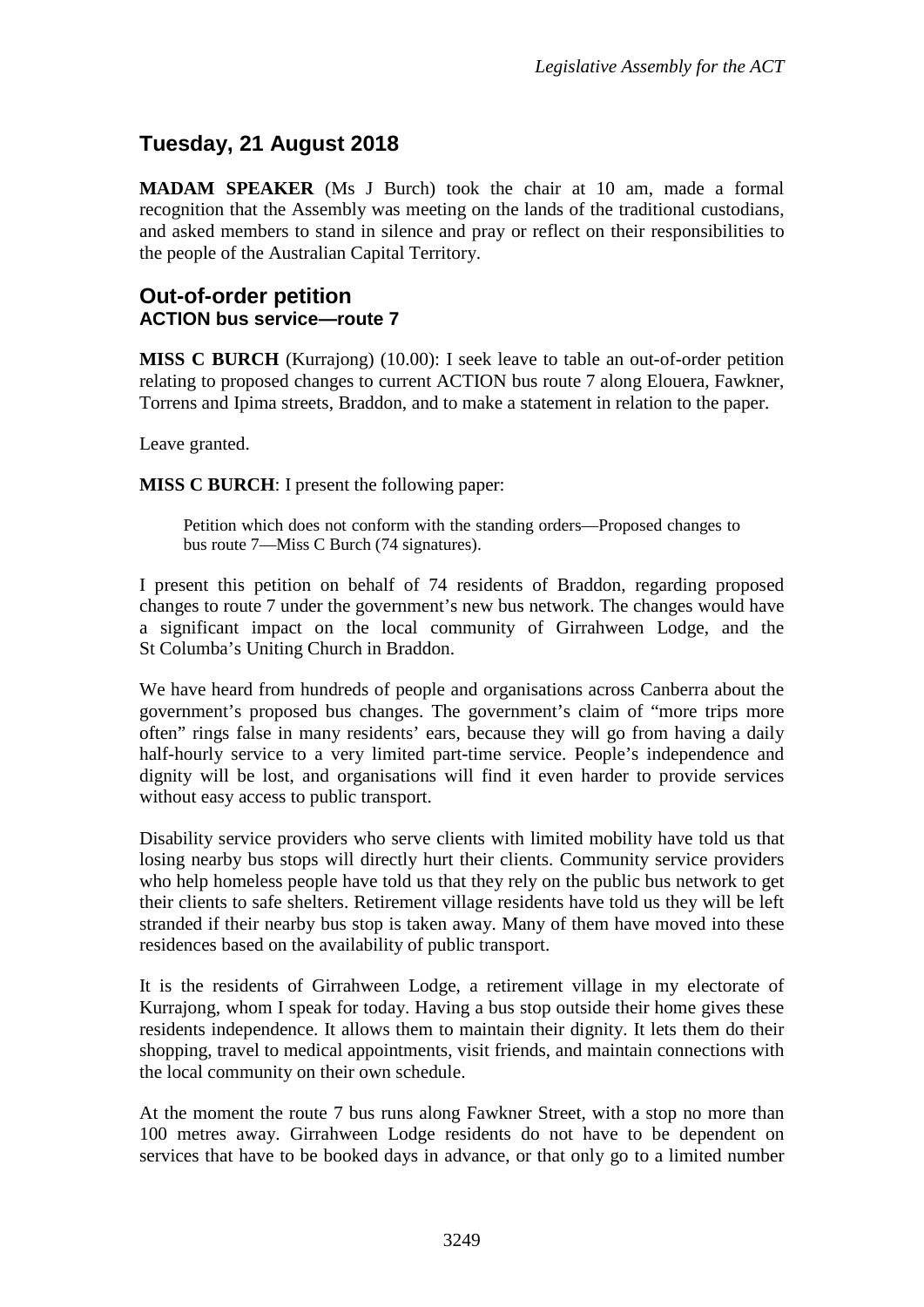of destinations; and it is this independence that they have told me they will lose under the new network. Taking away regularly scheduled bus services from retirement village residents takes away their independence and their dignity.

Losing the bus stop outside their village will mean that residents will face an up to 700-metre walk to the nearest public transport stop. I have heard from residents who are getting quite frail and who would find it difficult, if not impossible, to walk that far, particularly if they are carrying shopping bags.

Elderly residents have told me that they can manage public transport if they do not have to walk too far. Residents have also told me that they are concerned about having to walk so far in the cold of winter or the heat of summer. They are even more concerned about having to walk in the rain, and, with the poor quality of footpaths in their suburb as well, one fall can lead to life-altering injuries for an elderly person.

Residents have also told me about the frustration they have experienced when they have tried to use flexibus services. The problem is that they have to be booked two days in advance. The second problem is that they operate only on weekdays, and residents cannot use them for unexpected situations or spontaneous outings with friends. Residents have told me that when they have called to book, the phone menu is difficult to navigate or that the lines are often busy. They just do not have the confidence that the flexibus will meet their needs.

Residents are particularly concerned that they will lose direct bus services to Belconnen. The current route 7 bus provides Girrahween Lodge residents with direct access to Calvary hospital and the Ginninderra medical centre. This will be lost with the new network. Retirement village residents rely heavily on public transport for easy access to medical services. Losing this access has left them fearful for their health and their independence.

We have heard many times how little regard the Chief Minister and his government have for anyone over the age of 60. Perhaps that is why no members of his government showed up at the Girrahween Lodge when Transport Canberra gave a briefing. They were invited; they just could not find the time. The residents of Girrahween Lodge feel as though they have been ignored by the government, that they are out of sight and most definitely out of mind.

It is not just the residents of Girrahween Lodge who will be affected by these cuts. The route 7 bus also transports homeless men from the city to the safe shelter provided by St Columba's Church, and to the nearby Salvation Army. Organisations who help homeless men in Civic and Braddon know that if they can get those men onto the route 7 bus, it will drop them right outside either of these shelters. These shelters provide safe shelter for homeless men, protecting them from harsh Canberra winters. Taking away the route 7 service, and taking away the bus stops near St Columba's Church and the Salvation Army, will make it all the more difficult for clients of these services to access these vital shelters.

In conclusion, the Labor-Greens government's changes to bus services will have severe impacts on the independence and dignity of some of our most vulnerable Canberrans.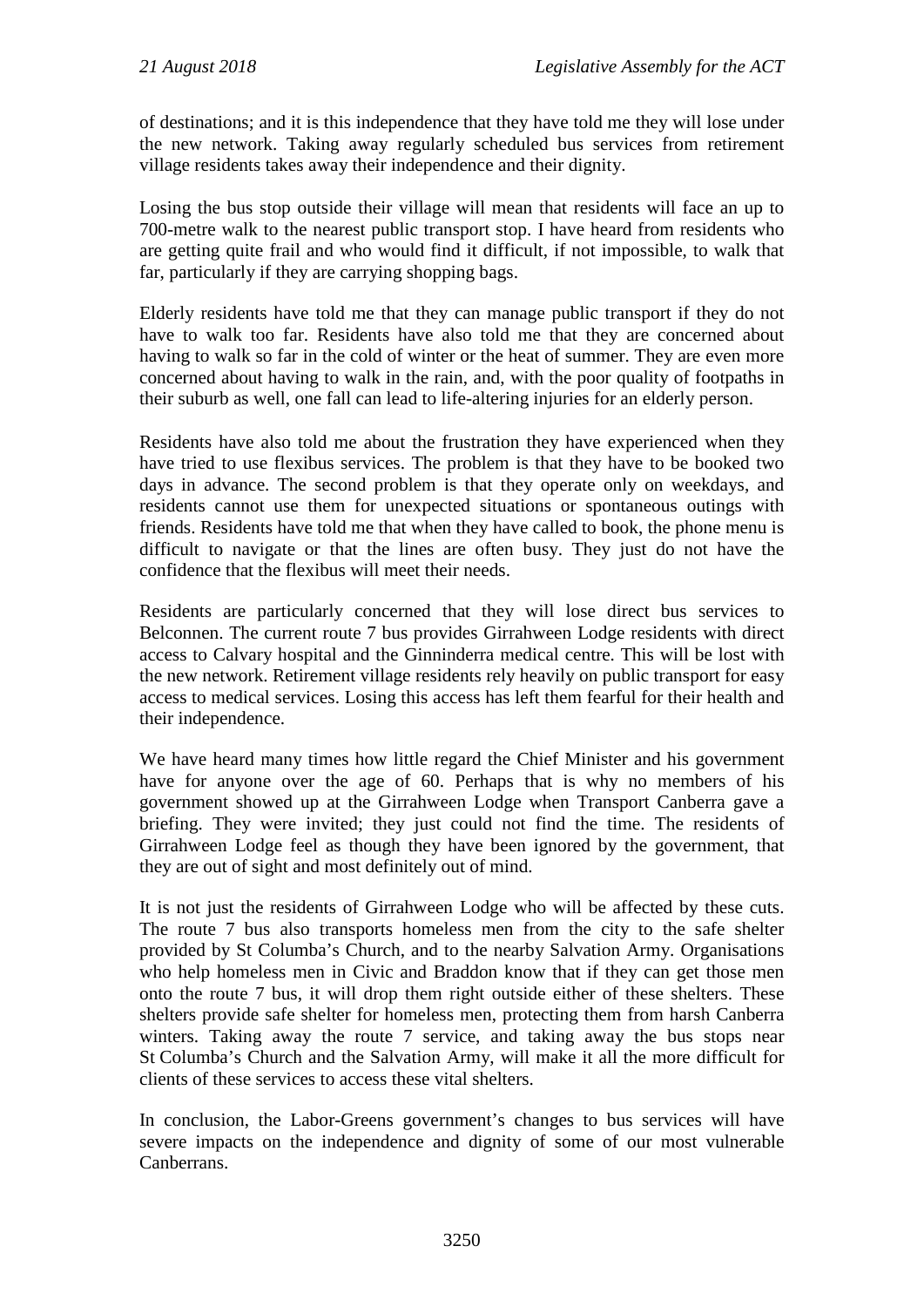#### <span id="page-4-0"></span>**Update on ACT Health transition and Australian Council on Healthcare Standards accreditation Ministerial statement**

<span id="page-4-1"></span>**MS FITZHARRIS** (Yerrabi—Minister for Health and Wellbeing, Minister for Transport and City Services and Minister for Higher Education, Training and Research) (10.05): Today I would like to update the Assembly and the broader community on the significant work that has been going on across ACT Health to improve workplace culture and to cement the organisational values of care, excellence, collaboration and integrity. March 2018 marked a significant turning point for ACT Health for a number of reasons, which I will outline today.

It was in March that the Australian Council on Healthcare Standards, ACHS, conducted an organisation-wide survey of ACT Health as part of the re-accreditation process. I will go into greater detail on this shortly, but it is fair to say that this site visit and the resulting not met report were the catalyst for a profound shift in the organisation, one which has resulted in an outstanding accreditation result and a glowing external assessment of ACT Health's culture, leadership and commitment to continuous improvement.

It was also in March that the Minister for Mental Health and I announced that ACT Health would become two distinct organisations from 1 October 2018. The organisational reform will build on the outstanding improvements we have seen through the re-accreditation process and will be an opportunity to re-set and re-focus the organisation on its core purpose and values.

Madam Speaker, as part of the reform, the interim director-general is leading an extensive piece of work focused on the cultural needs of the organisations, in particular for the first six months of operations. I will go into further detail on both the progress of the transition and the work to improve ACT Health's culture and to cement its values shortly.

But first to accreditation. As I mentioned earlier, ACT Health underwent a re-accreditation assessment in March 2018 against the 10 national safety and quality health service standards. All public and private hospitals in Australia undergo this important rigorous process. The process is part of a continuous cycle of improvement to ensure that we deliver safe and high quality health care to Canberrans. It is an opportunity to identify areas for improvement that will make health services even better.

As part of the process, the ACHS conducted an organisation-wide survey of ACT Health between 19 and 23 March. During this survey, ACHS assessed ACT Health's implementation of the national standards. ACT Health was assessed against 256 actions, 209 of which are core under the national standards. While ACT Health met 176 of the core criteria, the surveyors assessed it as not meeting 33 of the core criteria under five of the 10 national standards.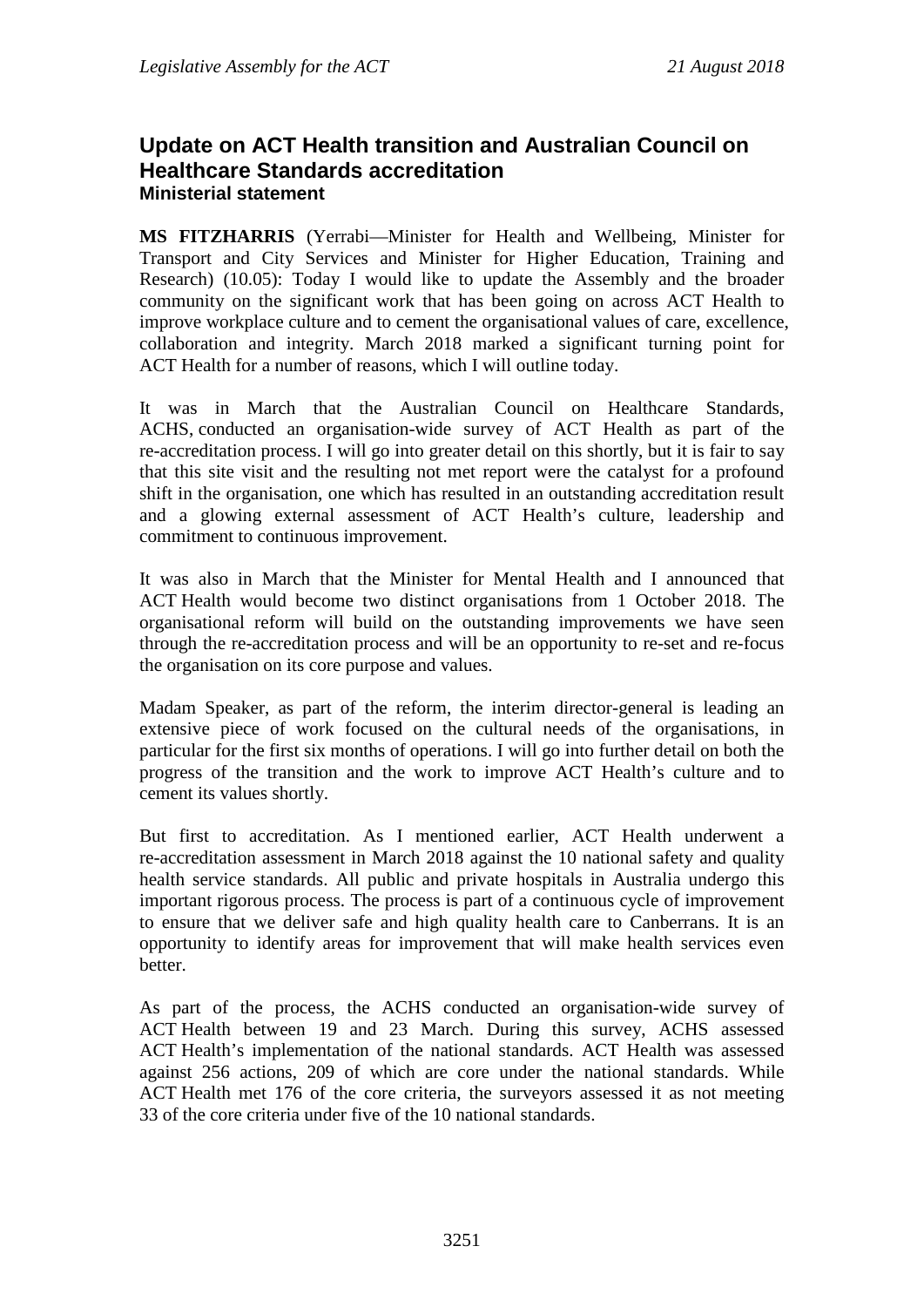Subsequently, ACHS provided ACT Health with a period of 90 days to remediate those matters that did not meet the 33 core criteria. ACT Health was re-assessed on its implementation of these not met criteria through a process called an advanced completion survey. Two surveyors from ACHS conducted this survey on site at Canberra Hospital and Health services between 3 and 5 July 2018.

ACT Health staff have risen to the challenge to address the 33 core criteria. I can advise you that ACT Health has made all the improvements necessary to achieve re-accreditation. I can further advise that ACT Health has been awarded re-accreditation for a further three years, which is the maximum allowable period. The surveyors were highly complementary of the improvements ACT Health and its staff have made since the initial site visit in March 2018.

The final accreditation survey report observed that ACT Health underwent significant transformation to address the improvements required. It further noted that ACT Health has taken the necessary steps to ensure the implementation of sustainable systems and processes that provide direction and strong governance from both a corporate and clinical governance perspective. The surveyors acknowledged, and were impressed by, the extensive work undertaken, staff engagement, leadership and commitment to achieve this result and to drive positive change in the culture of the organisation.

ACT Health was observed to have a positive culture of cohesion and teamwork, as well as a commitment to the delivery of safe and effective care. This has enabled the organisation to achieve great outcomes for all Canberrans. The surveyors are confident that ACT Health will sustain these achievements due to the systems and processes implemented and its commitment to delivery of excellent and safe health care.

Examples of the exceptional improvements that ACT Health have achieved include the active management of ligature points by ACT Health whilst still ensuring a recovery-focused environment for the consumer. The surveyors acknowledged the leadership of the mental health, justice health and alcohol and drug service division and the large body of work undertaken to address the recommendations.

The staff and leadership team in food and environmental services at ACT Health demonstrated to surveyors a can-do approach through the implementation of sustainable improvements. Surveyors commended ACT Health staff on their collaboration, leadership and commitment to improve the standards of care evident across the multidisciplinary team.

The surveyors applauded ACT Health for the positive and direct action that has occurred over the past three months in improving compliance with the use of the surgical safety checklist. A robust and sustainable policy, including performance escalation pathways for ongoing individual non-compliance, has been implemented. Effective communication and education processes have also been implemented to support staff and ensure that they sustain this improvement.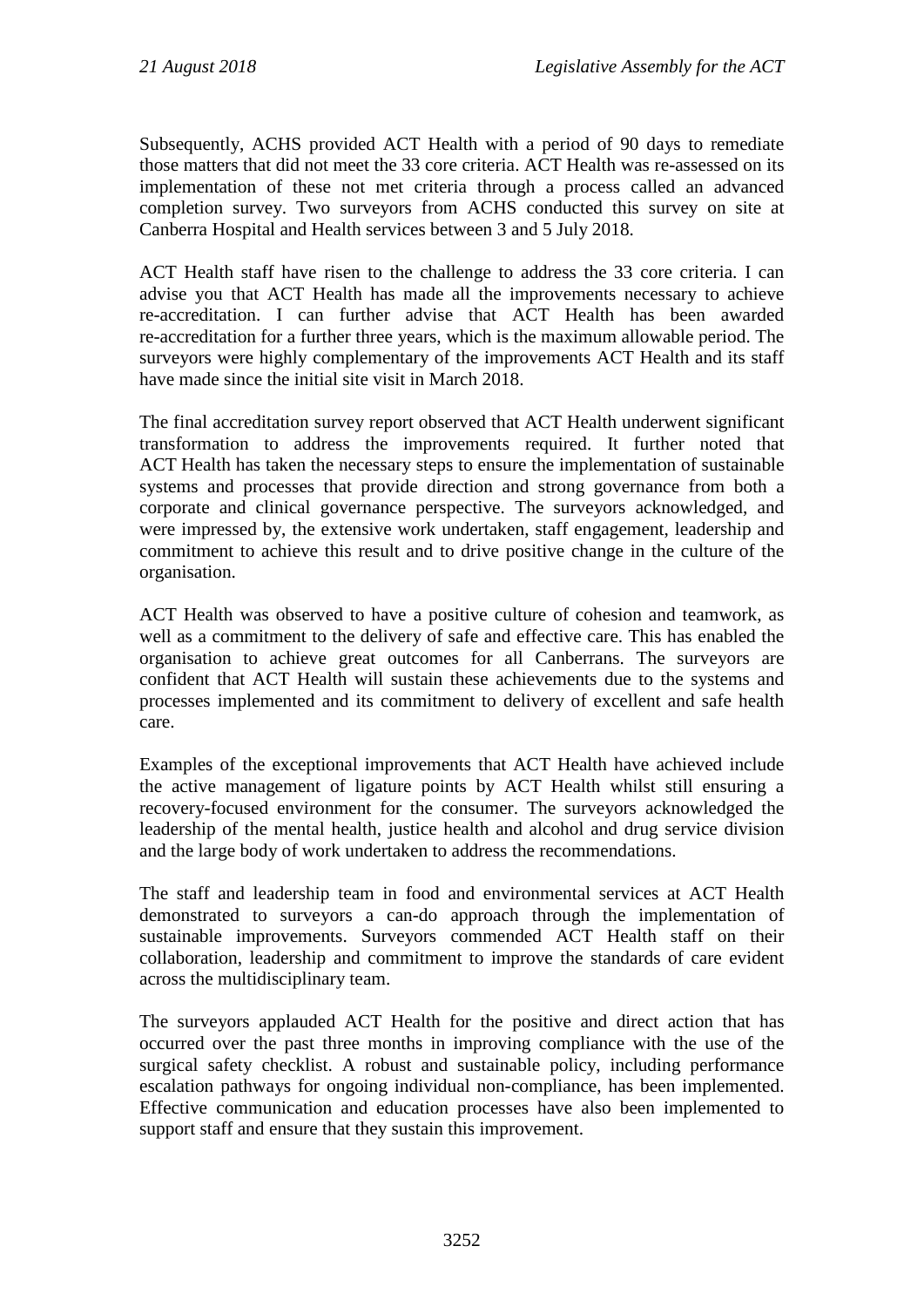Surveyors were impressed by ACT Health's commitment to ensuring the delivery of quality patient care through improving timely completion of discharge reports. The work undertaken by an ACT Health GP, with extensive forensic mental health qualifications and clinical experience, to review and complete complex mental health discharge summaries was recognised as outstanding.

Madam Speaker, the surveyors are so impressed by the improvements ACT Health has implemented that they have encouraged ACT Health staff to publish and submit a number of the improvement activities for national quality improvements awards. These are just some examples of the tremendous work that ACT Health has undertaken over the past three months. Minister Rattenbury and I have both congratulated and thanked ACT Health staff for their enormous effort, professionalism and dedication to this achievement.

But, Madam Speaker, as you know, improving quality and safety is an ongoing process in the health system that does not start or end with accreditation. This is certainly something that ACT Health recognises. ACT Health has already begun preparatory work for the next re-accreditation process where it will be assessed against new and even more stringent national standards, a challenge it is more than up to.

ACT Health's commitment to continuous improvement was recognised by the surveyors, who commented that the systems and processes put in place over the past few months will assist staff and the leadership to drive towards excellence and safety in all patient care services.

As Minister for Health and Wellbeing I am committed to overseeing a health system that is constantly striving to improve safety and quality. That is a big part of why the government took the decision in March to reform ACT Health into two distinct organisations. As I have previously outlined, one organisation will be responsible for the clinical operations and will focus on the operational delivery of quality health services to the community. It will be responsible for the delivery of health care in ACT Health acute, sub-acute and community health settings, as well as having responsibility for driving continuous improvement in health service delivery.

The other will be responsible for strategic stewardship of the ACT's health system. It will oversee the system as a whole, set the strategic direction for health services and health research and innovation, and drive a preventative health approach, as well as provide health protection services. Both organisations will be committed to keeping our community healthy through person-centred care, quality, innovation, engagement and accountability.

Madam Speaker, this organisational reform will ensure that we have a sustainable health system that is better able to respond to our community's future health needs as we continue to grow and as our community changes. There will be greater autonomy and clarity by having two organisations that are appropriately resourced and focused on what they need to do.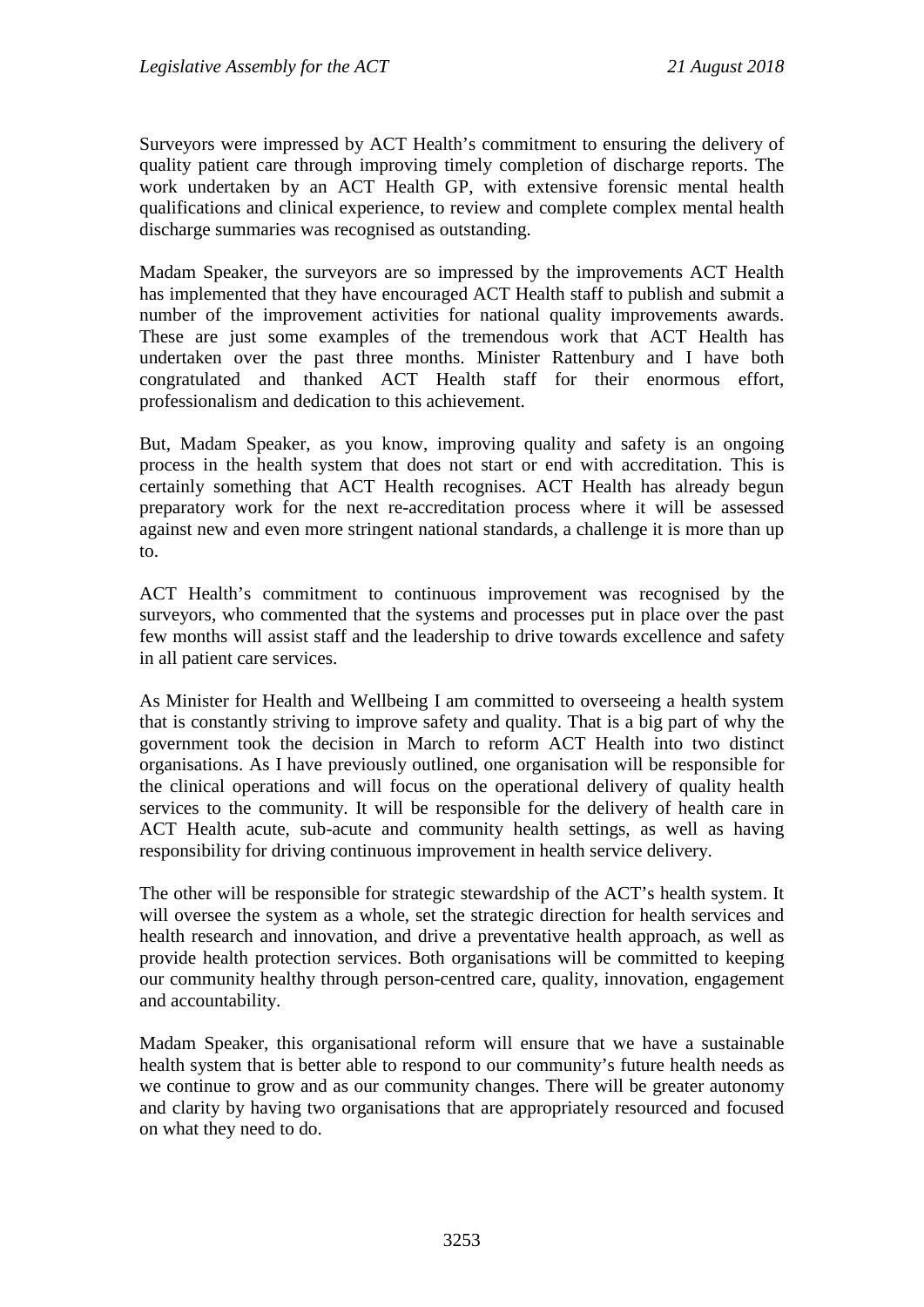Minister Rattenbury and I are being regularly updated on the progress that ACT Health is making as we move towards 1 October 2018. A transition office is facilitating the program of work to create the two new organisations. The formation of two organisations means that some of the existing functions within ACT Health will either move or be restructured, while others will be required in both organisations. As a result, an area of focus for the transition office has been on the enabling functions of ACT Health. This will ensure that the organisations are appropriately resourced to perform their specific functions.

A steering committee formed by ACT Health executive leaders has been established to guide the progress of the transition and to ensure effective decision-making and governance. A number of working groups have also been formed, utilising the subject-matter expertise within the organisation to develop and progress detailed action plans to ensure that the transition will be conducted in a timely manner.

Importantly, the transition office has factored into its plan many opportunities for staff engagement and consultation. This is to minimise disruption to the workforce, increase understanding of the changes being made, and improve workforce readiness. A series of workshops has commenced with leaders across ACT Health to ensure strategic alignment with the vision and objectives of the change, to create a guiding coalition of change leaders, and to seek their engagement and input into the design of the organisations. A set of design principles has been developed to guide the development of the structures.

Last week more than 140 leaders from across ACT Health came together for a collaborative leadership event. They discussed the importance of their roles in positively leading ACT Health staff through this time of change. This event was an opportunity for leaders from across the broad spectrum of ACT Health to have input into the functional design of the two new organisations. A draft functional design of the two new organisations was discussed and refined. This was an important step in the design of the structures. Leaders also participated in process-mapping exercises in order to get a greater understanding of how the organisations will interact under various scenarios.

I am pleased that recruitment for the positions of Director-General, ACT Health and the Chief Executive Officer, Canberra Hospital and Health Service is progressing for two such key leadership positions. I look forward to the announcement being made in the near future following a national and international search.

Transparent and accountable decision-making will be key to the success of the transition program. The interim director-general has provided and will continue to provide regular updates to staff on the transition via staff bulletins, face-to-face forums and a dedicated intranet page. More detailed consultations around the structure of the two organisations will be conducted through the transition office in the coming weeks.

Over the past three months, the ACT Health leadership team has worked hard to improve the organisational culture, particularly through the re-accreditation process.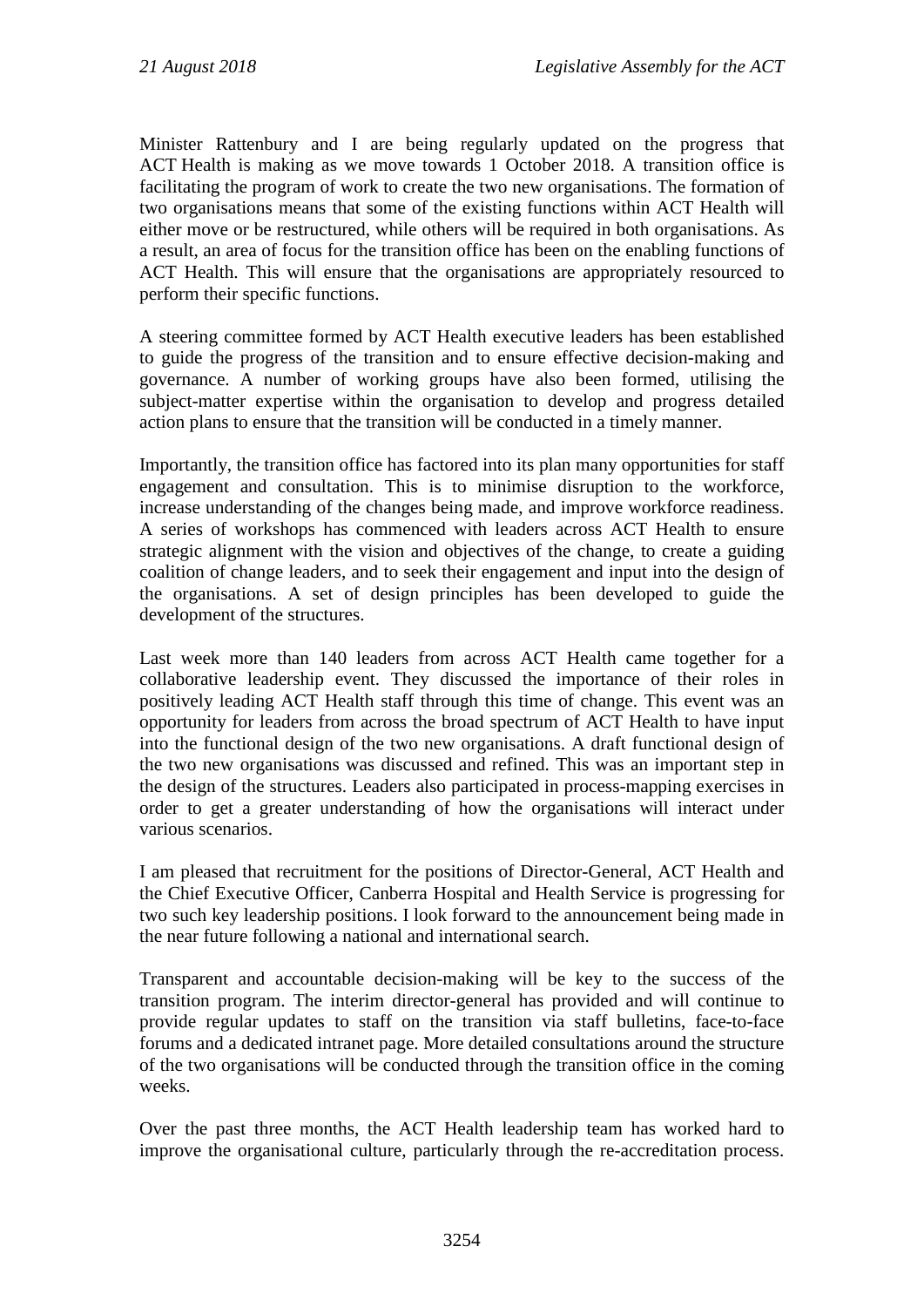The commitment from the leadership team is showing signs of a significant shift in the positivity of the workforce culture across the organisation. Developing a high performing culture where people feel valued and are able to contribute and build effective partnerships is a high priority for ACT Health's leadership.

As part of the preparatory work for 1 October, the interim director-general is leading a significant piece of organisational development work. It is focused on the cultural needs of the organisations, in particular for the first six months of operations. It is underpinned by a focus on values and genuine engagement with staff and leadership across the organisations. It will enable us to embed an even more positive culture across our health system.

This work includes a focus on building a cohesive, values-based executive team and on building an environment where collaboration can thrive. There will be an increased focus on engagement and communication with staff and on identifying and promoting the many instances of great care and service which happen across ACT Health every day.

There will also be stronger engagement with our tertiary stakeholders to ensure that we continue to be focused on learning and development. One particular initiative that is being driven by the interim Director-General, ACT Health is to establish a policy, practice and research summit to develop health systems thinking. The inaugural summit will take place in November of this year.

It is clear that the culture within ACT Health has been improving greatly. We want staff to feel safe and confident about raising issues, and there are a number of mechanisms currently available to staff to seek support. However, I acknowledge, as does ACT Health, that sometimes people in all organisations may not feel confident to go through these established processes. That is why the interim director-general has met with the Health Services Commissioner to see what other avenues can be opened to staff who wish to raise concerns. The Health Services Commissioner is another option for staff to raise issues of culture if they so choose, and I am confident that these measures, and the changes in health's leadership, are improving the culture within the ACT government's largest organisation.

An enormous amount of work has occurred across the ACT Health Directorate to achieve accreditation. The final accreditation report details the outstanding achievements that ACT Health have made over the past few months. Staff have stepped up to this challenge, demonstrating outstanding commitment to the delivery of safe and effective care to the Canberra community. In the words of the surveyors:

This has been no mean feat and everyone needs to recognise this achievement in a positive productive light.

The final accreditation report and achievement of accreditation is a significant accomplishment for the ACT. The outcome reflects the high quality of work being performed on a daily basis and the dedication of ACT Health to delivering Canberrans the safe and quality healthcare services they expect and deserve.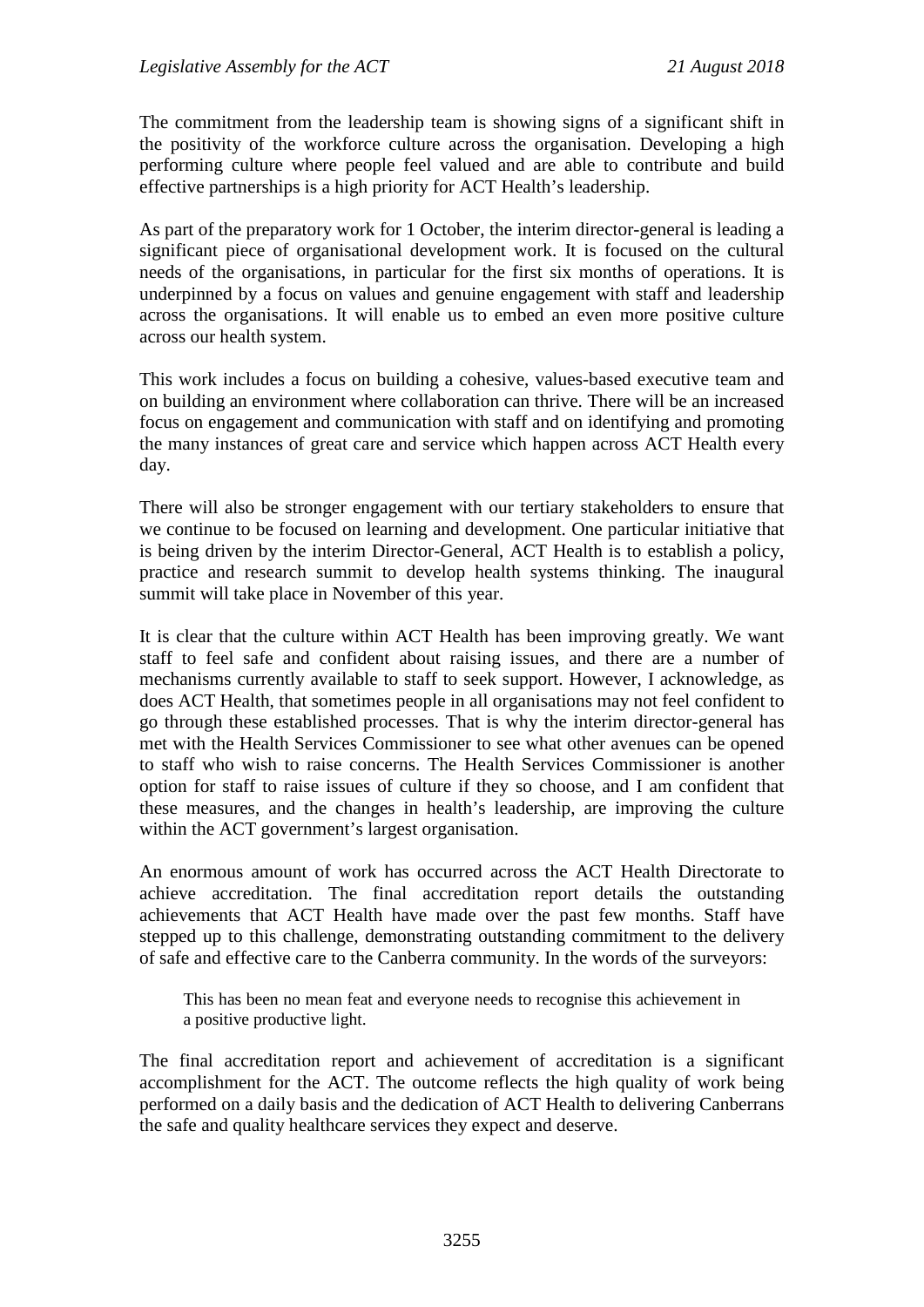March 2018 marked a point in time when ACT Health staff at all levels stood up and said, "We are proud, and we are committed to delivering the best possible health care to our community." Significant improvements have been made during this process and all staff should feel rightly proud. The organisational reform will ensure that we continue to see profound improvements in our health system, and we will ensure that our community continues to receive the high quality, safe health care it expects and deserves.

Because we know that as our community grows our community's changing healthcare needs must be met, this year's budget continues to invest in our community's health, spending ACT taxpayer's money responsibly and sustainably. We will continue to invest in clinical capacity such as additional beds at our hospitals, more nurse-led walk-in centres, more mental health services and a major expansion of hospital in the home.

We will keep investing in our health system as well, planning truly territory-wide health services, leveraging and improving health data, improving health literacy through individual and environmental health literacy, and continuing our focus on prevention. The important work in mental health led and driven by Mr Rattenbury, including the establishment of the office for mental health, will also continue to be a priority.

As I have also outlined above, we will invest in our health workforce by insisting on a positive organisational culture, building leadership capacity and engaging with staff. We will work side by side with our workforce and their representatives to improve access to training and development and ensuring safe staffing levels.

We will find new and exciting ways to support and encourage clinical research and innovation and to leverage the ACT's unique and rich tertiary sector, especially by deepening our engagement and collaboration with the Australian National University and the University of Canberra.

We will work closely with the primary care sector and strengthen our collaboration for the benefit of patients and their families. And we will continue to work with our valued community sector partners, many of whom not only deliver vital healthcare services but also provide insight and advocacy on behalf of many members of our community.

We do this because we know deeply on this side of the chamber that a person's health is affected by social and economic conditions, and that is why universal health care is so vital to the health and wellbeing of our community. We know that we must continue to meet our community's healthcare needs and that the best way we can do this is to invest in a healthcare system that focuses on keeping people healthy and well and supporting them to access health care closer to home and investing in care to keep people out of hospital. This sets us apart from others who seek to cut health services and take a narrow lens about what keeps our community healthy and well.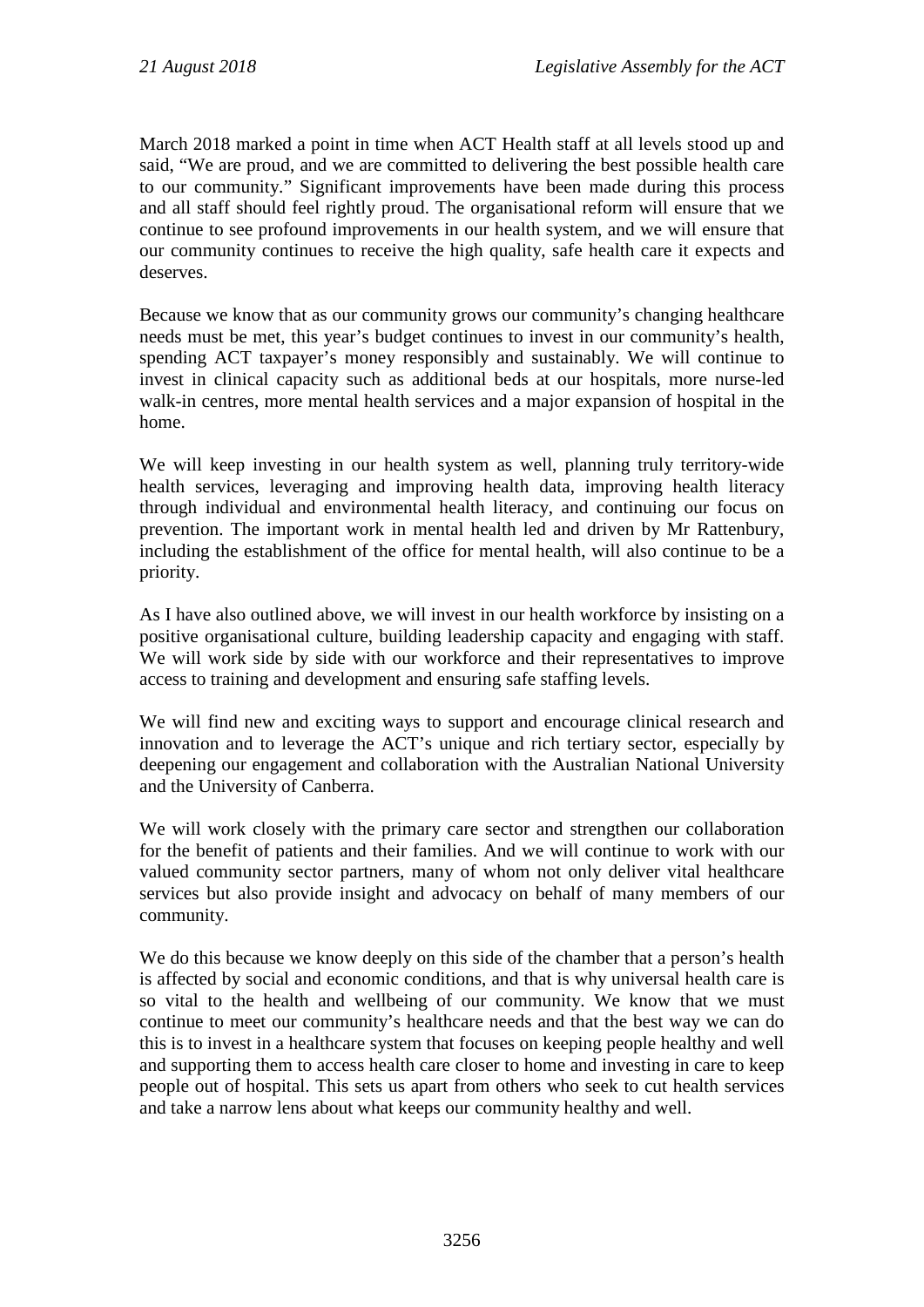As we continue to invest in this future for our community I acknowledge and thank again on behalf of Minister Rattenbury and the ACT government all of the staff at ACT Health for their commitment and effort throughout the accreditation process and to the work they do every day dedicated to the health of our community.

I present the following papers:

ACT Health transition and Australian Council on Healthcare Standards Accreditation—Update—Ministerial statement, 21 August 2018.

Australian Council on Healthcare Standard National Safety and Quality Health Service Standards Survey—Report, dated 31 July 2018.

I move:

That the Assembly take note of the papers.

**MRS DUNNE** (Ginninderra) (10.23): Most hospitals, when they go through the accreditation process, pass the first time. Most hospitals do not use the accreditation process to point out areas where they need continuous improvement; they have done that before they sit the first test. This statement is like a student who gets to sit a special exam because they failed their first exam. The minister should be a little more contrite, a little bit crestfallen, and there should be a great deal less spin than she has displayed today. The fact that we are here, six months after the first accreditation process, wiping our brow and saying, "Thank goodness we passed that one," is of no credit to this minister and to this government.

We have to remember that back in March this year Canberra Hospital and Health Services failed 30-plus critical criteria. What we have seen today is a minister trying to put a positive spin on the fact that back in March the hospital failed accreditation. What we have seen here is the minister trying to make the best of it.

**Ms Fitzharris**: Madam Speaker, a point of order.

**MADAM SPEAKER**: Mrs Dunne, can you resume your seat. The minister on a point of order.

**Ms Fitzharris**: Madam Speaker, I seek guidance on the correct procedure. It is simply not the case that in March ACT Health failed accreditation. I do not know how many times I need to say this. It is incorrect, and I ask Mrs Dunne to withdraw.

**MRS DUNNE**: You cannot ask me to withdraw; I have not said anything unparliamentary.

**MADAM SPEAKER**: Please wait, Mrs Dunne. Ms Fitzharris, at this point Mrs Dunne has not said anything unparliamentary. If you believe she has misrepresented your position then you can address that under standing order 47. Mrs Dunne, on the motion being agreed to.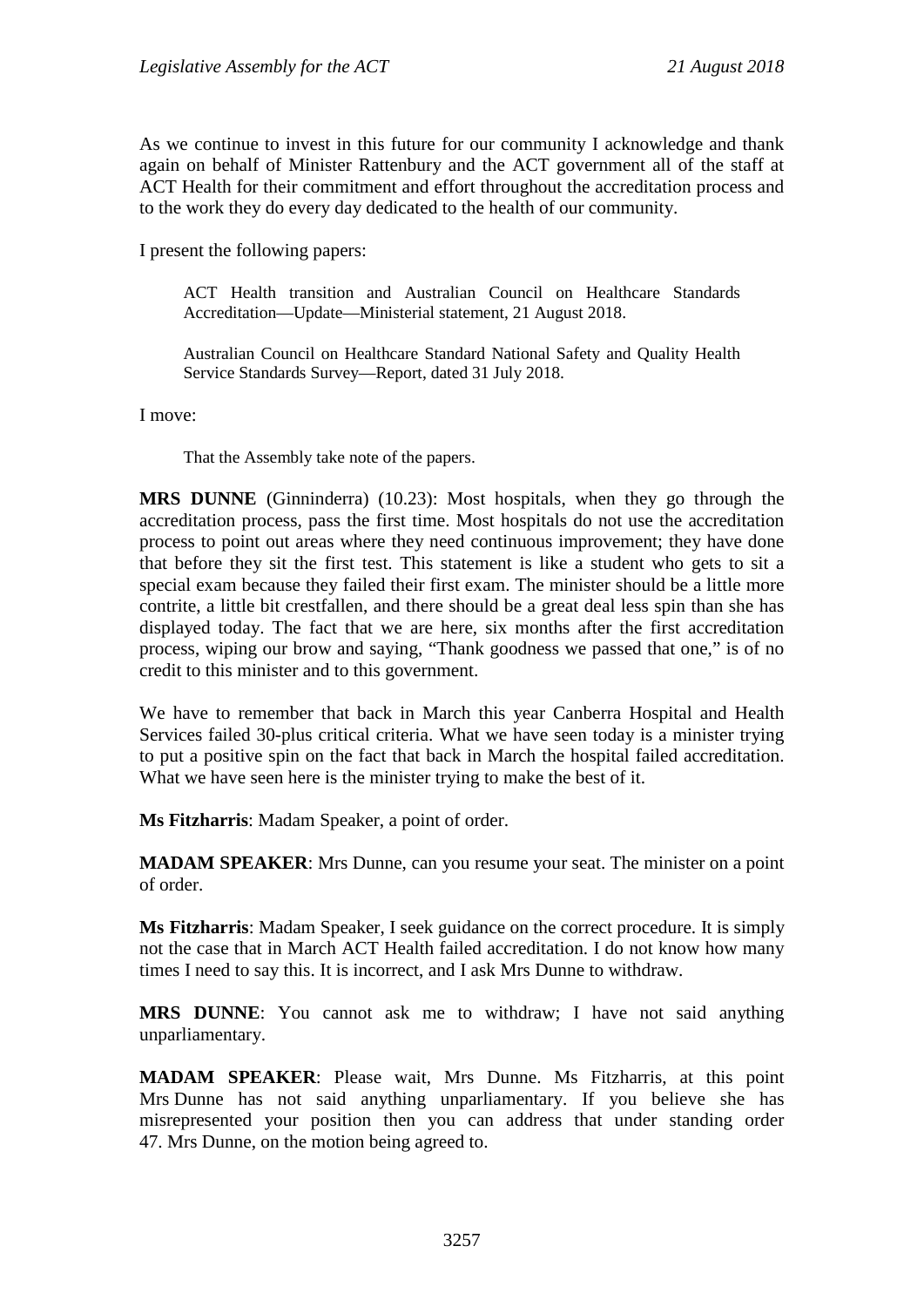**MRS DUNNE**: Look at some of the language used in the minister's statement. The minister says that the issue of ligature points is under active management. One of the criteria we failed as a high risk was that we had not addressed the issue of ligature points. We heard in an answer from Mr Rattenbury in question time two sitting weeks ago that that issue is not completely resolved and that there is not a final timetable for resolving that. So having it under active management is the best that we can possibly say about it. There is a lot of work to be done.

To be as brief as possible, what we are seeing today is a minister who has fessed up to the fact that we have a poor culture in ACT Health and the hospital system and that somehow, sometime in March, ACT Health and the hospital system had this Damascus-like conversion and since then everything is on an upward trajectory. From what the minister and Mr Rattenbury have said on previous occasions, and from the clear message today, March was some magical period and now everything is rainbows and unicorns. The minister may not like the fact that the opposition does not believe her spin and does not accept her spin, but if you read the words of the minister today, they are purely about spin.

I am not yet convinced that March created this Damascus-like conversion in ACT Health and that everything is on an upward trajectory. The Liberal opposition is not convinced that the anticipated October splitting of the organisation will give greater autonomy and clarity to policy settings and the delivery of health services in the ACT. Quite the contrary—we believe this will be a backward step, a step back to how ACT Health was a few years ago, and that it is change for change's sake.

We can have all the leadership forums we like, but that will not change the delivery of health services until we have a coherent health system which first and foremost addresses the culture in ACT Health. I am very hopeful some of the issues outlined here will address the culture in ACT Health, but there needs to be leadership from the very head.

To my knowledge, the minister has two instances in her email inbox where members of ACT Health have disclosed to her—and in one case to every member of this Assembly—things that are going wrong in the ACT health system and the way staff have been bullied over a long and sustained period. There is no confidentiality about those matters; they have been publically aired by the people.

I refer the minister to those emails and I challenge her to show leadership: to show how those people who disclosed matters to her and Minister Rattenbury, and in one case every member of this Assembly, have had a respectful pathway; to show how after disclosing to this minister she has ensured all the systems in ACT Health work to protect them, the people about whom those disclosures have been made and the people who have been bullied; to have the situation independently investigated by somebody who does not have a stake in the game; and to come to a conclusion about how those very serious issues, if they are true, can be addressed in a professional and respectful way.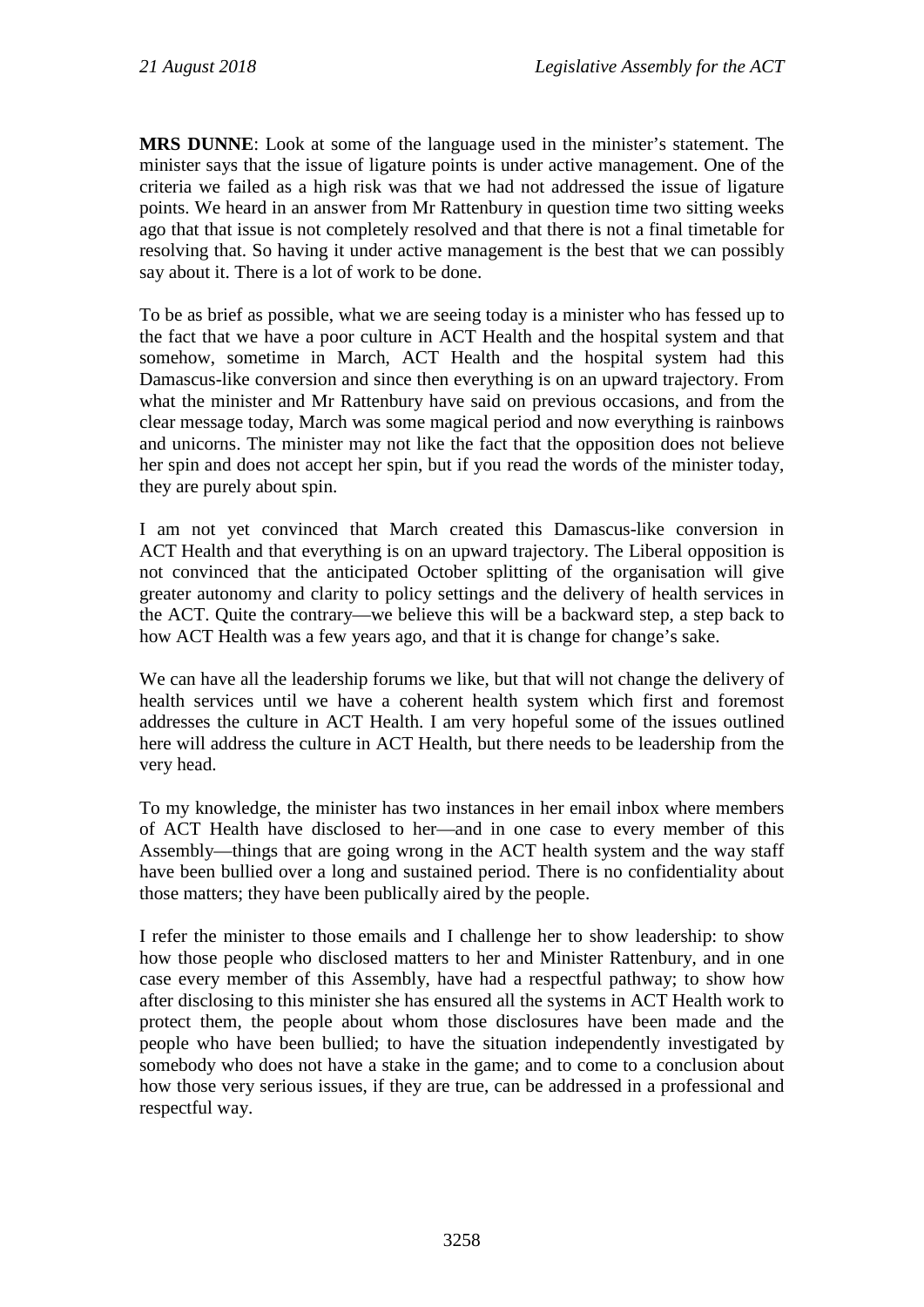Let this minister lead by example; let us see her leadership on this. There are two cases out there. There was an email to the minister, I think on 5 August, and one on 24 July that outline bullying and harassment in a particular area in ACT Health. I challenge you, minister, to do something about it. I challenge you to report back to this Assembly, after the matter has been resolved, on how it was resolved and how the people who have made those complaints are protected in ACT Health. Then we will know that there is a cultural change. Then the staff will know they have a chance, if they make a complaint. At the moment the staff of ACT Health do not trust you. They do not trust the system because they fear that every time they make a complaint they will be victimised.

**MS FITZHARRIS** (Yerrabi—Minister for Health and Wellbeing, Minister for Transport and City Services and Minister for Higher Education, Training and Research) (10.31), in reply: How disappointing for those 7,000 staff in ACT Health who work tirelessly. I do not believe there was not an utterance of respect from the opposition, or thanks or recognition of the work they do every day. That will not go unnoticed. Mrs Dunne and the opposition can play politics on this matter for as long as they like. The opposition were very keen to quote back at me and Minister Rattenbury words from the surveys in March; they endlessly quoted the surveyors. I repeat again the words of the surveyors in regard to the achievements in ACT Health:

This has been no mean feat and everyone needs to recognise this achievement in a positive productive light.

For years, the opposition have had little regard for the work of ACT Health and have played politics. I have said repeatedly and I will say again that I take responsibility for the performance of ACT Health. I take responsibility for making significant strategic decisions regarding the future of ACT Health. But I recognise that ACT Health is complex, as all health systems are. It is incredibly disappointing for an organisation of 7,000 people not to have the opposition acknowledge this incredible achievement, and I am sad for them on their behalf.

I acknowledge that there will be people in large organisations that will want to have their voices heard, and I will make sure there are appropriate processes for that. As I indicated in my statement, I have also asked the interim director-general to look at other avenues, and I spoke about the Health Services Commissioner.

Madam Speaker, under standing order 47 I ask Mrs Dunne to discontinue her false claim that ACT Health failed accreditation. She said it this morning; she says it publicly, and it is not correct. It is simply not correct. It is a mistruth and it should not be repeated in this place. ACT Health did not meet a number of criteria. It is enormously significant to claim repeatedly—after repeated requests not to—that our hospital system has failed. It has not. It did not. And we should be proud. Whatever politics the opposition want to play with health to distract from their real plans in health, they cannot say a mistruth. I will seek guidance on what I do if the opposition make that claim again in this chamber and, indeed, make it publicly, because it is simply not true.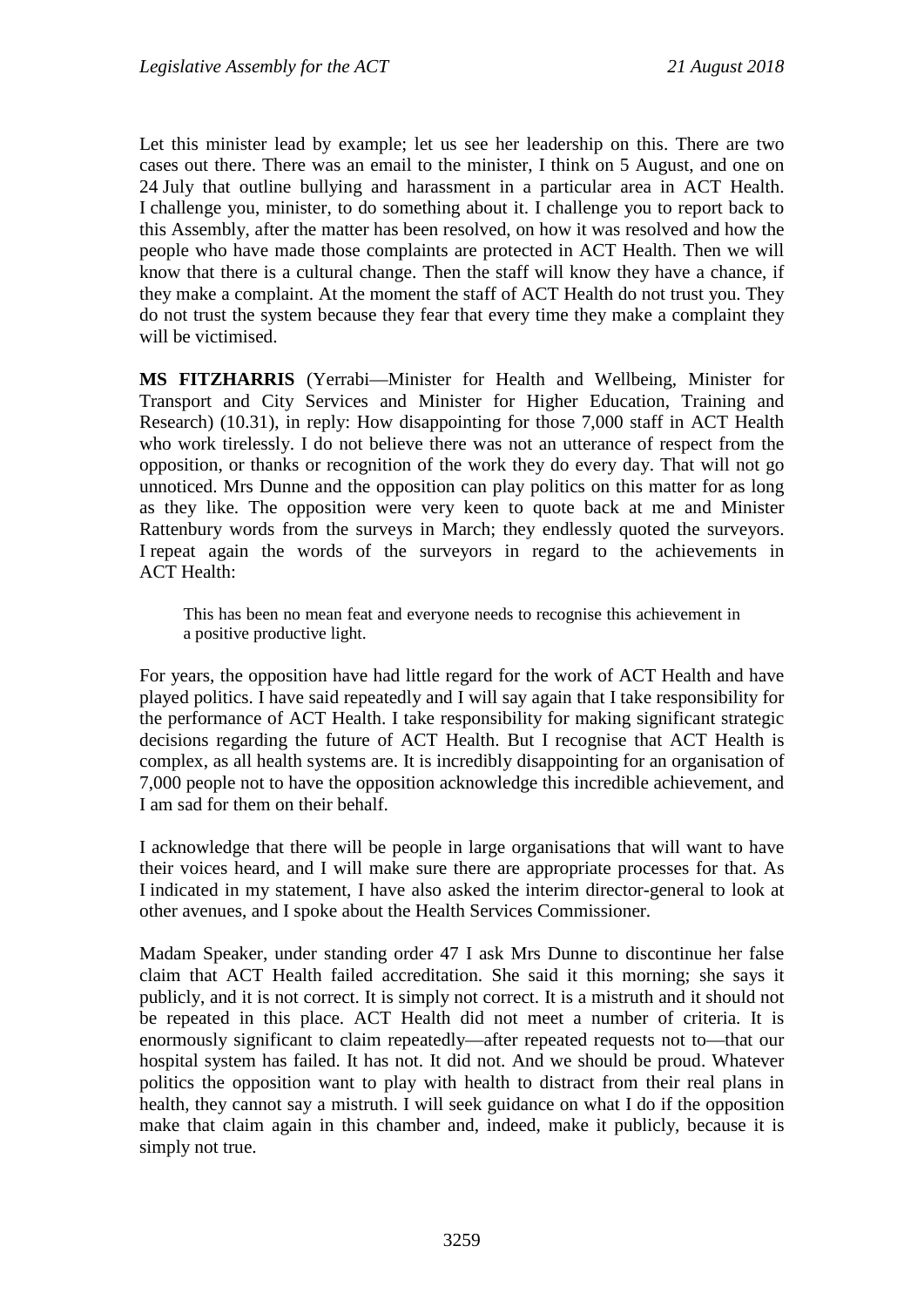I again thank ACT Health staff for their work. I thank them for their ongoing commitment and their dedication to our community and for the work they do every day. The doctors, the nurses, the physios, the OTs, the pathologists, the pharmacists, the cleaners, the wards people, the administrators, the people in our kitchens, I thank them all. They all work hard every day for our community, and the last three months have shown their dedication to that. I put on the record again my disappointment at the opposition's mean-spiritedness in the response today, and I thank again the staff of ACT Health for their efforts.

Question resolved in the affirmative.

#### <span id="page-13-1"></span><span id="page-13-0"></span>**Outcomes of the ACT Health system-wide data review Ministerial statement**

**MS FITZHARRIS** (Yerrabi—Minister for Health and Wellbeing, Minister for Transport and City Services and Minister for Higher Education, Training and Research) (10.36): I take this opportunity to update the Assembly on another significant milestone for ACT Health following finalisation of the ACT Health system-wide data review. As members are aware, this is a critical piece of work and significant improvement has occurred within ACT Health since the review commenced in March 2017. When I announced this comprehensive review, I committed to provide quarterly updates to the Assembly as this work progressed.

Today I am pleased to table the review, together with the ACT government's response and ACT Health's implementation plan. Firstly, I would like to take the opportunity today to acknowledge and thank the members of the review panel for their guidance and support to ACT Health over the period of the review. The review panel has provided an important balance of internal and external oversight and expertise that has helped shape the outcomes of this review.

ACT Health has completed the review with a high level of confidence that recent recommendations about its data management and reporting practices have been either addressed as part of the review or will be actioned as a future activity. It is clear that over time the outcomes of this review will be the foundations upon which ACT Health's important change programs will be built.

The outcomes of the review will drive ACT Health's vision of best practice performance and underpin quality and continuous improvement of patient outcomes. This will enable innovative approaches to health service delivery and health system performance, leveraging the full capability of the datasets we hold. Moving forward, the outcomes from the review will enable meaningful change that will benefit our patients, clinicians, workforce, research, training and administrators.

As members are aware, I ordered this review last year, shortly after the Productivity Commission's *Report on Government Services 2017* was released. Some ACT Health data was not available in time for that publication. As a result, it was clear more work needed to be done to ensure that ACT Health's data management and quality assurance processes were robust and accurate.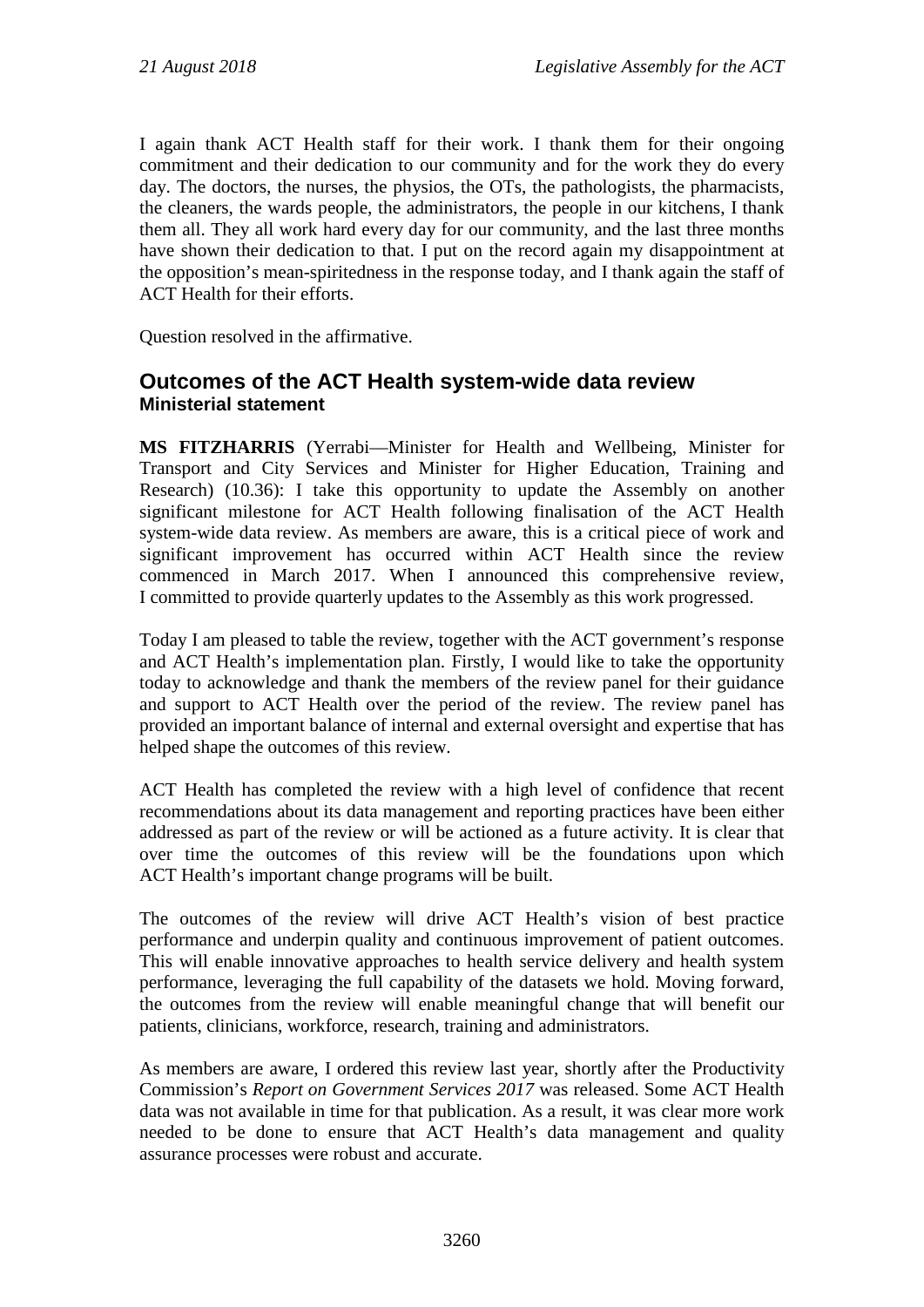The review was tasked to investigate the extent of the problems, governance practices and protocols in relation to the management of data. In ordering the review, I made it clear that I wanted more than just a post-mortem of the mistakes of the past. I wanted a visionary document to map out how data can support a high quality health system that Canberrans expect and deserve, both now and in the future.

In ordering the review, I required a report addressing the review's terms of reference to be completed by 31 March. This was done, with a report delivered to me on 6 April 2018. It was vital to me that the review's recommendations resulted in practical outcomes that support service delivery priorities and ensure quality outcomes across the health system and for the community.

Therefore, I subsequently directed that clinical and non-clinical ACT Health staff be consulted on the findings and recommendations of the review. In response to the feedback received from ACT Health staff, the final outcomes report that I am tabling today has been streamlined. Repetitive content has been removed to make it easier for everyone to understand, and other supporting content that was in the April 2018 report, and that had been attached as appendices, will be published on ACT Health's website instead.

Madam Speaker, I provide assurance to you today that the findings and recommendations resulting from the review remain the same and have not been amended in any way in the final outcomes report. As the Minister for Health and Wellbeing, I am excited about the opportunities this review presents for the future of our health system. Through the extensive work that has been undertaken, it is my intention to ensure that ACT Health provides access to high quality, timely and useful information that the ACT community can rely on.

Our success in this goal will be measured by the health outcome improvements we can achieve for our patients, as they are at the centre of everything ACT Health does. Good data is integral to this, whether it be for our community to access data and information to support better patient involvement in their own care or to ensure that our hardworking health professionals are supported to continuously improve clinical practice through timely access to data and information.

As such, the ACT Health performance, reporting and data management strategy has been identified as a key outcome from the review. The strategy will define the longer term frameworks that will enable ACT Health to deliver high quality performance reporting and data services to its stakeholders. This strategy aims to transform the healthcare outcomes for our community through better data supporting improved clinical knowledge and practices.

I would like to remind members that for ACT Health this has been a time of reflection. Lessons have been learnt and a process of change management is now underway. Through this process we have reached out to our key stakeholders, calling for openness and honesty so that no stone remains unturned. ACT Health has listened, taken ownership of and responsibility for the changes ahead, and we have now embedded a leadership that is ready and committed to the journey ahead.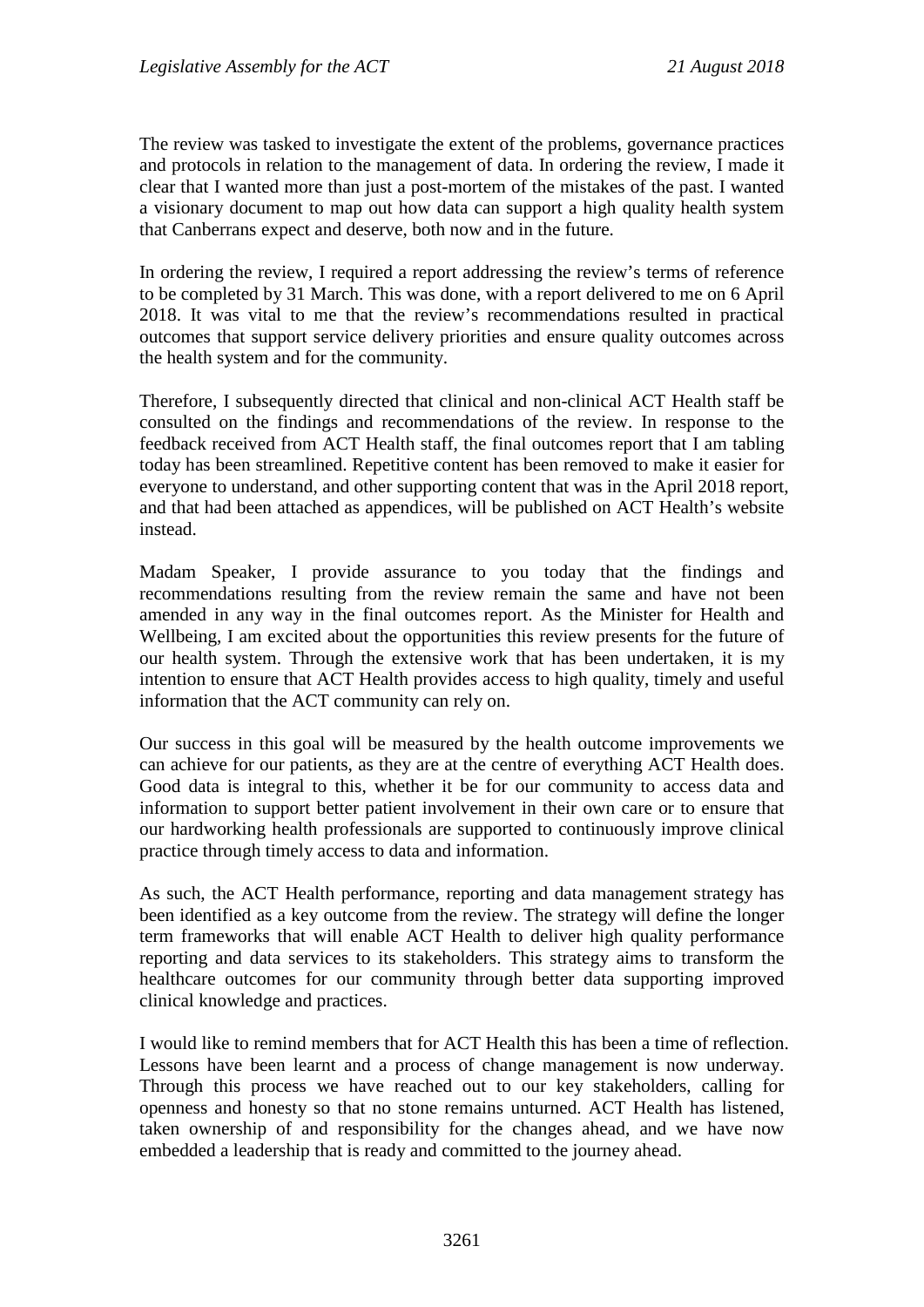To ensure openness of the system-wide data review as it progressed, independent quarterly reports were undertaken. In part, these audits tracked ACT Health's progress in implementing the 175 data integrity recommendations across six external reviews from recent years, including the Auditor-General's reviews in 2012 and 2015.

I am pleased to say that throughout the review ACT Health made significant progress in addressing these recommendations. This has been quality assured by an external auditor to ensure all work was undertaken in a transparent way. Of the 175 data integrity recommendations, 69 recommendations have been addressed and are now complete; 70 are underway; 15 are considered ongoing with work in progress; and 21 recommendations were assessed as part of the review as no longer relevant.

A complete list of all 175 recommendations and their status will be available on the ACT Health website. Following on from the review, ACT Health is continuing its work to address all remaining recommendations. The paper I am tabling today outlines the review's key findings and recommendations addressing the terms of reference that were tabled in the Assembly in March 2017.

Madam Speaker, as you are aware, the terms of reference required that a root cause analysis be conducted of the systemic and underlying drivers of the data issues. The independent root cause analysis process found that the key issues were uncertainty over the quality of data; a lack of access to timely data; a lack of clarity on how to compare and interpret data; and a perception that not all of the required data was being collected. These issues and subsequent recommendations helped to inform the key findings and recommendations identified in the outcomes report.

The nine recommendations from the review are: to build a new data repository that becomes a single source of truth; embed governance structures to establish clarity around data categories, ownership, decisions and accountabilities; routinely review data quality and identify any gaps in data collection; create user-friendly data documents to ensure interpretation is accurate; maintain security and privacy through training on access rights, obligations, legislative requirements and protocols; improve workforce capabilities and skill sets for collecting, maintaining and releasing data; regularly educate, remind and reinforce issues about data management through targeted communications; ensure staff are proactive and responsive to changes in business requirements, systems and policies by creating a change request register; and deliver timely information to maximise data for policy development, services provided and to better inform the performance, quality and safety of the care provided by ACT Health.

I note that one of the review's recommendations centres on data security and privacy. This is vitally important to me to ensure the safety and security of the health data of all Canberrans. Given the recent and ongoing public discussions about the my health record and the use of health data more broadly, we all have the expectation that our information will be collected, managed and used appropriately. The review has considered these issues carefully, with the understanding that the highest standards of data security and privacy will be maintained now and into the future.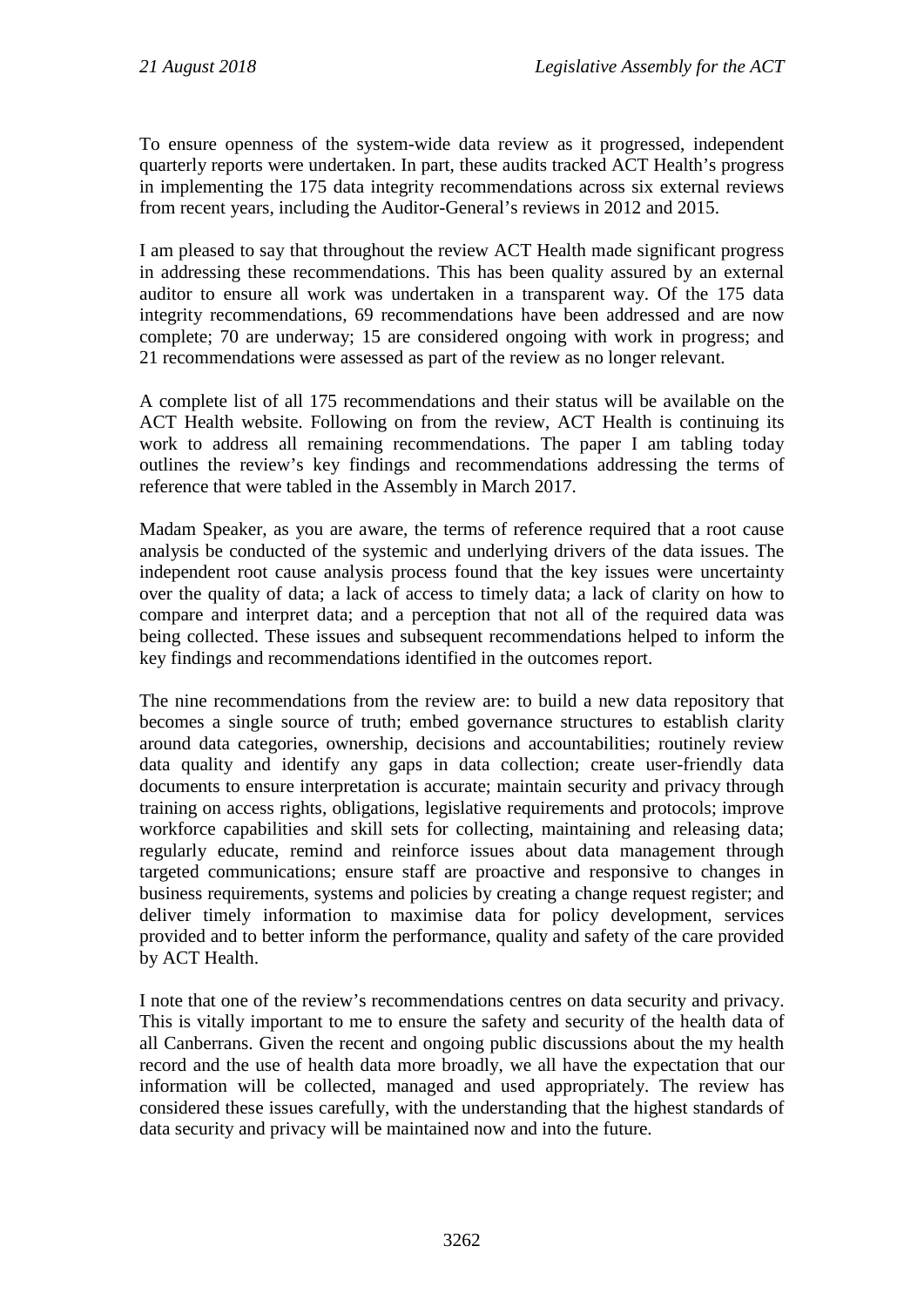Right now, implementation of the review's recommendations is a key priority. The review envisages a work program over three years to fully implement and embed the range of recommendations that target best practice data management and reporting. That is why I am also tabling an implementation plan to accompany the outcomes report today.

The implementation plan tabled today details the first six months of the work program to December 2018. There will be rolling six-monthly updates to provide information on ACT Health's progress and to detail activities for the next six months. The first implementation plan details priority activities that will address the review's nine key recommendations.

The completion of the system-wide data review marks the beginning of an exciting new journey for ACT Health. We have already seen a number of notable outcomes as a result of the review, with the foundations of robust data, reporting frameworks and processes now set. Throughout the review ACT Health met all external reporting requirements, including for the report on government services. This will continue, with all reporting requirements continuing to be met.

Quarterly performance reporting, starting with the first quarter of the 2018-19 financial year, will be reinstated. The review has provided ACT Health with the potential to transform the delivery of health care in the ACT community. Work is underway to transform the way ACT Health produces and shares data with consumers.

We want the community to be able to learn more about the accessibility, effectiveness and quality of our health system. We have an exciting opportunity now to make access to data more transparent and fundamentally reshape the way the ACT community understands our health system. This ultimately sets the scene for opportunities like the territory-wide sharing of data that I hope will empower patients and support clinicians and staff to provide the best possible health care they can.

In conclusion, I would like to commend ACT Health on the completion of the review, which has been an enormous piece of work. The ACT government acknowledges the key findings resulting from the review and accepts all nine recommendations, including the road map of key future activities.

ACT Health will now focus on delivering the comprehensive implementation plan. This will ensure that ACT Health continues to work to deliver high quality data management and reporting practices and healthcare outcomes. I am pleased to table the following papers:

Leading Data Reform: The Way Forward—Outcomes of the ACT Health System-Wide Data Review—

Ministerial statement, 21 August 2018.

Review, dated August 2018.

Government response, dated 21 August 2018.

System-Wide Data Review—Implementation Plan—Phase One, to December 2018.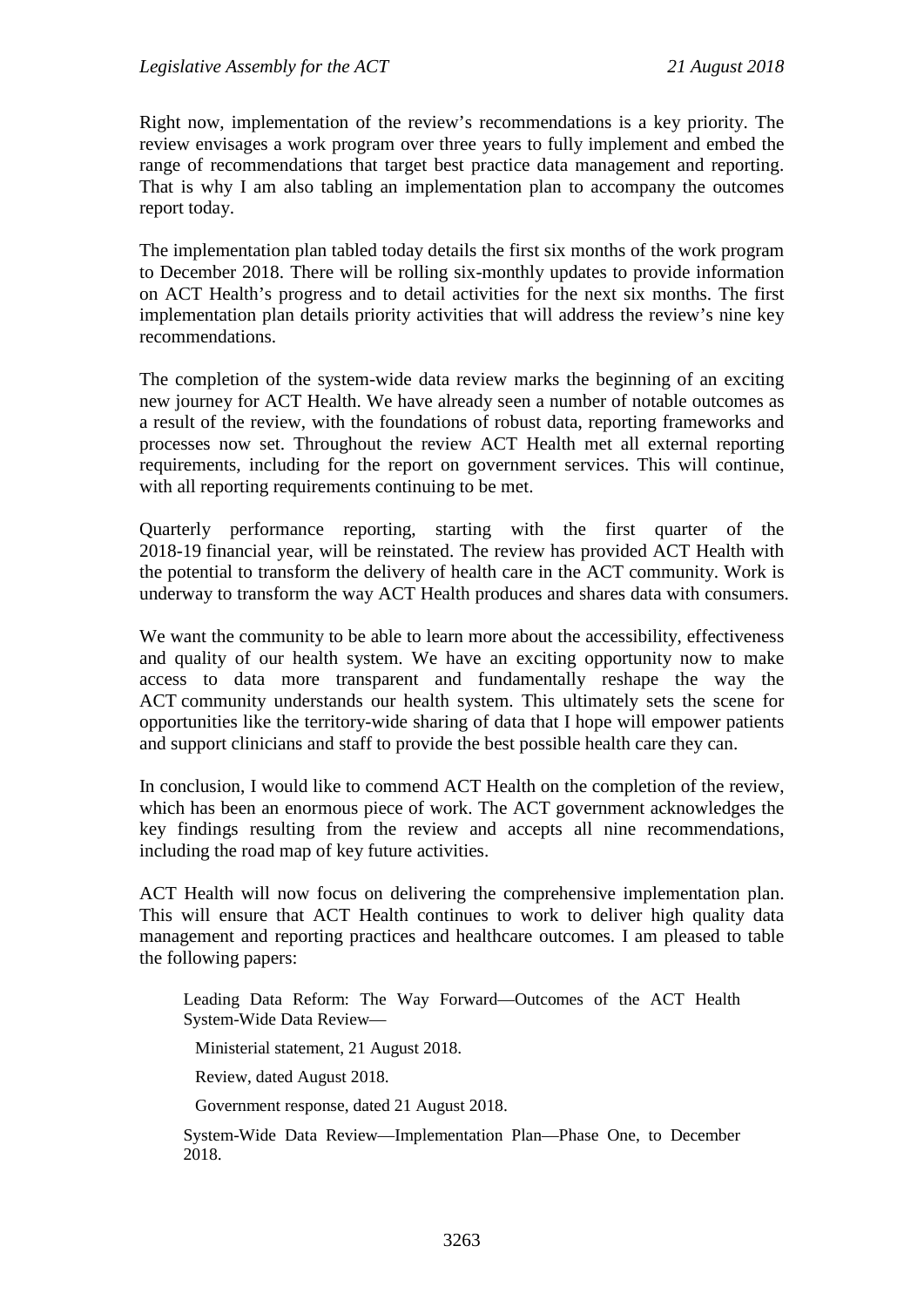I move:

That the Assembly take note of the papers.

**MRS DUNNE** (Ginninderra) (10.48): I welcome the tabling of this statement today and what is apparently the conclusion of the system-wide data review, somewhat later than the minister promised, as we have all noted previously. *Leading Data Reform: The Way Forward* speaks a lot about the potential that we have here. It is to be noted that in the minister's concluding comments she confirmed something I have said on a number of occasions. She confirmed how important it is that we have good health data. She said:

The review has provided ACT Health with the potential—

"Potential," Madam Speaker—

to transform the delivery of health care in the ACT community.

When this issue first arose, I spoke at length about the importance of health data. Members on the government side kept saying, "It is not important. It is only data. It doesn't actually relate to patient health and safety." That went back to 2012, when we had the data doctoring issues. The minister for health at the time said, "It is only data. It doesn't really impact on people's health and safety."

But the minister today puts the lie to all of those claims, all of those brushings off that we have had since 2012, because what the minister says here is that without good data we cannot have optimal health delivery. If we do not have optimal health delivery, we do not have optimal health. Thank you, minister, for at last acknowledging on behalf of successive ACT governments that ACT Health data does matter. It does matter, and without good health data we cannot make the right choices about where we should be spending our health dollar. That is something that at last this government has admitted.

While I welcome this report, I think it also highlights the whole sorry saga of health data operations when you consider that, as the minister outlines on page 7 of her statement, this is the culmination of six or seven years of reviews and counter reviews. As we have seen from the minister's statement, there are 175 individual recommendations to fix data in the ACT Health system.

We have to remember that there have been two Auditor-General's reports into health data and, the minister says, six external reviews. I counted five. Actually, I realised when I was thinking about this today that in fact there were six because there was an independent data review at the time of the 2012 Auditor-General's report that I had not counted. In a very short period of time—most of those were pushed into 2015-16—there have been six independent reviews by accounting companies and two Auditor-General's reviews. We had 175 recommendations. What we have seen here is an admission that many of those recommendations were not being actioned.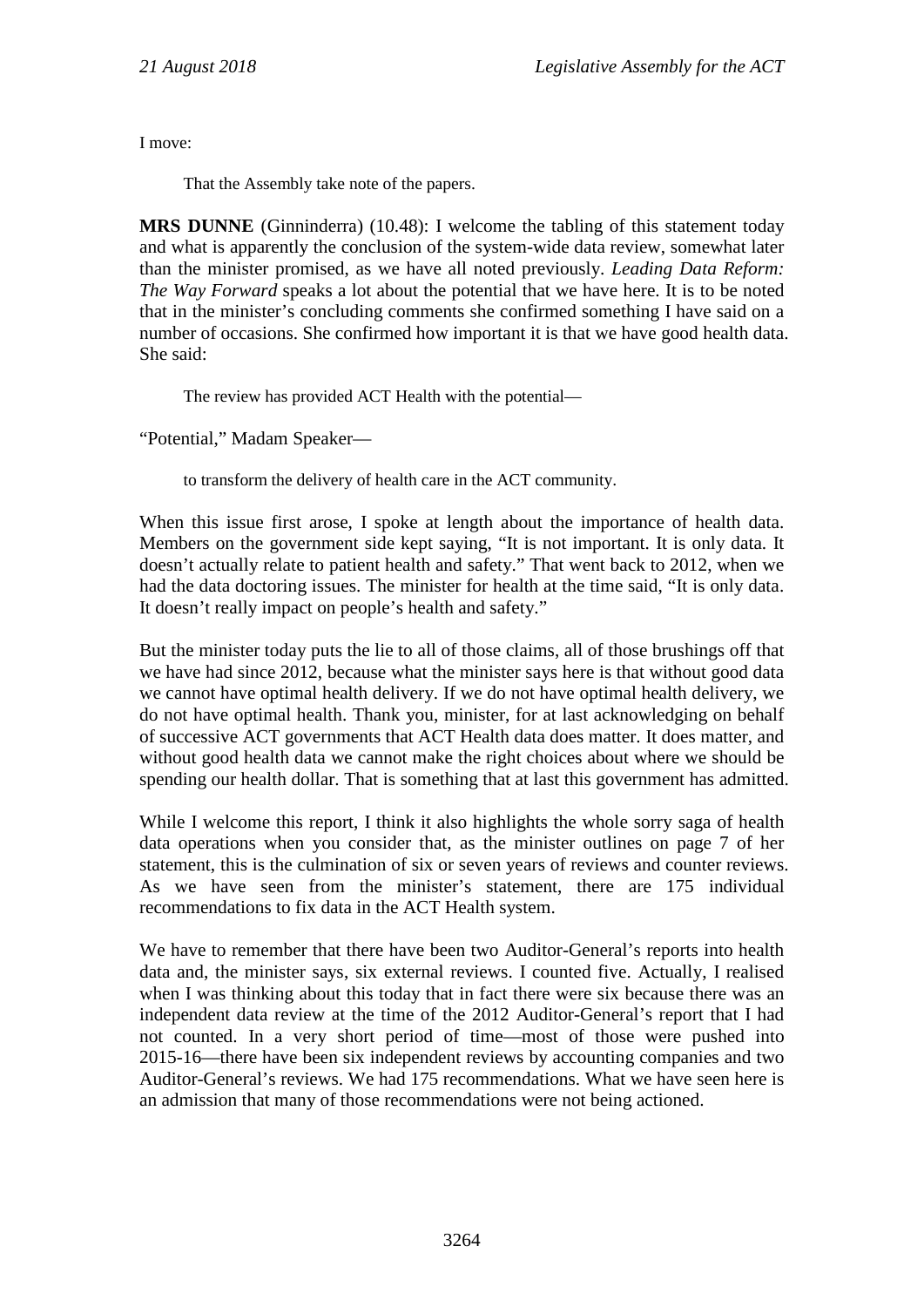From time to time in annual reports we could see what was happening with the Auditor-General's recommendations, but the other reports that the ACT taxpayer had paid handsomely for were not being reported on. As a result, it is quite clear that most of what was being recommended is not underway. Why have we been so slow to do this? I think it is mainly because the ministers—successive ministers—sent the message that health data was not all that important.

I note that the minister has tabled the current version of the system-wide review and has made an undertaking to you, Madam Speaker, and I presume through you to the Assembly, that all the recommendations from the original version are in the version that has been tabled here today. But we discussed this at length in the estimates process, which is why I have circulated a motion that, after the conclusion of this debate, I will seek leave to move.

There was extensive discussion during the estimates process about how we will know that there have not been modifications to this report. The minister has said in her statement today that a lot of text has been withdrawn. It has been taken out, she says, because the text is repetitious. Also, a lot of the information that was in the report has been stripped out and put in appendices. I understand that it has not been tabled today—the minister can clarify this—and will only go on the Health website.

I wonder why the minister does not table it here today. Is there a question about the validity of that data, so that the minister does not want to table it and have it attract privilege in some way? I am a little uncertain as to why we are not getting the whole report. There was considerable concern expressed by me and others during the estimates process. We asked the minister to table both reports at this time. She said that she would look into it, but I notice that she has not. That is my understanding. If the minister has tabled both the March-April report and the final report, I will not have to move my motion. She can clarify that in any closing comments that she wishes to make.

Generally speaking, I welcome this. But it is a very sorry tale of failure that the minister has told here today. Again, it goes to the culture of the organisation that we have had such a spectacular failure in relation to health data. I welcome the changes that have been wrought. But I also think it is interesting that there are nine recommendations that the government has said it will implement. But those recommendations seem to me to be business as usual—the sorts of things that should be in an integrated, well-functioning data system.

I highlight the fact that after six reviews and two Auditor-General's inquiries we have to have another \$1 million-plus review that comes up with recommendations like: build a data repository; embed governance structures; review the quality of data; create user-friendly data documents; maintain security and privacy; improve workforce capabilities; regularly educate, remind and reinforce issues about data management; ensure staff are proactive and responsive to changes in business requirements; and deliver timely information. That is just business as usual. I find it astounding that we needed to spend \$1 million-plus to come up with recommendations that are essentially business as usual.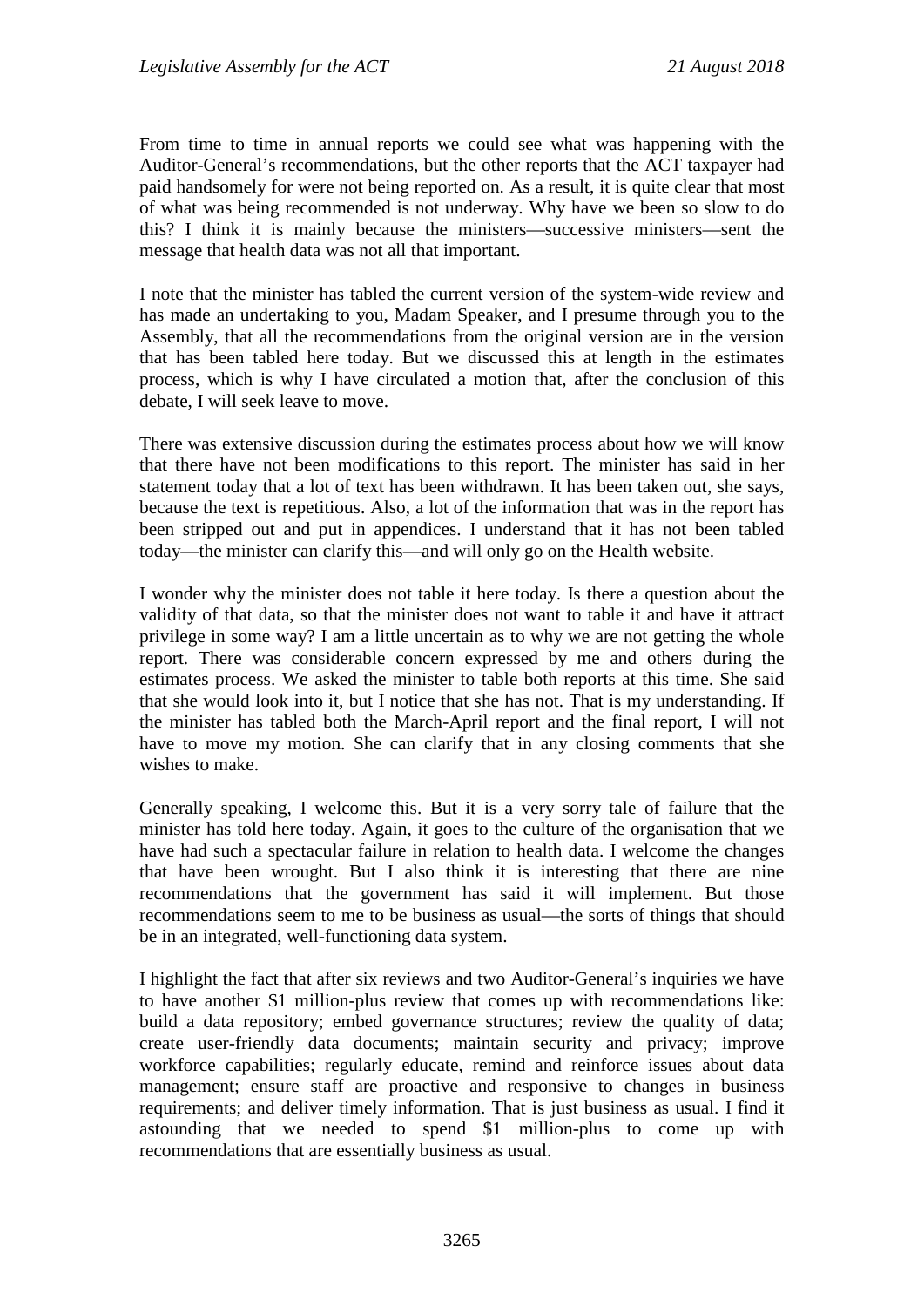I will take considerable time to read the documentation. I hope that the documentation that is on the ACT Health website is easy to locate and to navigate. If the minister has not tabled the March-April version of the health-wide data system review, I will seek leave of the Assembly to move a motion in relation to that.

**MS FITZHARRIS** (Yerrabi—Minister for Health and Wellbeing, Minister for Transport and City Services and Minister for Higher Education, Training and Research) (10.57), in reply: I note Mrs Dunne's proposed motion. I will be happy to table that version. In doing that, I believe that Mrs Dunne need not move her motion. I will do that by the close of business today.

Question resolved in the affirmative.

#### <span id="page-19-1"></span><span id="page-19-0"></span>**Bushfire season 2018-19 Ministerial statement**

**MR GENTLEMAN** (Brindabella—Minister for Police and Emergency Services, Minister for the Environment and Heritage, Minister for Planning and Land Management and Minister for Urban Renewal) (10.57): I rise to report to the Assembly about the 2018-19 bushfire season in the ACT. Our territory has a history of severe and damaging bushfires, both locally and regionally. More recently, changes in climate have contributed further to the threat of bushfire in the region.

Madam Speaker, we cannot escape the realities of climate change, the harm a warming planet brings. Expert scientists have warned of drier winters and narrower windows in which to conduct hazard reduction burns. In a 2016 report, the Climate Council found that over the past 40 years or so extreme fire weather has increased in large parts of Australia, including in our region. The council noted that in New South Wales and the ACT the fire seasons have started earlier and lasted longer than before. It also reported that the total economic costs of bushfires for New South Wales and the ACT is estimated to be approximately \$100 million per year and will more than double by the middle of this century.

This is why it is important that we not only prepare for the current threats but make a concerted effort to tackle climate change and reduce greenhouse gas emissions, an area that this government is leading in and will continue to lead in. It is also important to ensure that we are taking the best possible approach to preparing for bushfire threats. The ACT's bushfire season is governed by provisions in the Emergencies Act 2004. This act outlines that the season will run from 1 October in any given year through to 31 March the following year, unless conditions warrant a change to that time frame. This is decided by the ACT Emergency Services Agency Commissioner, the ESA Commissioner, in consultation with the ACT Bushfire Council.

After consultation and reviewing the current conditions, the ESA Commissioner has declared the bushfire season will commence early, on 1 September, this year. On 6 August this year, the Queanbeyan-Palerang council, to our east, advised that due to the ongoing dry conditions in the region, they have brought forward their bushfire danger period to start on 1 September 2018. Just last week a total fire ban was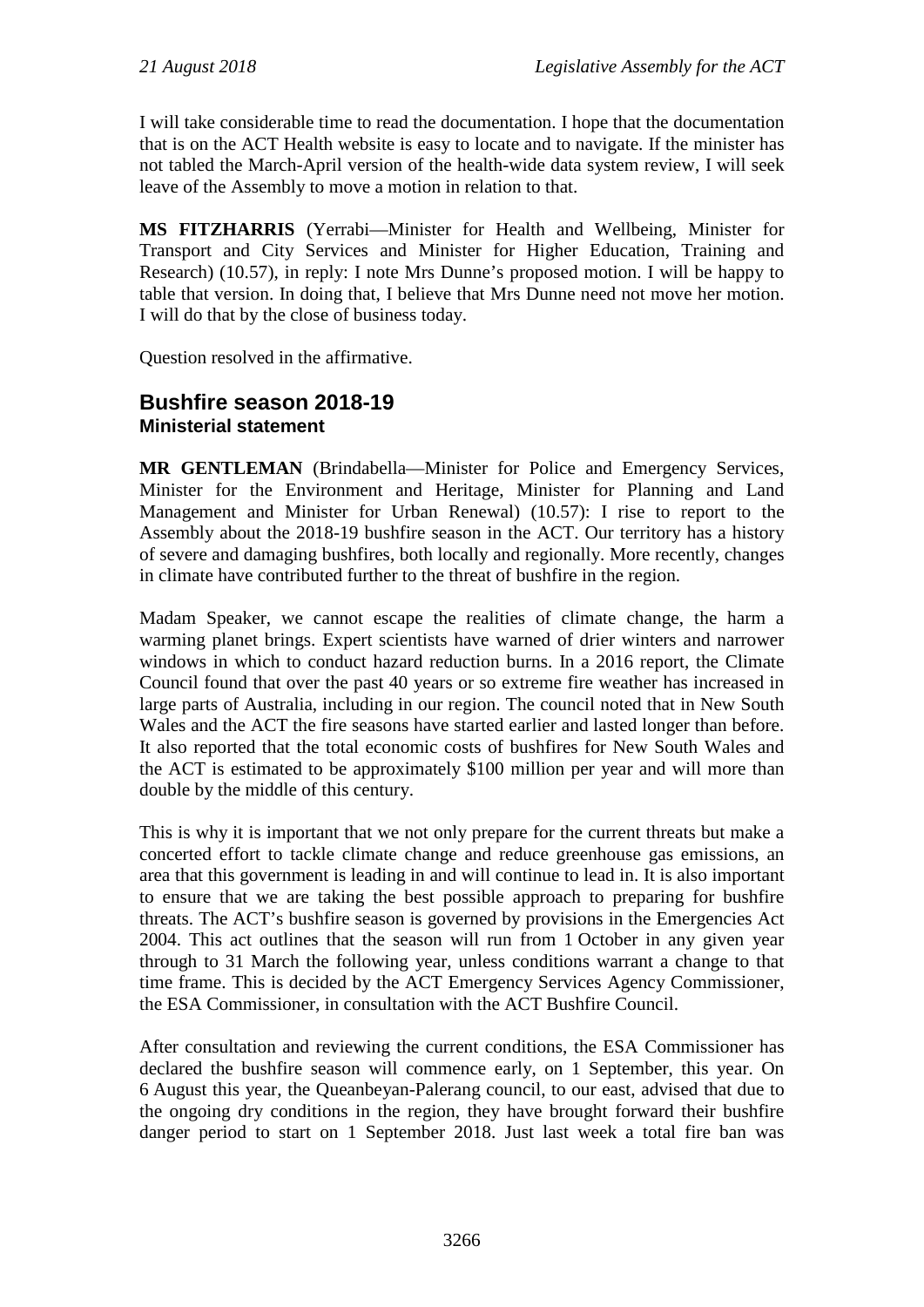declared for Sydney and surrounding areas, and active fires around Nowra resulted in evacuations to parts of Ulladulla.

The Bureau of Meteorology has reported that the Murray-Darling Basin has experienced the driest January to June since 1986, and as part of the picture the ACT currently has a very low soil moisture. The rainfall outlook for the coming months is expected to be low, with higher than expected temperatures. The Bureau of Meteorology has also issued an El Nino watch, which indicates that the likelihood of El Nino this summer is higher than normal. Unless future outlooks start to suggest that the situation differs, the risks from heatwave and bushfire to the ACT from this coming summer must be assessed and elevated. The Bushfire and Natural Hazards Cooperative Research Council will release their southern Australia seasonal bushfire outlook at the Australasian Fire and Emergency Services Authorities Council conference in early September this year.

The ESA has responsibility for responding to bushfire in the ACT, with its mission to work together to care and protect through cohesive operations, collaborative management and unified executive. The strategic bushfire management plan, the SBMP, provides a planned and measured approach to managing the risk of bushfire in the territory. The SBMP is the key document for the ACT for managing the risk of bushfire, which is reviewed every five years and presented to this Assembly. The latest territory-wide risk assessment, released in 2017, continues to identify bushfire, along with heatwave, as the ACT's extreme risk.

The ESA, through the ACT Rural Fire Service and ACT Fire & Rescue, and the Environment, Planning and Sustainable Development Directorate, EPSDD, through the parks and conservation service, have highly skilled, experienced and qualified firefighters who stand ready to protect the community should it be required. Firefighters in the ACT are a mix of volunteers and employed people and are well resourced and well trained.

The ESA assists the land managers from the ACT parks and conservation service within the EPSDD to mitigate the risk of bushfire. The EPSDD bushfire operations plan sets out the work and activities that the ACT parks and conservation service aim to achieve each financial year to help manage bushfire risk across the territory.

The early declaration of the fire season has minimal impact on the delivery of fire preparations for the EPSDD, including the ACT parks and conservation service. This is because fire preparedness is a year-round function and the ACT parks and conservation services work crews are already engaged in implementing required works under the EPSDD draft bushfire operations plan. Prescribed burns are implemented when the weather and ground conditions are appropriate and allow a burn to be undertaken safely, and this can happen at any time of the year.

EPSDD delivers a range of bushfire preparedness activities, including prescribed burning; strategic stock grazing; management of trail upgrades; and maintenance, mulching and slashing of fuels. Essential activities such as fire training, seasonal recruitment and establishment of contracts for slashing are currently being undertaken,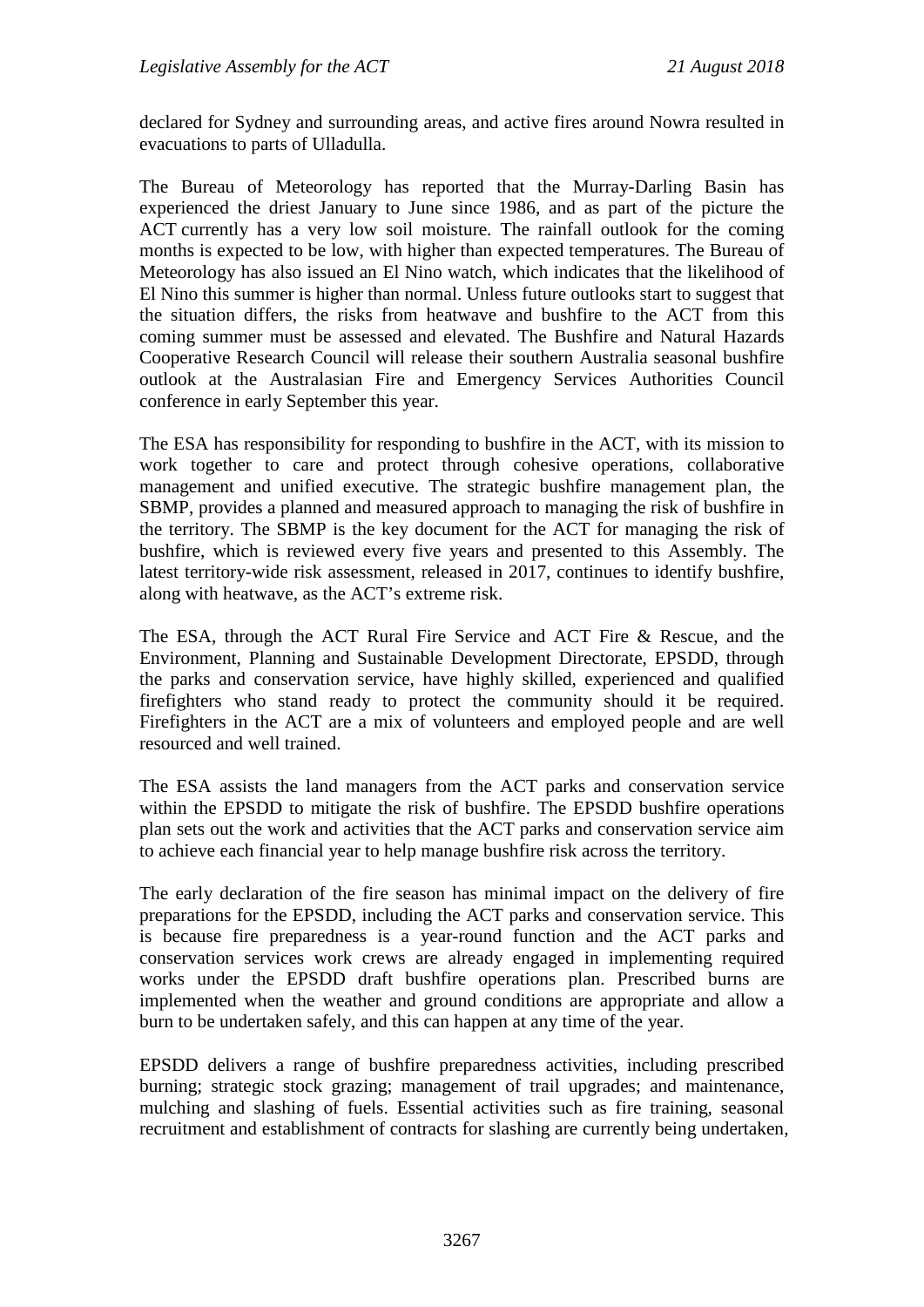as is fire trail access maintenance and the physical removal of vegetation and other flammable material.

These activities are all outlined in the 2018-19 BOP, which will soon be presented to the ESA Commissioner for final approval. This year's BOP will highlight over 700 individual tasks to better prepare the territory for bushfire and will include 5,000 hectares of proposed prescribed burning, subject to appropriate conditions. I note the ACT Bushfire Council's acknowledgement of the work completed against the 2017-18 EPSDD BOP, given the difficulty of decreasing windows of opportunity to safely conduct hazard reduction burns as the climate changes.

ACT and federal government funding has provided 12 automated digital fire danger signs that will help keep Canberrans and visitors up to date with the latest fire danger information. Funding has also been provided so that all ESA vehicles have automated external defibrillators to increase the availability of providing this additional potential lifesaving service to the Canberra community.

To prepare the community, each year the ESA doorknocks houses in the bushfire-prone area to help residents understand their risk and how they take steps to prepare their family and property. Further supporting this activity is the Emergency Services Open Day, which will be held on 28 October this year at ESA headquarters in Fairbairn. The open day is where the ESA, supported by ACT government directorates and partners, showcases its members and capability to the general public and provides further information to the public on how to prepare itself.

The community fire units, CFUs, are a valued volunteer service made up of local residents who live close to bushland areas across the ACT. On 1 September 2018, CFU Saturday, units across Canberra will meet at a number of locations, such as local shops, parks and bushfire-prone areas, to conduct community education activities.

The work undertaken by ESA in the lead-up to each bushfire season is in preparation for an eventuation of the worst-case scenario. In addition to regular administrative, training and interagency collaborative pre-season preparation, the early start to the bushfire season will be supported by new initiatives and capabilities.

These include the contracting of a special intelligence-gathering helicopter for the height of the coming season. This helicopter has a high-definition and infrared camera on board, with imagery that can livestream to the ESA incident management room. The helicopter will significantly enhance bushfire fighting operations by allowing key decision-makers to better understand the extent of the situation as it unfolds from the IMR, which will generally and greatly assist the incident controller in complex situations.

To further improve incident management in the ACT, the ESA recently invested to upgrade incident management facilities at ESA headquarters. The upgrades include improved ICT, dedicated seating for key incident staff, and an improved layout that will enhance team communications and coordination during critical and complex incidents.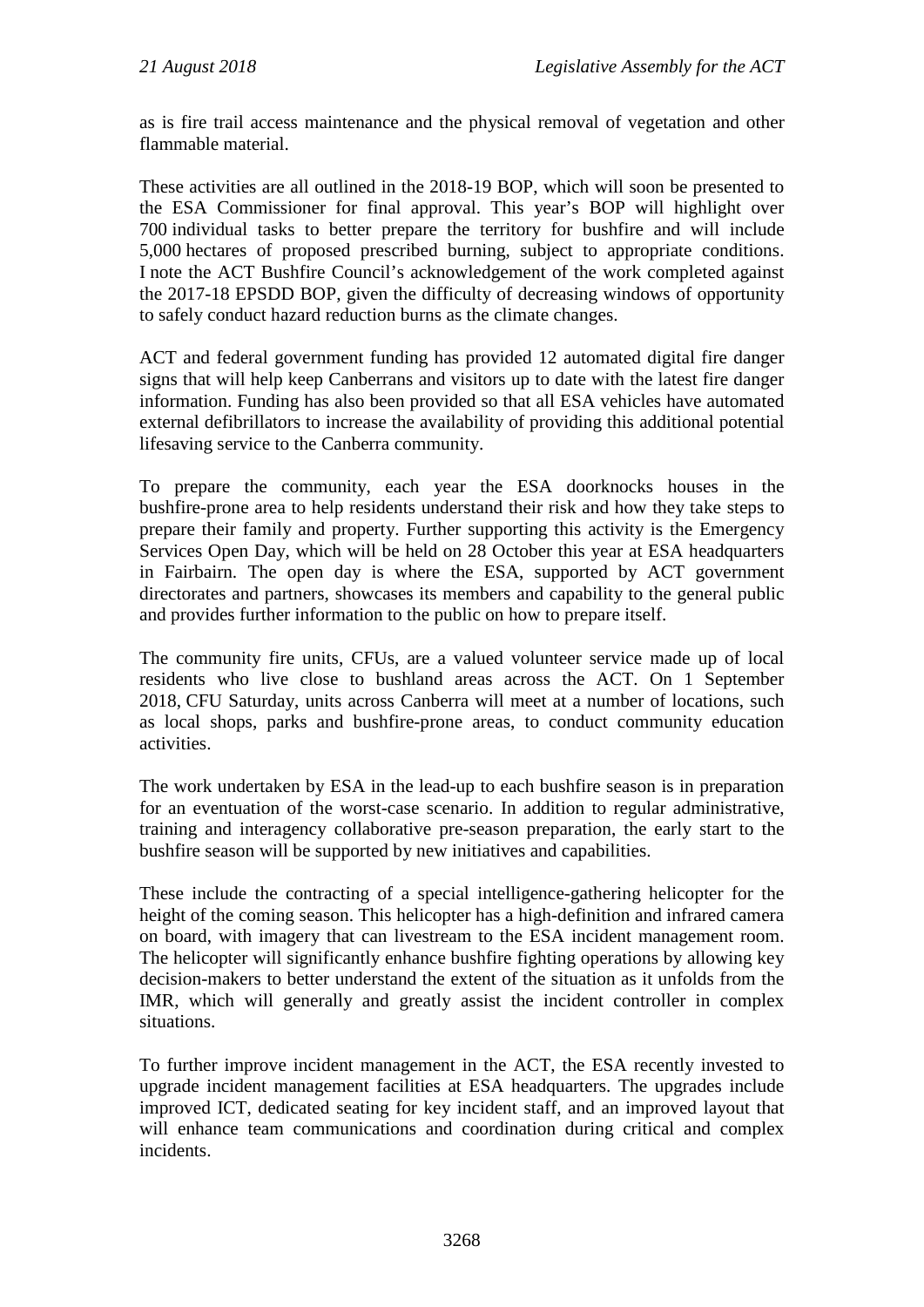The ESA has established an all-hazards agency-wide training and assessment pathway for ESA volunteers and staff, enabling certification to the national unit of competency to control a level 3 incident. Eleven ESA executives and senior staff recently completed a pilot level 3 incident controller course. A level 3 incident under the Australasian interagency incident management system is characterised by degrees of complexity that may require the establishment of divisions of effective management of a situation. Before the end of 2018, the ESA will also deliver a program to train additional volunteers and staff in a variety of disciplines to manage level 2 incidents. The skills provided will include more volunteers and staff trained in incident control, operations, logistics and planning.

The recently completed course expands the pool of available qualified level 3 incident controllers to 70 personnel and 114 personnel with level 2 incident controller qualifications, should the ACT or other jurisdictions require such expertise over the coming months.

The ACT regularly provides assistance to other jurisdictions in times of emergencies as part of national and international responses. The rapport established with other jurisdictions in all types of emergencies will assist the ACT in seeking support when faced with any major emergencies of our own in future. Just last week we deployed the specialised capability of mapping and planning support personnel to the Bega Valley to assist with a fire that had already burnt more than 3,000 hectares. In early August the ACT also deployed 10 personnel to the United States and two personnel to Canada in key firefighting roles.

The experience and lessons learnt from these deployments helps ensure that our own capability is well tested and prepared. The returning personnel will bring with them the experience of fighting fires that in 2018, to date, have burnt 625,744 hectares in the United States and 865,466 hectares in Canada. Our thoughts go out to those currently affected by wildfires in the Northern Hemisphere as we prepare for what is shaping up to be an extended local bushfire season.

I present the following paper:

2018-19 bushfire season—Early commencement—Ministerial statement, 21 August 2018.

I move:

That the Assembly take note of the paper.

Question resolved in the affirmative.

#### <span id="page-22-1"></span><span id="page-22-0"></span>**Workplace safety performance Ministerial statement**

**MS STEPHEN-SMITH** (Kurrajong—Minister for Community Services and Social Inclusion, Minister for Disability, Children and Youth, Minister for Aboriginal and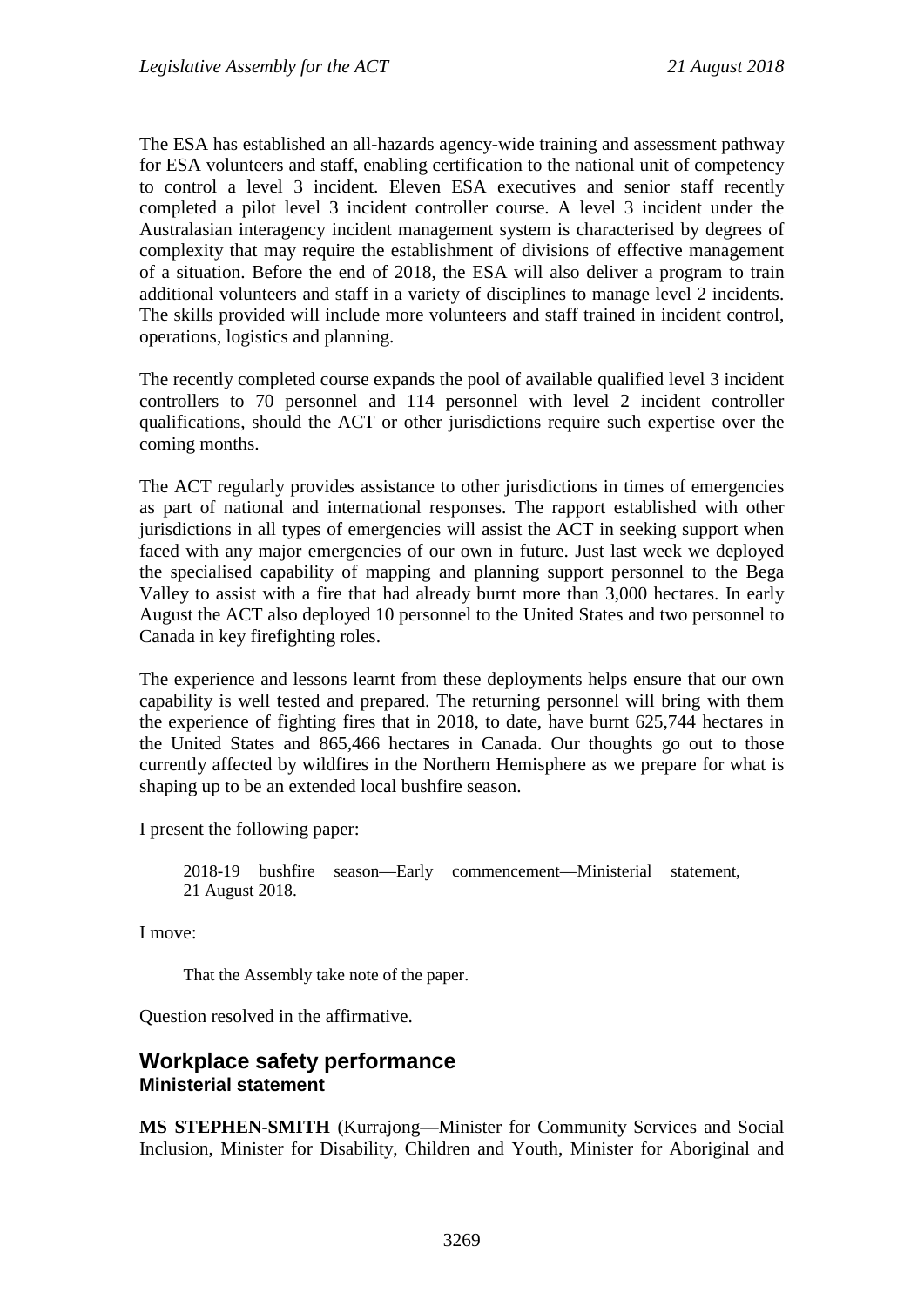Torres Strait Islander Affairs, Minister for Multicultural Affairs and Minister for Workplace Safety and Industrial Relations) (11.09): I am pleased to present to the Assembly my annual update on the territory's workplace safety performance.

Before commencing, I would like to reaffirm this government's ongoing commitment to protecting the health and safety of workers. Safety must be everyone's priority and it is everyone's responsibility. Working together, we can make sure everyone gets home safely. At the end of the day, this is the most important thing.

I am pleased to inform the Assembly that, in the private sector, workers compensation data indicates that the number of lost time injuries experienced in 2017-18 reduced by around 17 per cent compared to the previous year. Improvements in lost time claim levels were visible in most industry sectors, with significant reductions achieved by the construction, healthcare and social assistance and education sectors.

While these results are heartening, the construction and healthcare and social assistance sectors remain the ACT's two highest risk industries in which to work. Together, they accounted for more than 43 per cent of all lost time injuries in the private sector. The most common causes of injury were body stressing, slips, trips and falls, being hit by moving objects and vehicle incidents.

Much more needs to be done to make ACT industries the safest in Australia, and I will shortly outline what we are doing to help make sure ACT workplaces are safe. In the ACT public sector there have also been some significant improvements in performance. The government has expressed its support for the national workplace health and safety strategy and has adopted annual public sector industry reduction targets designed to achieve the strategy's objective of reducing the rate of serious work-related injury by 30 per cent by 2022.

In 2017-18 not only did the ACT public sector achieve its required annual rate of improvement but I am pleased to advise the Assembly that it exceeded it by more than 20 per cent. I expect further improvements in public sector performance will flow from it becoming a workers compensation self-insurer during 2018-19 by introducing provisional liability for medical services, for example. This will allow for medical and rehabilitation support to commence immediately after a work injury is notified and it should help prevent injuries from becoming more serious.

We are also working closely with public sector unions to improve return-to-work outcomes, in line with our commitment from the 2017-18 budget, which provides \$1.4 million over four years to fund new injury prevention initiatives, including training and early intervention health services.

For the private sector, the government is implementing a multifaceted approach to improving safety outcomes. In addition to pursuing improvements in safety laws, we are undertaking an independent review of the enforcement and compliance activities and systems that support WHS laws. WorkSafe ACT has continued to be proactive, with a particular focus on young workers, retail, light rail safety, aged and health care, electrical safety, falls from heights and winter safety over the colder months.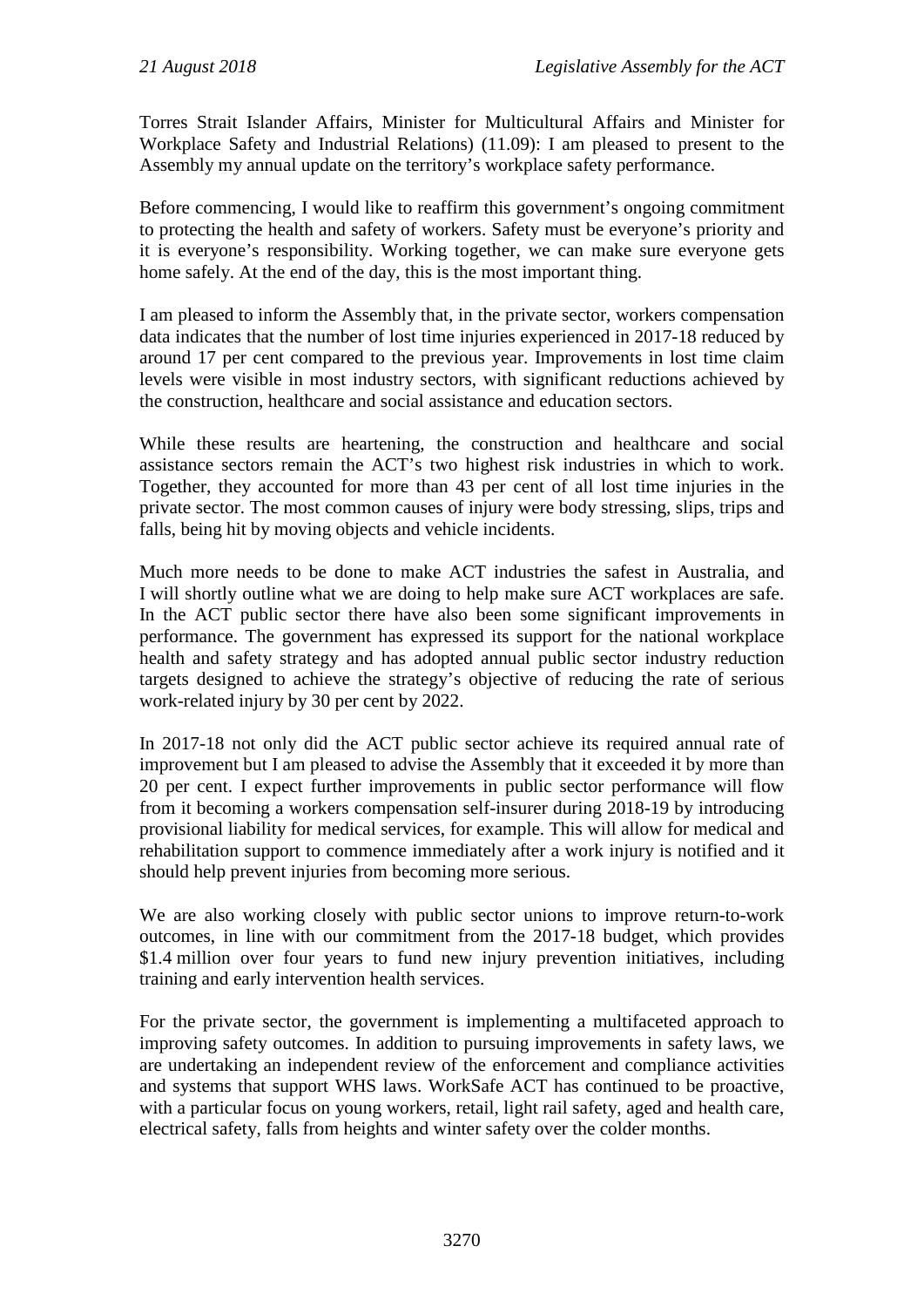Young workers and apprentices have been identified as an area of particular concern in terms of safety. WorkSafe ACT has been undertaking a dedicated campaign on apprentices and young workers, which has included on-site inspections and engaging with this part of the workforce. As part of this campaign, a new inspector position at WorkSafe ACT has also been established to specifically focus on apprentices.

Young workers and apprentices are vulnerable in the workplace because they are more likely to be unfamiliar with their rights at work. It can be intimidating for someone who is new to the workplace and eager to keep their job to raise a safety concern. The government is focusing on how we can best inform young workers about their rights and empower them to raise safety issues at work.

The 2018-19 budget allocated \$470,000 over the next four years to establish a young workers advice service. This service will assist young workers with understanding their rights and protections at work by providing a free, anonymous way to obtain territory-specific advice from a trusted source. When young workers and apprentices get the support they need, they are better equipped and more confident about speaking up about the safety of themselves and others at work.

I am pleased to reiterate that, as part of our multifaceted approach to improving workplace safety, the government has commissioned an independent review of the territory's work health and safety compliance infrastructure, policies and procedures. The review is considering WorkSafe ACT's compliance framework, governance structure, organisational structure, and its collection, use and analysis of data. This will help us to ensure that the territory is obtaining the maximum benefits from its investment in work health and safety regulatory activities.

I am aware that the independent review team has consulted widely with key stakeholders in compiling its report, which I am expecting to receive in September. As the Assembly knows, this government values stakeholder input. The Work Safety Council, a tripartite ministerial advisory body with an equal number of employee and employer representatives, continues to advise me on work safety and workers compensation developments and initiatives. This year it has had a particular focus on apprentices and young workers, occupational violence and construction safety. As part of this focus, subject-specific subcommittees have been established to give these areas the attention they need.

The apprentice and young workers safety advisory subcommittee recently provided me with a report which suggests ways to improve health and safety outcomes for young workers. The construction safety advisory subcommittee has considered legislative reforms and has also drafted a safety strategy to improve the industry through to 2022. The occupational violence advisory subcommittee is working to empower health and safety representatives in hospitals and schools to work with employers to ensure adequate safety systems are in place. These are some of the ways in which the government continues to take into account the views of stakeholders in addressing both ongoing and emerging issues in work health and safety.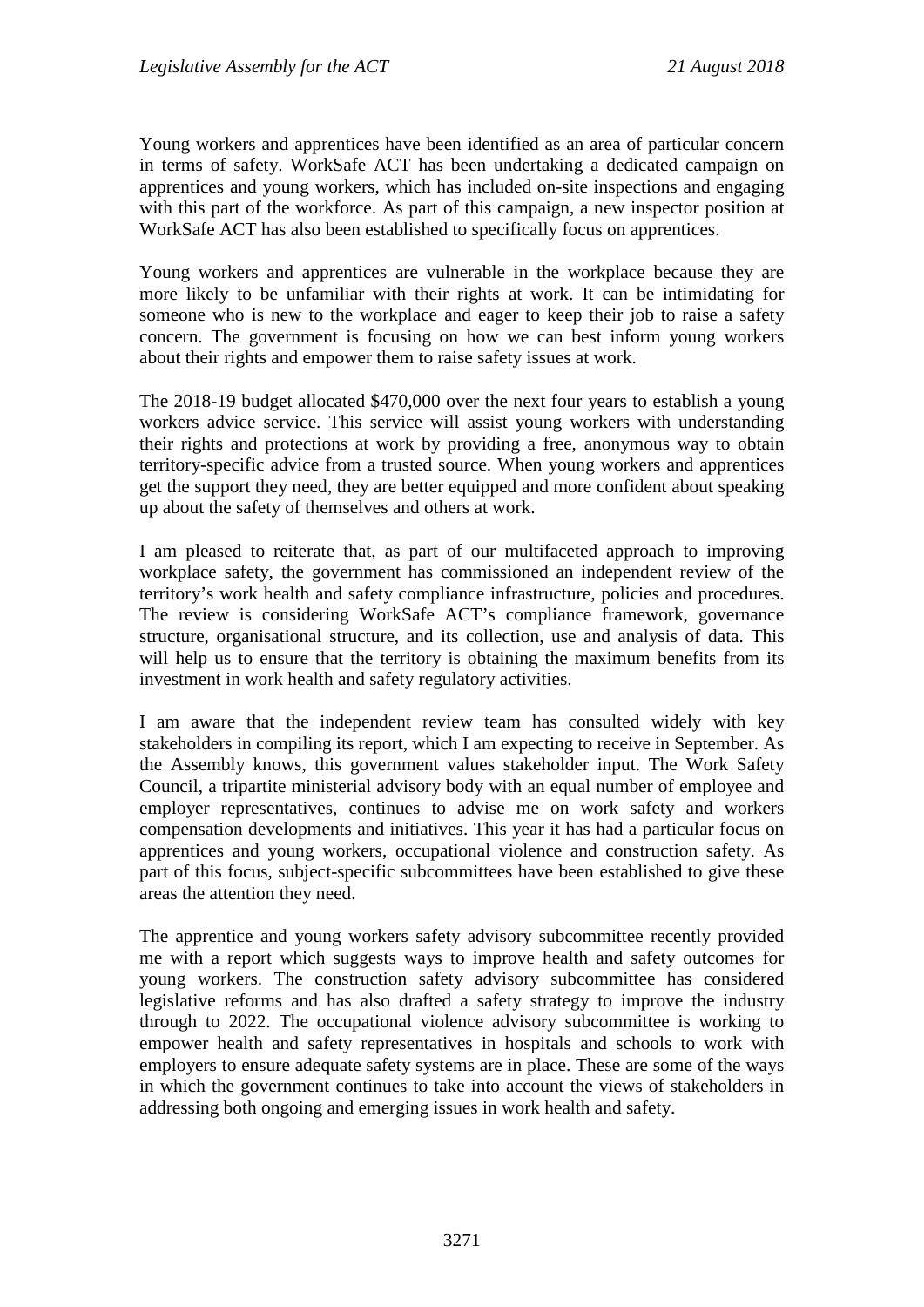In the last year the government has implemented several legislative reforms to help ensure the safety of workers. In March the territory took the final step in implementing the nationally agreed model work health and safety laws by adopting the last two chapters relating to hazardous chemicals regulation. We have also made amendments to the territory's workers compensation scheme which significantly increased the compensation available to a worker's family in the event of a fatal workplace injury and expanded the list of acknowledged employment-related diseases.

As the Assembly knows, construction is a particularly dangerous industry, and we are committed to strengthening laws, when necessary, to help protect worker safety. The Work Health and Safety Amendment Bill 2018, which was passed by the Assembly on 31 July 2018, will impose additional obligations on principal contractors to ensure there is meaningful consultation on major construction projects, which will in turn focus on keeping our construction workers safe.

In addition, the new law mandates the election and training of health and safety representatives and health and safety committee members. This initiative is aimed at increasing worker knowledge and giving them the information they need to effectively participate in safety discussions. I look forward to seeing improved health and safety outcomes in the territory construction industry as a result of these changes.

I also note that Safe Work Australia is conducting a review of the content and operation of the model work health and safety laws. A report is expected by the end of 2018. The territory has made recommendations to Safe Work Australia that we believe, if implemented nationally, will make a positive difference to safety outcomes.

These include the changes we have recently made, as well as proposing the inclusion in work health and safety laws of an industrial manslaughter provision based on those recently introduced in Queensland. While the ACT was the first jurisdiction to create an industrial manslaughter offence in the Crimes Act, we consider that transferring this provision to work health and safety law will improve its operation, creating a nationally consistent approach that responds to changes in corporate structures over recent years.

I am also pleased to draw the Assembly's attention to the fact that the ACT is fulfilling its election commitment to deliver a secure local jobs package. A key element of the package was introduced earlier this month—the Government Procurement (Secure Local Jobs) Amendment Bill. The package includes a suite of new arrangements that will ensure that only businesses that meet the highest ethical and labour standards will be awarded ACT government contracts. This is another way in which the government is protecting local jobs and keeping our workers safe.

This government will never settle when it comes to the health and safety of our workers. This is evident in the statistics I have outlined, in the work we continue to do and in the steps we have taken in the past year. We will continue to strive to ensure that everyone gets home safely. I present the following paper:

Workplace Safety Performance—Annual statement 2017-18—Ministerial statement, 21 August 2018.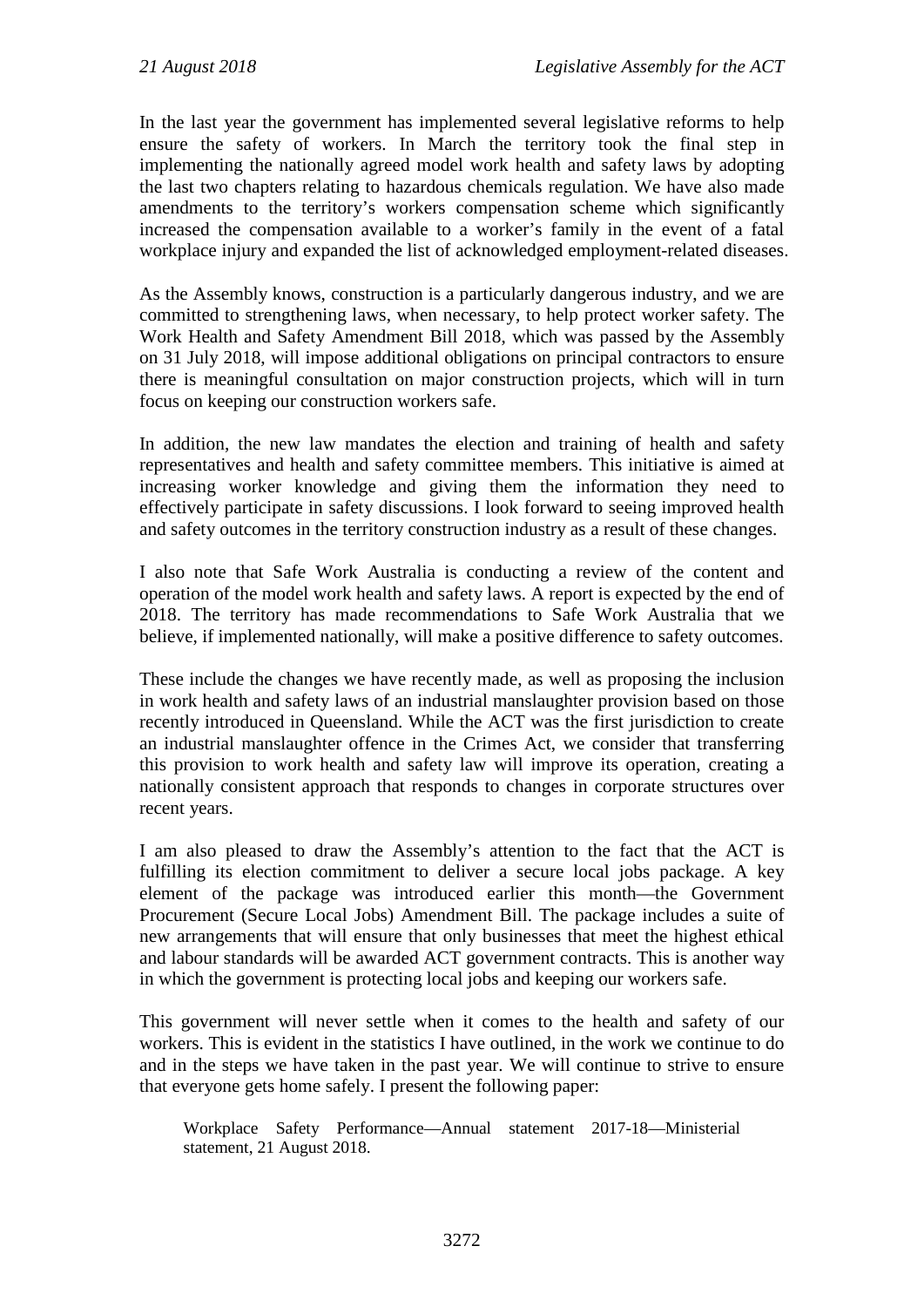I move:

That the Assembly take note of the paper.

Question resolved in the affirmative.

#### <span id="page-26-0"></span>**Appropriation Bill 2018-2019**

[Cognate bill: Appropriation (Office of the Legislative Assembly) Bill 2018-2019 Cognate papers: Estimates 2018-2019—Select Committee report Estimates 2018-2019—Select Committee—government response]

Debate resumed from 16 August 2018.

#### **Detail stage**

**MR ASSISTANT SPEAKER**: I remind members that in debating order of the day No 1, executive business, they may also address their remarks to executive business order of the day No 2 and Assembly business orders of the day relating to the report of the Select Committee on Estimates 2018-2019 and the government response.

Justice and Community Safety Directorate—Part 1.6

**MR COE** (Yerrabi—Leader of the Opposition) (11.19): I rise to make remarks on behalf of Mrs Jones on police, emergency services and corrections, and I am grateful to her office for the support that they have provided me in the preparation of this material. This budget, I am afraid, does little to solve the problems faced by our men and women serving on the ground in emergency services. I believe front-line police have not been prioritised, that ambulance services have been neglected and that the prison continues to be a money pit without getting adequate results for this money.

With regard to police, the Canberra Liberals were disappointed to see that the government passed on the opportunity to invest further in our front-line force. In 2010-11 there were 719 sworn police officers serving the territory. Now, under this Labor-Greens government, eight years on, the number has fallen to 684. Let me repeat that: in 2010-11 there were 719. Now there are 684.

The cut of 35 front-line officers compared to the beginning of the decade is proof of this government's lack of commitment to policing the territory, and it is no surprise that we have seen many areas of crime increasing, most notably the continued and vicious robberies, thefts and break-ins targeted at our local clubs and businesses. This is a growing concern in our community and it is having a huge impact on businesses and the many victims of these crimes.

It would be absolutely shattering to be held at gunpoint or at knifepoint at one of these robberies or hold-ups. And there are many victims of these crimes. Whilst it is easy to think of a robbery as something that is done in the dark of night with few victims, the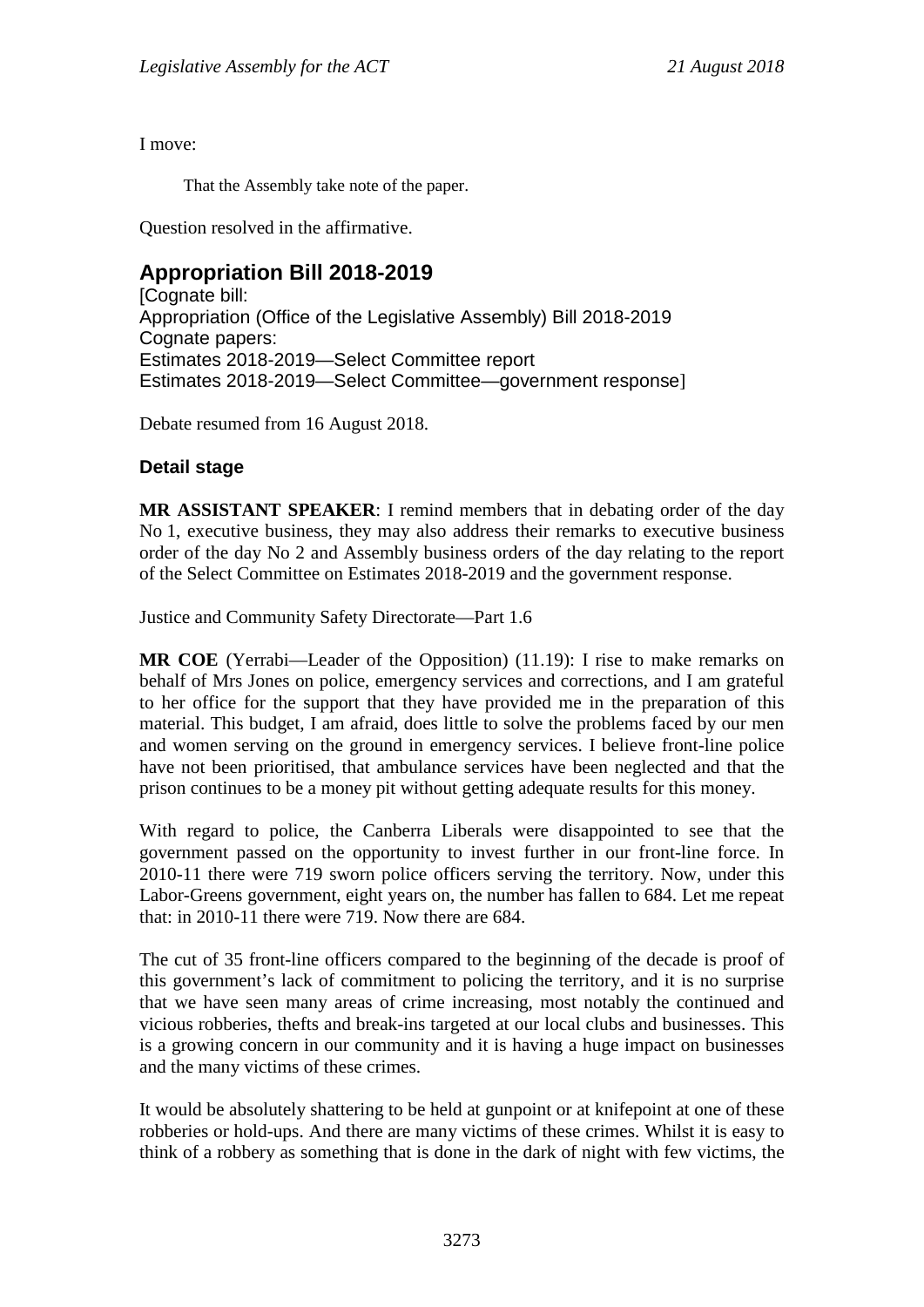reality is that all these have a significant impact on the police, the victims, the family and friends of those victims and of course on those workplaces.

The government frequently praise the strong growth in Canberra's population. They say that the growth in Canberra's population is a good thing—and I have got no problem with that—but they seem to forget that they need to have services that keep pace with this growth. As our population continues to grow, workloads for the police continue to grow too and it is disappointing that funding has failed to keep up with inflation, population growth and workloads.

I am pleased, however, that the ACT Policing futures plan is progressing. This document, created by and for ACT Policing, will, I hope, provide government with the blueprint package for a stronger and sustainable force into the future. I look forward to seeing this document once it is finalised and made public and I hope that the government takes its recommendations seriously and implements them as a priority.

The Canberra Liberals welcome the initiatives in the emergency services space in this year's budget, but it is a shame that others have been ignored or the government has fallen short with regard to other areas that are in need of investment. Firefighters will receive new protective helmets. This is good, but it does fall short of what many firefighters believe should have been an investment in their full protective gear—their helmets and their uniforms. We also welcome the additional 18 firefighters, but once again this, it seems, has fallen short of what is actually required.

I am also pleased to see that there are more ambulance paramedics being recruited, along with upgrades to ambulance vehicles and stretchers. However, it is important to remember what happened in the lead-up to the government making this decision. In the 2016-17 financial year over 300 emergency ambulance shifts—that is, 41½ per cent of all shifts—fell below the minimum level of crewing. Over 300 shifts have not had enough crew to even cover the minimum requirement.

This financial year things are not looking much better. While we do not have all the data—and hopefully the minister will actually provide it, rather than hide it or stall it—it seems that we are on track to have 200 shifts below the minimum crewing level. It is no wonder our response times for the ambulance service are beginning to slip. The ambulance service do a great job, but this government and this minister need to back them up. While the ACT government may be replacing some old ambulances with newer vehicles, there are simply not the number of ambulance officers required to actually operate them all. This is a failure of government.

Finally, in the corrections space the AMC continues to cost ACT ratepayers more and more, while the facility fails to live up to its mandate. It fails to live up to the promise that Mr Stanhope made all those years ago. We have seen escapes, bashings, high levels of contraband, continual drug use and, sadly, two deaths. Late last year a prisoner was mistakenly allowed to go free, straight out the front door.

The Minister for Corrections has been in charge of this facility for several years now but the failures keep happening and we keep seeing an ever-increasing cost to deliver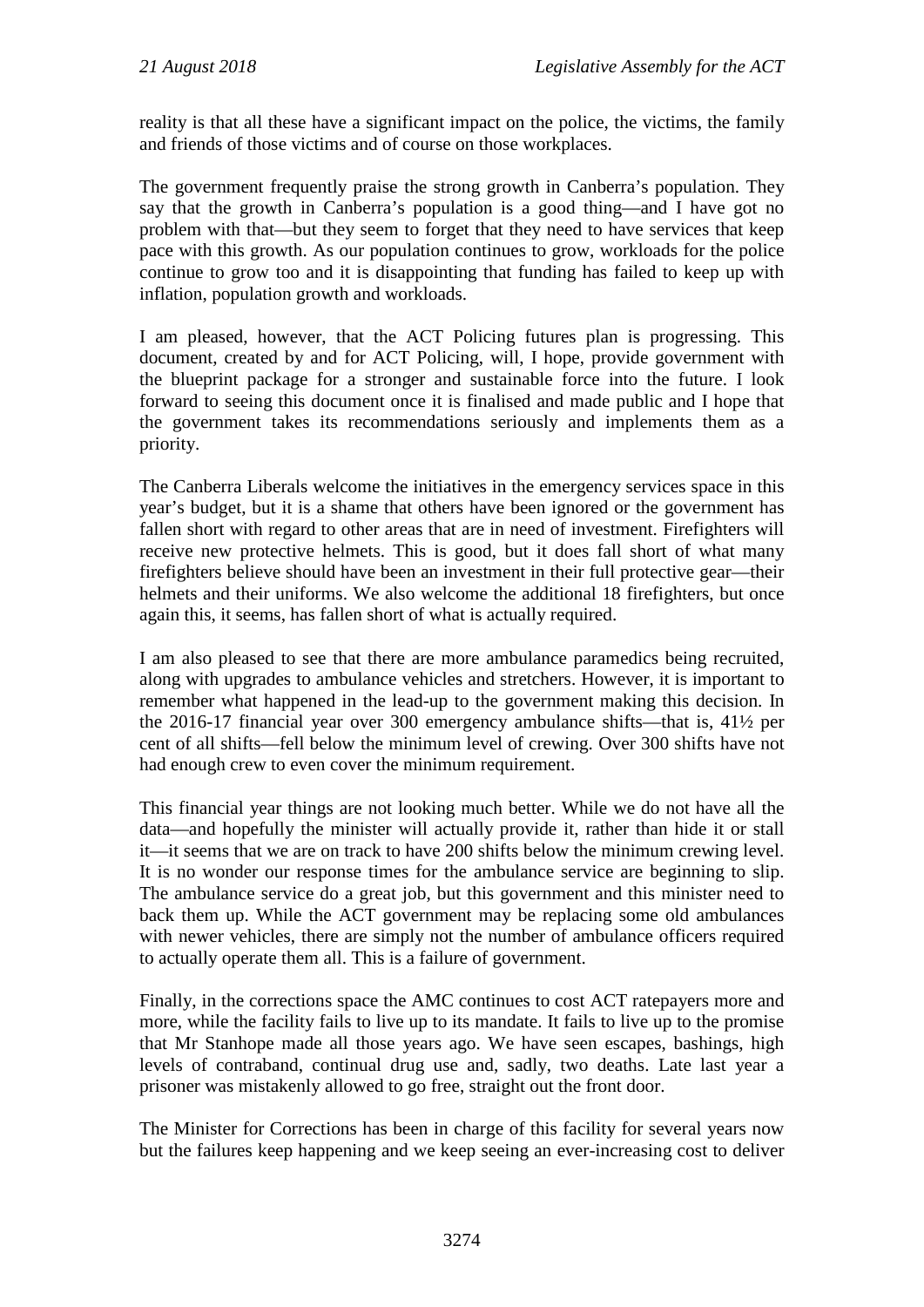these values. In just 12 months costs for ACT corrections are expected to increase by \$8 million or 10 per cent. Hopefully that will lead to better results. The question has got to be not just are we measuring things on inputs but also are we measuring them on outputs? What are we actually going to get for this additional \$8 million? I hope the minister will be able to shed more light, in addition to what is in the budget.

Ratepayers continue to pay the price for this government's inability to maintain costs, stick to budgets and actually prioritise what the front line is advising them. This budget is not a good budget for emergency services in Canberra. The Canberra Liberals will continue to do all we can to advocate for better budget solutions, better results and more effective and efficient government, especially for the front line of our emergency services.

**MR PARTON** (Brindabella) (11.26): I rise to respond to the appropriation bill in relation to the Justice and Community Safety Directorate and to focus on some of the gaming and racing space. I note that the minister when he spoke to this line did not actually make any mention of gaming and racing—and I understand that the Gambling and Racing Commission is still to come—but as the policy comes from this space I want to address it here.

Time and again we see that this government has absolutely no comprehension of the gaming and racing space. There is no minister for gaming and racing, and those who are connected to either industry scratch their heads and wonder if this minister should be given the title of "minister against all gaming and racing"—a minister who would like to stop all gaming and racing because it is just not nice, because it is not something that he would ever do and so why would anyone else want to do it, and because it seems that he believes that if there is any possibility of harm then you should not ever consider undertaking that behaviour and, indeed, you should forcibly stop every other community member participating as well.

We can all hope that the ministerial reshuffle will move Mr Ramsay as far away from gaming and racing as is humanly possible because it is not a portfolio that Mr Ramsay should have anything to do with. It just is not. The only thing that he sees connected to gambling is harm. That is it. He does not see anything else.

I note that the minister chooses to dismiss everything I say in this space as the ravings of a shock jock. And I guess my question to the minister would be: if I were such a shock jock why did he choose to keep on being a guest on my program every week, if you do not mind, every single week? Week after week, year after year every Monday at 6.50 am: "Gordon Ramsay joins me from UnitingCare at Kippax."

When we consider the wafer-thin margin by which Mr Ramsay was elected to this place it would be very easy to arrive at a conclusion that, had Mr Ramsay not associated with such an evil, conservative shock jock, had he not appeared on my program every week, he would not be in this place. Is it not also ironic that, without the money that flows to Labor coffers from poker machines, I dare say Mr Ramsay would not have made it over the line either? How ironic, the two things that Mr Ramsay seems to hate the most—poker machines and evil, conservative shock jocks—ultimately have delivered him to the Assembly!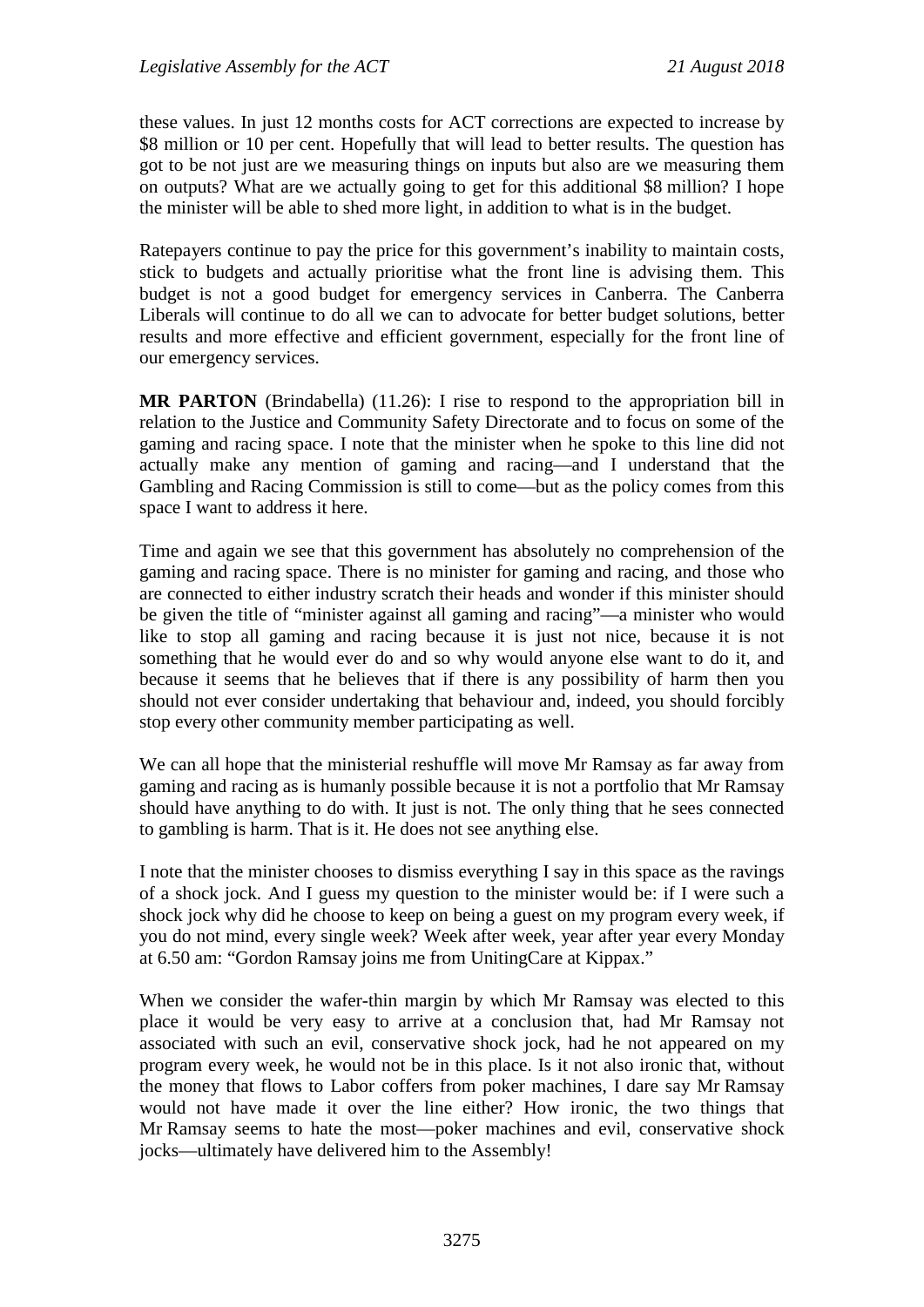But I digress. The review of the community contributions scheme from ACT clubs is an absolute debacle. This government seems intent on picking a fight with the clubs industry and it is very easy for those involved, or even for those watching from afar, to make the call that this government is intent on punishing the clubs industry, particularly those associated with ClubsACT. It is easy for many to make the assumption that what is going on here is vindictive revenge, and when we have Labor members in this place telling this chamber that clubs are fiddling the books and that Liberals are trying to maximise pokie profits—which is a bit rich, again, when you consider how much funding from poker machines has gone directly to the Labor Party of the ACT—I shake my head.

The community is understandably outraged, and that outrage extends well past any obvious left and right voting lines. I note that the profile picture of a number of the people who shared my video was "Stop Adani". They are ropable out there in the suburbs. They are ropable because the changes forecast in the discussion paper amount to an attack on the very reasons for the existence of our clubs in the ACT. The proposed changes reek of arrogant righteousness.

Members of clubs should continue to have the right to determine which community projects their club supports. Speeches in this chamber from those opposite last week suggested that the clubs were corporations. Of course they are not; they are member organisations. They are community. To every member of every club in the ACT, let me tell you: the government do not trust you. They do not trust you to make the right decision in this space or, rather, they fear that decisions may not be in the same direction as their decisions. As we see time and again with this long-term government, there can be only one way. It is their way or the highway.

It is interesting that the Auditor-General in her report from earlier in the year, when giving her overall conclusion, did not criticise the clubs at all. She was critical of the ambiguity of the Gaming Machine Act 2004 in that the act has no supporting objectives or guidance on how to interpret the development of the community or raising the standard of living of the community.

I do wish to put on the record that I have been a supporter of Hands Across Canberra for a number of years. They were a client of mine for a period and, indeed, when they ceased to be a client I volunteered my services to them for a period. I regard Hands Across Canberra as an exceptional organisation. Peter Gordon has been a friend of mine for a number of years. I do hope that the tension in this space has not damaged that friendship. I am somewhat dismayed by the fallout that Hands Across Canberra has felt by being dragged into this political debate.

Hands Across Canberra have been doing a wonderful job in making Canberra a better place for quite a number of years and although I am opposed to the changes to the clubs community contributions scheme it should not be seen by anyone as an attack on Hands Across Canberra. They are to be commended for their work thus far.

Related to the gambling space, I do note that we will be debating in coming weeks the point of consumption gambling tax. It is a rather uncontroversial piece of legislation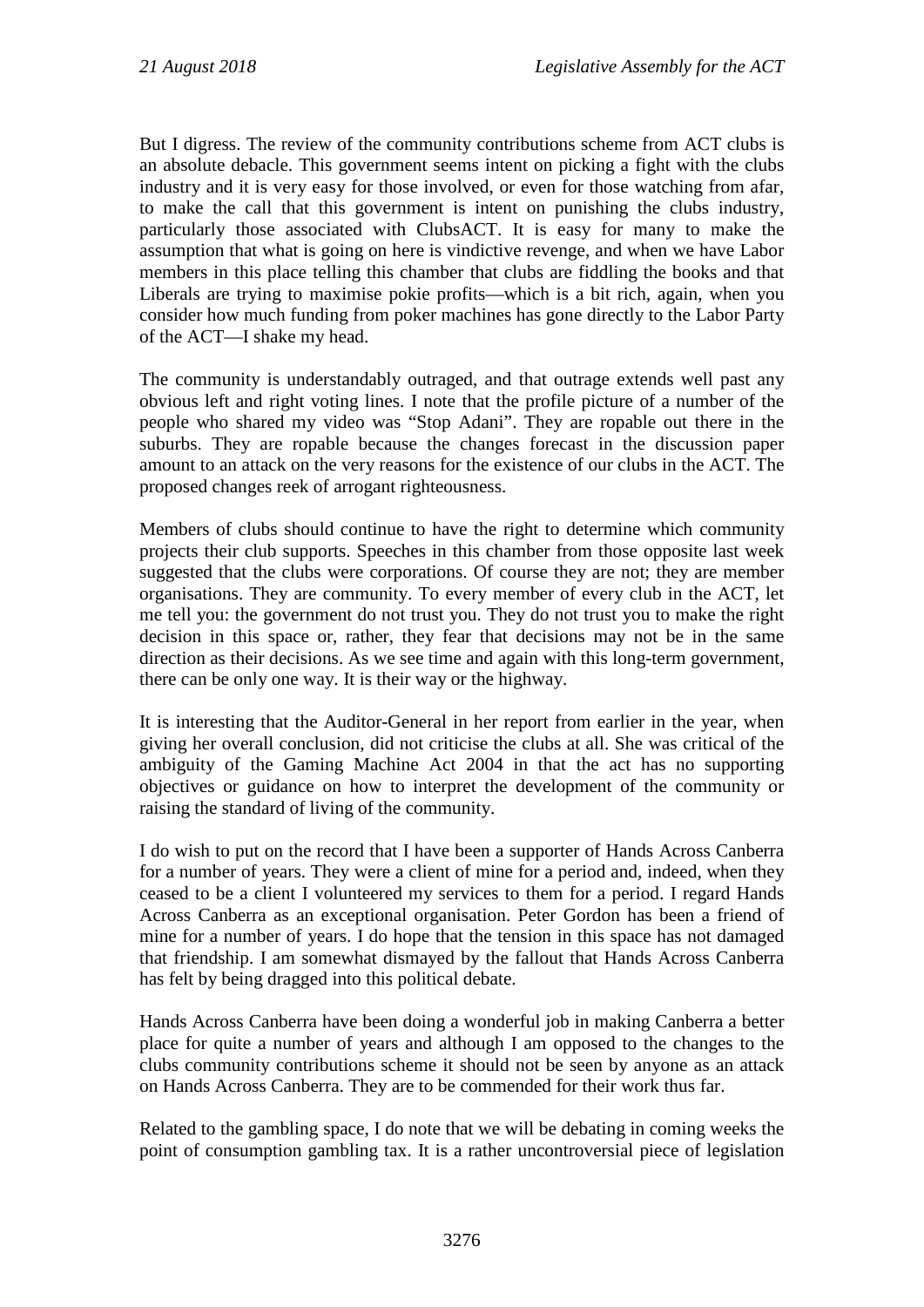in that it follows a path that has been beaten by New South Wales, South Australia, Victoria and Queensland. I know there will be more in this place in coming weeks.

Of course, we are also dealing with the EGM reduction scheme, despite the fact that the New Zealand experience has shown us that reducing the number of operating machines had no effect on total turnover. But the machine reduction, the associated trading scheme, has been a debacle thus far, and as we heard this morning the worst is yet to come. RSM put together a research paper earlier in the year in regard to the EGM reduction. They went through an extremely forensic process to arrive at a price for those authorisations—what they are actually worth to the club. Their extremely complex and open process arrived at a compensation price of well over \$100,000.

The hardware itself costs \$35,000. If you went to Aristocrat today, Mr Assistant Speaker, and wanted to buy yourself a poker machine it would cost you \$35,000. That is what the hardware will cost. Obviously, without the authorisation the machine is worthless. But seriously, the government is going to offer \$12,000 for a machine for which the hardware is worth \$35,000.

In the Labor Club group, for example, the average revenue per year of that machine is \$49,000. Over the forward estimates you are talking about \$200,000. The machine is worth \$35,000 and you are going to offer \$12,000! Even at the smaller end, the Belconnen group, the average yearly revenue will be \$16,000. This offer to the small and medium clubs of \$12,000 per machine for their tools of core business is insulting. It is like going up to a tradie and saying, "We would like to buy all your tools. You are not allowed to buy any more, and good luck. Good luck on the way forward." When you couple that with the newly announced per machine levy it gets reduced to virtually nothing.

Let us give the RUC as an example. They will surrender 10 machines, probably, and get a \$100,000 sugar hit. Most of that sugar hit will be sucked up by this new per authorisation levy. I would love to know how the so-called diversification fund announced today by Neville Stevens will actually aid diversification. It is not a fund at all. It is not a fund. It is just another tax.

For the small clubs, for the very small clubs, of course there was no tax in this space at all. There was none. Belconnen bowlo pay no tax on their gaming operation. Their gaming revenue is not enough to cover even one bowling green. They will now need to find \$2½ thousand for the new fund. And I think we all know where that is going to end. If the minister cannot see where that is going to end I would question his ability to hold the portfolio.

The Burns Club, aren't they an interesting example? The Burns Club effectively used their diversification tax breaks, but all the money that they got from the government to diversify they used to buy more authorisations, which they got from the Tradies Group. They will now trade those authorisations back, having never actually put them on the floor, and cop a \$12,000 hit for each of them, which will mean they will not have to reduce their reliance on gaming.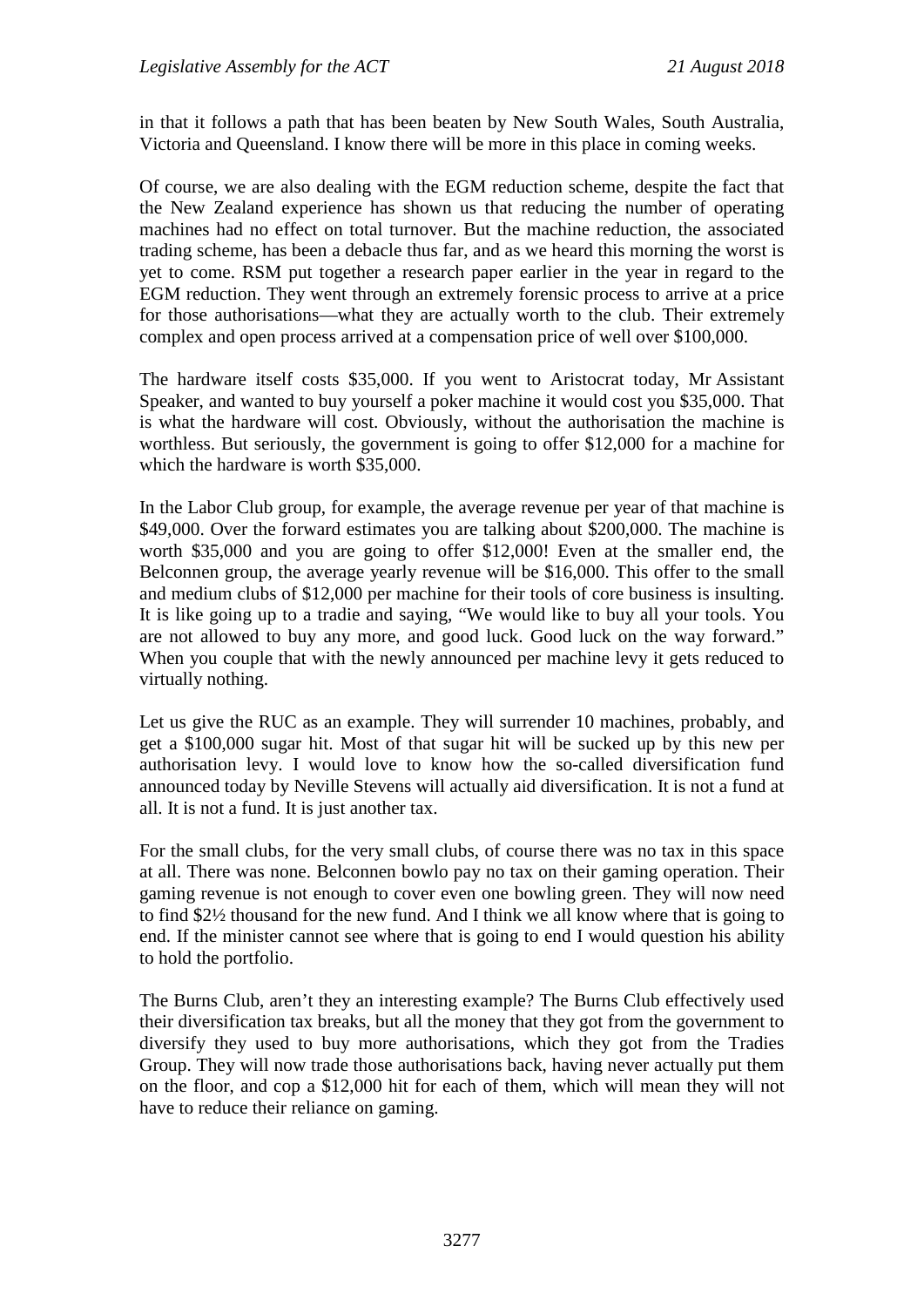Let us talk about the Spanish Club. They pay no gaming tax at all. They give all their gaming revenue away. Now they will need to find \$3,300 to go into the diversification fund. I shake my head. In the election campaign in 2016 there were banners up in most clubs that said, "Don't let ACT Labor destroy your club." There is no question that this policy will bring about the closure of some clubs. Clubs will close, jobs will be lost, and it will be on this minister.

**MR RATTENBURY** (Kurrajong—Minister for Climate Change and Sustainability, Minister for Justice, Consumer Affairs and Road Safety, Minister for Corrections and Minister for Mental Health) (11.37): In the 2018-19 budget the government has provided additional funding of \$1 million focused on achieving a reduction in recidivism by 25 per cent by 2025. This funding will provide the government with the ability to continue implementing targeted, evidence-based interventions that change people's contact with the justice system.

Having a target like this might be considered a risky thing to do. Reducing recidivism is recognised as a difficult thing to do, and if we set a target and do not achieve it there will no doubt be a political consequence. But I think it is important that we set a target and set out to achieve it because it will deliver more safety in our community and improve the lives of those people currently involved in the criminal justice system. This is an incredibly worthwhile target to be pursuing, and the investments in this year's budget are designed to move us towards the achievement of that goal.

The funding will support initiatives which prevent crime and address offending behaviour, including \$84,000 for an Aboriginal victim liaison officer for the victims of crime office; \$285,000 to expand the high density housing community and safety program; \$152,000 to establish the Warrumbul court in the Children's Court to provide a culturally appropriate sentencing process for Aboriginal and Torres Strait Islander youth in the justice system; and \$434,000 for the continued development of and operationalising initiatives within the justice reinvestment program.

Responses to combat crime are often viewed in binary terms—tough or soft on crime. But in reality the tough on crime mantra and its impact on the people in our prison system is a major concern. We have to ask the question: does a tough-on-crime approach really make us safer? The answer to that question depends on whether we are building prisons or seeking to build communities.

In 2014 the government made a commitment to develop a justice reinvestment strategy. Our approach, which the Australian Institute of Criminology has endorsed, involves adopting a multifaceted strategy incorporating multiple interventions that together achieve greater cumulative results in the both the community and the justice system. The funding provided in this budget demonstrates the diverse ways in which we need to work across the justice system to strengthen it and the positive impact we want it to have on the people involved in it.

Let me turn in a little more detail to a few of the initiatives I have just mentioned, starting with the \$84,000 for an Aboriginal and victim liaison officer for the victims of crimes office. The role of this officer is to provide culturally sensitive and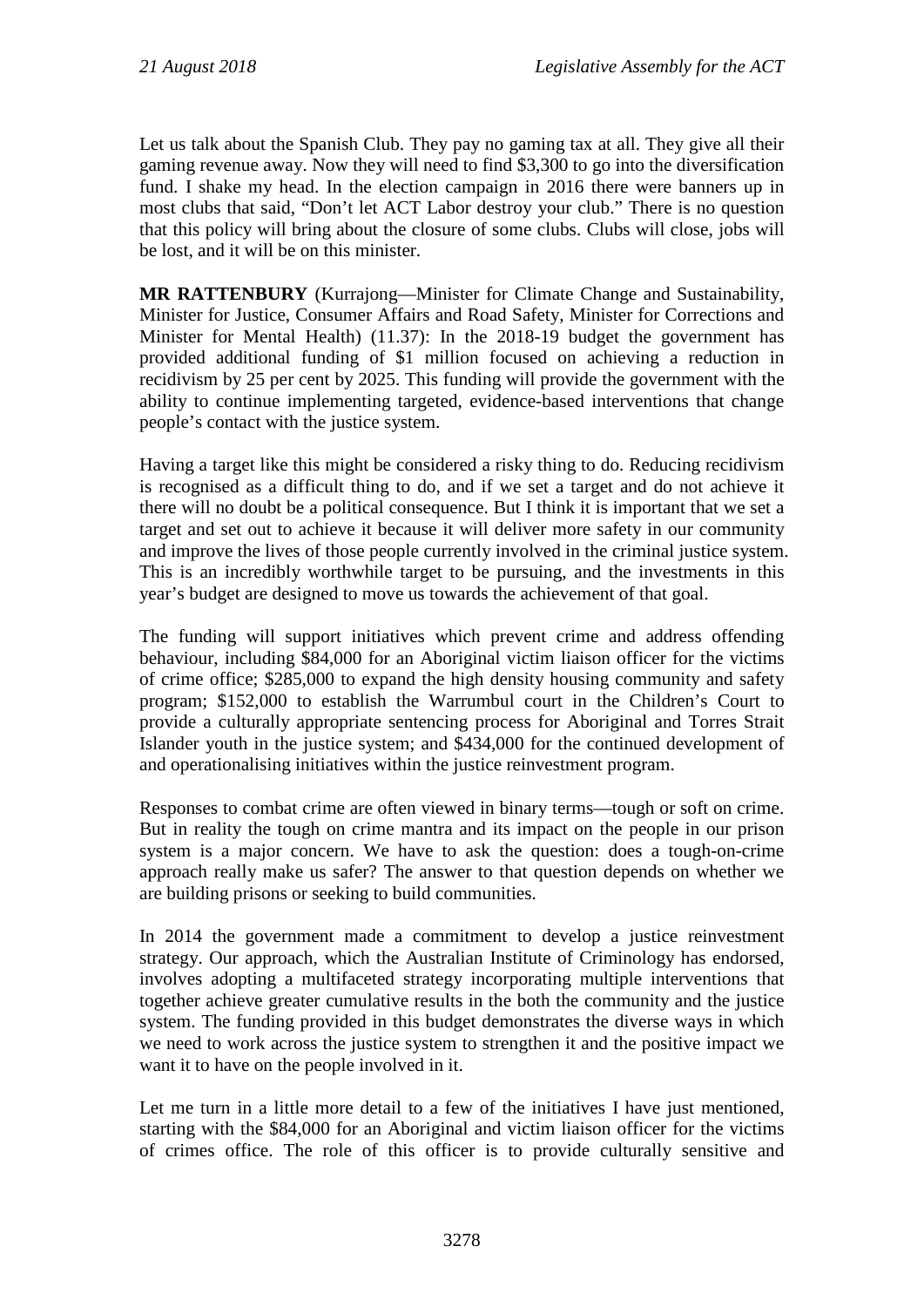trauma-informed support to victims referred to Victim Support ACT. They also provide advocacy and support to navigate the criminal justice system, including as a companion in court, and assist victims making claims under the financial assistance scheme. This role is important, as Aboriginal and Torres Strait Islander people are over represented in the justice system not only as offenders but also as victims.

Changing the cycle of disadvantage that comes with repeated contact with the justice system requires critical culturally proficient roles like that of a victim liaison officer. The *It's About Trust* report prepared for Victim Support ACT in 2011 found that few Aboriginal and Torres Strait Islanders would seek Victim Support ACT's services unless there was an Aboriginal or Torres Strait Islander worker or someone they trusted working there.

The number of registered Aboriginal and Torres Strait Islander clients with Victim Support has been decreasing over time, with a 47 per cent drop between 2015-16 and 2016-17. Since contracting an Aboriginal and Torres Strait Islander victim liaison officer in September 2017, the number of registered clients started to increase immediately, with 15 new registered clients recorded by December 2017.

Also central to the role of Aboriginal and Torres Strait Islander victim liaison officer is building cultural competence within Victim Support ACT and among organisations supporting victims of crime. The victim liaison officer is critical to identifying and maintaining appropriate referral pathways to building trust with the Aboriginal and Torres Strait Islander community so that victims of crime will feel confident to access the service.

As I said, the government has provided \$285,000 to expand the highly successful, high density housing community and safety program, an example of place-based justice reinvestment, and it is currently operating on Ainslie Avenue. This crime-reducing and community-building program will now also be implemented at Illawarra Court. The program is a multi-agency initiative designed to improve the lives of and reduce the recidivism rates for residents living in high density housing sites.

This multi-agency initiative that includes the Justice and Community Safety Directorate, the Community Services Directorate, ACT Health and ACT Policing, has the following objectives: firstly, prevent or reduce opportunities for crime; secondly, promote community safety and security; thirdly, develop pro-social and law-abiding community engagement; and, finally, facilitate access to services that are related to justice, health, mental health, education and employment.

Reclink Australia, through an on-the-ground program manager and a small team, delivers a range of structured and informal programs to promote and deliver health, social and economic benefits to residents. These have included activities such as building and maintaining community gardens, neighbourhood chats, a skills development shed and a monthly run, roll or walk event at Lake Burley Griffin.

The program is targeted at high and complex-needs residents and includes socially disengaged or isolated people, Aboriginal and Torres Strait Islander people, women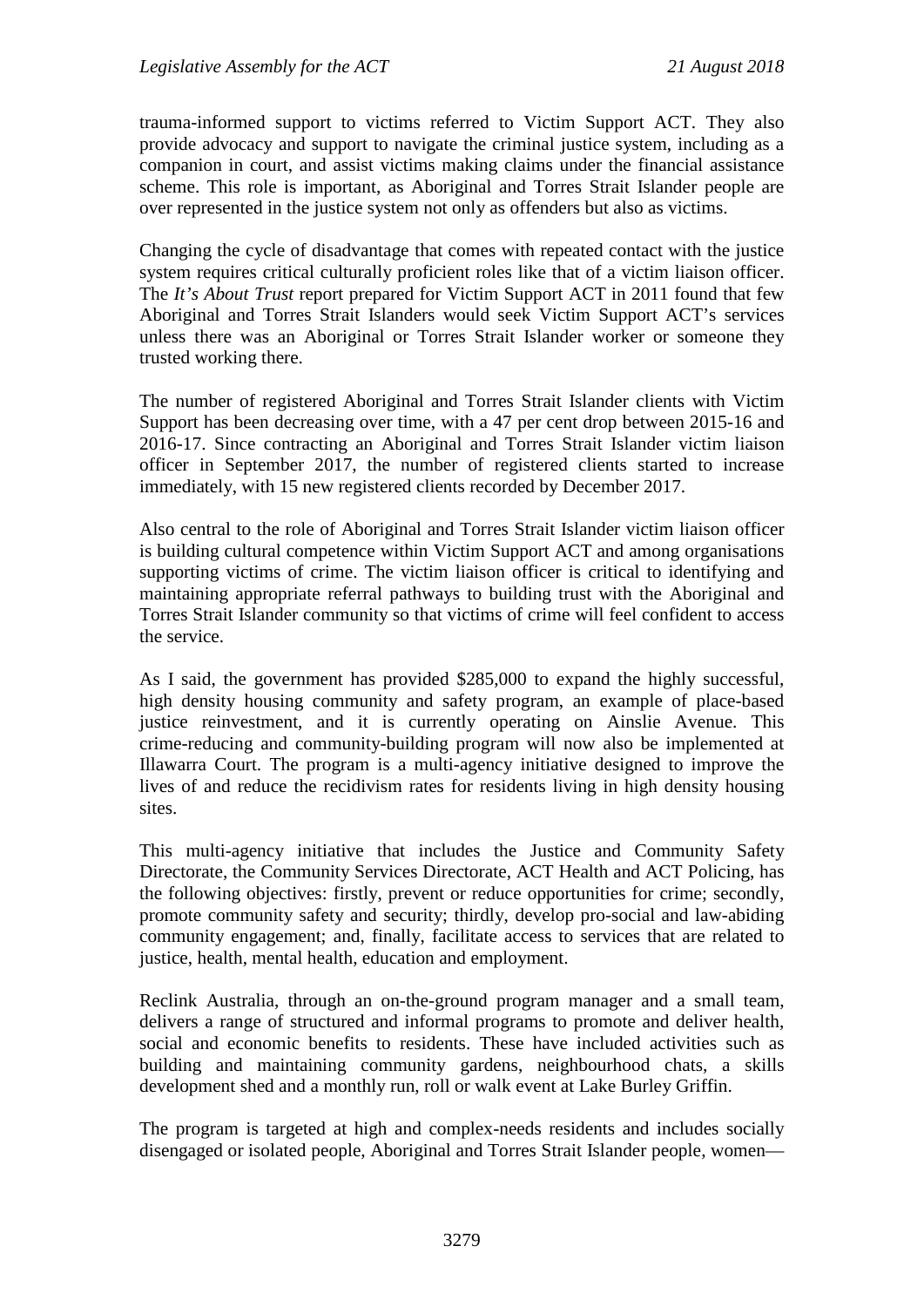including mothers—children and youth, and residents who have had contact with or are at risk of becoming involved in the criminal justice system. I am pleased to report that the recently released evaluation by the Australian Institute of Criminology confirmed that the program is reducing crime and building community resilience. It reduced violent crime by 50 per cent, property crime by 60 per cent and disturbance incidents by 49 per cent. It also demonstrated increased levels of social cohesion amongst the high and complex needs residents.

The report by the Australian Institute of Criminology identified not only those crime outcomes but underlined the social benefits and also the financial benefits. Just on those numbers alone the simple reduction in call-outs to ACT Policing has had a significant impact on their workload and, therefore, their ability to address other matters as needed.

The government has also committed \$152,000 to establish the Warrumbul court and the Children's Court. The Warrumbul sentencing court—meaning "youth" in Ngunnawal—will be a culturally sensitive sentencing experience for Aboriginal and Torres Strait Islander young people. The highly skilled and specially trained panel members who are guided by restorative principles will help these young people to tell their story to the court in a culturally safe and respectful environment.

Under the guidance of a panel of elders, young people will be helped to understand the circumstances and underlying reasons behind their offending behaviours, who has been harmed and what can be done to make things rights. Through the process the panel of elders has the opportunity to work collaboratively with the ACT criminal justice system and identify gaps in support programs and services provided in the community and in custody.

Through the experience of the Galambany court, new culturally relevant and sensitive support programs have been established based upon needs identified by the court. This experience is expected to continue in terms of young people through the Warrumbul Circle Sentencing Court.

Finally in this space I want to talk about the \$434,000 for the continued development of and operationalising of initiatives within the justice reinvestment program. The government will provide support to develop the recidivism reduction plan that will aim to reduce recidivism by 25 per cent by 2025. This will include funding for a range of legislative, policy and program initiatives within government and the community that will prevent or reduce people's contact with the justice system. That work will come forward in several forms, and I expect to be able to present bills to the Assembly through the course of this financial year, as well as other policy initiatives. I look forward to the Assembly's continued support for this approach to justice reinvestment.

I also flag under this area of the justice portfolio that the government will invest \$557,000 over two years to upgrade the Human Rights Commission's digital capabilities and implement a single case management system. This will enable the commission to improve the performance of their functions, to make them able to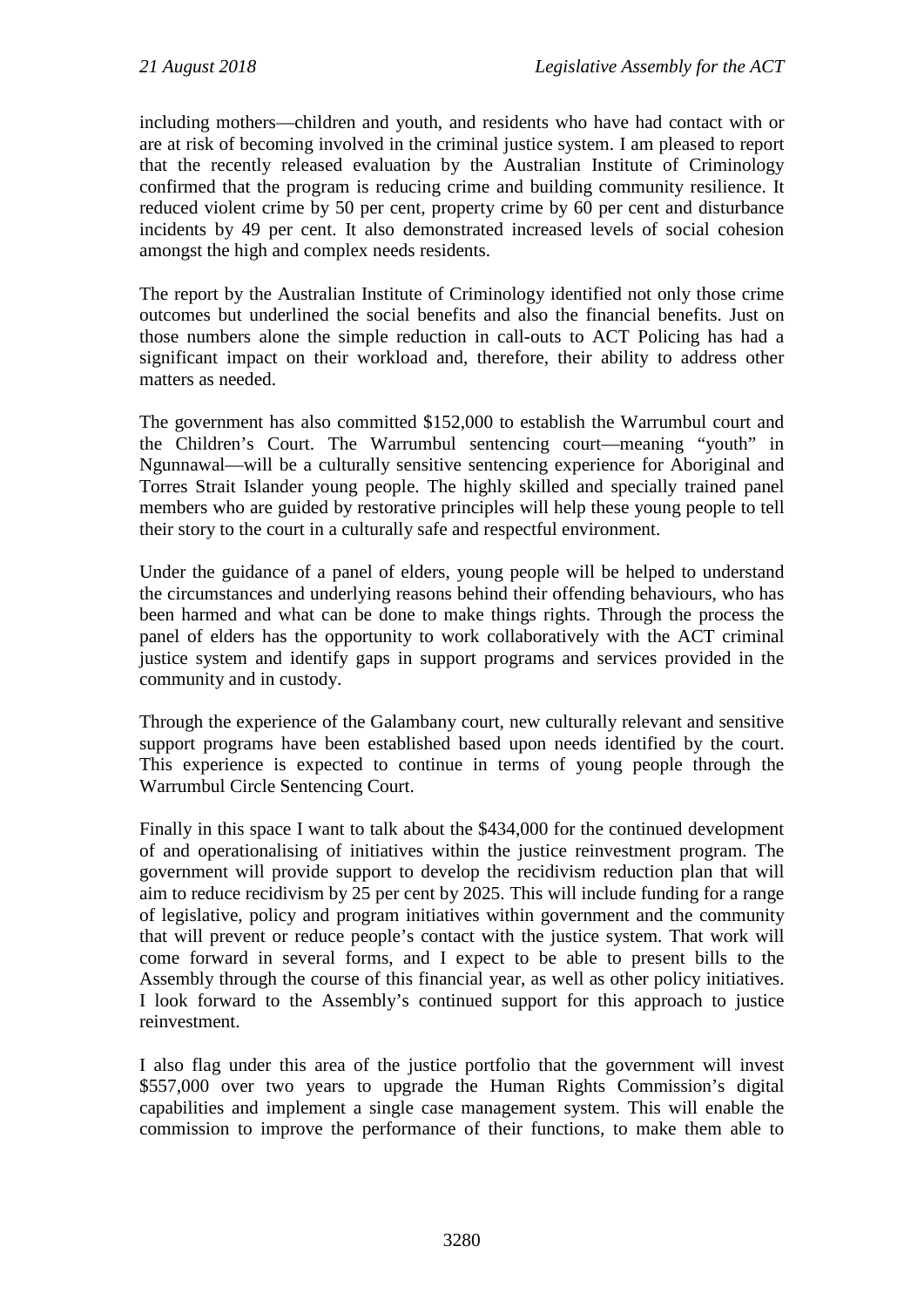operate more effectively and efficiently, therefore increasing their capability to support the community.

Let me turn to corrections. The appropriation bill provides funding to strengthen the capacity of ACT Corrective Services to provide a safe and secure environment for detainees, staff and visitors at the AMC and to enhance the delivery of offender rehabilitation through the intensive corrections order scheme. I take this opportunity to thank all the hardworking ACT Corrective Services staff for the important work they do each day, often under very difficult circumstances.

Mr Coe, on behalf of Mrs Jones, comes in and rattles off a series of things that have happened in the last year or so. I have never been shy about the fact that it is a difficult environment. There are people there who do not want to be there who, for a range of reasons, will undertake illegal and unlawful behaviour and resolve disputes with violence. That is the nature of jails, unfortunately. Our job is to try to prevent those matters.

We have made significant strides in recent years in improving the capability of the AMC through expanding capacity and the provision of prison industries and recreational facilities. All of these things are about addressing some of the shortcomings in the original design of the building and ensuring there is a structured day for detainees. We are working hard to break down some of those behaviours reflected on by Mr Coe today which are of great concern to me. I will never accept that we cannot do more to improve the operation of our prison and intervene in the lives of those who are there, to help them put their lives back on a better track.

This budget provides \$15.5 million over four years to provide additional staff resources associated with an increase in average detainee numbers at the AMC and to replace the mobile duress system. As members would be aware, the ACT has seen a continuing upwards growth in detainee numbers in recent years. In 2013 we began to see unprecedented growth in detainee numbers. In the 2014-15 financial year the daily average number of detainees was 342. This daily average increased to 402 in the following year and then to 445 in the year after that. In 2017-18 we averaged 474 detainees a day, and in June 2018 the detainee population reached a new high of 507.

These sorts of numbers have placed considerable strain on the AMC's staff resources. This bill will provide funding to alleviate some of that pressure. It will ensure that all areas of the AMC are better resourced to meet the increased demands in custodial, therapeutic program and case management operations associated with the growth in detainee numbers.

The bill also contains funding to improve security systems. The existing duress system at the AMC is almost 10 years old and, as the manufacturer has ceased production of these devices, it can no longer be upgraded. A replacement of the staff mobile duress system at the AMC will ensure corrections staff can continue to provide a safe and secure environment for detainees, staff, and visitors.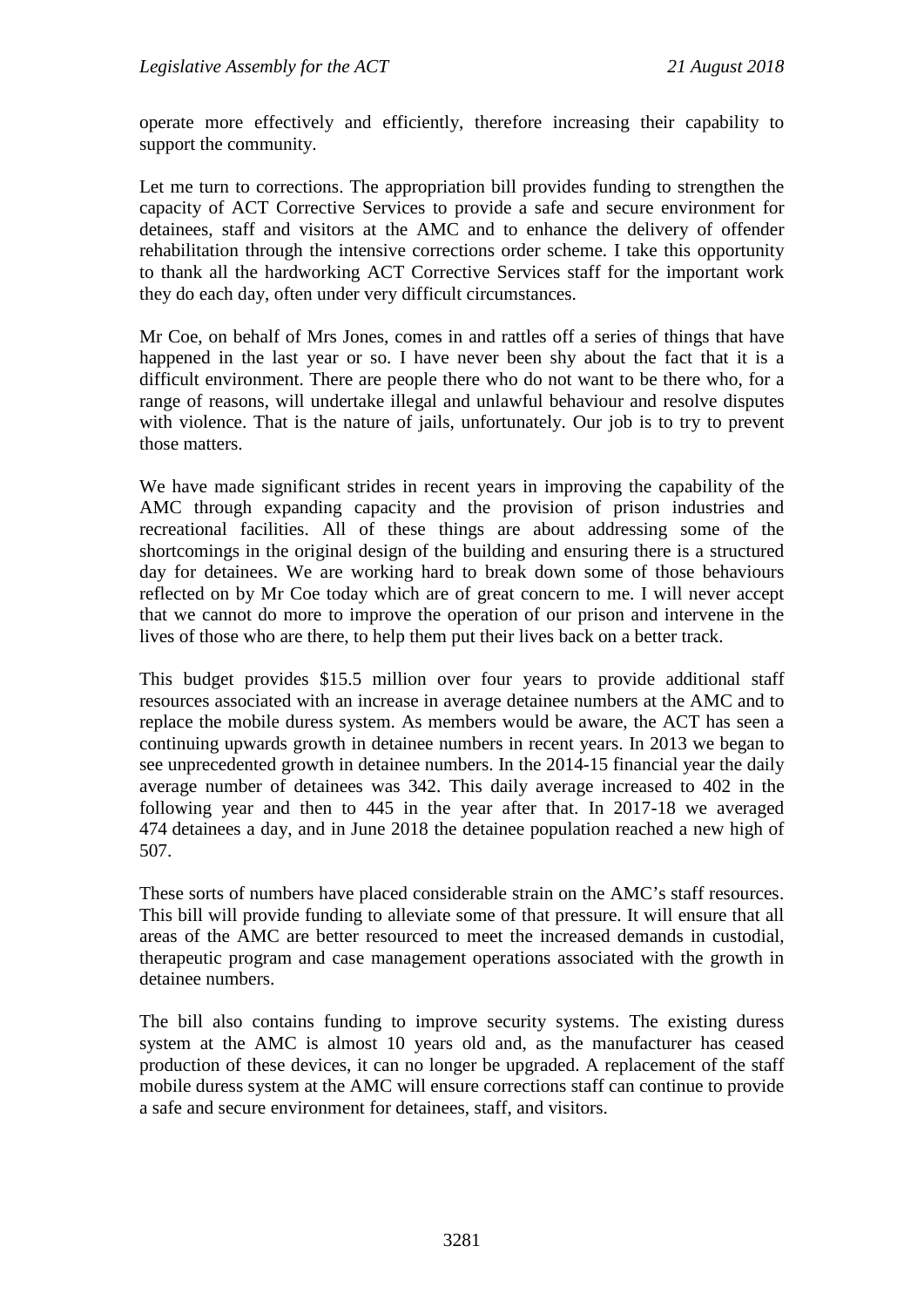Responding to increased detainee numbers and augmenting safety and security at the AMC has not been the only priority for this budget. The bill also provides \$6 million over three years to continue the intensive corrections order scheme to strengthen rehabilitation opportunities for offenders. As part of the government's commitment under the justice reform program, legislation was passed in 2016 to give the courts an option to sentence offenders to an intensive corrections order. This sentencing option provides an alternative to prison by allowing low-risk offenders to serve a term of imprisonment in the community. The 2018-19 funding will allow ACT Corrective Services to strengthen rehabilitative opportunities and enhance services for offenders subject to an order.

In addition, the 2017-18 second appropriation provided \$11.6 million over five years to enhance security and safety within the Alexander Maconochie Centre and \$6.8 million over five years—that is the JACS component—to introduce the Winnunga model of care at the Alexander Maconochie Centre. ACT Health also contributed \$1.6 million over two years to be offset against the health funding envelope.

The ACT government recognises that increasing Aboriginal-led services within the AMC is essential to maintaining cultural connection for Aboriginal and Torres Strait Islander detainees and improving overall cultural awareness and safety. To this end, a groundbreaking partnership agreement is being developed with Winnunga Nimmityjah Aboriginal Health Services to deliver health, social and emotional wellbeing services within its own model of care to detainees at the AMC. Winnunga has begun delivering services, and this funding will enable their continued rollout to all Aboriginal and Torres Strait Islander detainees who choose to access those services.

The initiative provides continuity of care options for detainees and ensures that health, family and community connections can be maintained while in custody and are sustained post release. It is a partnership which has the potential to be a model for other jurisdictions to emulate in due course and to have a significant positive impact upon the life trajectories of detainees.

Through this bill and its strategic investments the government aims to make the experience of imprisonment one that reinforces the potential for rehabilitation and betterment to the lives of those that have been incarcerated. I am hopeful that by investing in these individuals the government will move closer to achieving its goal of reducing recidivism by 25 per cent by 2025, thereby improving the overall community safety and wellbeing of all Canberrans. I commend these JACS components of the budget to the Assembly.

**MR GENTLEMAN** (Brindabella—Minister for Police and Emergency Services, Minister for the Environment and Heritage, Minister for Planning and Land Management and Minister for Urban Renewal) (11.53): I commence by expressing my thanks and the government's appreciation to all the staff who work in each of our emergency services for their continued efforts in keeping the ACT community safe.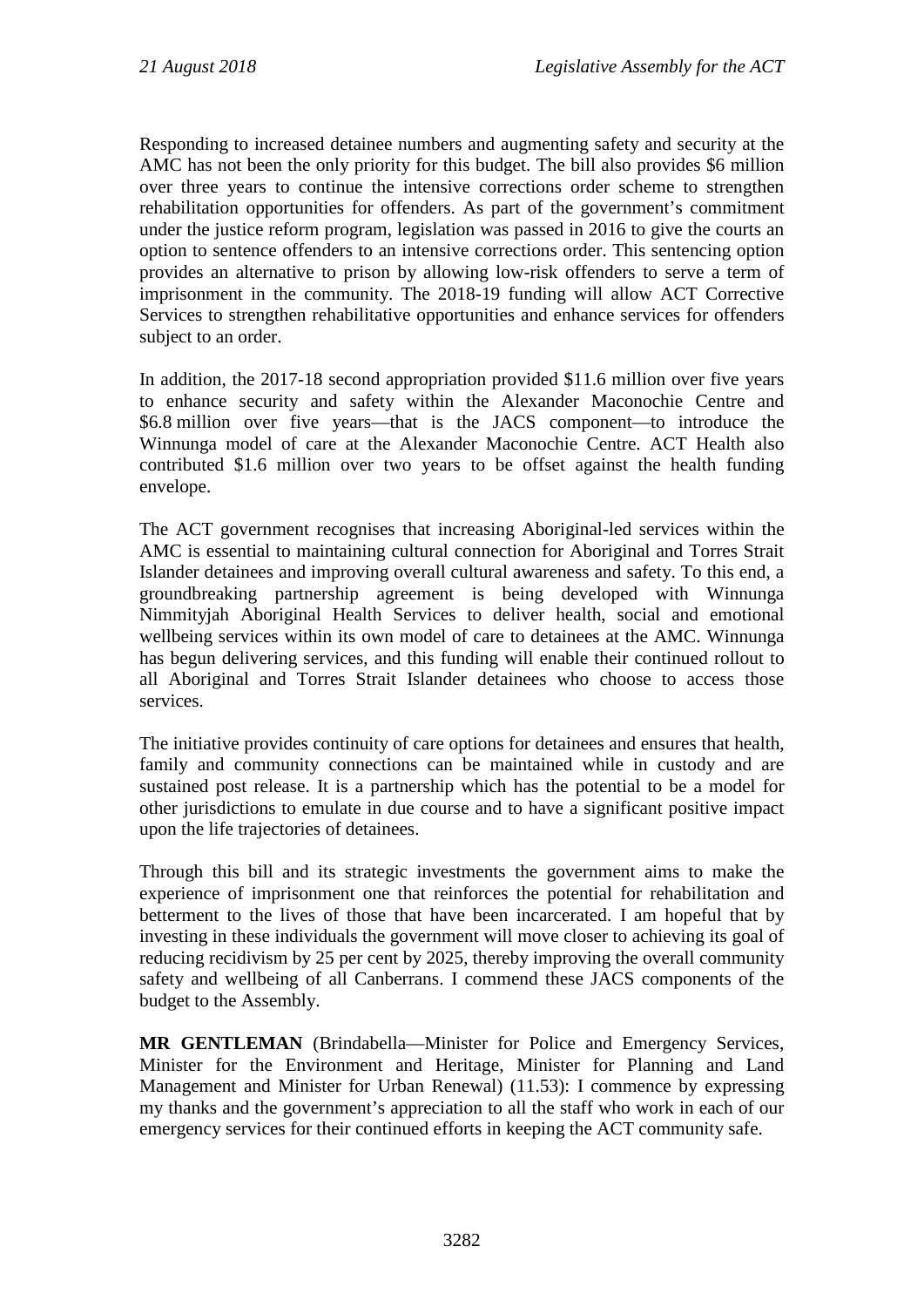As Minister for Police and Emergency Services, I am pleased to support the 2018-19 budget, which contains a number of initiatives that will enhance emergency services capabilities for the ACT. The ACT 2018-19 budget provides funding of \$8.9 million for the ACT Emergency Services Agency, the ESA. New initiatives supported include \$4.6 million over four years to upgrade the ACT ambulance fleet with electric stretchers and loaders, and equipping all ACT ambulances and fire trucks with new cardiac monitors and defibrillators.

Electric stretchers have a battery-powered hydraulic system that allows for much easier and safer carrying. It is anticipated that the use of electric stretchers will reduce the likelihood of any injuries sustained with the loading of patients into ambulances. The chances of someone surviving cardiac arrest increase dramatically if there is intervention with the use of a defibrillator. The new units are designed to be operated simply and quickly, even by members of the general public who may have no formal first aid training, and will help to save lives.

There will be \$2 million over two years and ongoing maintenance costs for a new aerial apparatus for ACT Fire & Rescue to support the existing Bronto appliance and respond to multistorey building incidents. The ESA is working to have the new aerial apparatus on the road in the 2019-20 financial year.

\$332,000 will be allocated in 2018-19 to conduct an additional recruit college to train 18 new firefighters in 2018-19 for ACT Fire & Rescue. This follows on from the successful 2017 recruitment, which resulted in an additional 17 firefighters on duty in June 2018, the nine firefighters who commenced duty as part of a lateral recruitment in November 2017 and the 16 firefighters who joined ACT Fire & Rescue as part of the 2016 recruit college in October 2016.

\$270,000 will be allocated in the 2018-19 year to provide new protective helmets to ACT firefighters. This ensures that our firefighters continue to have access to safe protective equipment and will allow them to do their job effectively and safely. There will be \$1.7 million over four years to make up for the shortfall in funding from the commonwealth fire payment as a result of a revised memorandum of understanding between the commonwealth government and the territory for the provision of fire services.

The 2018-19 budget also invests \$1.5 million over four years to upgrade the public safety CCTV network across the CBD, at the Kingston and Manuka shopping precincts, bus stations and major public facilities, including Manuka Oval, EPIC and GIO stadium. This helps to improve public safety for citizens at these key locations.

In addition the 2017-18 second appropriation provided \$10.2 million over four years for an additional ambulance crew, as committed to by the government, to deliver 23 more paramedics to meet continued increases in demand. Demand on our ambulance service is at the highest level ever. Despite this growing demand, the ACT has continued to record the best response times in the country over the past six years, as well as the highest levels of patient satisfaction. These additional front-line resources should ensure that our response times remain the fastest in the country.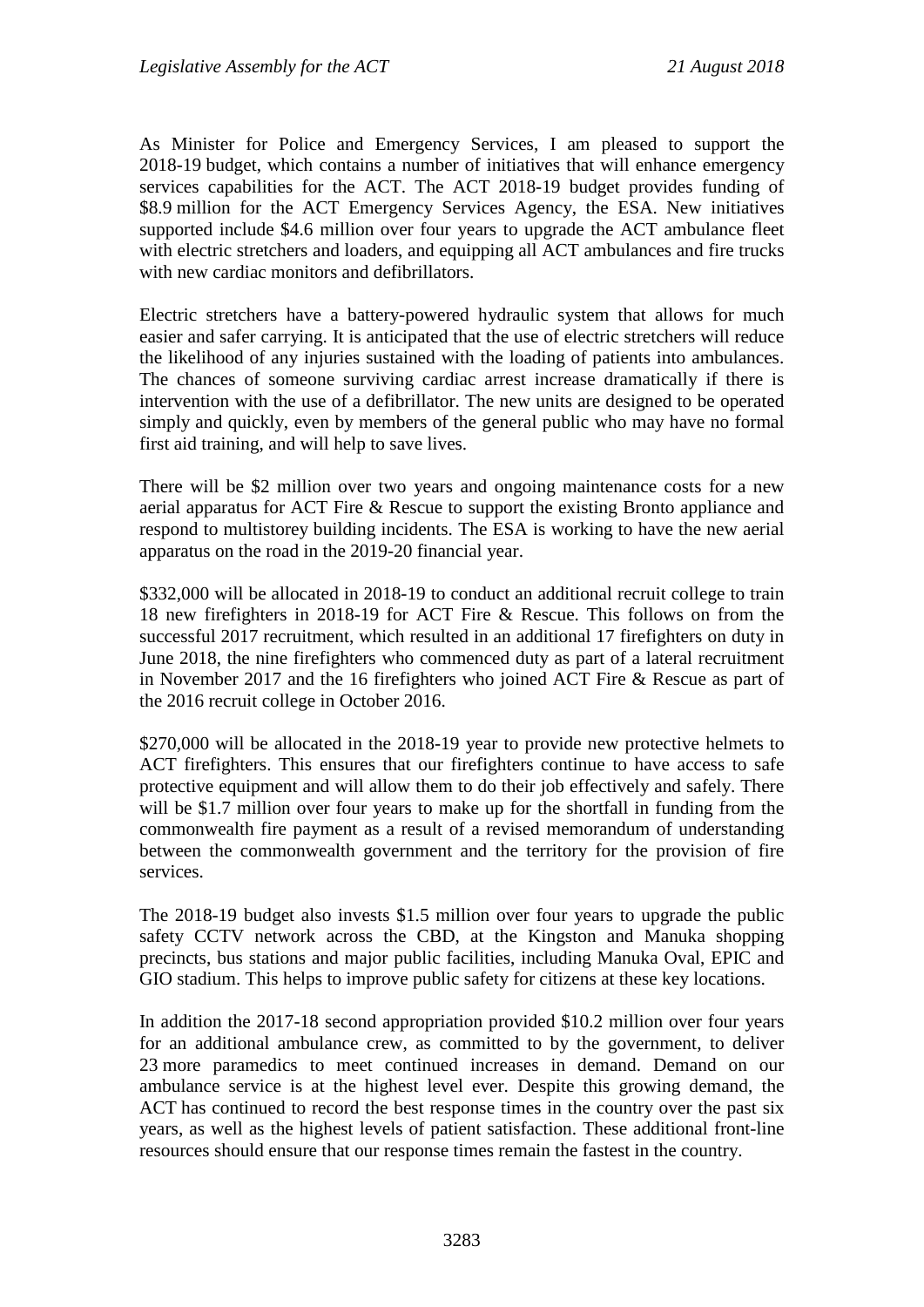The 2018-19 ACT budget provides funding of \$11.8 million over four years to better support ACT Policing's operations. The funding will deliver \$2.6 million over four years—two FTE in 2018-19 and four FTE per year from 2019-20—to recruit and expand ACT Policing's strategic analysis capability targeting crime hot spots and identifying emerging risks; \$1.6 million over four years to recruit additional resources—two FTE per year—and provide specialised training and tools to target, disrupt, deter and prevent organised crime in the ACT; \$5.6 million over four years to provide new smartphones to ACT Policing staff to improve the secure capture, transmission and sharing of data and radiocommunications, and improve service delivery and officer safety; and \$2 million over two years to upgrade facilities at Tuggeranong Police Station and Winchester Police Centre.

In closing my remarks on this part of the approp bill, I want to turn to the matters raised by Mr Coe earlier. The problem for us is that Mr Coe does not actually do his research. He is more concerned about spin and scaremongering. As he was told by the Chief Police Officer, the new initiatives in this year's budget for ACT Policing are what she asked for.

Further, it would help if Mr Coe read the paper, or got up to date with some of ACT Policing's news. My advice from ACT Policing is that there have been no aggravated robberies or incidents against ACT clubs since earlier this year. Let me also read from two recent media releases from ACT Policing. One from 16 August, entitled "Man to face 22 charges linked to historic aggravated crimes", says:

A man will face the ACT Magistrates Court after being summonsed on 22 charges including attempted murder, forcible confinement and aggravated robbery in relation to historic offences between 2009 and 2018.

The 25-year-old man was charged as part of Operation Athabasca, which saw ACT Policing's Crime Disruption Team link 14 incidents, including 13 aggravated robberies. Across a ten-year period, the incidents resulted in a significant amount of cash being stolen.

Detective Station Sergeant Harry Hains said public information was a significant contributing factor to the operation's success.

"I would like to acknowledge the courage of victims and others who came forward with information, even though they were still recovering from these traumatic events," Detective Station Sergeant Hains said.

"Our officers followed up this information and today, we have laid nearly two dozen serious criminal charges. This is a significant milestone for Operation Athabasca, which is ongoing and will continue to target other offenders in this series of events."

"The success of this operation serves as a reminder to anyone who commits a serious crime that it doesn't matter whether it is one day or ten years after the event, ACT Policing's investigations of serious crimes stay active until a case is closed."

The man will face the ACT Magistrates Court on Wednesday September 26, 2018 on 22 charges …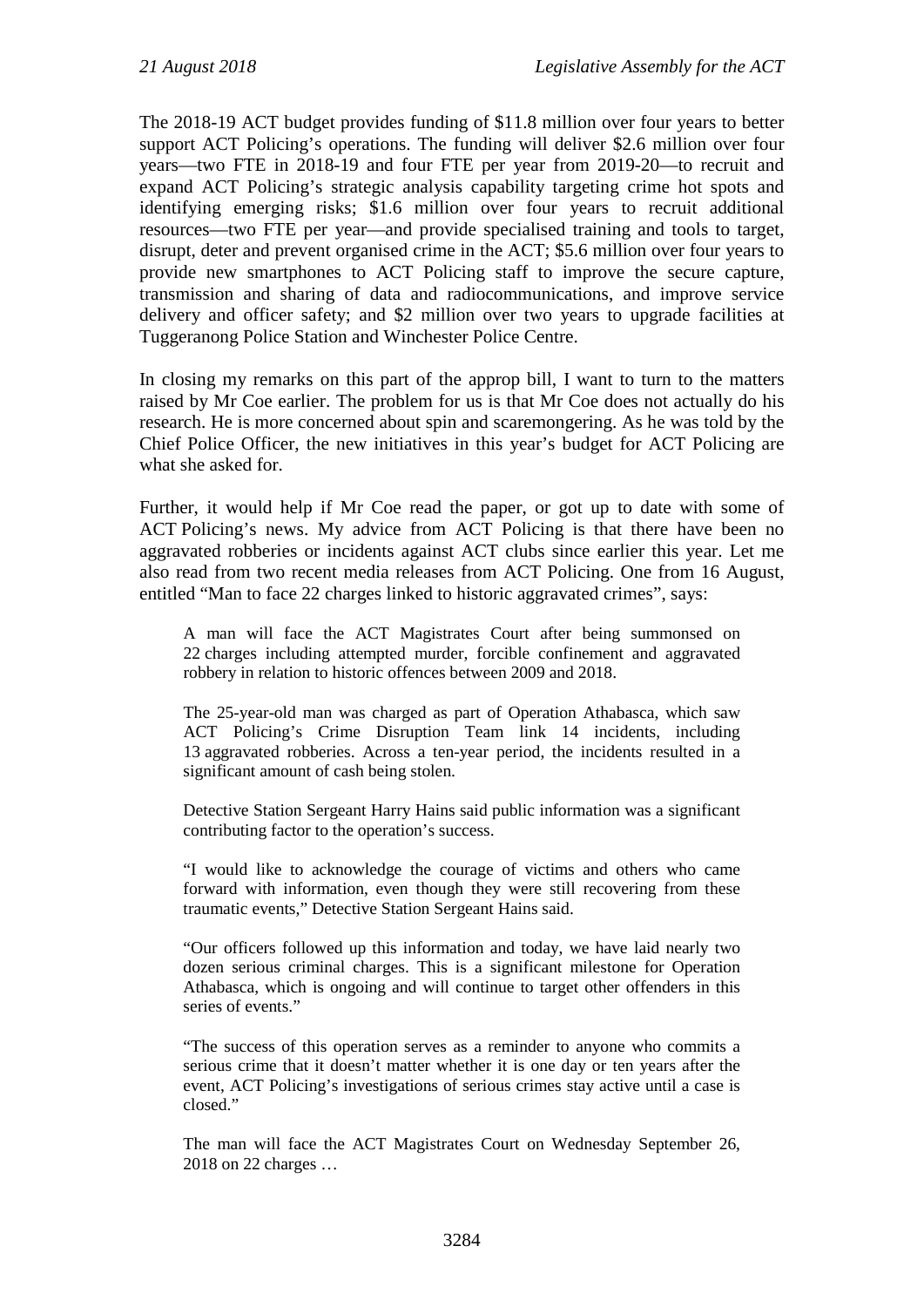The charges include attempted murder, 10 counts of aggravated robbery, two counts of attempted aggravated robbery, forcible confinement, use of a prohibited weapon, aggravated burglary, theft, criminal damage and four offences relating to stealing motor vehicles.

Another media release, from Friday, 17 August this year, entitled "Second man arrested in Operation Athabasca", says:

A Calwell man will face the ACT Magistrates Court today on six charges including aggravated robbery, aggravated burglary for offences dating back to 2010.

ACT Policing yesterday arrested the 29-year-old as part of Operation Athabasca for his involvement in two historic aggravated offences.

He is the second person arrested as a result of the operation which is focused on linking and solving long-term aggravated offences.

Yesterday ACT Policing announced a 25-year-old man has been summonsed on 22 charges including attempted murder, forcible confinement and aggravated robbery in relation to historic offences between 2009 and 2018.

Detective Station Sergeant Harry Hains said while this is a good result it is only the beginning.

"The operation remains ongoing and ACT Policing's Crime Disruption Team are investigating a number of leads," Detective Hains said.

In closing, I want to congratulate ACT Policing and the crime team on these outcomes, and on their ongoing work to keep Canberrans safe and bring these criminals to justice.

**MR RATTENBURY** (Kurrajong) (12.02): I want to add a few further remarks on some areas that are not in my portfolio. I am speaking as a member of the crossbench. In relation to the investment in police and emergency services, we do know that global warming is increasing bushfire danger weather in the ACT, which creates an increased risk of bushfires. As the minister has alluded to this morning, this is having an impact. The fire season is starting earlier and running for longer, and will continue to lengthen into the future. We must adequately equip and resource our firefighters to respond to this increasing threat, particularly in a bushfire-prone landscape like the ACT.

At the last election the Greens called for the purchase of a new aerial pumper fire truck for ACT Fire & Rescue, which became part of the parliamentary agreement, and it is pleasing to see funding for this important piece of equipment provided in this budget. With urban density in our city increasing, the new aerial pumper will be able to better navigate suburban areas and multistorey buildings more efficiently, which is an important capability for our firefighters to have.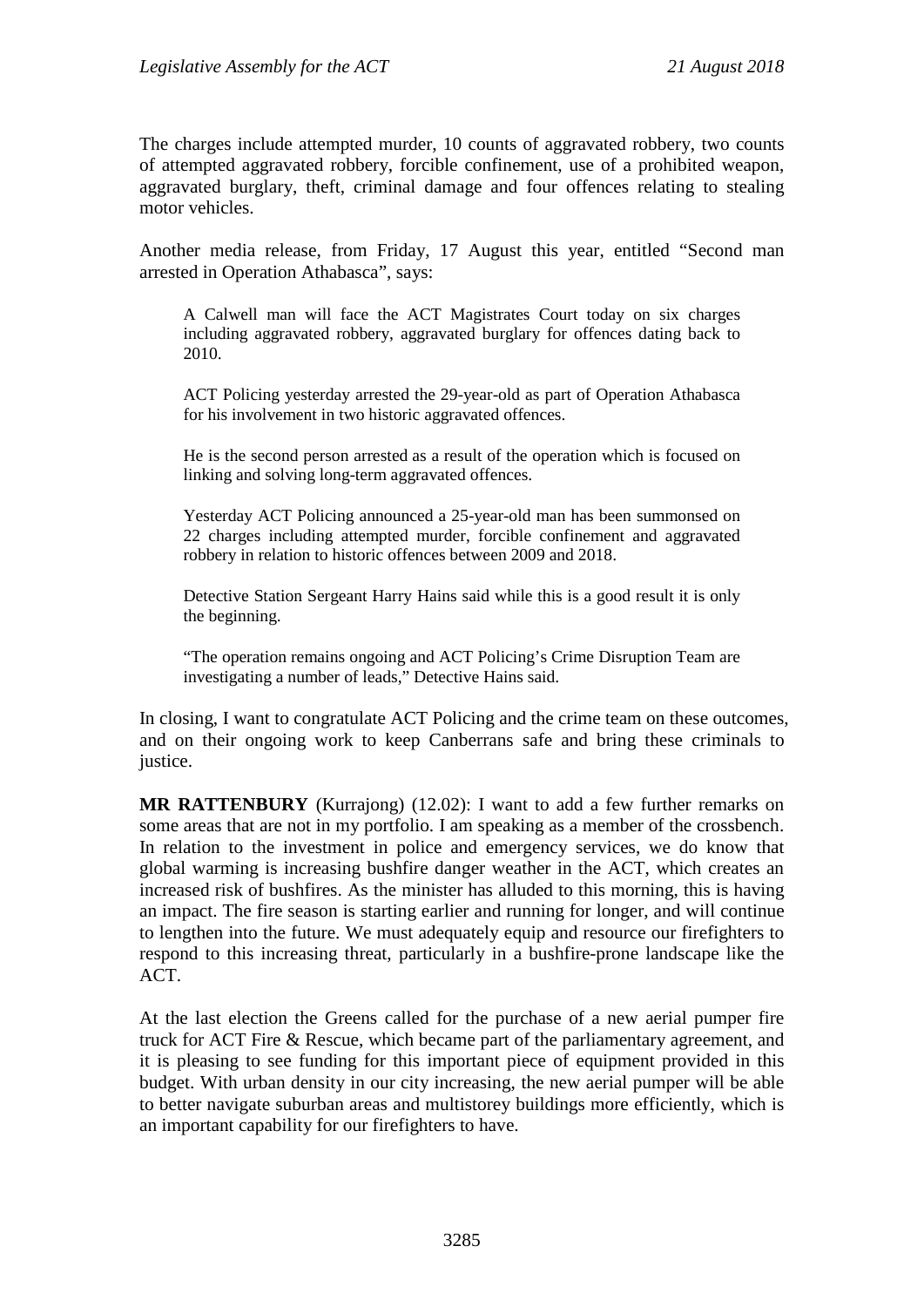I also want to touch on the money in the budget for more protective firefighting equipment. The budget provides \$270,000 for new protective helmets, which is welcomed. However, we recognise that protective equipment is about more than just helmets. As the technology and reliability of all equipment, including firefighting suits and breathing apparatuses, are improving, this must be kept up. It is important that our firefighters have equipment that will best protect them in very hazardous and dangerous situations, so I do hope to see further investments in additional protective equipment in future budgets.

The Greens are pleased to see additional resources given to police, and in particular to Taskforce Nemesis, which aims to target, disrupt, deter and prevent organised crime. There has been considerable community concern recently about the presence and activities of outlaw motorcycle gangs in our city. These additional resources are part of the range of measures that the government is taking to tackle outlaw motorcycle gang-related violence. We believe these measures, in addition to recent legislative measures, will assist police to disrupt that activity in Canberra.

We are also pleased to see funding in the budget for an additional magistrate. I would like to take this opportunity to welcome the appointment of Louise Taylor as the eighth permanent magistrate sitting on the ACT Magistrates Court. The Magistrates Court will be where many people first interact with the justice system. Whilst the cases may not be as high profile as those in the Supreme Court, they are equally important and can have a significant impact on people's lives.

Like other jurisdictions, the ACT Magistrates Court has been under significant pressures, with many individuals waiting for many months for matters to be resolved. This can add additional stress to what is already a stressful experience, both for the alleged offender and for the victims of crime. As the Minister for Corrections, of course, I see the impact of this on our prison. As the saying goes, "Justice delayed is justice denied," and we believe the addition of an eighth magistrate will go a long way to alleviating some of the pressures experienced by the court.

Finally, we welcome the additional funding towards the creation of the ACT's first drug and alcohol court. This was an election commitment that we took to the 2016 poll, and it is an important item in the parliamentary agreement, alongside our targets for reducing recidivism.

A drug and alcohol court will give the judiciary another option to divert offenders from serious involvement in the justice system and instead enable them to seek proper treatment to address their drug and alcohol addictions. We have seen the model working in other jurisdictions and producing very promising results. I know that the government is in the process of evaluating how to implement such a court in order to obtain high quality outcomes in the territory. I look forward to seeing further work on that because I believe this is an important project that, as I discussed in my earlier remarks, can help people to get their lives back on track. I look forward to working with my fellow ministers to deliver that.

Proposed expenditure agreed to.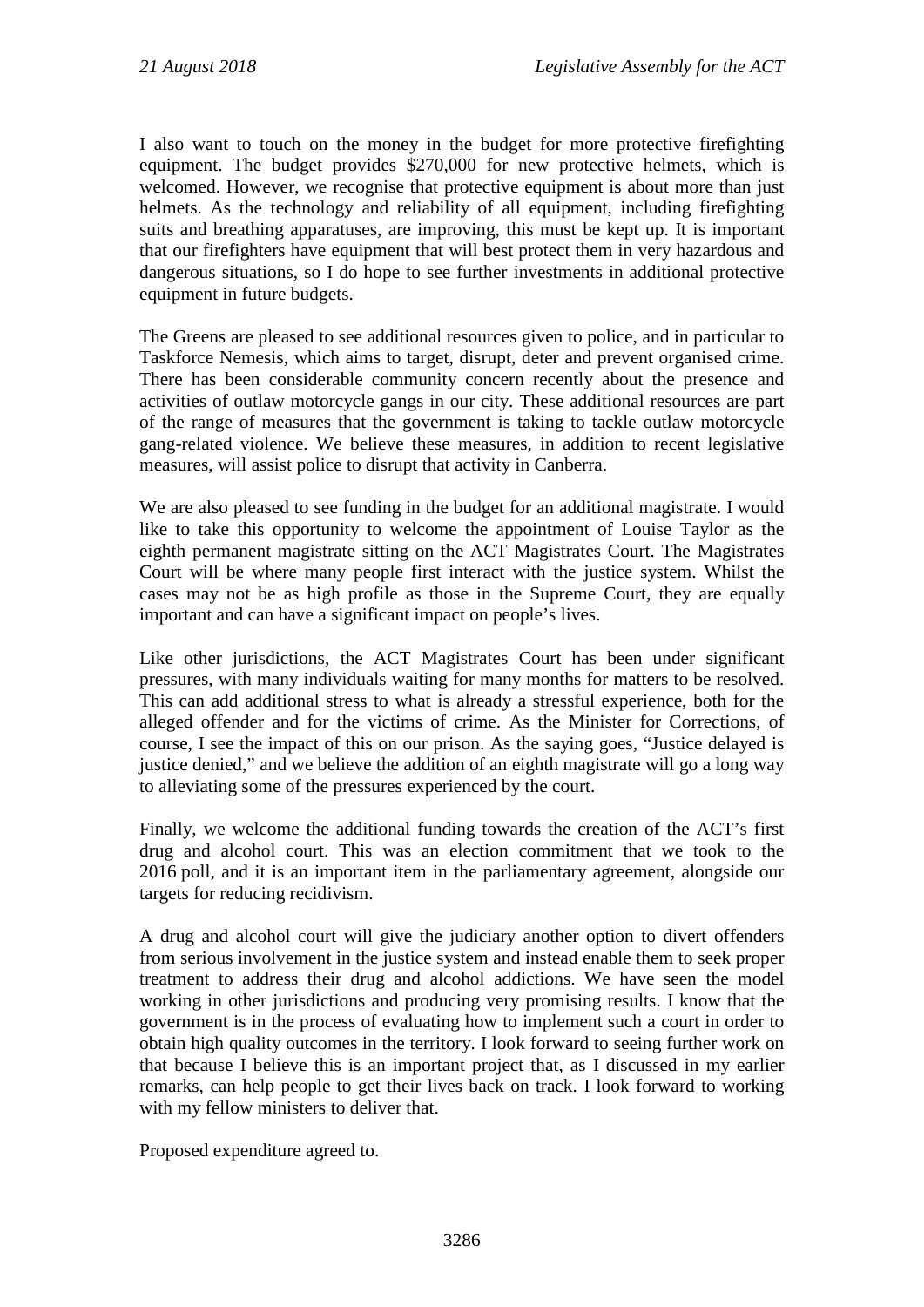Environment, Planning and Sustainable Development Directorate—Part 1.7

**MR GENTLEMAN** (Brindabella—Minister for Police and Emergency Services, Minister for the Environment and Heritage, Minister for Planning and Land Management and Minister for Urban Renewal) (12.07): Thank you for the opportunity to outline some of the ways the planning and land management, urban renewal, environment and heritage portfolios will make the most of their budget allocation this year to help make the ACT a better place.

As you would appreciate, the budget allocation covers a multitude of policies, plans and projects. Work ranges from the macro, such as managing Namadgi National Park and planning for our new suburbs, to the micro, such as protecting threatened species and approving development for individual dwellings.

I will use this opportunity to highlight a few of the more interesting and important projects in my portfolio that help our city grow and prosper and our environment to be protected and conserved. Our environment division helps protect and improve the integrity of our air, land, water and biodiversity.

The government recognises that the only way to effectively control the spread of invasive species is by sustained pressure on their populations. This initiative will provide ongoing base funding for invasive species control in nature reserves and catchments. In 2018-19, the government will provide an additional \$112,000 to control weeds and \$188,000 to control invasive animals. From next year, additional funding rises to over \$900,000 in a year, an increase of \$3.125 million over the four years. The government will invest \$598,000 over three years to eradicate pests in the expanded Mulligans Flat Woodland Sanctuary.

On healthier catchments through better water management, the government owns the territory's water supply and provides users with an entitlement to extract water for use. Given current use, approximately 15 gigalitres could be made available for trade on the temporary trading market, with the potential to raise in the vicinity of \$2 million a year, which could go towards improved catchment management. We have provided \$120,000 for initial modelling and investigation to examine how water trading could occur and what might be needed to set up such a scheme.

On ecotourism, the government has provided \$200,000 towards a nature learning centre at the Mulligans Flat Woodland Sanctuary where the community can learn about our nationally endangered eucalypt woodlands and be inspired to care for biodiversity. The centre will be run by the Woodlands and Wetlands Trust, a unique partnership between the conservation community, ANU and ACT government. A further \$1.438 million has been provisioned to the Woodlands and Wetlands Trust for the construction and fit-out of a Woodlands learning centre in future years.

In July 1969, Honeysuckle Creek Tracking Station in Namadgi National Park relayed to the world the first images of people stepping onto the moon. To commemorate the 50th anniversary, a celebration is currently being considered at Namadgi National Park. It is proposed to include former tracking station employees, Tidbinbilla Deep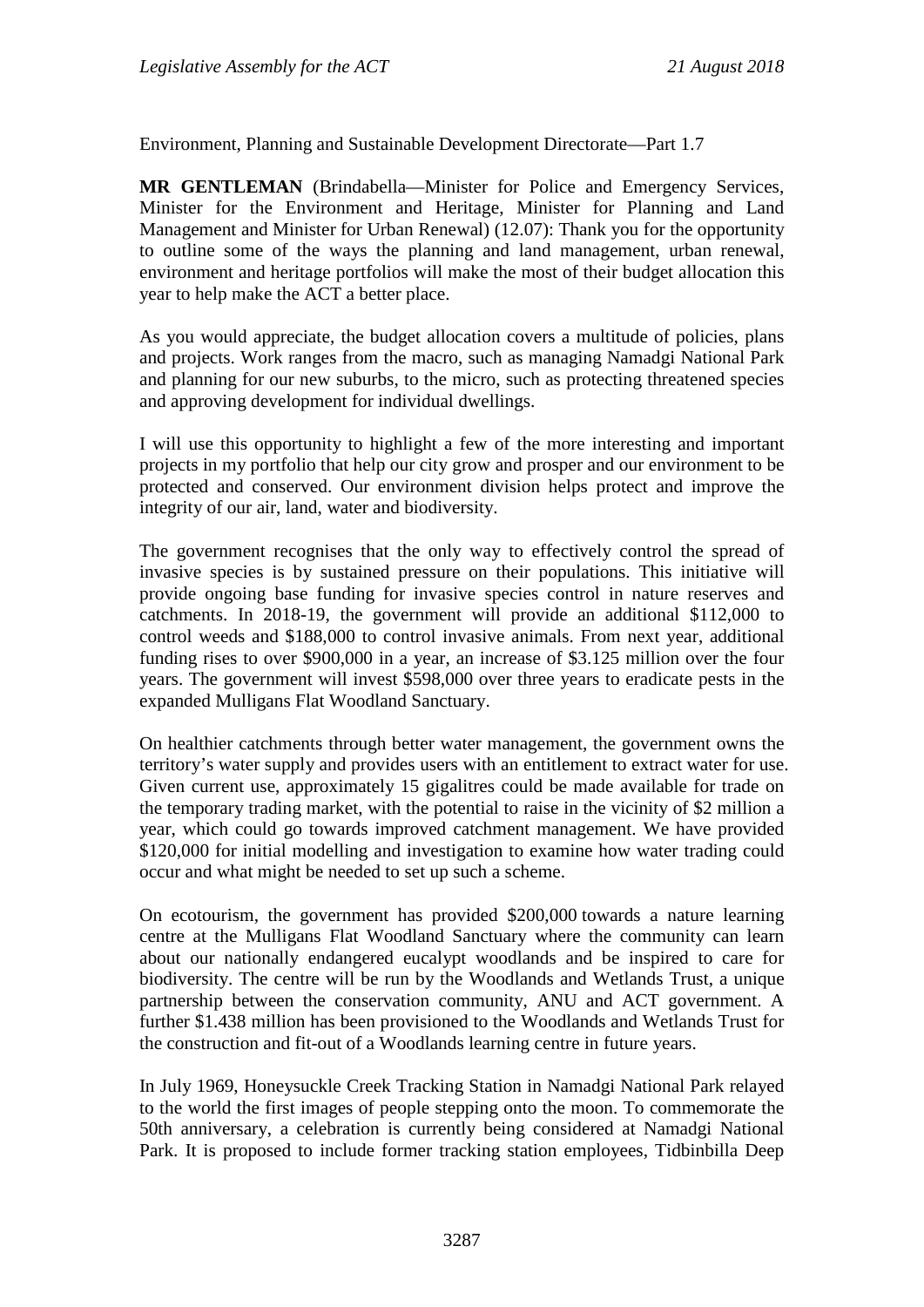Space Communication Complex, NASA, the ANU, the Parks and Conservation Service and ACT Heritage. With around 500 visitors expected to visit the site over the four-day celebrations, \$391,000 is funded for walking track improvements at Orroral tracking station, the Orroral Geodetic Observatory and Honeysuckle Creek. An app will be created to help visitors understand the significance of the sites along the track.

On heritage, our territory is rich in Indigenous, European, natural and geological history. Through the better infrastructure fund, the government has committed \$40,000 to upgrade the Canberra tracks program of self-drive tours of heritage sites by expanding the Canberra tracks app and signage. We have allocated \$43,000 to develop a conservation management plan for the Aboriginal heritage places managed by the Parks and Conservation Service. More than \$350,000 has been made available for the annual heritage grants program.

On planning and land management, the planning and land management portfolio has a very wide remit. The National Capital Design Review Panel is a joint initiative between the ACT government and the National Capital Authority to encourage improved quality of the built environment and public domain. The review panel will be made up of a range of experts and the review will allow for the exploration and testing of design concepts for significant public sector projects as part of the pre-development application process for large-scale private sector development proposals.

We are also looking at an engineer registration scheme. The government is committed to effective regulation of people designing buildings, including engineers. Potential regulatory schemes are being investigated for engineers working in the ACT or supplying services to ACT residents and businesses other than those covered by current reforms to the ACT building regulatory system. Funding of \$35,000 in 2018-19 is for the early planning work, and \$407,000 in 2019-20 is for completing the consultation and for completion of a regulatory impact statement.

On the Molonglo River Reserve, \$3.182 million is allocated over four years to continue establishing the Molonglo River Reserve. And the former Molonglo sewage treatment ponds, including the current AFP bomb disposal site, will be remediated and rehabilitated. Habitat will be restored and enhanced and work will begin on a recreational hub at Catherine Park.

On the best of Canberra mountain bike experience, \$347,000 is allocated over two years for preliminary design studies and community consultation on a new iconic and environmentally sustainable mountain bike trail loop for Canberra.

On urban renewal, a quick glance around the ACT indicates how much the government is doing in the urban renewal space. With regard to Dickson, the government is delivering on its commitment to community-focused urban renewal of section 72, Dickson. The renewal has the capacity to deliver Common Ground 2 and other social housing options close to the Dickson group centre and excellent public and active transport options. There is \$1 million being provided to remove vacant buildings at the end of their useful life and to prepare sites for redevelopment.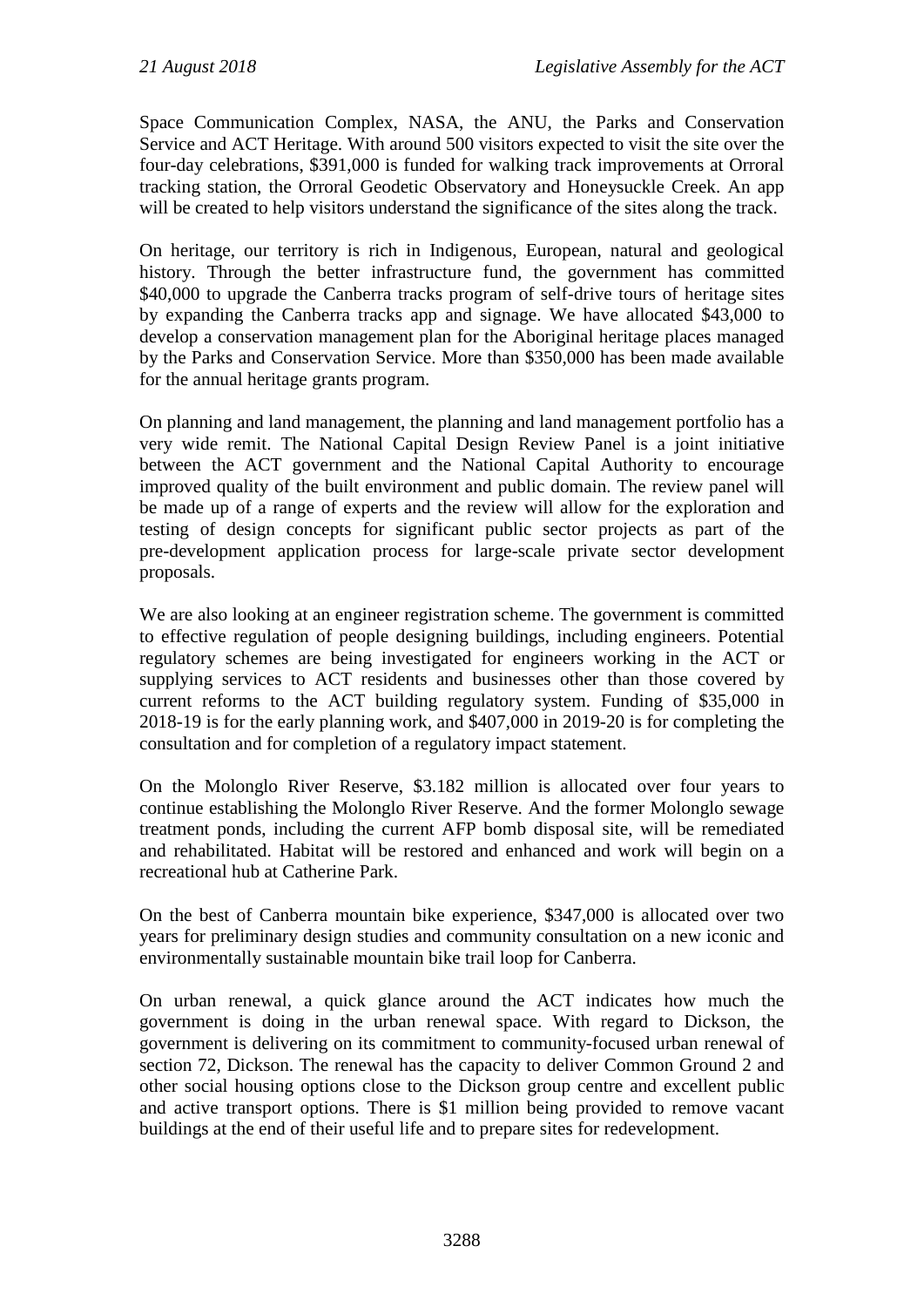On better public places, \$100,000 has been provided to develop an ACT place-making guide and facilitate public place improvements, with a focus on the Woden town centre. This work will be done in partnership with Transport Canberra and City Services. The Suburban Land Agency will have a lead role in managing and maintaining these areas.

On innovation in housing choices, the government has committed to provide \$775,000 over three years to deliver demonstration housing projects across the territory that support a vibrant, compact and sustainable city. The demonstration housing project is an important part of the housing choices policy engagement. This project will provide an opportunity for architects, builders, residents and social housing providers to showcase innovative design and delivery of real-world examples that are not currently available in the ACT, including small houses, co-housing, carbon neutral buildings and affordable housing.

I will move now to asbestos and the loose-fill asbestos insulation eradication scheme. The taskforce continues to provide a coordinated and compassionate response to the 1,023 homeowners and their families directly affected by Mr Fluffy through the loose-fill asbestos insulation eradication scheme. The scheme is ahead of schedule and under budget, with an estimated net cost decreasing by \$12 million to \$295 million. One-thousand and eight home owners have agreed to participate in the scheme, comprising 994 affected houses and 14 impacted properties. Over 668 owners have received stamp duty concessions totalling \$16.31 million to help purchase another home or buy back their remediated block, and 1,084 assistance grants, totalling \$12.2 million, have been paid to help those people relocate. Strong sales results are being achieved: 746 remediated blocks have been sold, with a total sales value of \$497.3 million. The bulk of standard single-dwelling demolitions was completed in 2017, with the focus now shifting to preparing for the demolition of properties with additional complexities.

These initiatives are key components of a wider program of work being done in my portfolio. I am confident that the projects I have outlined will contribute to making our city safer, more livable, and more attractive to residents and investors. Our environment will be better protected for the communities and individual species that inhabit it and the people who enjoy it.

**MS LEE** (Kurrajong) (12.17): Environment estimates hearings, by their very nature, cover a wide collection of subjects, with discussion split among a number of officials, ministers and the Commissioner for Sustainability and the Environment. It is perhaps incongruous that environment is, for want of a better term, lumped in with heritage and planning and sustainable development, especially given its diverse and wide range of area coverage, from energy policy through to the natural environment. Additionally, with the range and breadth of subjects, the allocated time of 3.5 hours is a bit tight to get to the nub of some of the problems.

Environmental concerns started on day 1, community day, when the ACT and Region Frogwatch Program committee delivered a submission outlining their changed funding circumstances; the concerns they had that their most important work—their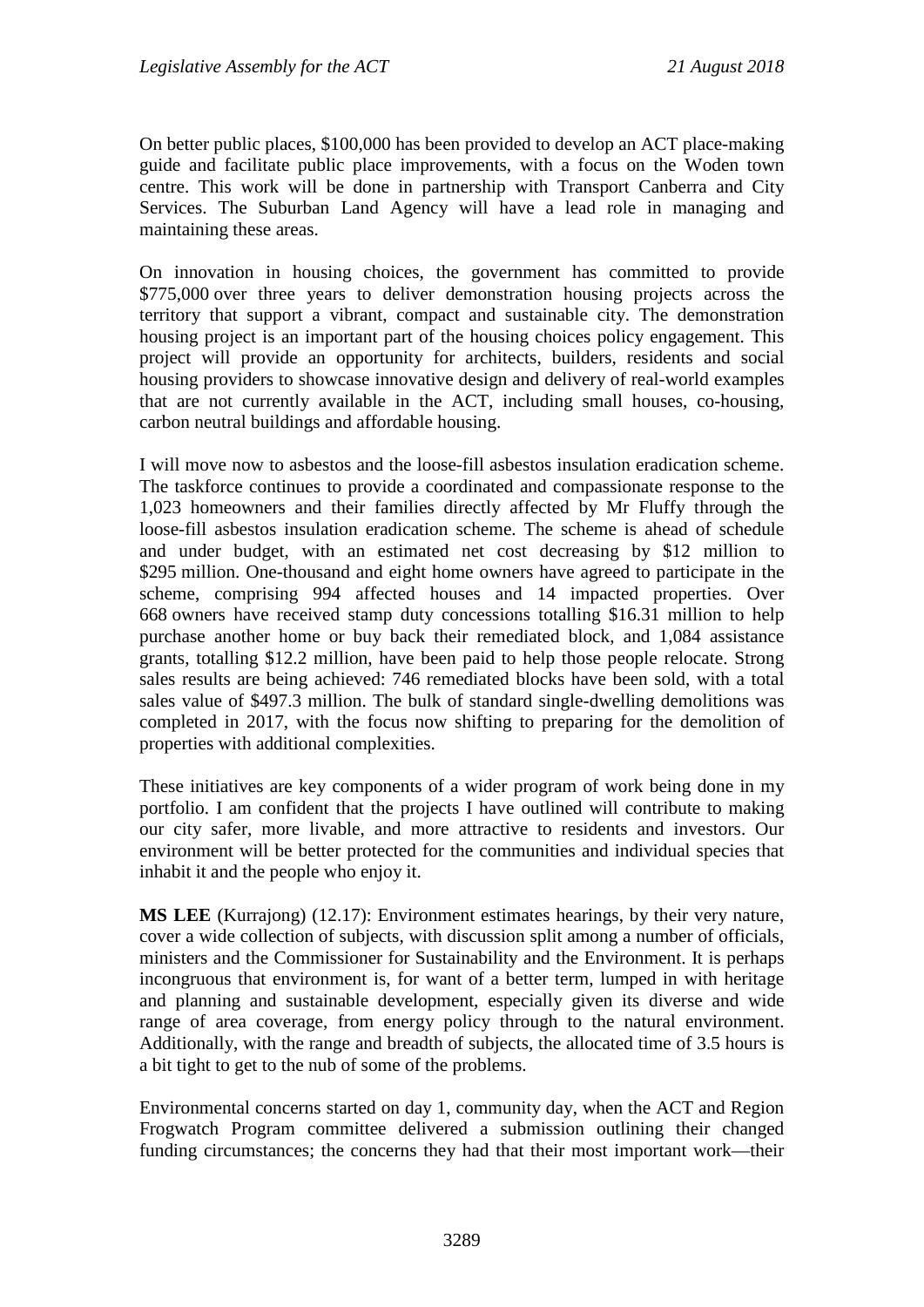annual frog census—might be curtailed or abandoned; and the impact it might have on other ongoing projects.

Frogwatch lost \$80,000 in core funding in this year's budget while receiving some grants for special projects. We were told that the organisation has been operating on about half of what it actually costs to run the program. We learnt that Frogwatch carries out a range of activities, including education for students in schools, but that its most critical and longest data collection activity is the annual frog census in the Canberra region. The census has been undertaken every year since 2002.

For those who do not know the important role frogs play in the environment, the Frogwatch coordinator, Anke Hoefer, described them as the canaries in the coalmine. They are indicators of healthy environments, especially healthy waterways. The program, managed by the Ginninderra Catchment Group, has won awards for its work, but it is at risk, or will likely be reduced in scope, if funding is not locked in. I note that the committee's recommendation that the government continue to work with Frogwatch ACT to develop sustainable funding options was agreed to. I trust that a sustainable funding model can be determined, and I look forward to seeing some of the work that Frogwatch does in its census work and also its tadpole projects in schools.

During estimates we also learnt of the progress of the Mulligans Flat area and the funding being supplied to extend the rabbit-proof fencing to protect the eastern bettong, which has struggled to become re-established. As Assembly members would know, Mulligans Flat is the only ACT home to the endangered eastern bettong. Sadly, the bettong has suffered further losses recently, when Brian Bettong lost out by a whisker to Rhonda Rock Wallaby for the title of mammal emblem for the ACT. As one of a privileged few to have seen a bettong at Mulligans Flat on a twilight tour, I must say—nothing against Rhonda Rock Wallaby—that I will always have a special soft spot for Brian Bettong.

We also heard about the progress in establishing the visitor centre and the role this building will play in promoting this important area and making it more accessible and informative to locals and tourists alike.

Last year was the first year of adoption of the kangaroo management plan. From the smooth introduction and activities this year, it would seem that the cull was efficiently and professionally delivered. A record number of 3,252 kangaroos were culled in this year's cull, about 1,000 more than last year. Given the seasonal conditions and the number of carcases on roads, some could argue that it was certainly not more than was required. If dry conditions in the area continue through summer, the woodland environments around Canberra will be under further stress.

On the subject of other unwanted animals in our national parks, we learnt that deer, wild dogs and pigs, as well as the ever-present rabbit, are also part of the ongoing challenges our rangers face. I was interested to hear the confident assurances that the recent changes to any brumby cull in New South Wales national parks would have no environmental impact in any ACT national parks area and that in fact in recent years there had been very few, if any, sightings on the ACT side of the border. I know that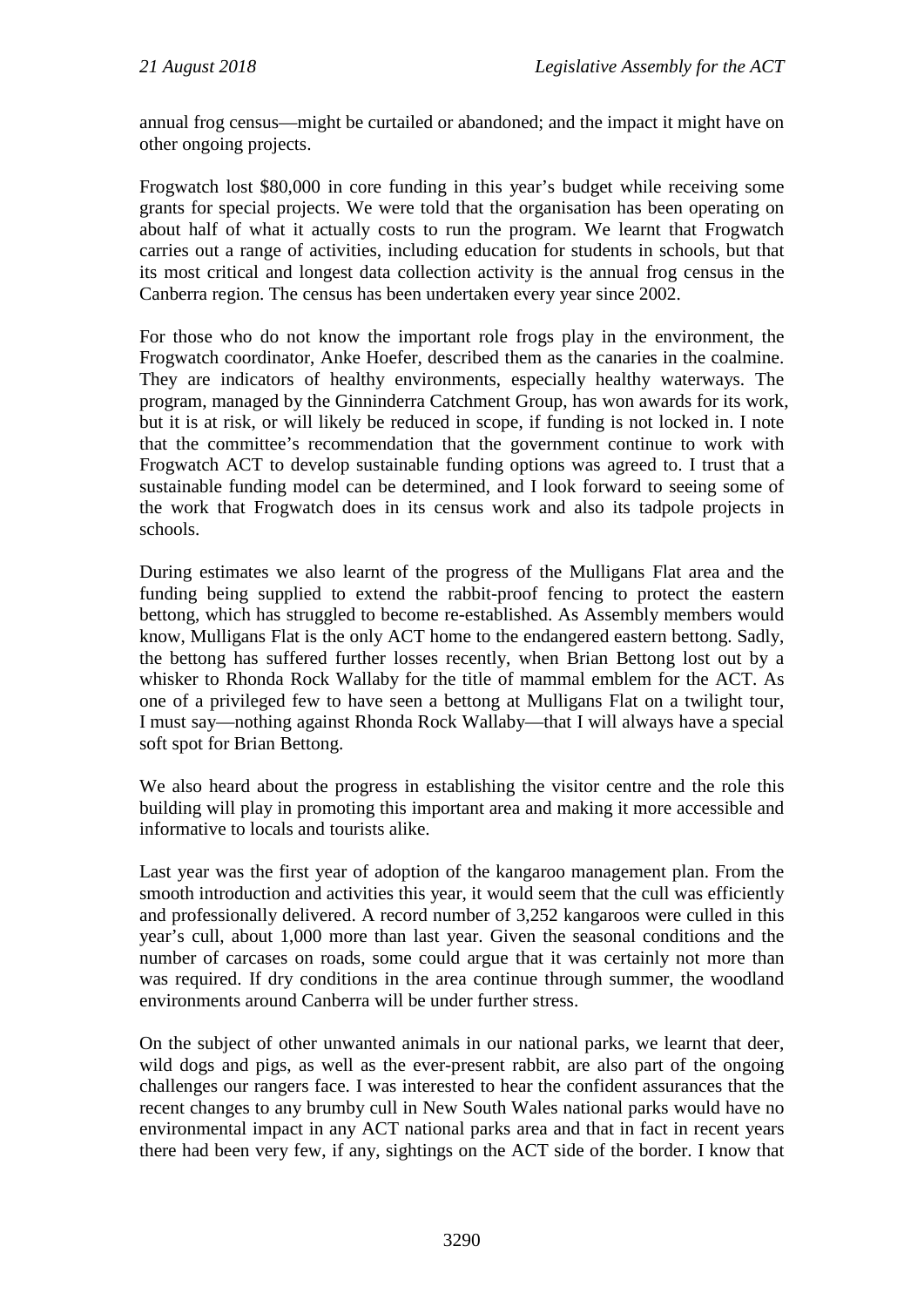the stance taken by New South Wales is of concern to the National Parks Association, and I guess the proof of whether it will hurt either the New South Wales high country or the ACT lower areas will be in the months and years to come.

I thank Mr Daniel Iglesias, director of the parks and conservation service, for the depth of his knowledge across a range of issues from water quality to weed management and even down to providing details of how rabbits are culled in various areas.

In our grasslands and national parks we are also blessed to have a large army of dedicated volunteers who give freely and generously of their time to care for places like Mulligans Flat, Black Mountain and Namadgi, to name just a few. I had the pleasure earlier this year of going on an exploratory walk of Black Mountain with the former Commissioner for Sustainability and the Environment, Rosemary Purdie, who is passionate about that reserve and is an absolute encyclopaedia of knowledge about its plant species, its soil types and its endangered areas.

I have raised in previous annual reports and estimates hearings, and I did so again this year, the issue of the quality of water in our lakes and the importance of managing algal blooms so that people can safely enjoy activities in and around our lakes with lake closures becoming less frequent. Carp management programs are also important, and the rollout of the biological control methods offers real hope for the lakes and rivers in our region that we may at last be getting the better of this revolting unwanted visitor.

As we move into potentially drier times, Canberra families need to be conscious of their water use. We have a strong track record of using water wisely, and I trust that this continues.

Time was provided for a separate session with the office of the commissioner for the environment, Professor Kate Auty. There is, frankly, little direct material contained in the budget that can provide meaningful discussion on the office, with annual reports hearings probably being a more opportune time to ask questions of direct relevance to the papers at hand. I am disappointed that the committee recommendation that new accountability indicators be considered for the Commissioner for Sustainability and the Environment were not agreed to by the government or by the office of the commissioner itself.

I hasten to add that the recommendation that they change in no way reflects adversely on the important functions of the office or on the work it carries out, but let me quote an example. In budget paper E, we have an accountability indicator for the commissioner which outlined an accountability measure for commissioner-initiated investigations undertaken in accordance with the terms of reference, with a target of 100 per cent, which was achieved. I have to ask: if it is commissioner-initiated, why would it not be?

In estimates I asked: when exactly was the last commissioner-initiated investigation? The answer came back that the last one was in 1999 by a former commissioner. Surely an accountability indicator set by the commissioner, measuring an outcome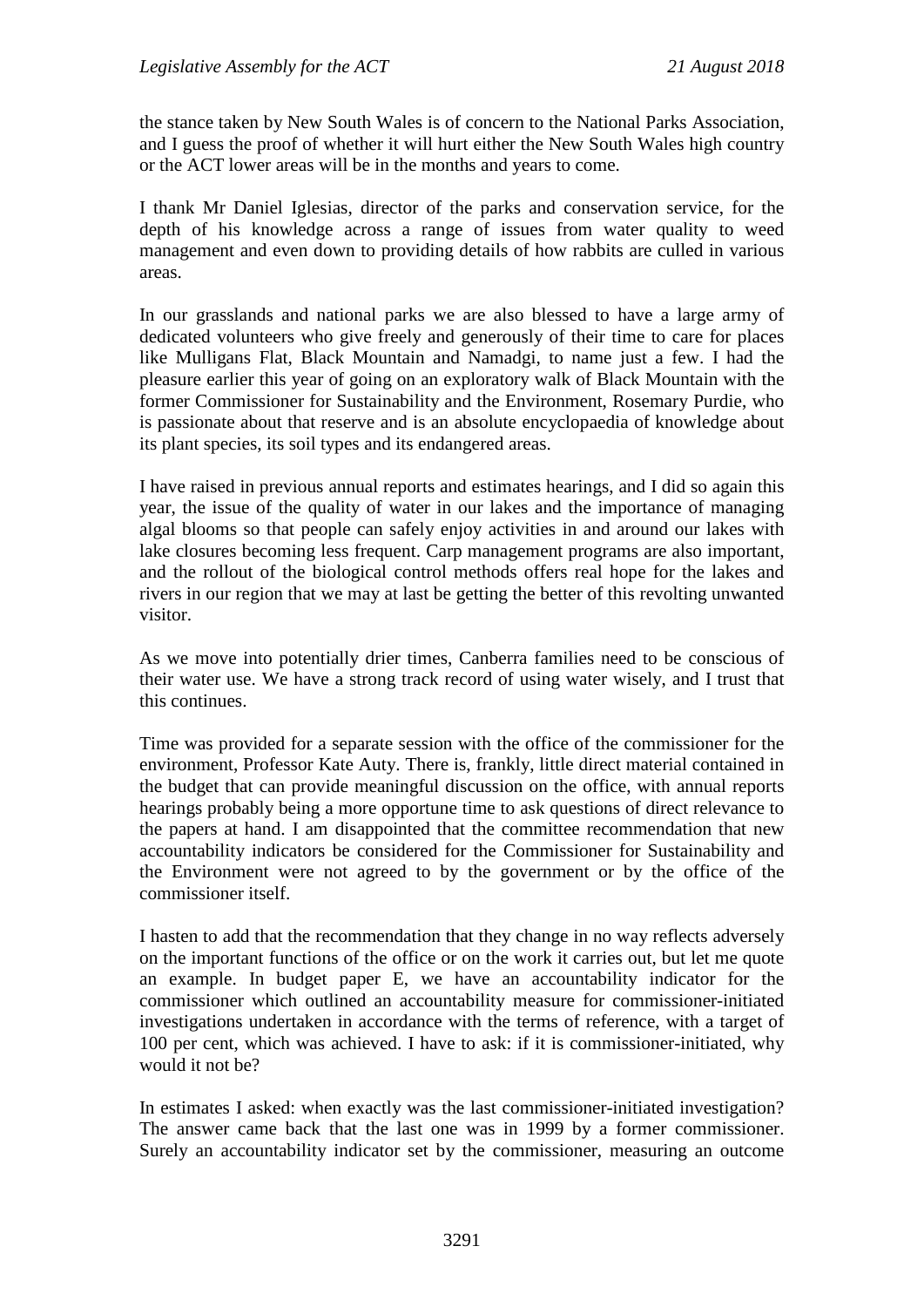that is within the full control of the commissioner, is a meaningless measure of the work that her office does. I know that I am not the only one confused by this indicator, and I trust that the commissioner will take on board the discussion from estimates despite the government not agreeing to the recommendation.

When I asked how many complaints the office had received in this past financial year, the answer was four.

Elsewhere in the hearings the question of the proposal for a recycling facility at Fyshwick was raised, and the subject of a current EIS arose. I asked the commissioner if she had any comments about that and whether she had provided a view to the EIS process. The answer came back: no, she did not think it appropriate for her to comment. Nor was any comment forthcoming on the container deposit scheme or on progress of plastic bag bans. Questions related to the last state of the environment report, which is now three years old, were taken on notice.

The point I make is that the major work of the office of commissioner for the environment is to produce every four years a solid reference document, the state of the environment report. Given that issues we asked about could not be answered because they were the subject of the next report, and other answers referred to issues that apparently occurred too long ago to be familiar, I wonder whether the commissioner's time might be better used if she only appeared in the year—or the year and the year after—that the latest state of the environment report is tabled.

I was pleased to see discussion about waste in the ACT during the estimates hearings. It is important that we know what the government is planning in this area. It might not be the most glamorous part of government, but is nonetheless an important municipal service. I was pleased when a representative from TCCS indicated that the government will undertake public consultation specifically on the development of a waste to energy policy. As the ACT looks to deal with the challenges that waste management offers, it is crucial that Canberrans understand what is taking place and how it affects them. I look forward to learning about the outcome of the current EIS process for the Fyshwick site and, more importantly, how the ACT government will address future options for waste management, given the rapid population growth in the ACT and the limited scope for expansion of the Mugga Lane facility.

**MR STEEL** (Murrumbidgee) (12.25): I rise to speak in support of the measures contained in the 2018-19 budget which will improve public places in the ACT, particularly on the south side. The ACT government is committed to urban regeneration of our town centres and renewing our neighbourhoods. Having more people living in our existing town centres is an opportunity to create quality spaces that enhance Canberra as a great place to live. One of the reasons I ran for election was to help deliver urban renewal in Woden, and our government is investing in budget measures to improve public places in Woden town centre and across the ACT.

There is significant investment for more services in our suburbs in the 2018-19 budget, across both the Environment, Planning and Sustainable Development Directorate and Transport Canberra and City Services Directorate. The government will engage with the community and business to improve the amenity and use of public places with a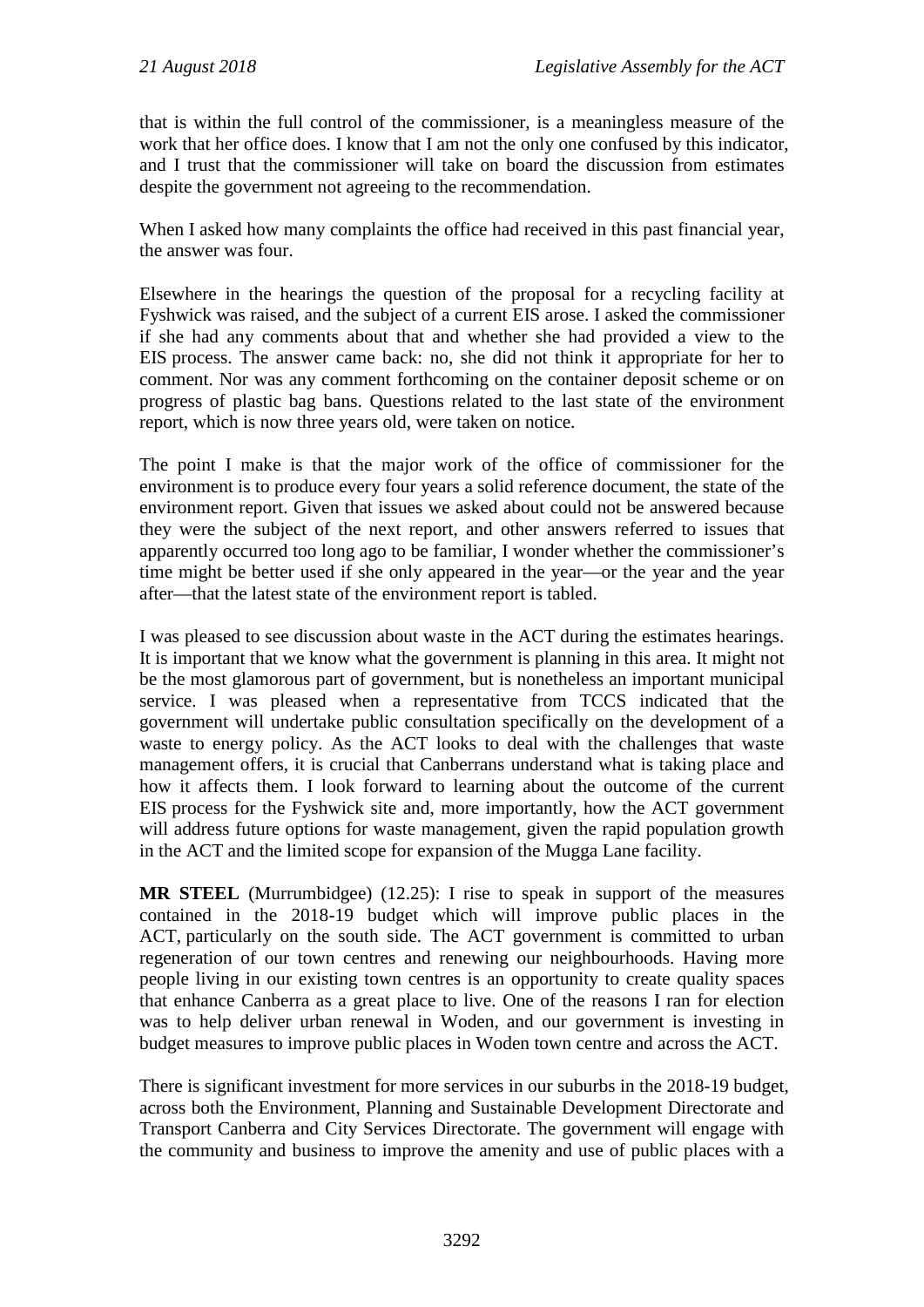\$100,000 investment in the 2018-19 budget. The primary focus is Woden town centre, which will provide lessons to inform the development of an ACT place-making guide. The funding in the ACT budget in the EPSD portfolio and TCCS portfolio will support place-making initiatives which will enhance the use of the public realm and support the continued regeneration of the town centre.

This marks a very exciting time of growth and regeneration for Woden. As members know, we have been working with Street Furniture Australia on the #WodenExperiment place-making initiative in the town square. It is envisaged that there will be a six-month installation to make the town square a better place for people to connect and be.

I am very optimistic about Woden's future, not only because we are already seeing regeneration occurring, but because we are also seeing significant new investments in Woden through the budget, including the Transport Canberra and City Services measures that have already been debated in that part of the budget debate, delivering funding for improvements to public transport, including the upgrade to the Woden interchange, investment in light rail to Woden, better public spaces and public footpaths and cycleways in our town centres.

I also want to mention that the budget measures to improve public spaces are complemented by the continuing work on city planning and place making by my Labor colleague Suzanne Orr MLA, who has, since her election, been working closely with the community on the making space initiative, bringing together architects, city planners and landscape architects and engineers to discuss how city design can respond to the needs of people who experience our city.

We are a government that cares about providing better spaces for people. I look forward to continuing to work with my colleagues and the Minister for Planning and Land Management and the minister for the environment on new and innovative ways to activate public spaces around Canberra.

I would like to take this opportunity today to highlight another measure in the EPSD portfolio, to upgrade the Mount Taylor entry on Sulwood Drive and trail upgrades on the mountain. One of the reasons Canberra is such a great place to live is our parks and nature reserves. There are now over 4,000 visitors to Mount Taylor nature reserve every month. Our government wants to provide quality paths and access for even more visitors to come and enjoy our fantastic Mount Taylor reserve as our city grows.

This measure in the budget will include upgrades of the reserve entry, landscaping, signage upgrades and alignment with the existing car park to better manage visitor access. The reserve entry design will set a template for urban reserve entries across Canberra. Planning work on these upgrades will begin soon, with works anticipated to be completed by mid-next year. This work on the Mount Taylor nature reserve in the EPSD portfolio complements the continuing conversation and work we are doing with the community on the Mount Taylor car park on Sulwood Drive.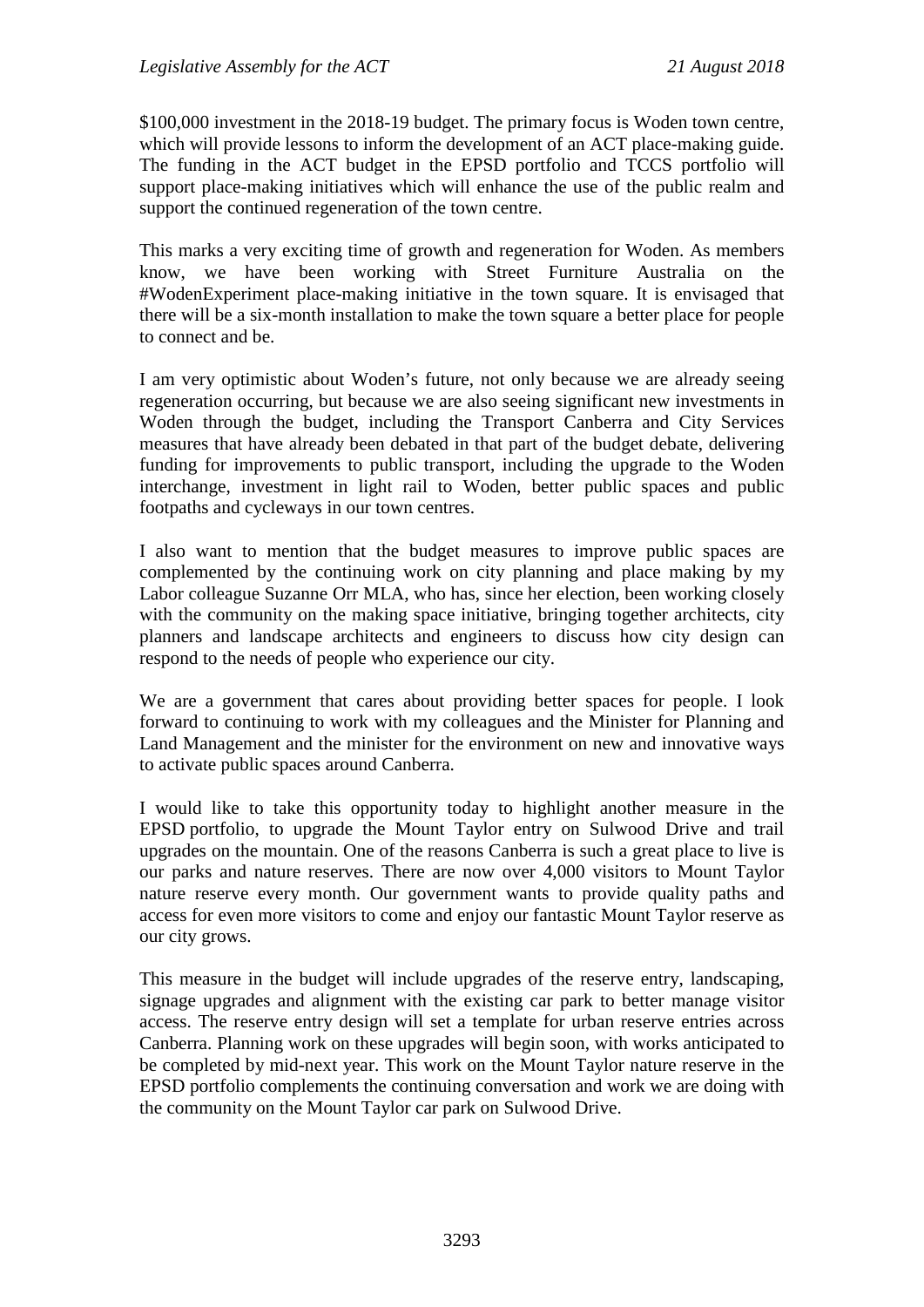The 2018-19 budget invests in the infrastructure improvements that our growing city needs. The budget reflects our priorities, with a focus on renewing our neighbourhoods, the public spaces within them and the nature reserves around them. I commend the EPSDD budget expenditure to the Assembly.

*Debate interrupted in accordance with standing order 74 and the resumption of the debate made an order of the day for a later hour.*

## **Sitting suspended from 12.30 to 2.30 pm.**

## **Questions without notice Government—reshuffle**

**MR COE**: My question is to the Chief Minister. Yesterday you announced the decision to appoint an eighth minister. Chief Minister, what pressure has been placed on you to appoint an eighth minister?

**MR BARR**: None.

**MR COE**: Minister, how will you demonstrate that the appointment of an eighth minister is based on ability and not just a power play by factions in your party?

**MR BARR**: The democratic process that we have within our party allows any member to nominate for the executive, and their colleagues make a determination. That process has served the Labor party well over more than a century.

**MS LAWDER**: Chief Minister, how will ACT taxpayers get value for money by funding an eighth minister, or is this merely the cost of your holding on to the leadership of your party?

**MR BARR**: This is on a day when their side of politics is in absolute chaos. Of all the days to raise leadership, they choose the day when their party is imploding, when nearly 40 per cent of the party room three kilometres from here has just voted to get rid of another prime minister. With the revolving door of leadership of the Liberal Party at the moment, it is wonderful that—

**Mr Parton**: Madam Speaker, I raise a point of order on relevance. The question was nothing to do with federal politics.

**MADAM SPEAKER**: It was about leadership within a party room.

**MR BARR**: The point on relevance is very well made, Madam Speaker, because the Liberal Party are fast making themselves irrelevant in Australian political debate.

Let me be very clear that the benefit for Canberrans will be reflected in the strength of the government. It will also be reflected in the continued economic and social progress of this city. We have the fastest growing economy in Australia. We have the second highest rate of population growth, and we continue to deliver more and better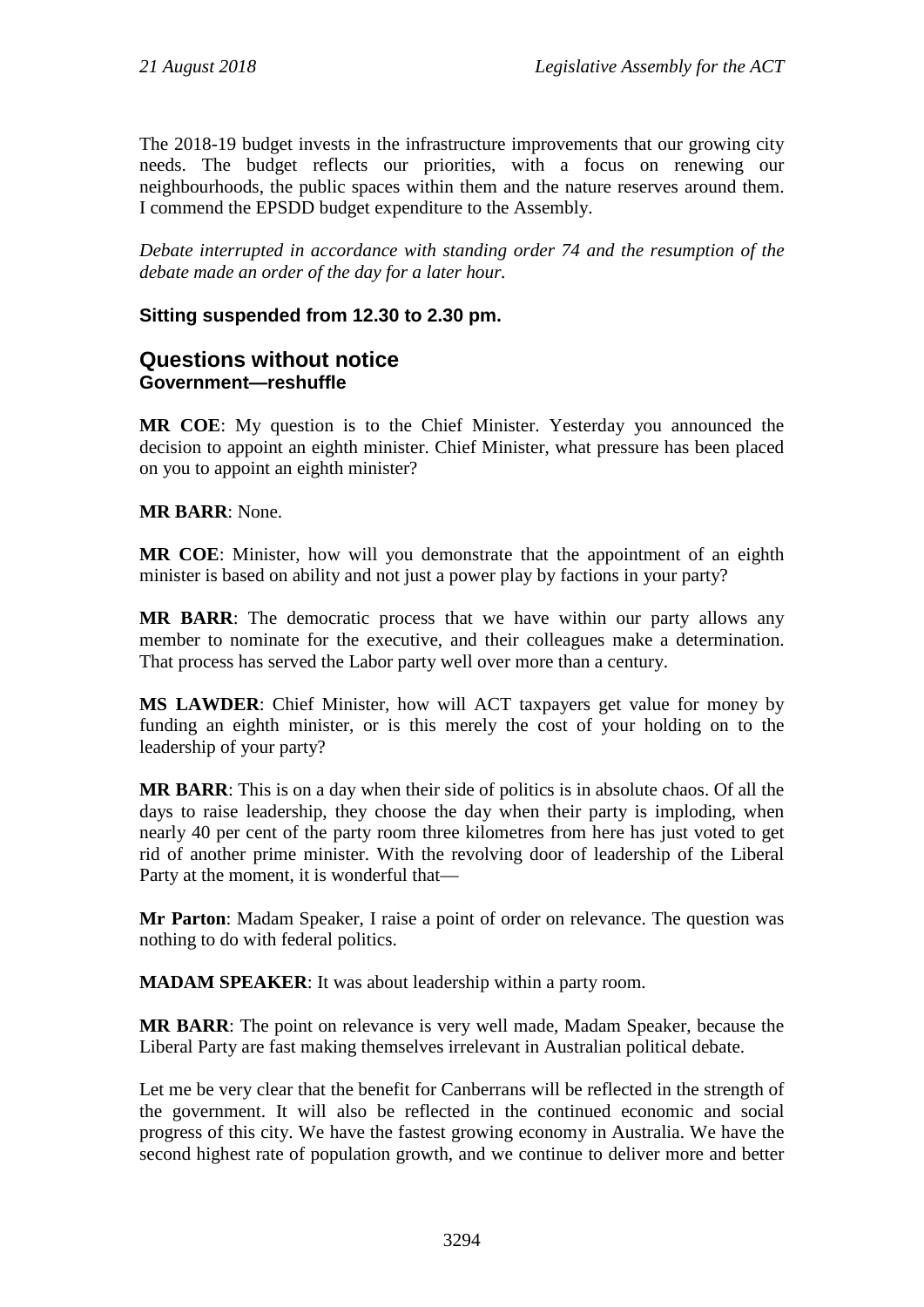services across our community. That trend is going to continue as the ACT reaches half a million people. Within our lifetimes this jurisdiction, with an economy already bigger than Tasmania's, will also exceed Tasmania's population. That will bring into question our representation in the federal parliament. It should be increased in time. But for now we are focused on the good governance of the Australian Capital Territory.

## **Aboriginals and Torres Strait Islanders—Boomanulla Oval**

**MS LE COUTEUR**: My question is to the Minister for Sport and Recreation and relates to Boomanulla Oval. My question is: are there plans for the ACT government to facilitate Aboriginal community control of the oval at any time in the future?

**MS BERRY**: Yes. That is the commitment that the ACT government made to the elected body a couple of years ago when we started discussing restoration of Boomanulla Oval. The first part of that restoration of Boomanulla Oval will include some of the upgrade work that is occurring already at that site; that is occurring in close consultation with the community, in particular with the elected body.

**MS LE COUTEUR**: What is the time frame for control to return to the Aboriginal community?

**MS BERRY**: We will work with the community about what is the best model and how the government can support an Aboriginal-owned and operated organisation like Boomanulla Oval. There is no time frame at the moment. However, as I said, we are working very closely with the elected body. The elected body are currently reviewing and renegotiating their agreement with the government. I understand that Boomanulla is high on their list of priorities as well.

**MS CHEYNE**: Minister, what is the significance of the oval to Aboriginal and Torres Strait Islander people?

**MS BERRY**: I thank Ms Cheyne for the question. Of course, Boomanulla is incredibly significant to the local community, not just here in the ACT but across the country as well. Aboriginal sporting and cultural events have been held at that site for many years, and it was very sad for everybody in the Aboriginal and Torres Strait Islander community here in the ACT that it was not working as successfully as it could have been. Our role in the government is to ensure that we restore the oval; we will then continue, during that process, to work with the elected body and with the Aboriginal community here in the ACT to ensure that at some point in the future it returns to being an Indigenous-run and operated organisation.

### **Australian Labor Party—conference**

**MR WALL**: My question is to the Chief Minister. Chief Minister, at the ALP conference over the weekend we saw the left faction of your party, as reported, sensationally flex its muscle. The left faction of your party has also been accused of breaching the rules and ignoring fair process out of self-interest. Chief Minister, how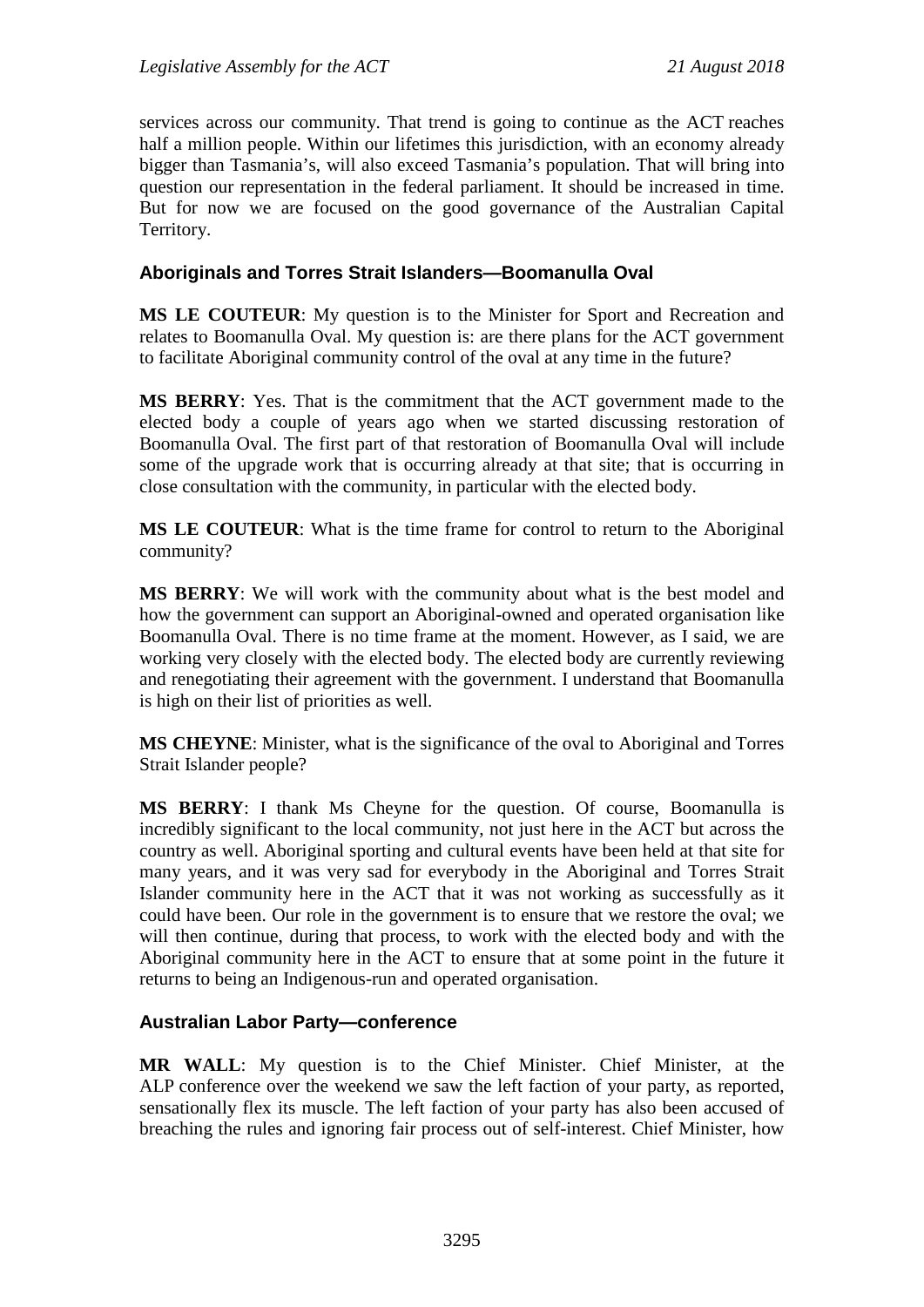can you ensure that the left faction members of your cabinet do not make decisions based on self-interest but instead make decisions on behalf of all Canberrans?

**MADAM SPEAKER:** Can you hold on for a moment. I am just getting some advice about that question being in order. The advice was given that the focus was around factional work from the party conference, but then he has linked it to cabinet. Chief Minister.

**MR BARR**: All members of cabinet act at all times in the best interests of the people of the Australian Capital Territory.

**MR WALL**: Chief Minister, how can you ensure that left faction members of your cabinet are not unduly influenced by left faction powerbrokers of your party and other entities such as United Voice and the CFMEU?

**MR BARR**: I refer the member to my previous answer.

**MR COE**: Chief Minister, what role do the factions formally play in the leadership of the Australian Labor Party?

**MADAM SPEAKER**: The question is out of order. That is the advice I have.

### **Government—employment policy**

**MR STEEL**: My question is to the Chief Minister. Chief Minister, why are secure and permanent jobs so important to the ACT economy?

**MR BARR**: I thank Mr Steel for the question. There is no doubt that secure and permanent jobs create certainty and certainty creates confidence, which then flows through into the economy. When people have secure work and they are being paid good wages, they are far more likely to consume and invest in our local economy.

People on short-term contracts do not feel financially safe and are more likely to be living from payday to payday. There is a move internationally and nationally towards labour hire arrangements, which has only exacerbated this insecurity. The federal coalition government's propensity to continue efficiency dividends and to have what have turned out to be very counterproductive average staffing level caps in the public sector have caused significant surges in the use of labour hire contractors and consultancies.

When labour hire is engaged, we can see circumstances where people who are working side by side are not receiving the same pay or the same rights for the same work. This is why we have recently announced that the ACT government will move to license labour hire companies who engage in work in the territory. We want Canberrans to be certain of their financial future so that they can continue to support local business and the broader economy.

**MR STEEL**: Chief Minister what steps is the ACT government taking to combat insecure work?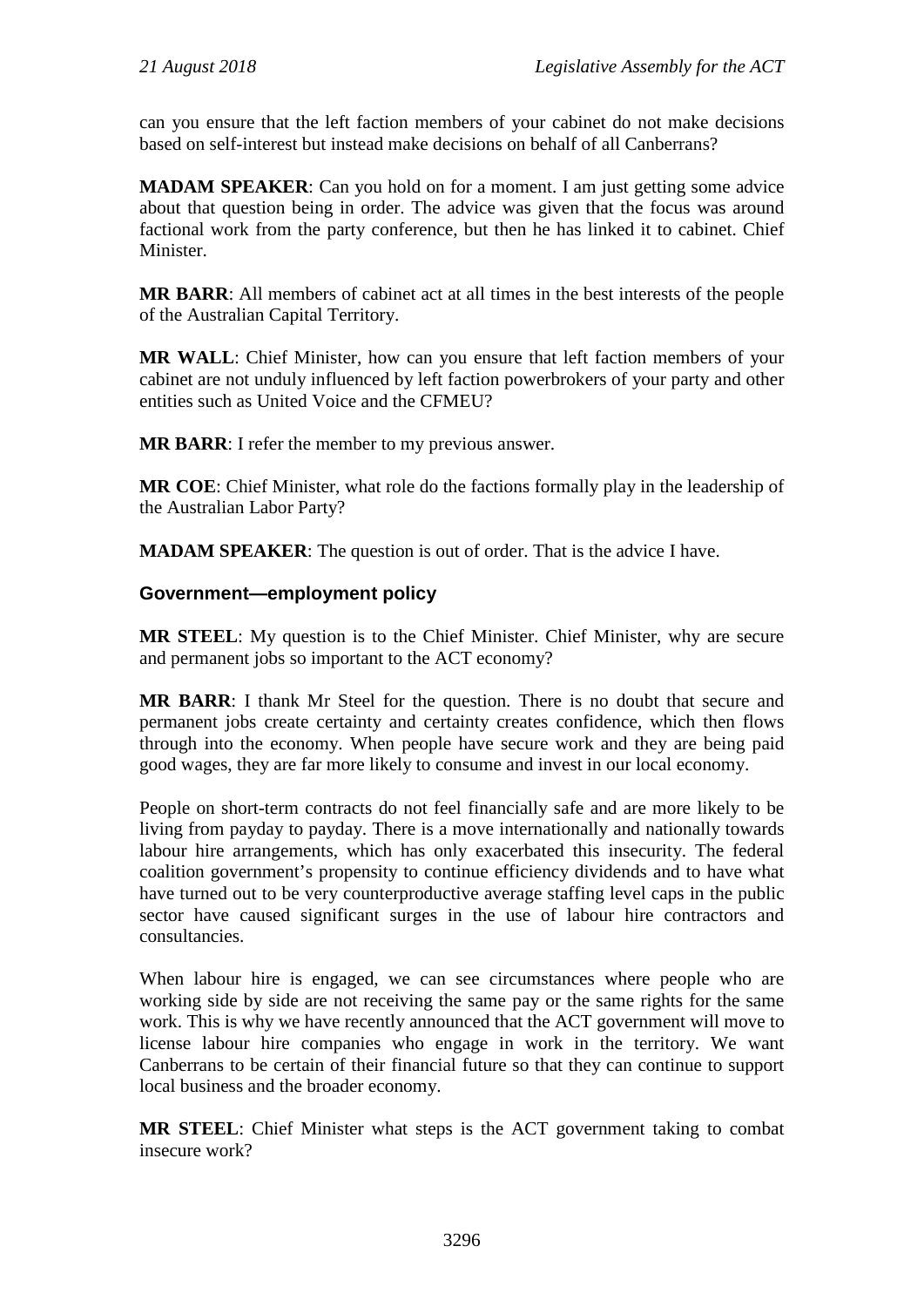**MR BARR**: Along with the announcement of the move to license labour hire operators, the government has introduced legislation, as members would be aware, to implement our secure local jobs package. This fulfils an election commitment to use the territory government's purchasing power to deliver better outcomes for our city.

In a booming economy with significant construction and export opportunities opening up for local, national and international companies, we want to ensure that workers always get a fair go, have the right to organise and have access to their legal pay and entitlements.

We are committed to proper resourcing of the ACT public service and to promoting permanent employment and job security for ACT government employees. This means minimising the use of labour hire casual, temporary and contract employment in the ACT public service as well as the use of outsourcing.

To ensure that these commitments are delivered, the government has set up a taskforce to look at existing employment practices and to put forward policy proposals for the future. That is why the government will introduce labour hire licensing laws to ensure that workers are protected and treated fairly.

**MS CODY**: Chief Minister, what do the most recent employment figures demonstrate for the ACT?

**MR BARR**: I thank Ms Cody for the supplementary. It is pleasing to see that the ACT economy continues to generate thousands of new jobs each year and that our focus on training workers in new industries as diverse as space industries, renewables and health research is delivering more secure, well-paid jobs for Canberrans into the future.

I am pleased to advise the Assembly that in July the employment figures once again showed that the territory had the lowest unemployment rate in the country, at just 3.6 per cent. In that month 600 more Canberrans found work and in the past 12 months there were 5½ thousand new full-time jobs created. These figures demonstrate that the government's focus on economic diversification and jobs growth is working and that, whilst the public sector will continue to be a strong backbone for our economy, we have a much more diverse employment base than we have had previously.

These new jobs and new industries have been created off the back of very significant economic growth and record increases in domestic and international tourism, for example, and very strong service export growth, particularly led by the higher education sector, all of which is showing that our local economy continues to go from strength to strength.

### **Trade unions—influence on government**

**MS LAWDER**: My question is to the Chief Minister. Chief Minister, the CFMMEU recently gave a directive that its staff become members of the left faction of your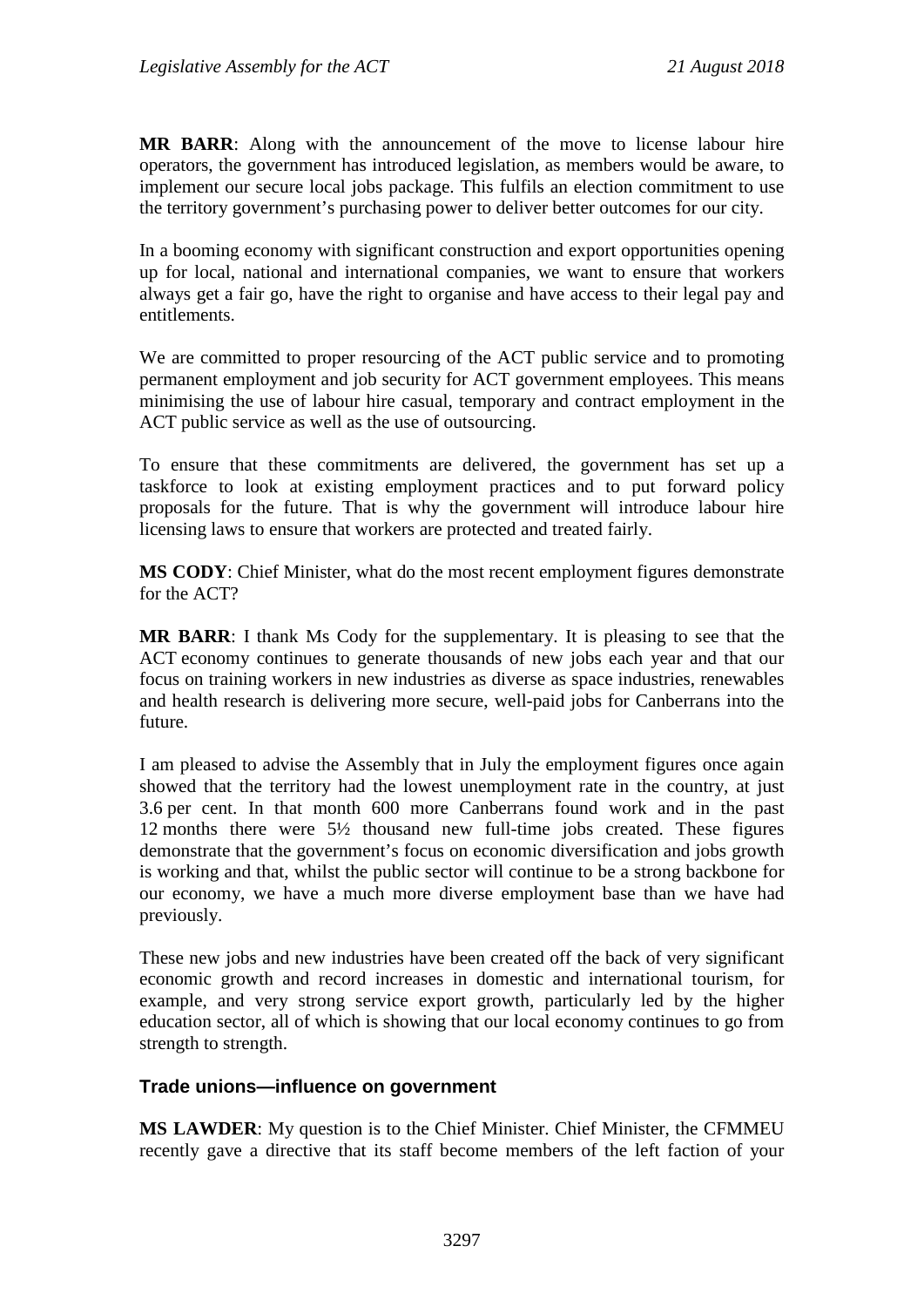party. A former staff member of the CFMMEU and member of your backbench is reported to have quit the right faction of your party and has stated that joining the left faction is a "live option". Chief Minister, will you assure the Canberra community that members of your government are not disproportionally influenced by the union movement?

**MADAM SPEAKER**: I refer members to *House of Representatives Practice*, page 554:

The underlying principle is that Ministers are required to answer questions … Consequently Speakers have ruled out of order questions or parts of questions to Ministers which concern, for example:

statements, activities, actions or decisions of a Minister's own party (including party or party/union activities which may have had some connection to a Minister), or of its conferences, officials, representatives or candidates, or of those of other parties, including opposition parties …

There is a line of questioning that came out in the supplementary from Mr Coe, and also from Ms Lawder. I would invite you to restate your question, noting that I am going to apply these out-of-order boundaries. If you want to, for the sake of—

**Mr Wall**: On your ruling, Madam Speaker, the question was specifically, after the preamble: will the Chief Minister assure the Canberra community that members of your government are not disproportionally influenced by the union movement? The question is specifically around the undue influence on members within the government or the governing party, and the Chief Minister is the leader of that party.

**MADAM SPEAKER**: My comments just then, with reference to this, are consistent with it being ruled out of order. I will also give the Chief Minister the opportunity to answer, should he like, but I refer members of the opposition—

**Mr Wall**: It's in order or it's not, Madam Speaker.

**MADAM SPEAKER**: I have said that I will rule it out of order from here, and when Ms Lawder stands to ask her supplementary, she should consider the language of the supplementary. Chief Minister, do you wish to answer that first question?

**MR BARR**: Madam Speaker, I am happy to answer the question in the affirmative. Yes, I can assure the people of Canberra that ministers and members of this Assembly act in the best interests of the people of the Australian Capital Territory.

**MS LAWDER**: Chief Minister, to what extent is the government's legislative agenda being dictated by the powerful left faction membership of your party, i.e. the union movement?

**MR BARR**: The government's legislative program is being dictated by the commitments we took to the people of Canberra in 2016.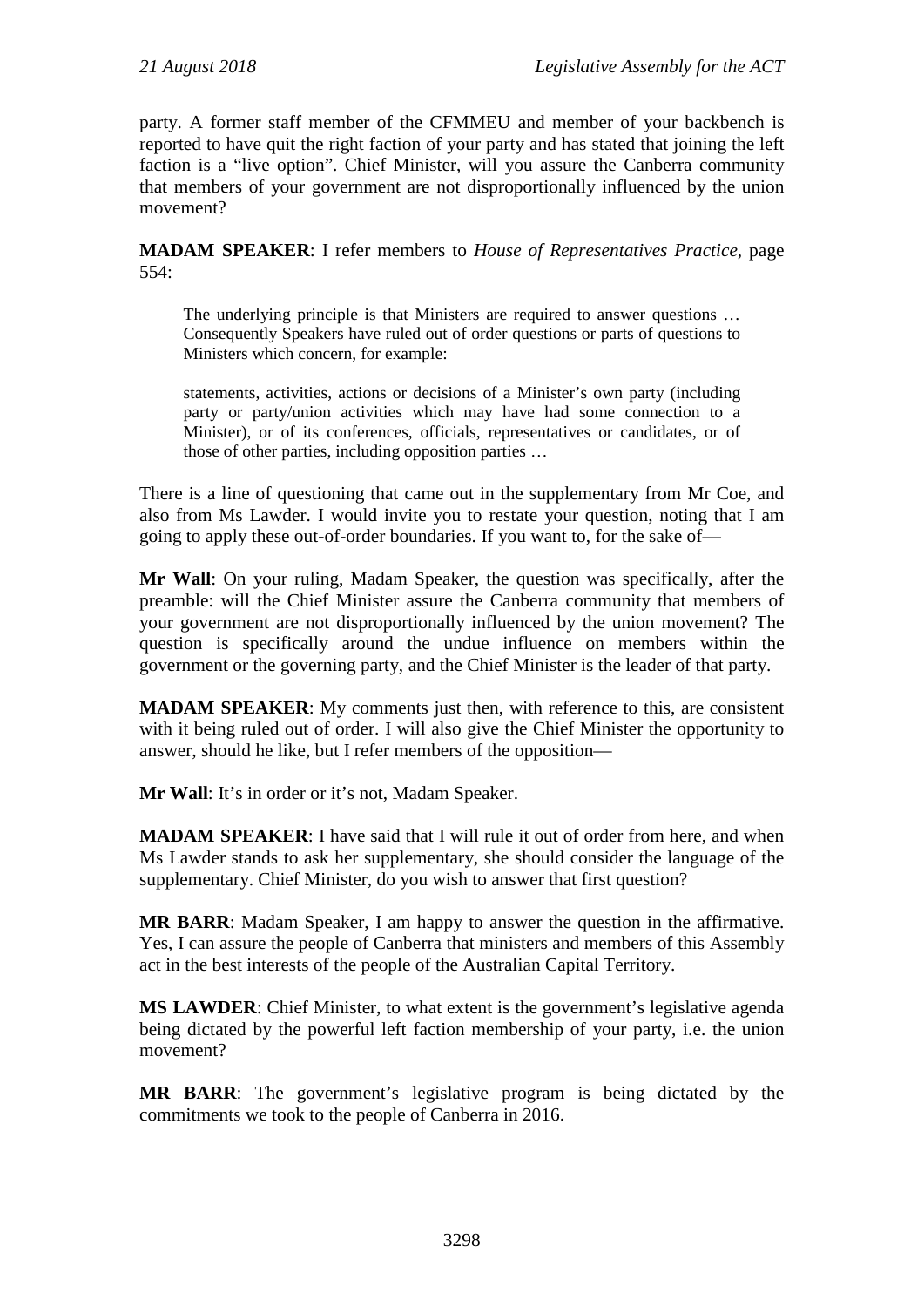**MR COE**: Chief Minister, to what extent is your role as Chief Minister becoming untenable because of the powerful left faction and their influence in your cabinet and party?

**MR BARR**: To no extent. This government operates very effectively across all elements of its membership. That includes a minister from another political party, and we have demonstrated capacity to govern effectively and stably over an extended period of time. That does stand in marked contrast to the governing abilities of your own party even when you command a majority on the floor of the House of Representatives in your own right with your National Party colleagues.

## **ACTION bus service—consultation**

**MS CODY**: My question is to the Minister for Transport and City Services. Minister, can you update the Assembly on planning for a new seven-day bus network for Canberra and the current phase of community consultation?

**MS FITZHARRIS**: I thank Ms Cody for the question and I am delighted to update the Assembly on the government's work to deliver on our commitment for a city-wide integrated public transport network that can move people around our city efficiently and effectively, providing a real alternative to the car. We are delivering an integrated public transport system where buses will work alongside light rail to help residents and visitors travel across our city.

Canberra's population is growing fast, and the ACT government is redesigning our bus network from the ground up to better serve our community. A proposed new bus network was out for public comment from 18 June to 12 August. Transport Canberra received more than 10,000 pieces of feedback, reflecting the very great lengths the ACT government has gone to in ensuring that the Canberra community has had an opportunity to provide feedback on the proposed new network. We have also met with commuters, parents, schools, students, community groups and peak bodies about these proposed changes. As I said last week, this extensive consultation is genuine.

Our task is now well underway to consider how the survey responses and various other correspondence will inform the completed design of the final bus network. I am committed to telling Canberrans what we have heard and what we are doing in response. I am also committed to making the case for an integrated public transport network. The final network will be released, along with detailed timetables and the final bus network, in late 2018, with the new network to start in early 2019 prior to the first school term.

While the Canberra Liberals will run their scare campaign against any changes to buses, I will listen and I will get on with the job of delivering what the people of Canberra voted for: more buses more often, seven days a week.

**MS CODY**: Minister, what are the main benefits, and what concerns have been raised through the consultation and how will the government work to address these concerns?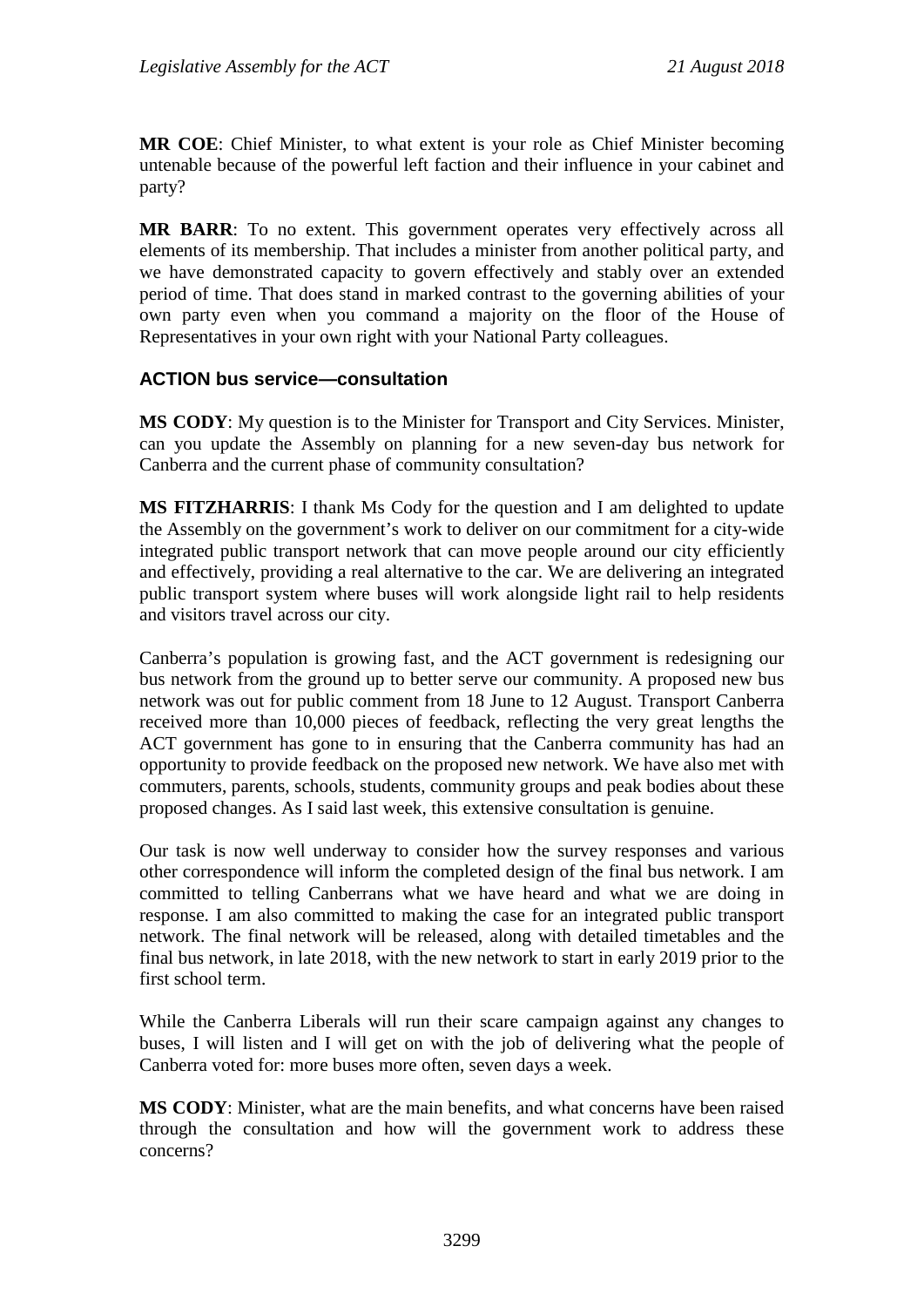**MS FITZHARRIS**: The extensive consultation has built on previous plans and strategies, published since 2009 and taken to two elections by the Labor government, which outline our plans for a modern, frequent public transport network. Feedback from this latest consultation has ranged from community comments on the change of bus routes to comments on the frequency of services, travel times, location of new bus stops and safety around bus interchanges. Services to schools have also been an area of interest.

*Mr Hanson interjecting—*

**MS FITZHARRIS**: The consultation phase has also provided positive feedback from the community on the redistribution of bus services in the proposed new network—

*Mr Hanson interjecting—*

**MS FITZHARRIS**: particularly the increased frequency along major transit routes—

**Ms Orr**: Point of order.

**MADAM SPEAKER**: Minister, can you resume your seat.

**Ms Orr**: Madam Speaker, the opposition is getting quite noisy and it is hard to hear the minister when she sits in front of us and has her back to us.

**MADAM SPEAKER**: Members, I ask that the level of interjection be limited. Thank you.

**MS FITZHARRIS**: We are particularly looking to increase the frequency along major transit thoroughfares and make improvements in bus safety and the reliability of services.

The findings of the consultation are being reviewed, assessed and, where appropriate, addressed by Transport Canberra. This information will inform how the government can provide a better experience for bus users and decision-making about the final shape of the new bus network.

It is clear that as our city grows we need an integrated public transport network that works for more people. Currently many of our routes are too infrequent, and routes are too long and make too many deviations before people get to where they want to go. Different weekday and weekend routes are not intuitive and the operating hours do not work for everyone.

These are all problems we want to fix; I believe they contribute to the fact that about 85 per cent of Canberrans are still choosing not to use public transport. Our aim is to create a network which provides the greatest overall outcome for the entire Canberra community.

**MR PETTERSSON**: Minister, what are the next steps in finalising a new bus network for Canberra?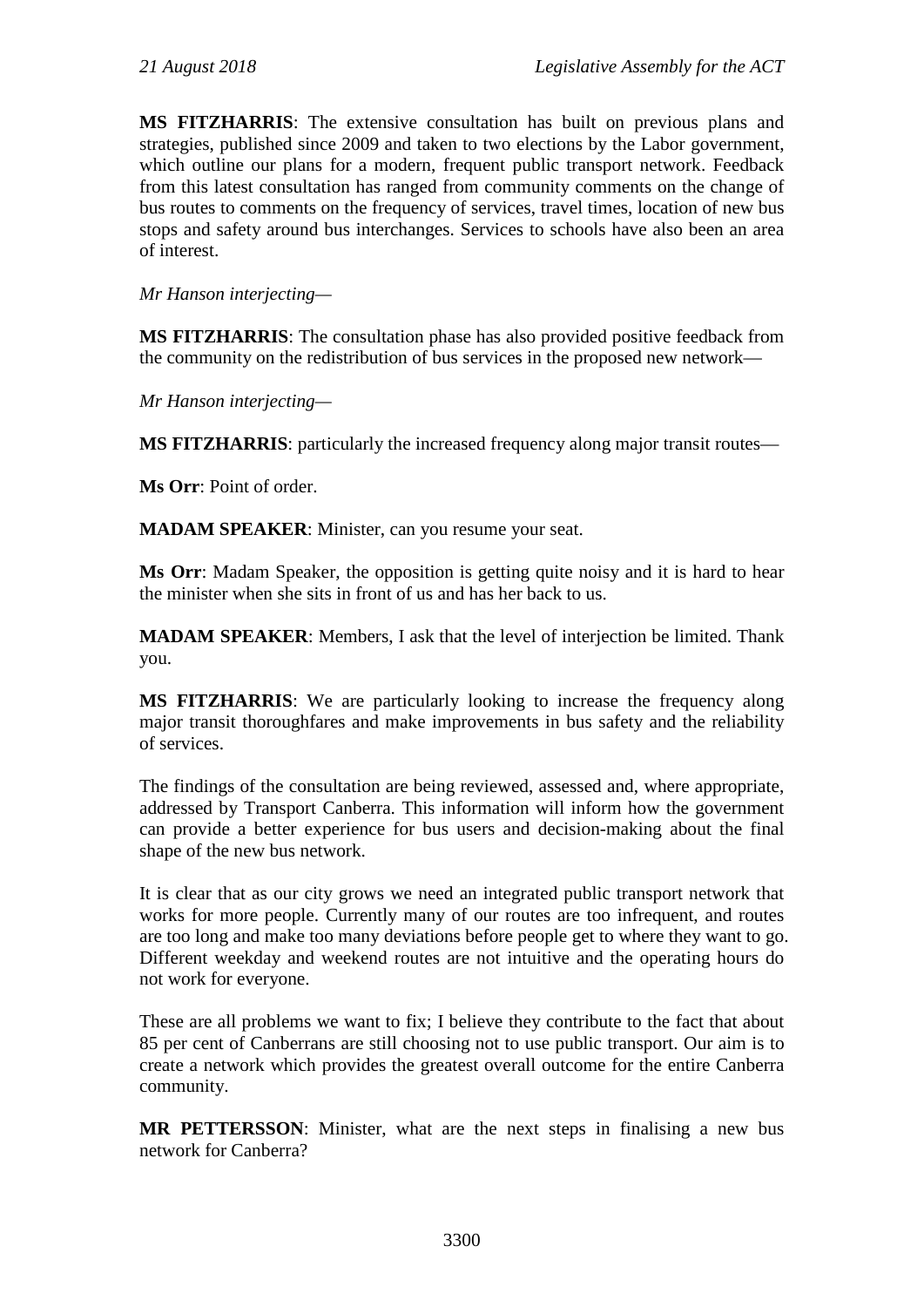**MS FITZHARRIS**: I thank Mr Pettersson for the supplementary question. As I have indicated, formal consultation on the proposed new bus network closed just a little over a week ago and, as I have already outlined, the government received a record amount of feedback from the community, including on specific local services, how interchanges will work in the future and what else we can do to help Canberrans use public transport more.

I can assure members of this place that the government is looking closely at the feedback received and considering how the proposed network—

**Mr Gentleman**: Madam Speaker, on a point of order, Mr Hanson has interjected seven times during this answer and is continuing even during this discussion. The noise from the opposition in question time needs to be dealt with.

*Mr Wall interjecting—*

**MADAM SPEAKER**: Mr Wall, no interjections. Just let the minister answer the question. It would be exciting for all of us to get through question time without any interjections. Minister.

**MS FITZHARRIS**: Thank you, Madam Speaker. Nothing quite like an exciting question time! I can assure members of this place that the government is looking closely at the feedback and considering how the feedback on the proposed network can be improved, based on what we have heard from Canberrans. In due course I will be very pleased to release the report detailing the feedback that we have received from Canberrans about the network and the changes made to the network based on this feedback once the government has made final decisions about the 2019 network.

Further details will be provided, including timetables once they have been developed. But of course you cannot develop timetables until you actually have the network. We will have more to say about the massive investment Labor is making in public transport with the aim of encouraging all Canberrans to use public transport. *(Time expired.)*

#### **Australian Labor Party—conference**

**MRS KIKKERT**: My question is to the Chief Minister. It is well known that members of the right faction of your party staged a dramatic walk-out of the ACT Labor Party conference on the weekend, in response to behaviour and decisions that have been described as "unruly and lawless". Chief Minister, what decisions were made at the recent ACT Labor Party conference that will become government policy?

**MADAM SPEAKER**: Mrs Kikkert, again I think that under standing order—

*Mr Hanson interjecting—*

**MADAM SPEAKER**: Excuse me, did you have a point on the point of order, Mr Hanson?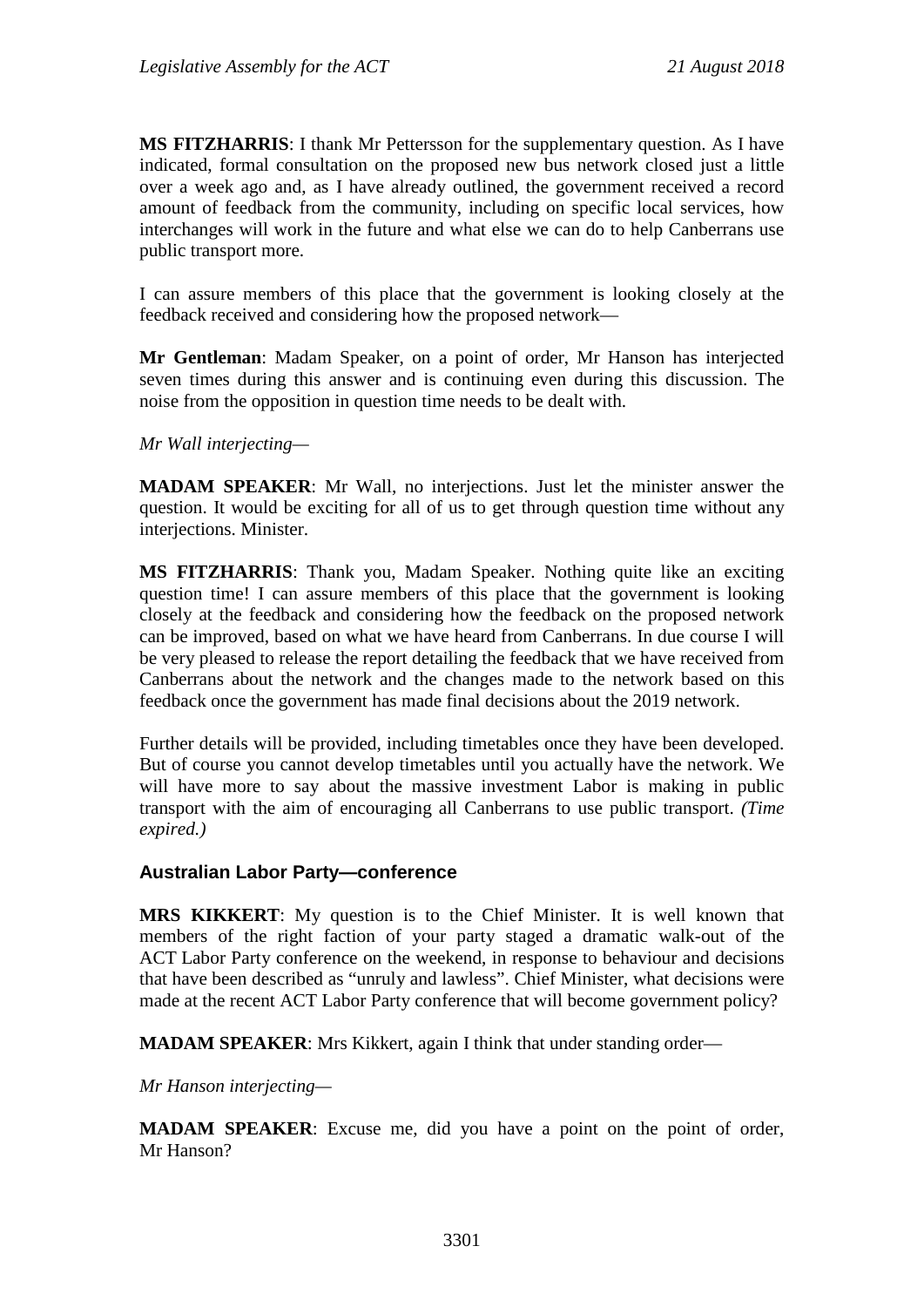**Mr Hanson**: I thought it was in order, Madam Speaker.

**MADAM SPEAKER**: Again, I refer you to what Speakers have ruled out of order. I suggest that everyone read page 554. There is limited connection between what happens on conference floor and decisions of executive. I will rule that question out of order.

**Mr Coe**: Point of order, Madam Speaker. Prior to your making a ruling, can I ask you to consider the question? It was: what decisions made at the recent ACT Labor Party conference will become government policy? Surely that is a reasonable question to ask and should not be ruled out of order simply because we cannot use the term "Labor Party conference".

**MADAM SPEAKER**: Mr Gentleman, on the point of order.

**Mr Gentleman**: On the point of order, Madam Speaker. You cannot ask ministers to announce government policy in question time.

**Mrs Dunne**: On the point of order, Madam Speaker.

**MADAM SPEAKER**: Can you wait a moment, Mrs Dunne? I will come back to you.

**Mrs Dunne**: Yes, sure.

**MADAM SPEAKER**: Mrs Dunne, on the point of order.

**Mrs Dunne**: On the point of order, the question, like all the questions asked by the opposition, has referred to the Chief Minister in his capacity as the head of government responsible for the implementation of the government's policies. Therefore, I cannot see how you can rule Mrs Kikkert's question out of order because she is only asking which decisions will become government policy. It is not an announcement of government policy because the decisions have already been made by another body.

**MADAM SPEAKER**: Which is not the executive.

**Mr Rattenbury**: Madam Speaker, on the point of order.

**MADAM SPEAKER**: Mr Rattenbury on the point of order.

**Mr Rattenbury**: Thank you, Madam Speaker. On the point of order, I think that whilst Mrs Kikkert's preamble does tend to distract and point to the House of Representatives question, my view would be that that question is in order because she is asking the Chief Minister in his role as head of government. Nonetheless, I think that Minister Gentleman has clarified very well that the Chief Minister is being asked to pre-empt policy and it is his decision to announce that when he wishes.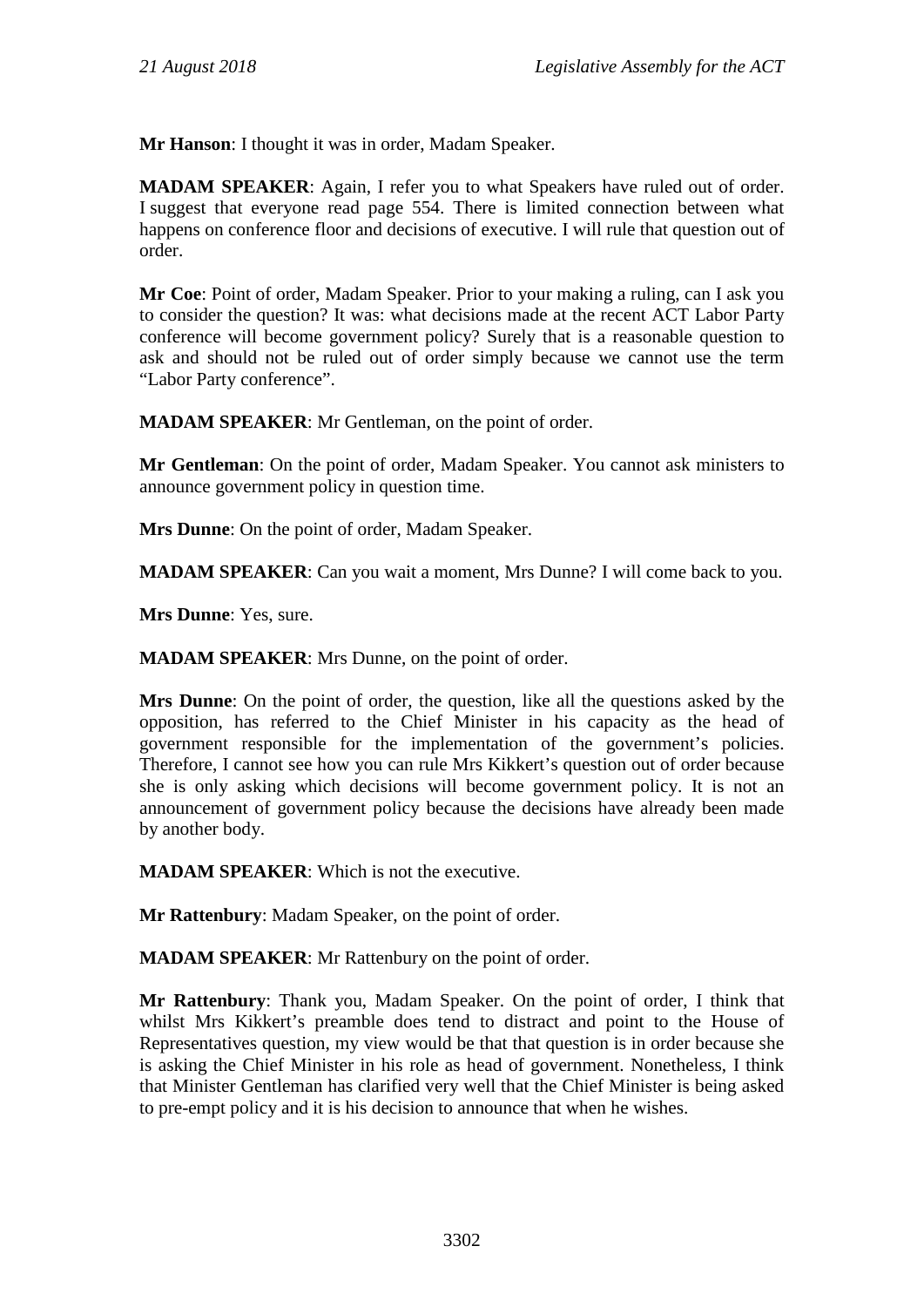**MADAM SPEAKER**: Thank you, Mr Rattenbury. I refer members to standing order 117(c), which states:

questions shall not ask Ministers:

- (i) for an expression of opinion;
- (ii) to announce Executive policy, but may seek an explanation regarding the policy of the Executive and its application …
- (iii) for a legal opinion;

Unless you have something on the point of order, Chief Minister, my ruling—

**Mrs Dunne**: Sorry, can I get some clarity, Madam Speaker.

**MADAM SPEAKER**: Sorry, I meant to come back to you, Mrs Dunne.

**Mrs Dunne**: Have you ruled on Mrs Kikkert's question without giving her the opportunity to rephrase it?

**MADAM SPEAKER**: Without labouring this point, Mrs Dunne, I made the point when Mr Coe's supplementary question was ruled out of order. I made reference to be very careful about language with Ms Lawder. For peace and harmony in this place, be very mindful about this; be very clear about what I am going to be ruling in and out of order. But if Mrs Kikkert wants to rephrase that, this will be the last time we get to rephrase anything. Mrs Kikkert.

**MRS KIKKERT**: Chief Minister, it is well known that members of the right faction of your party staged a dramatic walkout of the ACT Labor Party conference on the weekend—

*Government members interjecting—*

**MRS KIKKERT**: I am not up to the question yet, so calm your voices—in response to behaviour and decisions that have been described as "unruly and lawless". Chief Minister, were you pressured at the recent ACT Labor Party conference in a way that will have an impact on committing to government policies?

**MR BARR**: No, but I can advise members—

*Mr Wall interjecting—*

**MADAM SPEAKER**: Mr Wall, stop it, please!

**MR BARR**: I can advise—

**Mr Coe**: Did you walk out, Andrew?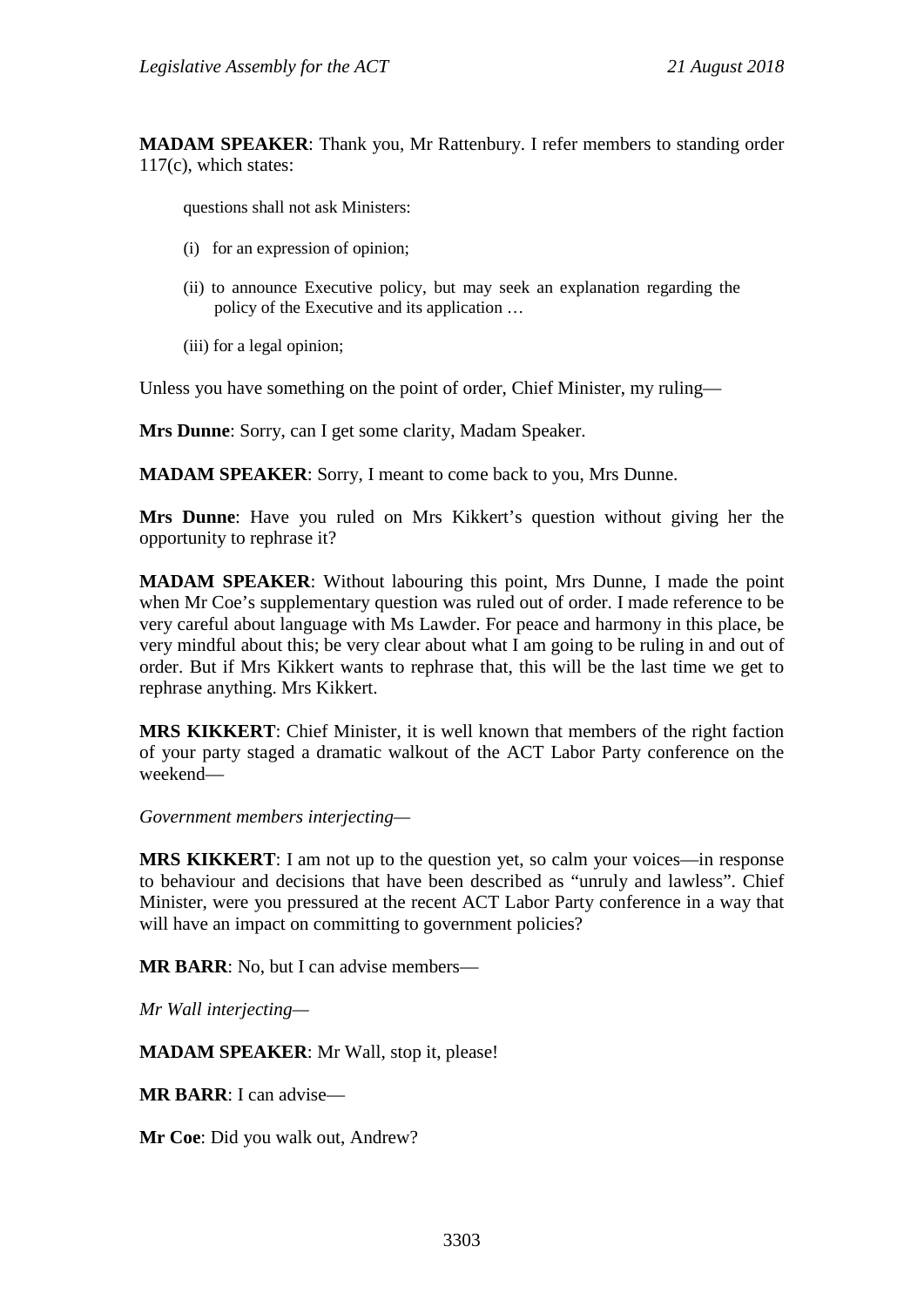**MR BARR**: No, I didn't. I can advise members—

*Opposition members interjecting—*

**Ms Berry**: Point of order, Madam Speaker.

**MADAM SPEAKER**: Can you resume your seat, Chief Minister?

**Ms Berry**: In addition to the constant interruptions, it is the constant badgering by those opposite that makes it very difficult for anybody to hear a question, let alone answer it.

**MADAM SPEAKER**: Members of the opposition, please refrain. Chief Minister, do you have anything else to add?

**MR BARR**: I was attempting to make the point that the Labor Party takes its policymaking responsibilities seriously. We do have a significant process throughout each calendar year that culminates in an annual conference where both general resolutions and platform changes are debated by the Labor Party membership.

It remains the case in the ACT branch, as it is across the nation, that it is the responsibility of the parliamentary party and the executive to determine both the implementation and time frame of any policy commitment that is made by the Labor Party. We do respect our rank and file members' and our affiliates' role in assisting in policy development. We do not just ignore our branch members and we do not—

**Mr Coe**: You did ignore them throughout the—

**MR BARR**: run around the place voting to privatise the ABC and then to hide from those decisions in this place.

**MADAM SPEAKER**: Mrs Kikkert, please be mindful of my comments when you put this supplementary together.

**MRS KIKKERT**: Chief Minister, did the walkout of the right faction at the conference have an impact on policy decisions that will impact the government's agenda?

**MR BARR**: No.

**MR COE**: A supplementary.

**MADAM SPEAKER**: Mr Coe. And you be mindful as well, if I may say so.

**MR COE**: I always am, Madam Speaker; always. Chief Minister, has the government or the cabinet taken any instructions from the recent ACT Labor Party conference?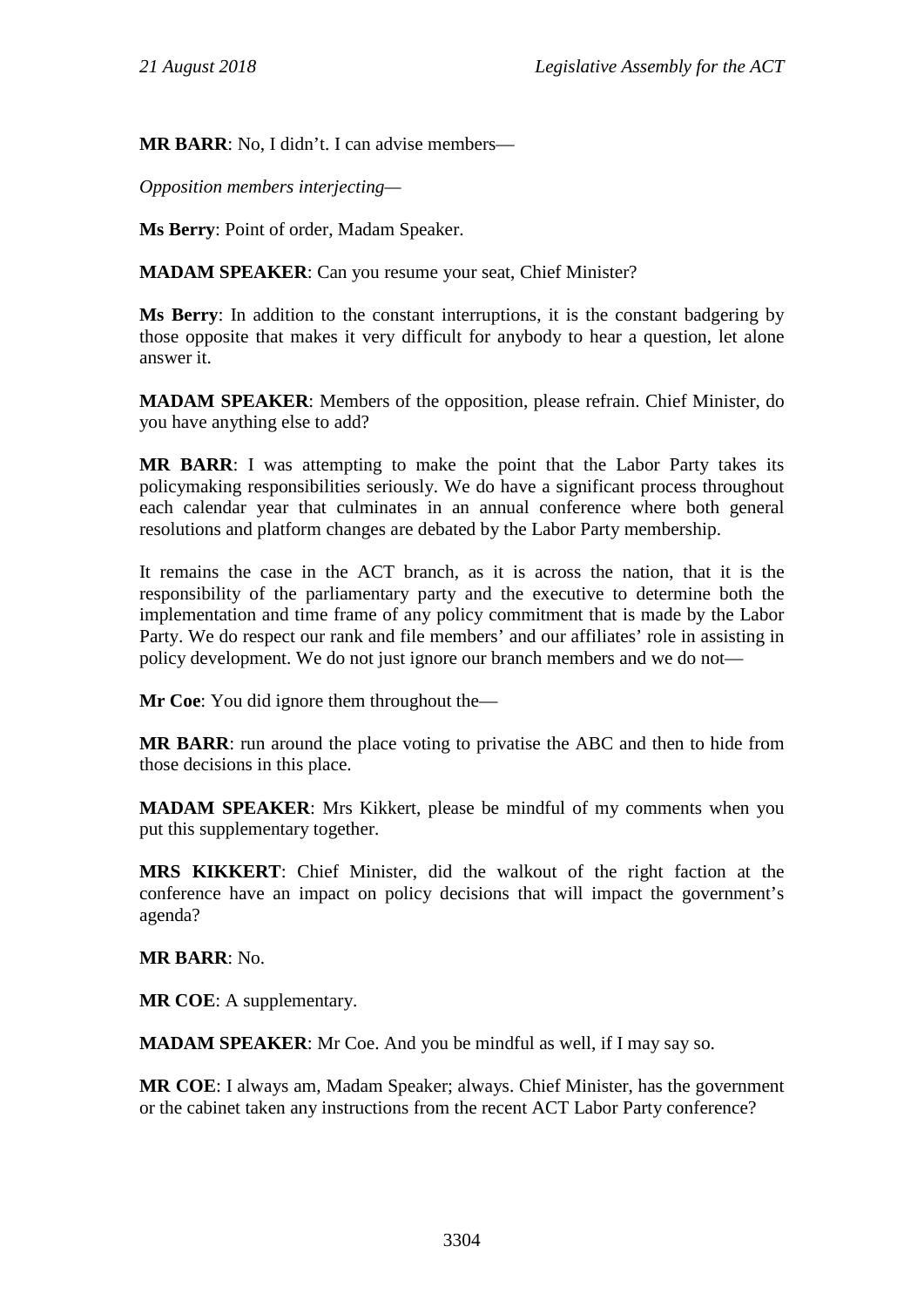**MR BARR**: No, the ACT executive and the parliamentary Labor Party have the full sovereignty, under our party rules and constitution, to determine the enactment of policy. We have a process, as I have indicated, within the Labor Party where rank-and-file members, policy committees, affiliate unions and others contribute to policymaking. That is why our side of politics delivers better policies than yours: because we have a process that engages our extensive membership, which is significantly larger than on your side of politics, and we draw upon a much wider base of input than just the interests of the big end of town, which entirely dominates the policy agenda of the Liberal Party.

If you want to talk about party democracy, and if you want to talk about party processes, I will always defend the Labor Party's democratic processes. We conduct our affairs in public. The media attend our conferences. They know what goes on, and that is an important part of an open, democratic, mainstream political party.

It is not the case that the same rules apply to those opposite. As we know, they try to keep everything very secret. What we do know is that they represent the A to Z of conservatism. From Alistair to Zed, they are the conservatives of this city's political landscape: the dinosaurs, the throwbacks to the 1950s. We have seen that on nearly every issue before this chamber in this parliamentary term, and they continue to represent only the far right wing. *(Time expired.)*

## **Bushfires—preparation**

**MR PETTERSSON**: My question is to the Minister for Police and Emergency Services. Minister, why has the ACT bushfire season been brought forward?

**MR GENTLEMAN**: I thank Mr Pettersson for his interest in the safety of all Canberrans. Our city, of course, is all too familiar with what Mother Nature can bring, and this is why the ACT government takes the threat of bushfires very seriously.

Under our Emergency Services Act the ESA commissioner is charged with ensuring that our city is safe from the threat of bushfires. This act also sets out the circumstances under which the commissioner can bring forward the prescribed bushfire season start date of 1 October. The season will commence early because of the dry weather. This has been the driest first six months of any year since 1986. Also, soil moisture is very low. Unfortunately the outlook does remain grim.

The BOM has advised that we are facing low rainfall and higher than expected temperatures in the coming months. The BOM is also advising that the likelihood of an El Nino forming this summer is higher than normal. Given this outlook, the commissioner consulted the Bushfire Council and determined that commencing the bushfire season from 1 September 2018 was the prudent course.

I also want to assure the Assembly that preparations have been and are being made to mitigate the threat. However, it is also important to keep in mind that there is no complete inoculation from the threats that Mother Nature can bring.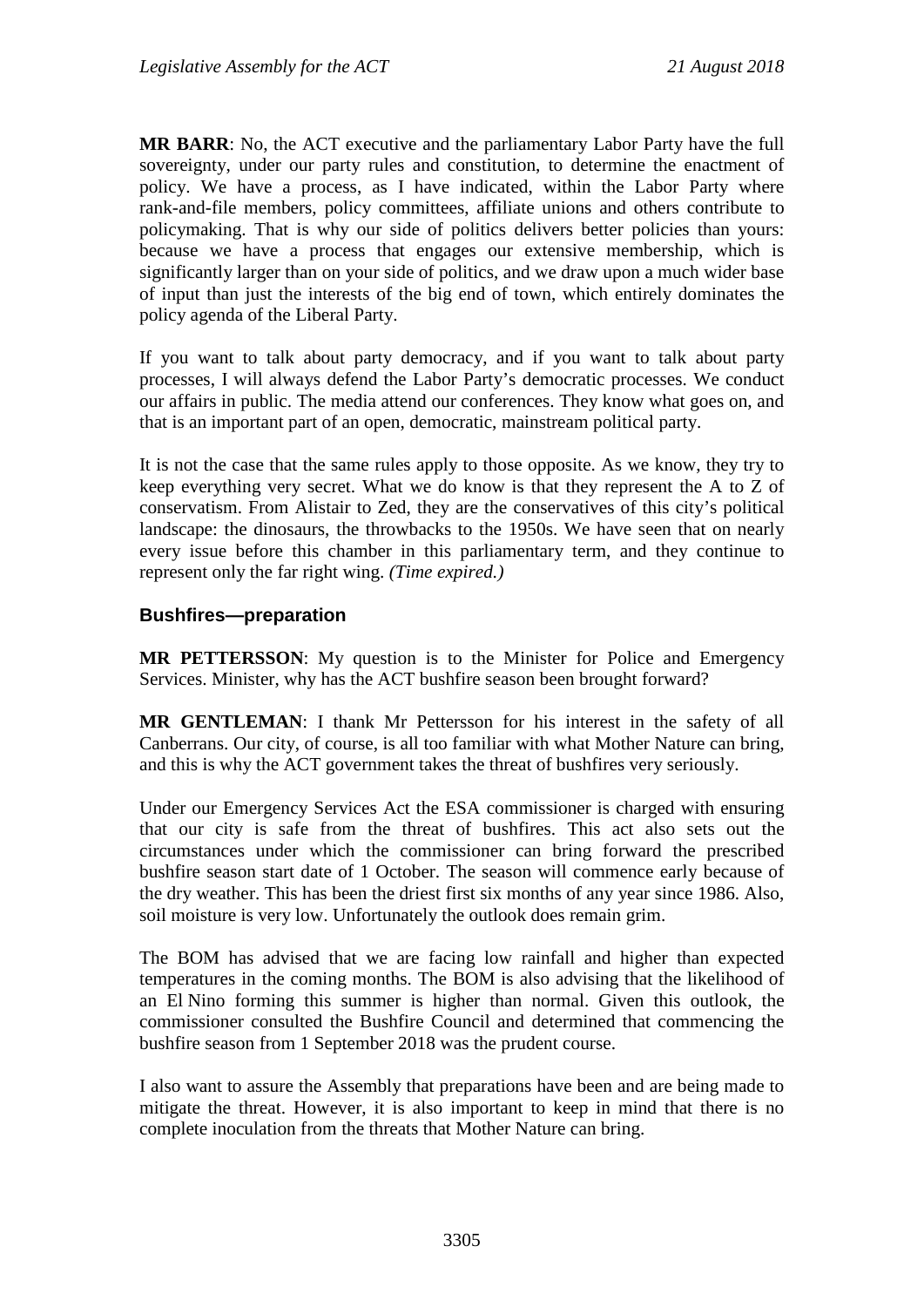**MR PETTERSSON**: Minister, what preparations have been made regarding this year's ACT bushfire season?

**MR GENTLEMAN**: That is another excellent question from Mr Pettersson. There are a range of ways to tackle the threat from bushfires. These include prescribed burns, which mainly occur in autumn, grass slashing, stock grazing, fuel removal and chemical control of fuel loads.

To help manage the threat, a bushfire operation plan, the BOP, is prepared each year in consultation with the ACT Rural Fire Service, the ACT Bushfire Council and the ESA. Many of the activities under the BOP are delivered by the Environment, Planning and Sustainable Development Directorate.

I am pleased to advise that the EPSDD have achieved 97 per cent implementation of activities identified and approved in the 2017-18 EPSDD BOP. This includes completing 37 burns, slashing over 4,700 hectares and strategic grazing across more than 6,000 hectares of land. In addition many of the activities that will be included in the 2018-19 BOP are already underway.

The government is also communicating with residents across Canberra about the dangers of the bushfire season and how they can prepare. This includes through doorknocking of houses in bushfire-prone areas, open days and work undertaken by the community fire units. While the advice I have from our officials is that this city is better prepared for a bushfire emergency than ever before, it is important to remember that we all need to make efforts to reduce the threat and that we can never mitigate the threat 100 per cent.

**MS CHEYNE**: Minister, does global warming have any impact on bushfires in the ACT region?

**MR GENTLEMAN**: I thank Ms Cheyne for her interest in the environment. The government takes all aspects of bushfires seriously, including climate change. We are not only preparing for the coming season but also looking to lead national and international efforts to tackle dangerous global warming.

The impacts of a warming planet are already being felt across our nation, with bushfires being a particular example. Experts have warned that global warming will cause drier, warmer and longer fire seasons and also cause more intense fires. For example, a senior BOM climatologist told an emergency management conference last year that the length of the fire season in Australia has been increasing and that Australia's forest fire danger index is also rising, with fire danger likely to increase throughout the remainder of this century. We are already seeing these impacts in our own part of Australia.

Failing to tackle climate change seriously is not only environmental vandalism but also economic stupidity. As I have already noted in this place, experts have warned that the economic cost to our region is set to double by the middle of this century. The year 2050 is only a few decades away and the cost of bushfires to New South Wales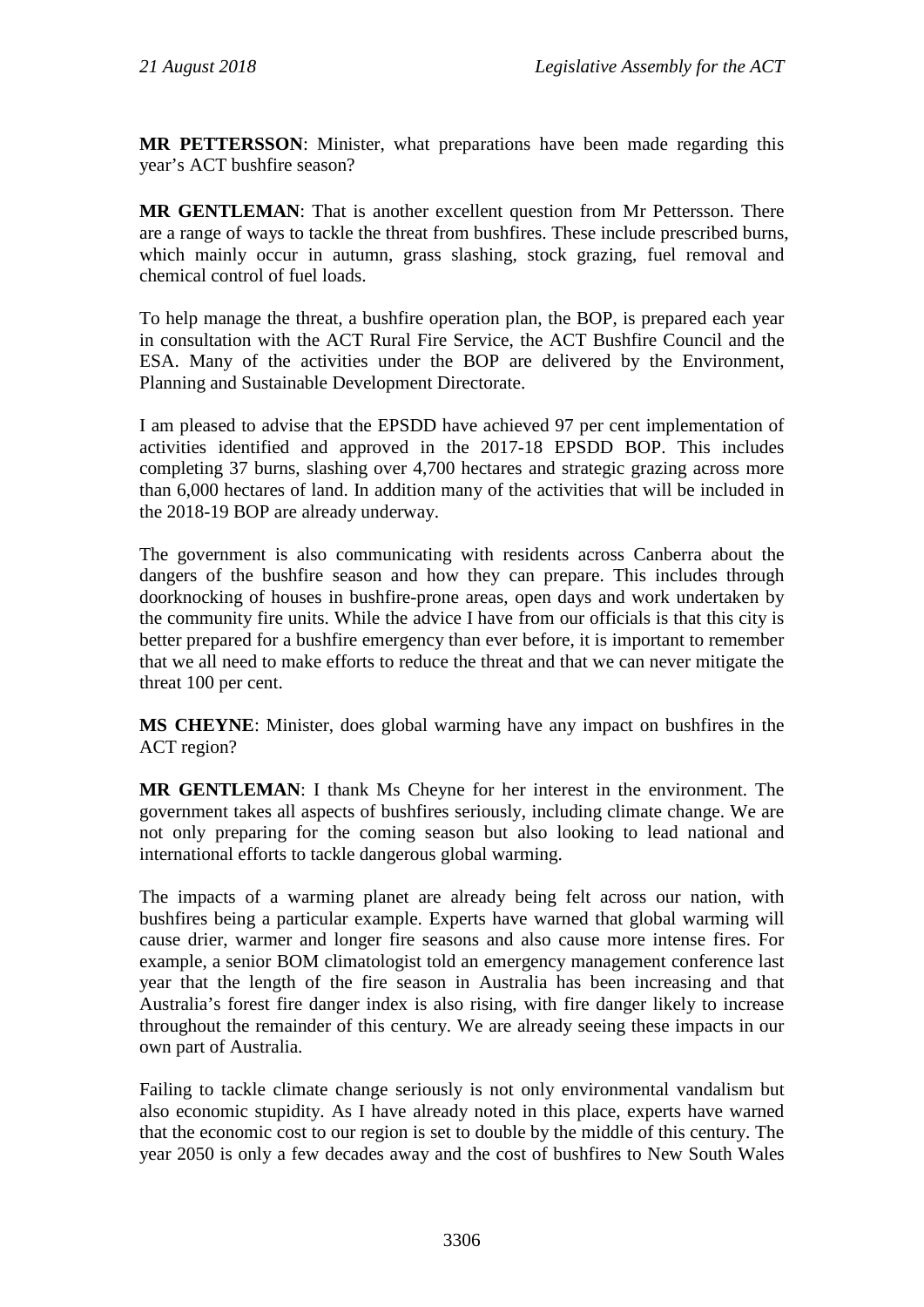and the ACT is already estimated to be \$100 million a year. No government in Australia can be serious about tackling the threat of bushfires unless it is prepared to accept that climate change is occurring and take active steps to transition to a low-carbon economy. I am proud to serve in a government that is committed to doing both. It is time that all of us, including those who aspire to govern, did the same.

#### **Trade unions—influence on government**

**MR PARTON**: My question is to the Minister for Housing and Suburban Development. I refer to statements by UnionsACT secretary Alex White in the media on 31 July this year about an almost joint Greens-Liberal proposal about land tax exemptions for landlords who agree to rent their houses through affordable housing providers. Mr White described it as "neoliberalist nonsense" which Labor and the Greens should not act on. Two days later, after Mr White's comments, the Greens retreated. Minister, does UnionsACT have a right of veto over what policy proposals are put forward or adopted regarding affordable housing?

**MS BERRY**: No, they do not, but they have as much right as anybody else to make comment through the media.

**MR PARTON**: Minister, what actions will you take to ensure that all proposals put forward to address housing affordability and homelessness are given a fair hearing?

**MS BERRY**: I thank Mr Parton for the question. He was at the housing and homelessness summit, and he is aware that there were a number of suggestions and ideas that came forward out of that summit. I will be releasing a strategy later this year. I have already implemented a number of ideas and suggestions that came out of that summit, and I announced one today.

**MS LAWDER**: Minister, are there any policy issues on which you disagree with UnionsACT?

**MS BERRY**: I do not even know where to start. I do not think I will answer that.

**Ms Le Couteur**: A point of order.

**MADAM SPEAKER**: A point of order.

**Ms Le Couteur**: I would like to make a personal explanation under rule 46, please.

**MADAM SPEAKER**: Can we do that at the end of question time? I will give you the call when we finish question time.

**Ms Le Couteur**: Okay.

#### **Planning—Woden**

**MR HANSON**: My question is to the Minister for Planning and Land Management. Minister, the 2015 Woden master plan required developers to provide a community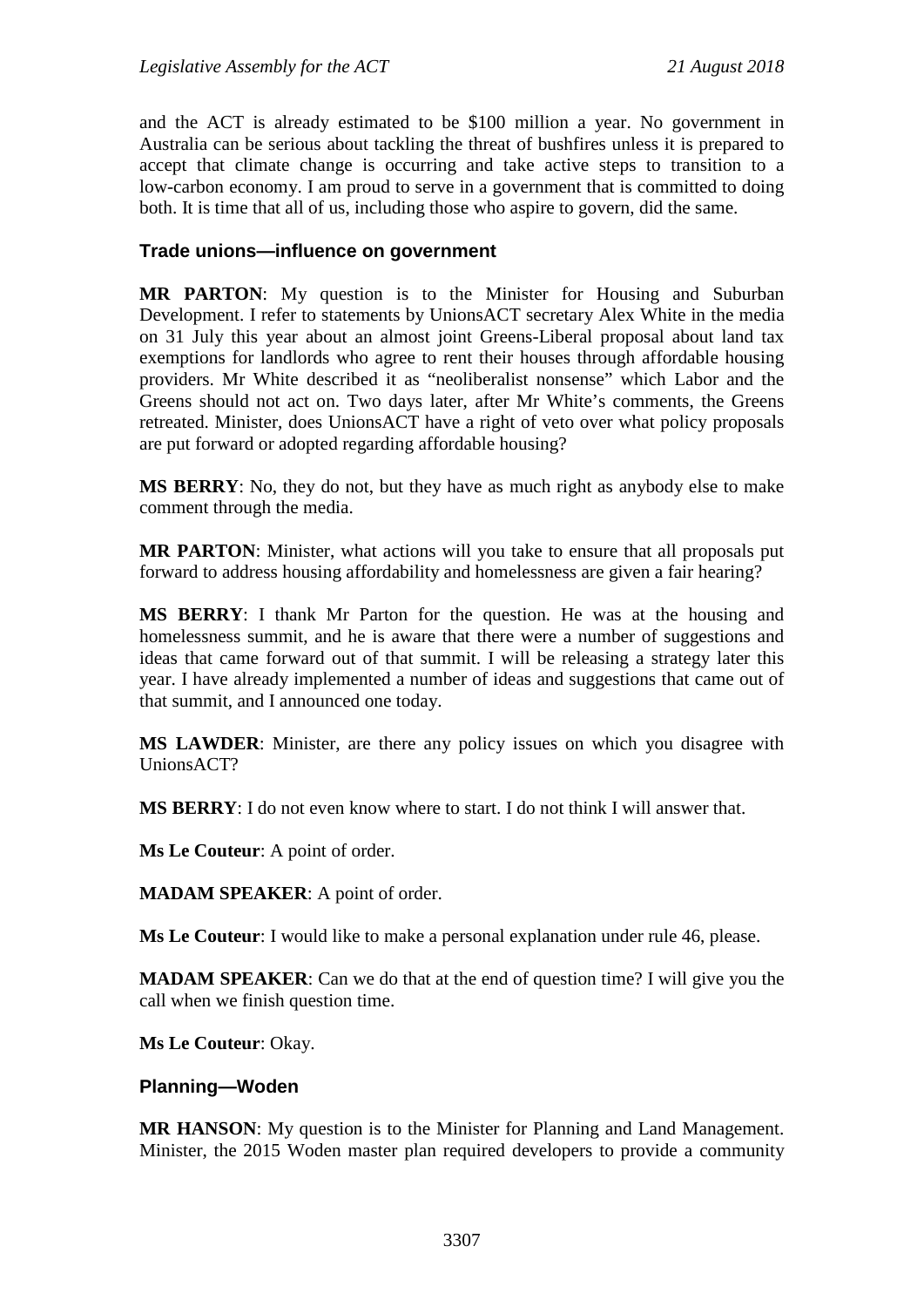benefit, such as a childcare centre or other community facilities, if they applied to take advantage of a four-storey bonus above the proposed height limits in the town centre. That requirement has been removed in the latest changes. Minister, why has the requirement for developers to provide a community benefit in order to qualify for the four-storey bonus above height limits for the Woden town centre been removed?

**MR GENTLEMAN**: I thank Mr Hanson for his question. My directorate worked with all of the Woden community in developing the master plan and the following variation—

**Mr Hanson**: All of them?

**MR GENTLEMAN**: Well, with as many of the community as they could, who presented quite a number of representations to both the master plan process and the variation to the Territory Plan. With regard to the particulars of Mr Hanson's comments on four storeys and community benefits, the advice to me from EPSDD was that the outcomes for allowing those height limits were of benefit to the whole Woden community and the ACT.

**MR HANSON**: Minister, why wasn't the community consulted about the changes to the Woden master plan?

**MR GENTLEMAN**: There was quite a bit of consultation—detailed consultation with the Woden community in the drawing up of the master planning process and the draft variation process.

**MR PARTON**: Minister, why have you tried to sneak these changes through, rather than being open and up-front about your plans?

**MR GENTLEMAN**: I certainly have not snuck any changes through. We have been very open with the Canberra community and, of course, the Woden community. There have been a number of workshops, and quite a bit of representation from the Woden community to the directorate in the process of the master plan. We also held a roundtable with proponents from the Woden area and stakeholders. We have been very open during the process, and we look forward to implementing the changes to Woden to ensure lively opportunity for the Woden town centre. We intend to see light rail stage 2 go to Woden. It will be an exciting time for Woden in the near future.

### **Planning—Woden**

**MISS C BURCH**: My question is to the Minister for Planning and Land Management. I refer to the Woden master plan, which you recently tabled, and the decision to remove the requirement for developers to provide community facilities in order to receive a four-storey bonus for developments in the Woden town centre. The site of the former Tradies club is one of the sites affected by the changes. Did the CFMMEU or its representatives meet with you, members of your office or members of your department in order to lobby for this change to the master plan?

### **MR GENTLEMAN**: No.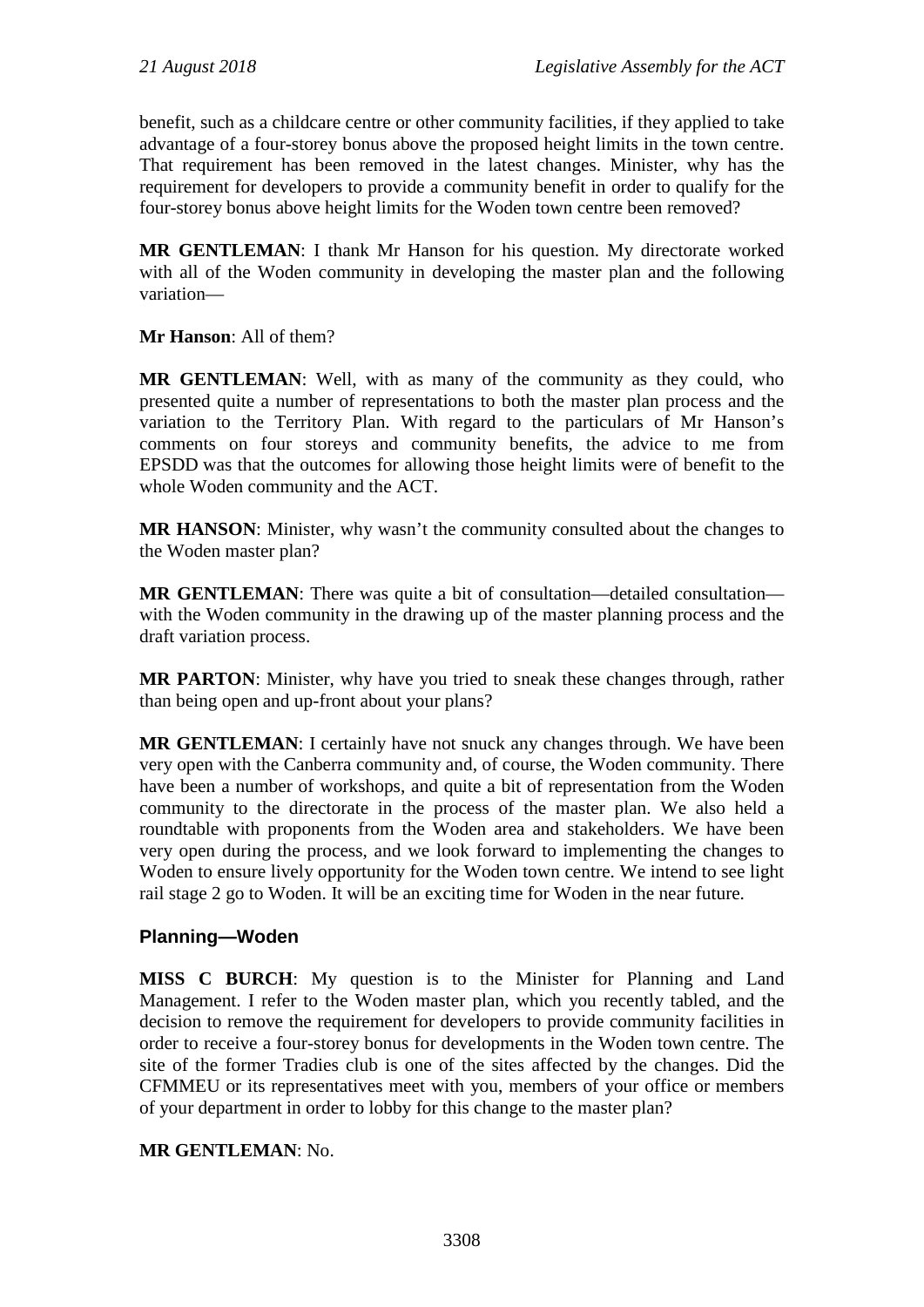**MISS C BURCH**: Will the CFMMEU receive yet another unearned windfall gain as a result of this government decision?

**MR GENTLEMAN**: That would be a matter for the CFMMEU. I understand that they have sold the property.

**MR PARTON**: Minister, was the CFMMEU invited to the meeting which was consulted about the proposed changes to the Woden master plan? Were they invited?

**MR GENTLEMAN**: I think most stakeholders that had an interest in the area were invited, by way of a general invitation.

## **Aboriginals and Torres Strait Islanders—child protection**

**MS CHEYNE**: My question is to the Minister for Disability, Children and Youth. Minister, how will the ACT government's new partnership with Gugan Gulwan and OzChild support Aboriginal and Torres Strait Islander families at risk of ongoing involvement with child and youth protection services?

**MS STEPHEN-SMITH**: I thank Ms Cheyne for the question. More than 40 Canberra families will benefit from the trial of functional family therapy, which is being undertaken in a partnership between Gugan Gulwan Youth Aboriginal Corporation and OzChild. Aboriginal and Torres Strait Islander families at risk of involvement in the ACT child protection system will be able to access functional family therapy for the first time as part of this 12-month trial.

Functional family therapy is a culturally appropriate family-based program designed to improve family dynamics, communication and support. The role of FFT is to reduce or eliminate the need for ongoing services. FFT focuses on the systems around families and how they can support and motivate change. Work is done at the parental, peer, school and community level. Gugan Gulwan brings important cultural insights to the program as well as strong connections to Canberra's Aboriginal and Torres Strait Islander community.

OzChild has a history of delivering evidence-based programs across Australia, including FFT. The partnership between Gugan Gulwan and OzChild will support our collective goal of reducing the number of Aboriginal and Torres Strait Islander children and families involved with the out of home care system. The program is in the early stages of development and Gugan Gulwan, OzChild and the ACT government are working together to establish this model in the ACT as soon as possible.

Aboriginal and Torres Strait Islander people have the answers. It is up to government to listen to them and recognise the importance of Aboriginal and Torres Strait Islander-led solutions. The government is implementing Aboriginal and Torres Strait Islander-led programs like FFT while the Our Booris, Our Way review of Aboriginal and Torres Strait Islander children and young people involved in the child protection system is underway.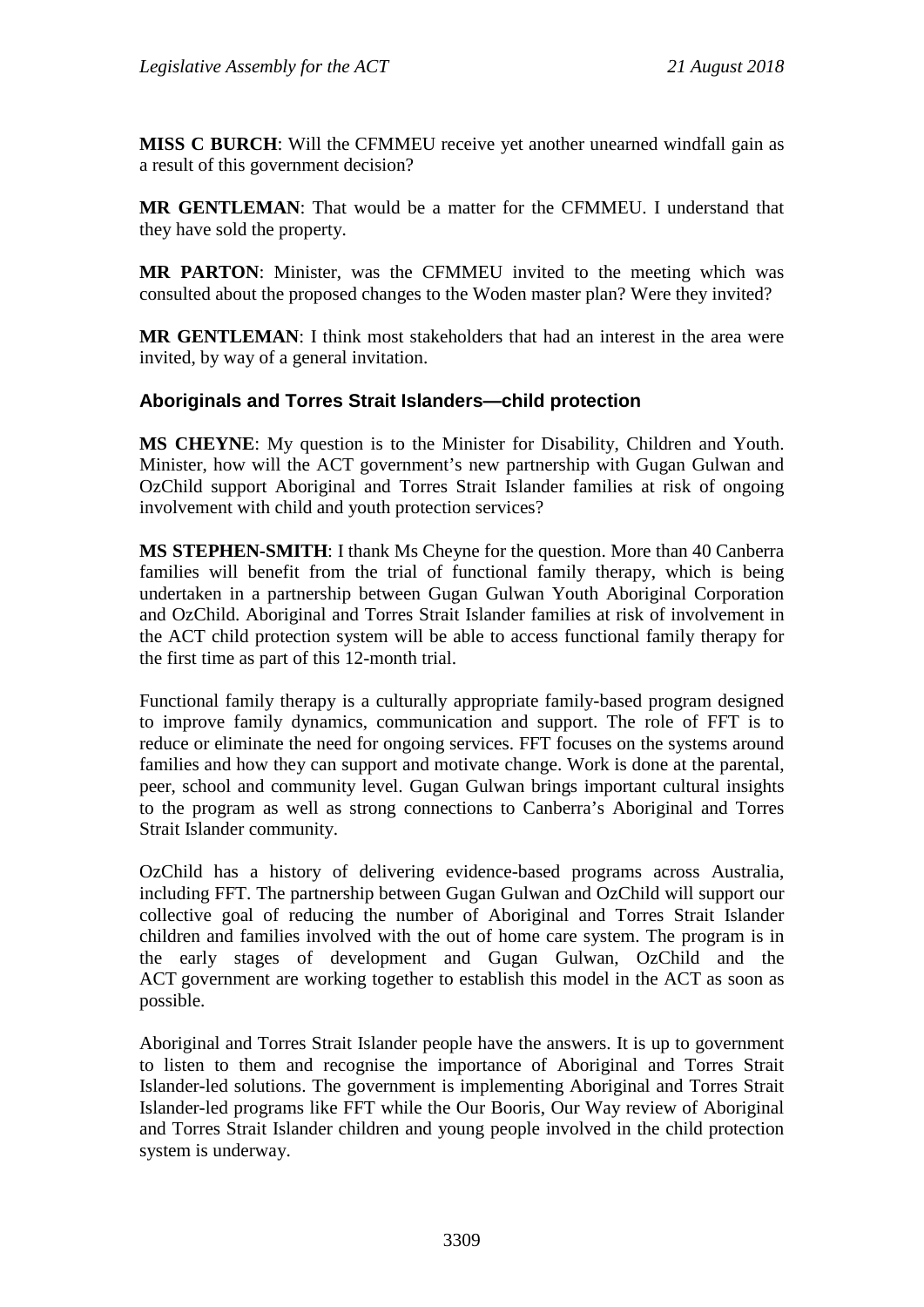**MS CHEYNE**: Minister, what other supports are available in the ACT for Aboriginal and Torres Strait Islander families involved with child and youth protection services?

**MS STEPHEN-SMITH**: I thank Ms Cheyne for her supplementary question. The ACT government is committed to understanding and addressing the overrepresentation of Aboriginal and Torres Strait Islander children in child protection. The functional family therapy trial is just one of the programs being implemented to address this issue.

The ACT government has also committed \$1.44 million over four years in the latest budget for the ongoing delivery of family group conferencing so that Aboriginal and Torres Strait Islander families can be supported to make decisions to keep their children safe, strong and connected to family and culture. This process supports Aboriginal and Torres Strait Islander cultural values of family and community responsibility.

From the beginning of the pilot to 8 August 2018, 13 families have been involved in a family group conference, involving 25 children. Eighteen Aboriginal and Torres Strait Islander children have not subsequently entered care following a family group conference. Three families, seven children, have entered into the care system subsequent to a family group conference. However, in these cases the children have been placed with kin identified through the conference process.

The new funding provides for the permanent appointment of two facilitators in addition to brokerage costs. These staff are supported and mentored by Curijo Pty Ltd, an Aboriginal-operated organisation with more than 20 years experience working with child protection systems in New South Wales and the ACT.

Functional family therapy and family group conferencing are additional to the existing services that are providing support to Aboriginal and Torres Strait Islander families, including Uniting's children and families ACT program and the ACT government's growing healthy families program run from each of the child and family centres in Gungahlin, Tuggeranong and west Belconnen.

**MS ORR**: Minister, can you update the Assembly on work to address the over-representation of Aboriginal and Torres Strait Islander children involved with child protection in the ACT?

**MS STEPHEN-SMITH**: I thank Ms Orr for her supplementary question. Over-representation is a legacy of the discrimination, disconnection and dislocation from country, culture and family that Aboriginal and Torres Strait Islander people have been subjected to as a result of past policies and practices.

In the ACT it is a sad fact that 28 per cent of children in out of home care are Aboriginal and Torres Strait Islander children. However, those children represent only about three per cent of the population of children in the ACT. This is completely unacceptable, which is why the government established Our Booris, Our Way, a review of Aboriginal and Torres Strait Islander children and young people involved with the child protection system.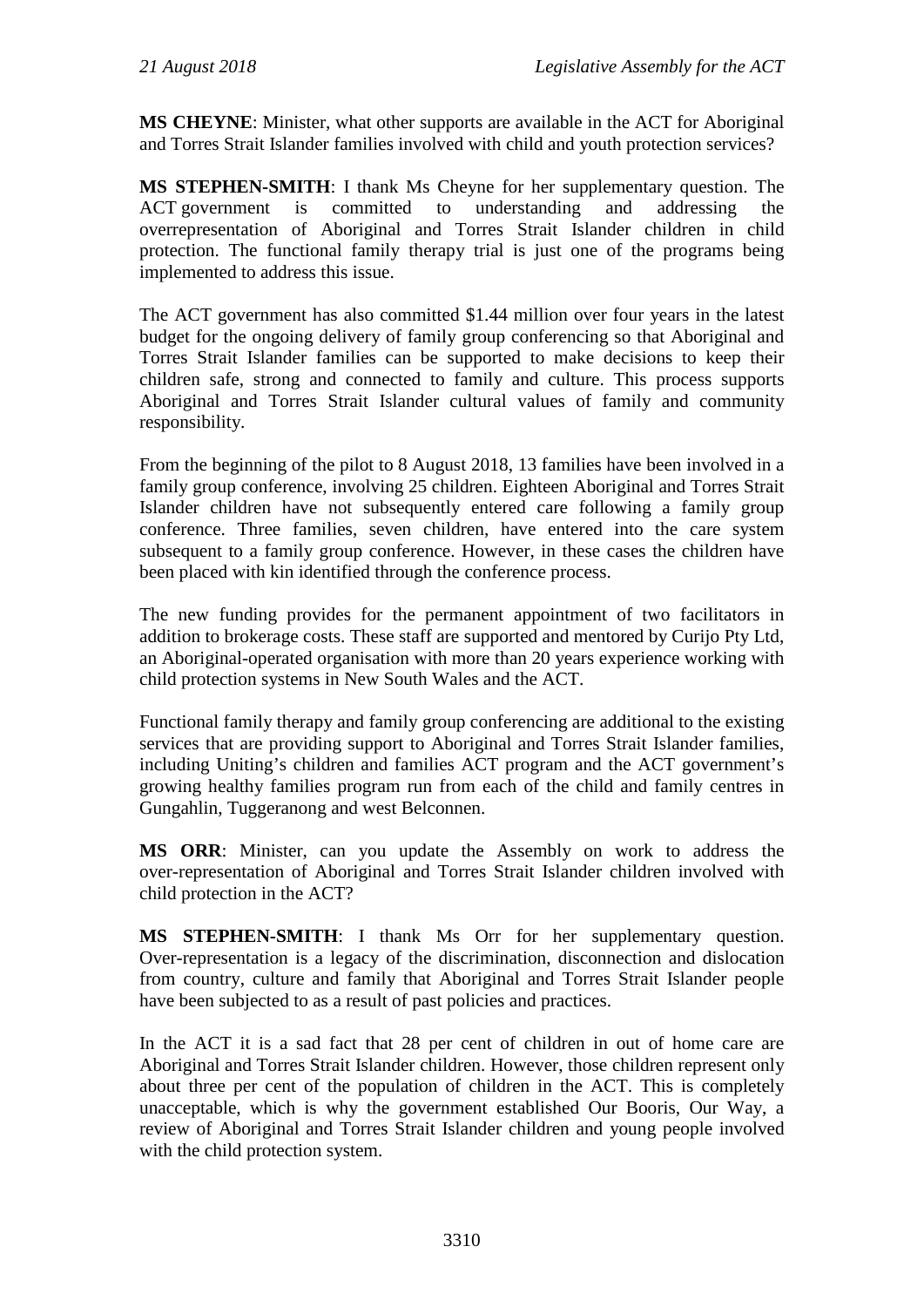The review seeks to understand the reasons for children and young people entering care and to develop strategies to reduce the number of Aboriginal and Torres Strait Islander children and young people in care, improve their experience and outcomes while in care, and examine ways for children to return home safely.

The review is being overseen by a wholly Aboriginal and Torres Strait Islander steering committee, in line with the principle of self-determination. Committee members bring a diverse set of capabilities and lived experience in child protection, service delivery and related areas.

The steering committee has met seven times to date. Terms of reference for the review and the review methodology have been finalised and three communiques have been released on the ACT stronger families website.

The case files of approximately 350 children and young people involved with CYPS will be reviewed by an independent team of reviewers as part of Our Booris, Our Way. The review team, led by a senior clinical lead, have completed the review of the first cohort, consisting of 73 case reviews. I look forward to receiving the steering committee's interim report in coming weeks.

## **Education—future strategy**

**MS LEE**: My question is to the Minister for Education and Early Childhood Development and relates to the future of education strategy. Minister, in your statement you said, "As schools become more seamlessly engaged with other human services, in the future it may be that children are enrolled in their learning and development journey from birth so that no one falls through the gaps." How are children to be enrolled from birth?

**MS BERRY**: That is the suggestion in the strategy and in the conversations that we have had: that there may be a way to enrol students from birth. The model for that and whether that would actually occur and be useful in the future of education strategy is still being considered.

**MS LEE**: Minister, how will schools become more seamlessly engaged with other human services, and what human services are you referring to?

**MS BERRY**: Schools are already engaged with other human services, and we want to build on that excellent relationship, particularly around making sure that there is support for young people who are experiencing mental health issues. I have psychologists in schools making sure that there is seamlessness in referrals outside the school environment. Also, it is about ensuring that organisations that come into schools to support students and teachers are welcomed into schools and look at learning needs that particularly align with the future of education strategy.

**MR WALL**: Minister, how will "effective union partnerships help students to access important learning opportunities"?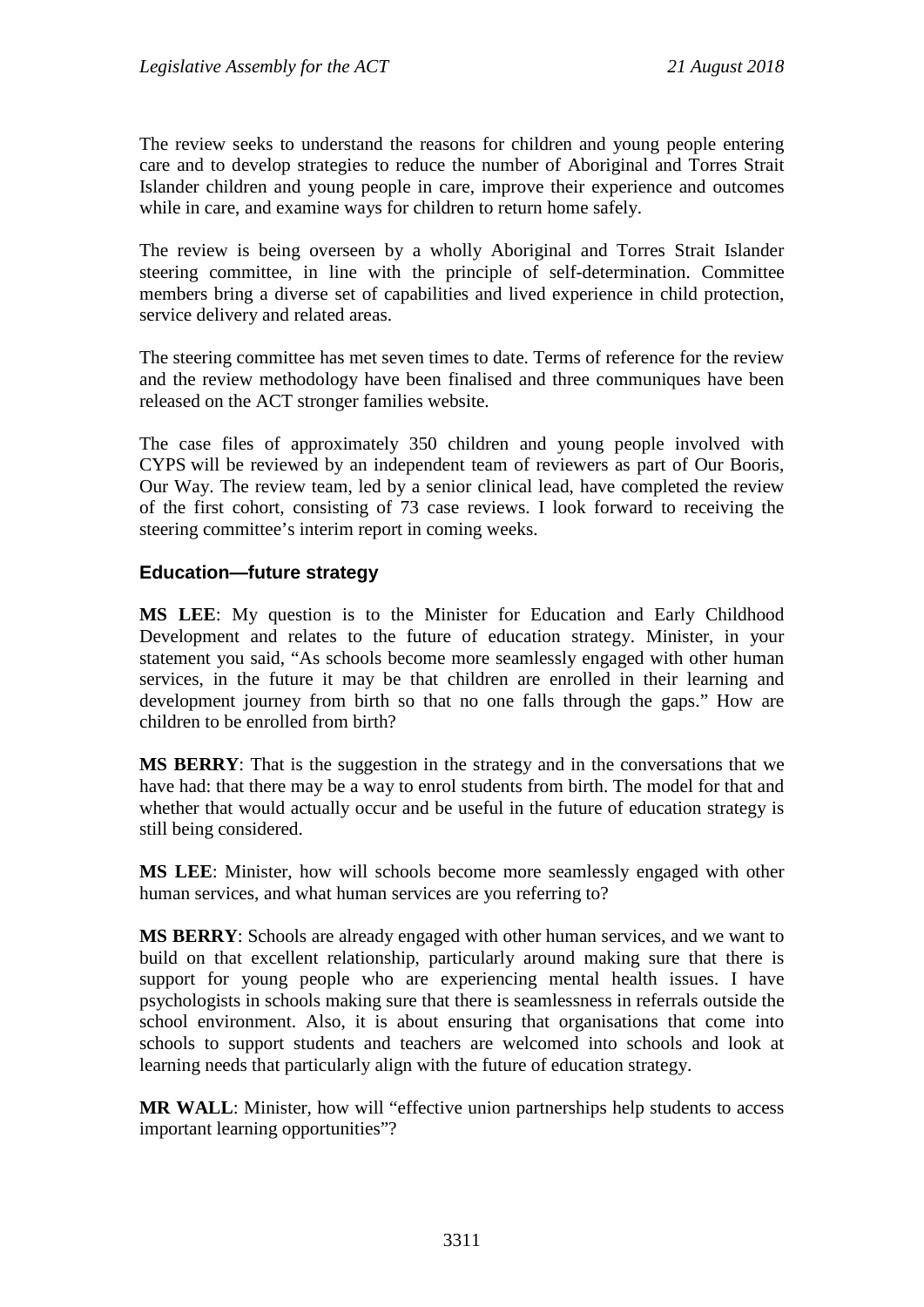**MS BERRY**: Parents that I speak to want to ensure that their children are well aware of their rights at work, particularly young people starting work in the ACT, and make sure that they are paid correctly and learn to ensure that they get the right treatment at work and where they can get advice if they need it. I think it is absolutely vital that young people are engaged with unions to ensure that they can access the support that they need from various organisations that can support them.

**Mr Coe**: How is that a learning opportunity?

**MS BERRY**: How is it not?

#### **Canberra Hospital—accident and emergency procedures**

**MRS DUNNE**: My question is to the Minister for Health and Wellbeing. I refer to the case of a lung transplant recipient with low levels of immunity who sat in accident and emergency yesterday, 20 August, for six hours before he saw a doctor. During that time he was exposed to people with colds, the flu and other contagious diseases. The patient commented on social media that in the time he waited he could have driven 3½ hours to St Vincent's Hospital where "they know how to treat, care for and prioritise transplant patients". He also commented that when he did eventually see someone they apologised and told him he had slipped through the cracks. Minister, why did a known transplant patient sit in accident and emergency at the Canberra Hospital for six hours before seeing a doctor?

**MS FITZHARRIS**: I was not aware of that situation until Mrs Dunne raised it. I do know that emergency department staff triage and the doctors in the emergency department make decisions based on clinical needs. On occasion it is not unusual, depending on what is happening in the emergency department on any given day. But I can follow up, if Mrs Dunne could point me to this particular commentary on social media, and provide further advice. I trust, as I hope Mrs Dunne should, the clinical decisions made by staff in an emergency department, a very busy place on any given day.

**MRS DUNNE**: Minister, does the Canberra Hospital accident and emergency department have a set of procedures for people who have had transplants or suffer other significant immunodefiencies?

**MS FITZHARRIS**: I shall take that question on notice. But I, unlike, it appears, Mrs Dunne, do trust the clinical decisions of the—

**Mrs Dunne**: They admitted that he fell through the cracks.

**MS FITZHARRIS**: Well, as I indicated in my previous answer, if Mrs Dunne would like to provide further advice on that to my office directly, I would be more than happy to follow up.

**MISS C BURCH**: Minister, why did this patient not get higher priority in accident and emergency, instead of being left to slip through the cracks?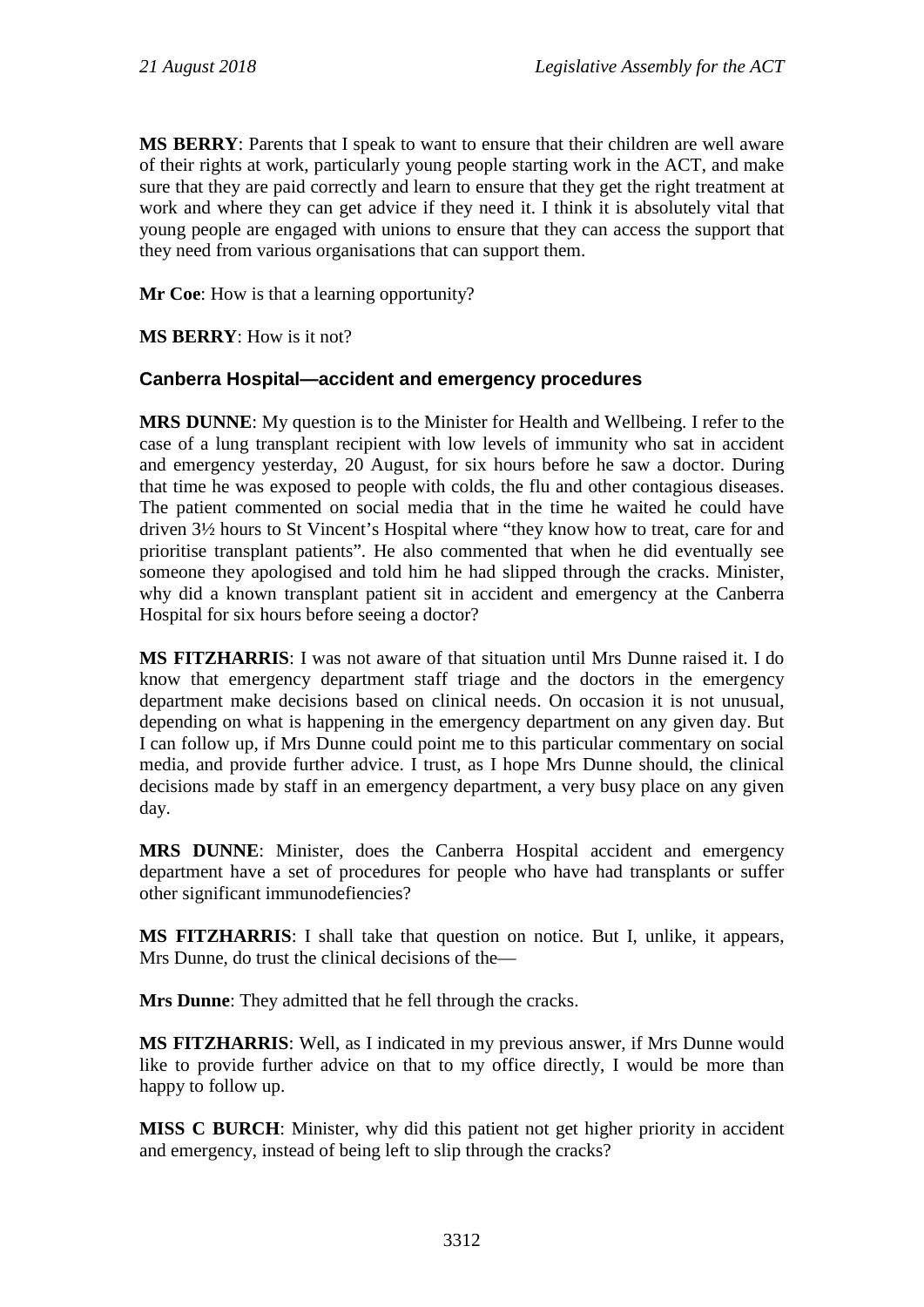**MS FITZHARRIS**: I reject the assertion that Miss Burch has made. If she could reflect on my previous answers, she will note that I was not aware of this until a couple of minutes ago. I have said that I will take the question on notice and find out more detail, particularly on what might have been happening in a very busy place on any given day.

### **Housing—affordable housing scheme**

**MS ORR**: My question is to the Minister for Housing and Suburban Development. Minister, can you update the Assembly on initiatives being funded under the affordable housing innovation fund?

**MS BERRY**: I thank Ms Orr for the question. Yes, I can update the Assembly. The affordable housing innovation fund was established to support new approaches to affordable housing. The fund encouraged innovative affordable housing projects that have been established in other jurisdictions around Australia to see whether they can be just as successful in Canberra.

The successful applicant for round 1 of the \$1 million innovation fund was announced today by me. Work will start on these projects to get them off the ground. An amount of \$230,000 has been awarded to Community Housing Canberra to establish an affordable rental real estate initiative. Modelled after Victoria's HomeGround Real Estate, property owners will be able to have their properties managed by CHC and leased to individuals and families who are in need of affordable housing.

There was also some discussion in the chamber about this initiative a few weeks ago. It will be good to see property owners take up this challenge and offer their properties under this model. An amount of \$50,000 has been awarded to two different groups to advance co-housing initiatives. Successful applicants were Environmental Collective Housing Organisation, ECHO, and Smart Urban Villages.

This is a great opportunity to test innovative sustainable design of co-housing initiatives that have been taking off in other parts of the country. The creation and funding of projects under the innovation fund form part of the ACT Greens and ACT Labor parliamentary agreement that this government is delivering on.

**MS ORR**: How will projects like these help grow the provision of affordable housing in Canberra?

**MS BERRY**: Projects under the housing innovation fund aim to increase the supply of dedicated affordable housing for rent or purchase through the support of ideas from the community. These innovative ideas may be ones that typically are not financially viable under normal market conditions or have difficulty attracting priority investment. By demonstrating innovative ways of growing the supply of affordable homes through the fund, government and industry may look to expand and continue specific housing delivery models into the future.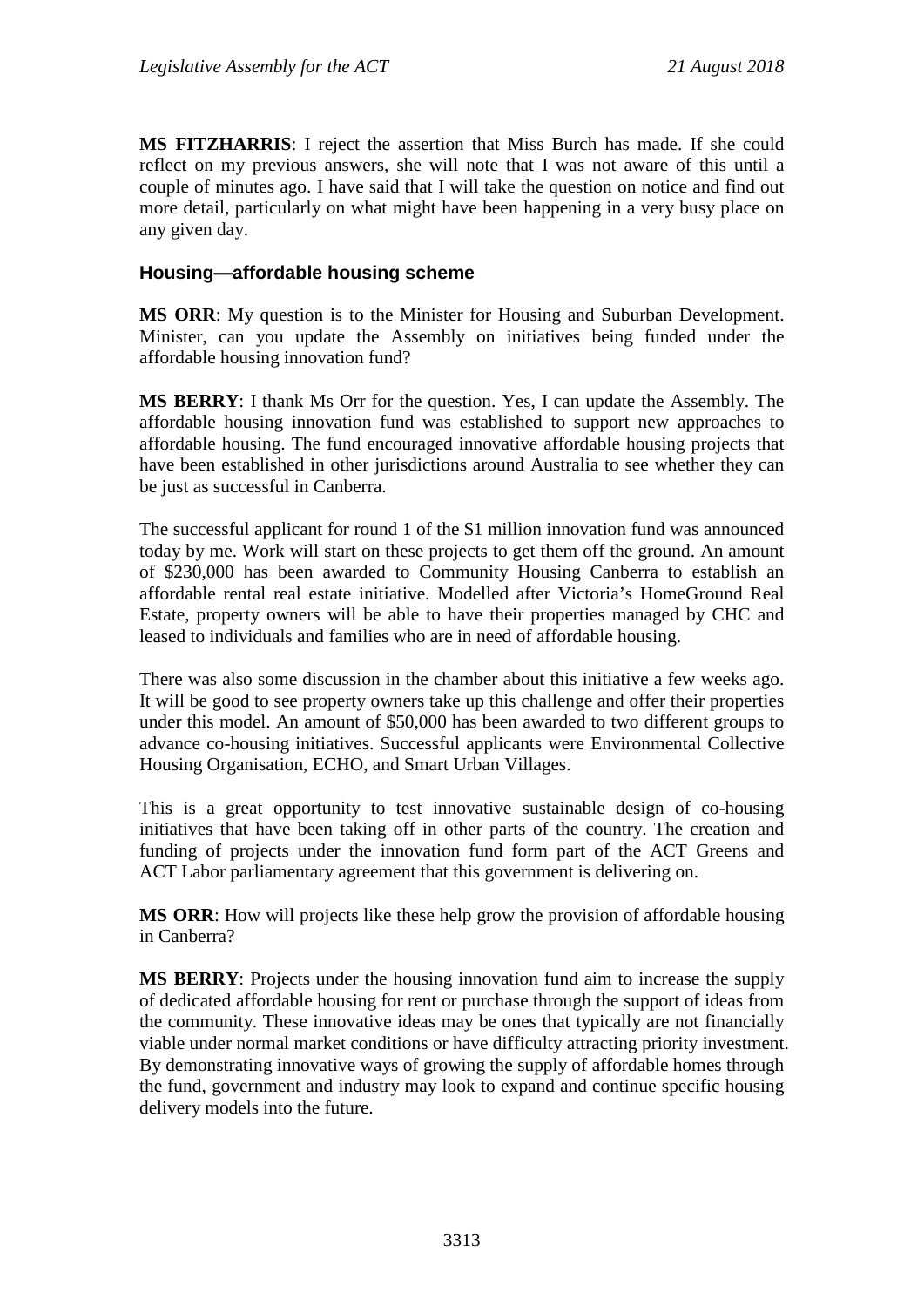The HomeGround Real Estate model has the potential to unlock priority dwellings to be rented at below market rates to eligible tenants. Registering under the HomeGround Canberra brand, CHC will provide a not-for-profit real estate agency that delivers professional property management services to property investors while creating more affordable housing for low to moderate income earners. As the largest community housing provider in Canberra, CHC is well placed to introduce the proven HomeGround business model to the territory.

Co-housing provides a great opportunity for a group of interested purchasers to come together and collectively design and fund their own multi-unit housing project. Both ECHO and Smart Urban Villages will provide affordable housing options for people looking for an alternative to your typical housing model. The projects will be well designed, energy efficient and affordable for people on low incomes. Projects funded under year 1 will help grow the amount of affordable housing in Canberra.

**MR STEEL**: Minister, what other projects will the innovation fund be able to support in future?

**MS BERRY**: I thank Mr Steel for the question. With year 1 projects now underway, the second year of the housing innovation fund will aim to continue to increase the supply of affordable housing, with a focus on special cohorts and projects.

Five specific initiatives have been identified for year 2 funding. Two of the initiatives will seek proposals to increase the supply of affordable housing for two specific cohorts: specialist disability accommodation and dedicated accommodation for low income families escaping domestic violence.

Canberrans will be asked to come forward with projects that boost the supply of accessible, low-cost accommodation for either rent or purchase for these cohorts, and will need innovative solutions that will not only incorporate high levels of universal design but will also enable better social inclusion.

The government will also be calling for supported housing projects on underutilised community facility land. This initiative will seek expressions of interest from groups who own community facility land, who can access funding to facilitate projects that boost the supply of affordable supported accommodation.

Across Canberra there is a range of community facilities land in private ownership that could be better utilised for housing and other facilities to support the wider community. Applications will be reopened in year 2 for proposals to establish a home share initiative, to make use of spare bedrooms to provide affordable accommodation and support for Canberrans who need support in their home.

Finally, any other proposal will be able to come forward to seek funding under the innovation fund. A range of ideas were brought forward as part of the housing strategy consultations and this initiative will enable individuals and groups to come forward with those proposals for funding. Details on the application process for year 2 funding will be made available later this year.

**Mr Barr**: I ask that all further questions be placed on the notice paper.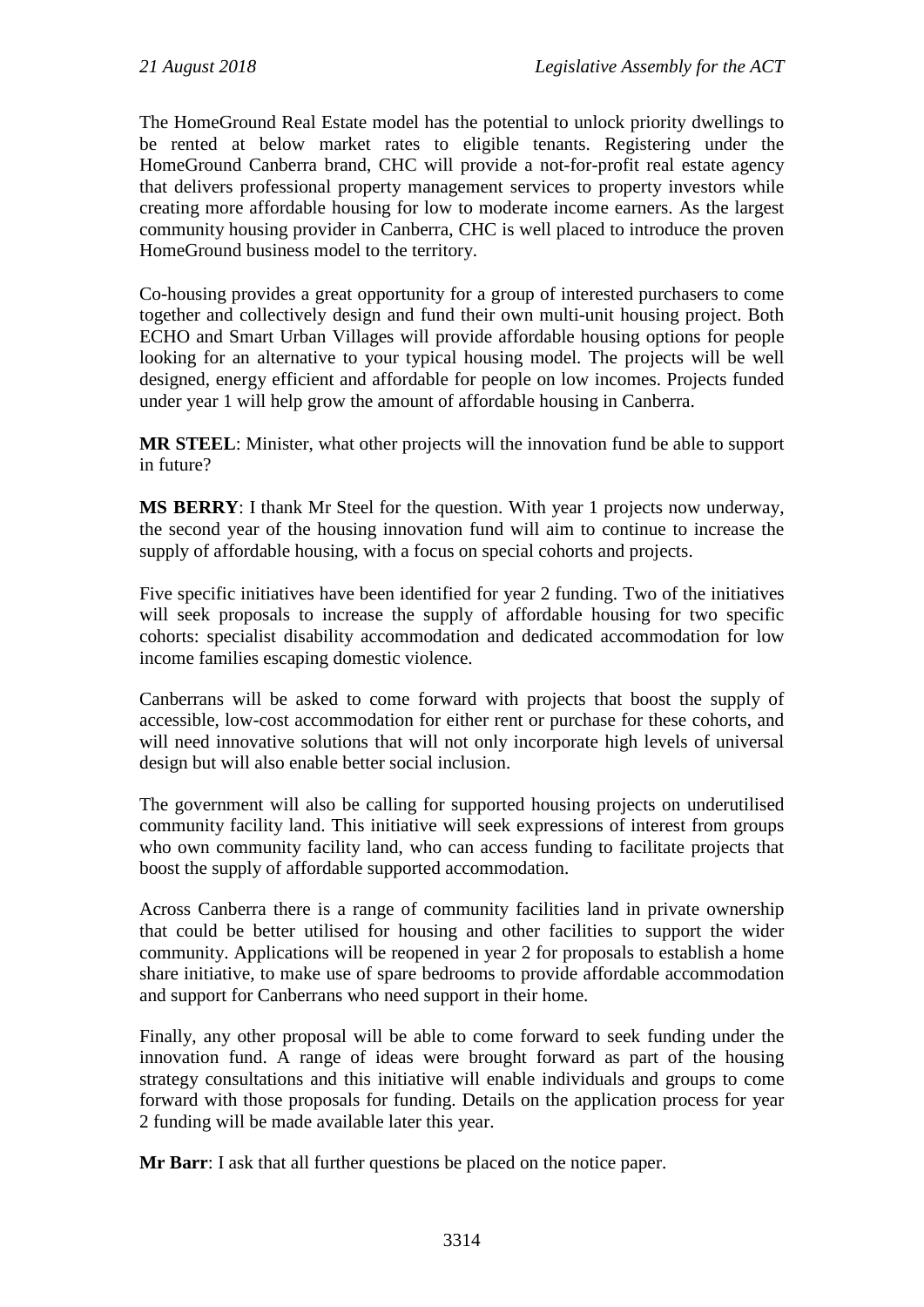## **Personal explanation**

**MS LE COUTEUR** (Murrumbidgee): I would like to make a personal explanation. Mr Parton suggested that the Greens had retreated from our policy about land tax exemptions for landlords who rent via community housing providers at an affordable rate. That is not in fact what happened or our policy, and I am pleased that eventually, after some confusion, the Assembly did pass a motion which committed the government to an implementation plan for this policy by the end of the sitting period in October.

## **Paper**

**MS FITZHARRIS** (Yerrabi—Minister for Health and Wellbeing, Minister for Transport and City Services and Minister for Higher Education, Training and Research) (3.31): Madam Speaker, I seek your indulgence, not in response to question time but referencing debate earlier this morning. Mrs Dunne sought leave to move a motion requesting me to table the March report into the ACT Health system-wide data review. I would like to table that now. I present the following paper:

Leading Data Reform: The Way Forward—Outcomes of the ACT Health System-Wide Data Review, dated 6 April 2018.

# **Leave of absence**

Motion (by **Mr Wall**) agreed to:

That leave of absence be granted to Mr Milligan for today's sitting, for personal reasons.

# **Appropriation Bill 2018-2019**

[Cognate bill: Appropriation (Office of the Legislative Assembly) Bill 2018-2019 Cognate papers: Estimates 2018-2019—Select Committee report Estimates 2018-2019—Select Committee—government response]

Debate resumed.

Environment, Planning and Sustainable Development Directorate—Part 1.7

**MR RATTENBURY** (Kurrajong—Minister for Climate Change and Sustainability, Minister for Justice, Consumer Affairs and Road Safety, Minister for Corrections and Minister for Mental Health) (3.33): I appreciate the opportunity to outline some of the ways my climate and sustainability portfolio will continue to assist Canberrans to reduce their energy consumption, reduce their energy bills, reduce their waste and build a sustainable and prosperous Canberra for future generations to enjoy.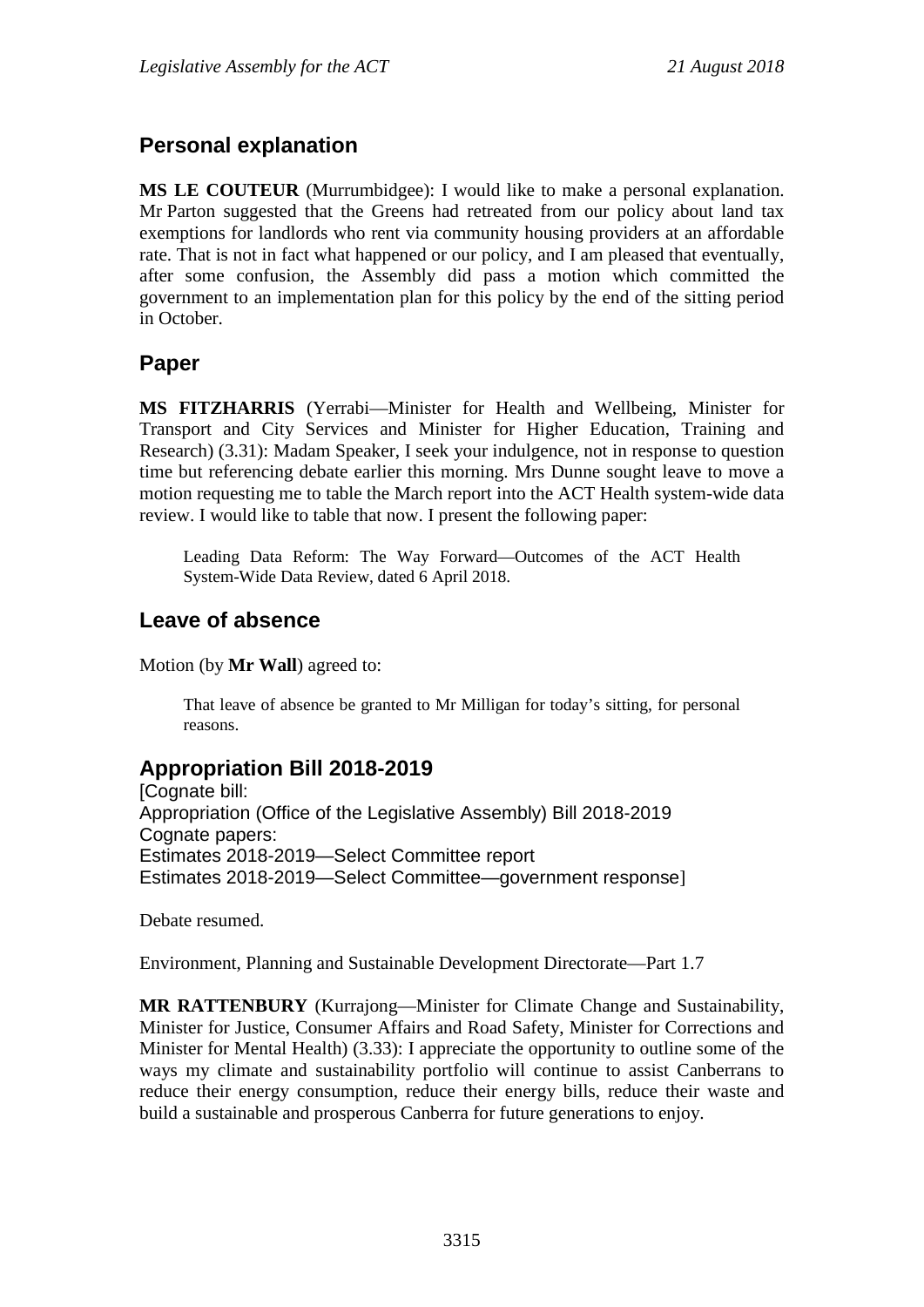The 2018-19 budget provides funding to support a number of policies and programs that will ensure that the ACT remains a world leader in its response to climate change. As we know, our climate is already changing. This is bringing risks to every aspect of our society: human health, our environment, agriculture, our infrastructure and our property. Scientific evidence tells us that there is an urgent need for action, and the ACT government is committed to tackling climate change through our range of programs and doing our fair share as responsible global citizens, as well as protecting our own community.

The budget is investing \$845,000 over three years to support the government's commitment to transition to net zero emissions by 2045 at the latest. This includes \$264,000 in the 2018 financial year. This initiative involves undertaking detailed modelling and analysis to support the ACT government's commitment to transition to net zero emissions by 2045. This work will underpin the development of detailed strategies and actions across all sectors of the ACT economy as we work towards this ambitious goal.

The development of the territory's upcoming climate change strategy will ensure that key sectors including transport, commercial energy in buildings and waste have detailed action plans in place. These will be supported by regulation and detailed analysis to ensure that we are doing the right things in the right way.

These actions are to be developed through close collaboration with the community, and already the community has given us significant input. I was very pleased, as I have mentioned in the Assembly before, that through the process of setting the targets and undertaking the broad consultation we had an excellent level of community engagement that has enabled us to set the targets already and now, I guess, to fill in the details behind that for the first action plan through to 2025. What this work will help fund is that detailed analysis.

Last week in debate I indicated the broad modelling that has been done to reach the 2030 goals but obviously then, as we bring each policy initiative through, we need to look at it in more detail, and that is what this work is funded to do.

In this year's budget we have also announced an allocation of \$456,000 to support the rollout of 50 dual-electric vehicle charging stations at government buildings and facilities. This is one of the actions under the ACT's transition to zero emission vehicle action plan 2018-2021. These funds will support the gradual replacement of internal combustion engine passenger vehicles with electric vehicles in the government fleet. As passenger vehicles come off their lease we will replace them with zero emission vehicles, targeting 50 per cent of them in 2019-20 and 100 per cent coming off lease in 2020-21, and onwards until all are zero emission vehicles.

Replacing conventional petrol-fuelled cars with zero emission vehicles will reduce our emissions and noise pollution and enhance the uptake of these vehicles by the broader community as they come out of our leasing period and are available for purchase in the second-hand market. We see this benefitting the community in a number of ways, including government having lower emissions in the short term. We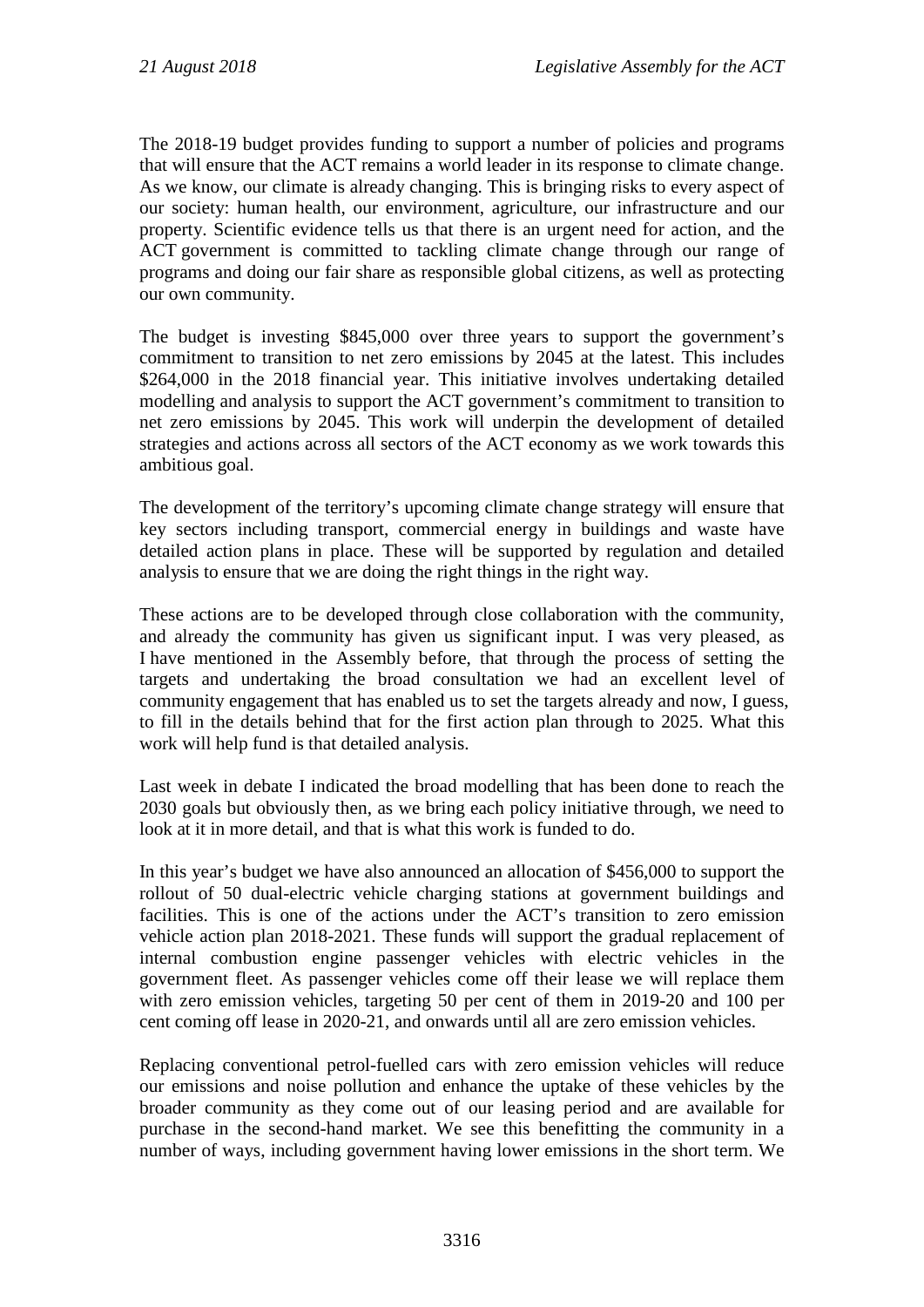believe the running costs of these vehicles will stack up very well economically and ultimately these vehicles will be available to the community to purchase second-hand.

The ACT budget is also investing nearly \$2 million over three years to support the implementation of the ACT climate change adaptation strategy including over \$577,000 in 2018-19. Adaptation is about identifying risks posed by climate change and preparing for them. Taking adaptation actions now will have both direct and indirect savings for the community by improving overall resilience to extreme weather events or climate-induced natural disasters.

The adaptation strategy has the primary goal of supporting the community, our city and the natural environment to become more resilient to the impacts from climate change such as extreme heat and increasing severe weather events like storms. I think it is important to reflect here that the government does have strong strategies in both spaces—mitigation and adaptation—and, in plain English, that means both trying to stop climate change but also preparing to cope with the climate changes that are already embedded in the system.

Interestingly, and I think beneficially, sometimes these policy areas deliver on both fronts at once. Things such as green infrastructure, which we are looking at very closely, will both help absorb carbon as part of the mitigation strategy but also ensure that as, for example, hotter weather strikes us the infrastructure will have a cooling effect on the city. We are certainly looking for those kinds of synergistic opportunities to make sure that we are getting the best value we can and having the greatest impact with the funds that we have available.

When it comes to the carbon neutral goal of the ACT government, the government continues to lead by example in the community, both nationally and internationally, in seeking to reduce emissions from our own operations. The carbon neutral government program has already achieved \$2 million per year of savings in energy costs and an 11 per cent reduction in ACT government emissions since 2014. This has been achieved through mitigation actions like large-scale energy efficiency upgrades and the transition to 100 per cent renewable electricity.

The 2018-19 budget allocates a total of \$1.897 million to implementing and strengthening the carbon neutral government program, which includes funding a dedicated team of policy, project and energy specialist officers, as well as allowing the carbon neutral government fund to support further emission reduction projects across government. This initiative will allow the government to refresh the carbon neutral government framework, target government emissions from natural gas used for space and water heating, investigate reducing emissions from the government corporate vehicle and bus fleets and investigate innovative emission reduction technologies.

The budget also provides more than \$3 million for Actsmart to continue its programs which provide free information, tools and advice to assist households, schools and businesses to improve their sustainability. All local schools are signed up to the Actsmart program, with many fantastic sustainability projects underway, as well as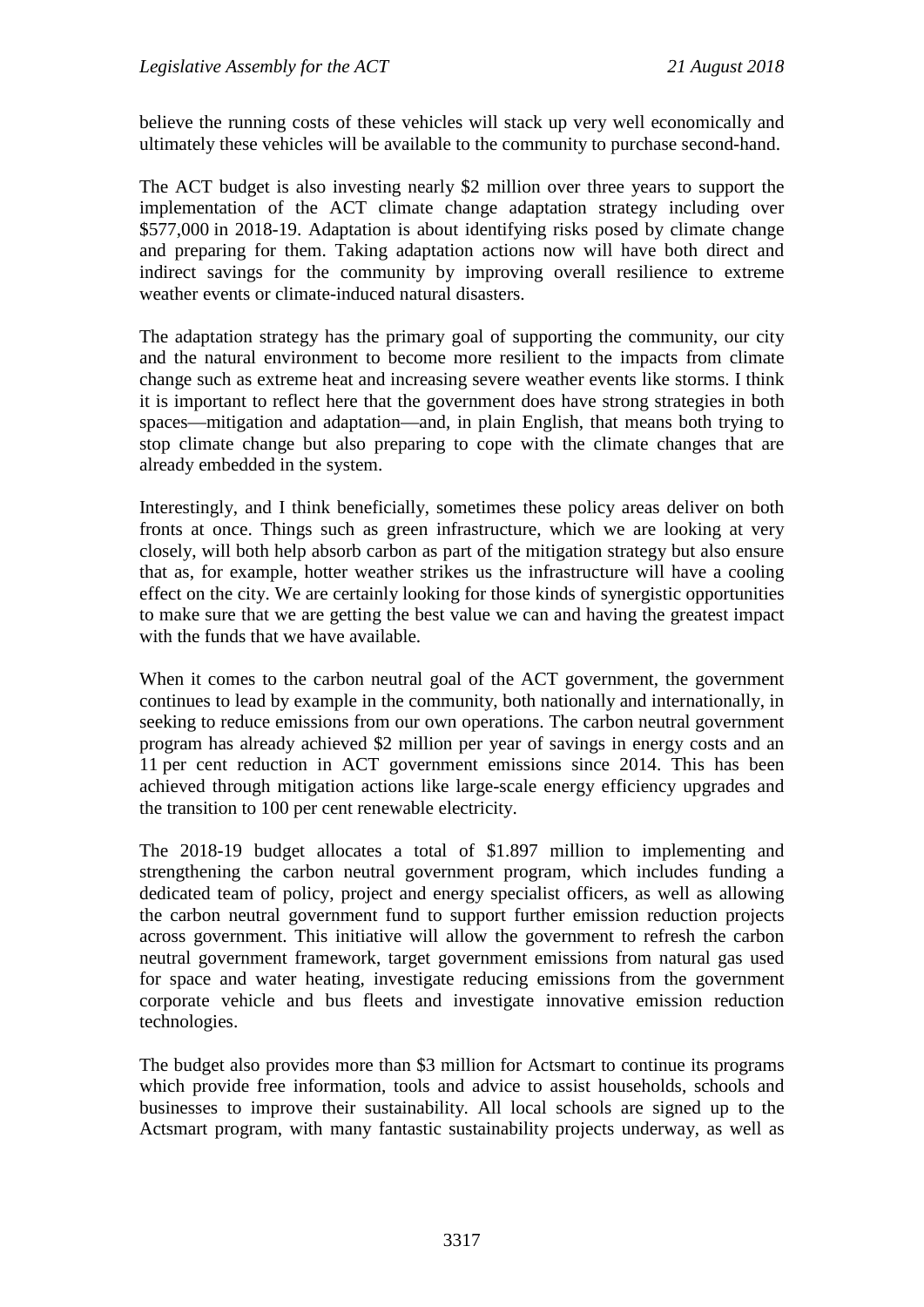strong links to the curriculum. Schools accredited under the program send 25 per cent less waste to landfill and use 20 per cent less electricity.

Business will continue to be supported with energy, waste and water programs. There are now over 1,850 businesses participating in the Actsmart business programs. Businesses signed up to the Actsmart program achieve, on average, annual energy bill savings of \$1,900 per business and see a reduction in waste into landfill and greenhouse gas emissions. We are seeing a lot of bluster this week on the hill just across the road but it is the ACT government that is actually providing real energy savings for households and for businesses in this city.

A total of 545 low income households will receive free household energy efficiency assessments, with a further 450 attending energy efficiency workshops. Additionally, 1,500 residents will be supported with Actsmart providing free tailored advice and self-help workshops on reducing their energy and water use during the year. This initiative will support the continuation of the community gardens grants program and the curtain retrofit volunteer program to install curtains in the homes of some of our most vulnerable citizens.

The energy efficiency improvement scheme will continue to deliver big savings this year, especially to alleviate energy poverty for low income priority households. Since the scheme started in 2013 it has helped more than 71,000 households and businesses to reduce emissions and energy bills. Each participating household is saving up to \$5.65 per week, and businesses are saving \$57 a week on their energy bills through the big business light switch program.

Rebates of around \$3,000 are now available from ActewAGL to replace a household's inefficient gas heater with a more efficient system, such as an electric reverse-cycle air conditioner. With upward pressure on energy prices, it is now more important than ever to help people reduce their energy costs through energy efficiency.

With a 20 per cent priority household target set for 2018, the scheme will continue to significantly reduce energy costs for some of the ACT's most vulnerable households and help them adapt to a changing climate. The ongoing commitment to the EIS follows an independent review of the scheme published in July 2018 which showed that the scheme delivered benefits to the community four times the cost of the scheme.

I want to particularly mention a new element to the EIS which Minister Berry and I have worked on. Over the next three years the ACT government will build on a successful pilot program in public housing to invest a further \$7 million to improve the energy efficiency of public housing heaters and hot-water systems through the scheme. The energy efficiency upgrade will extend to 2,200 public housing dwellings and will help reduce climate emissions as well as heating and cooling bills for some of Canberra's most vulnerable residents.

For the average household that gets involved in this program and benefits from it, we expect a saving of around \$500 on their annual energy bills. That is not some mythical NEG \$500. Go back to Tony Abbot's efforts a few years ago when he promised that removing the carbon tax would save households \$550 a year. This is \$500 of real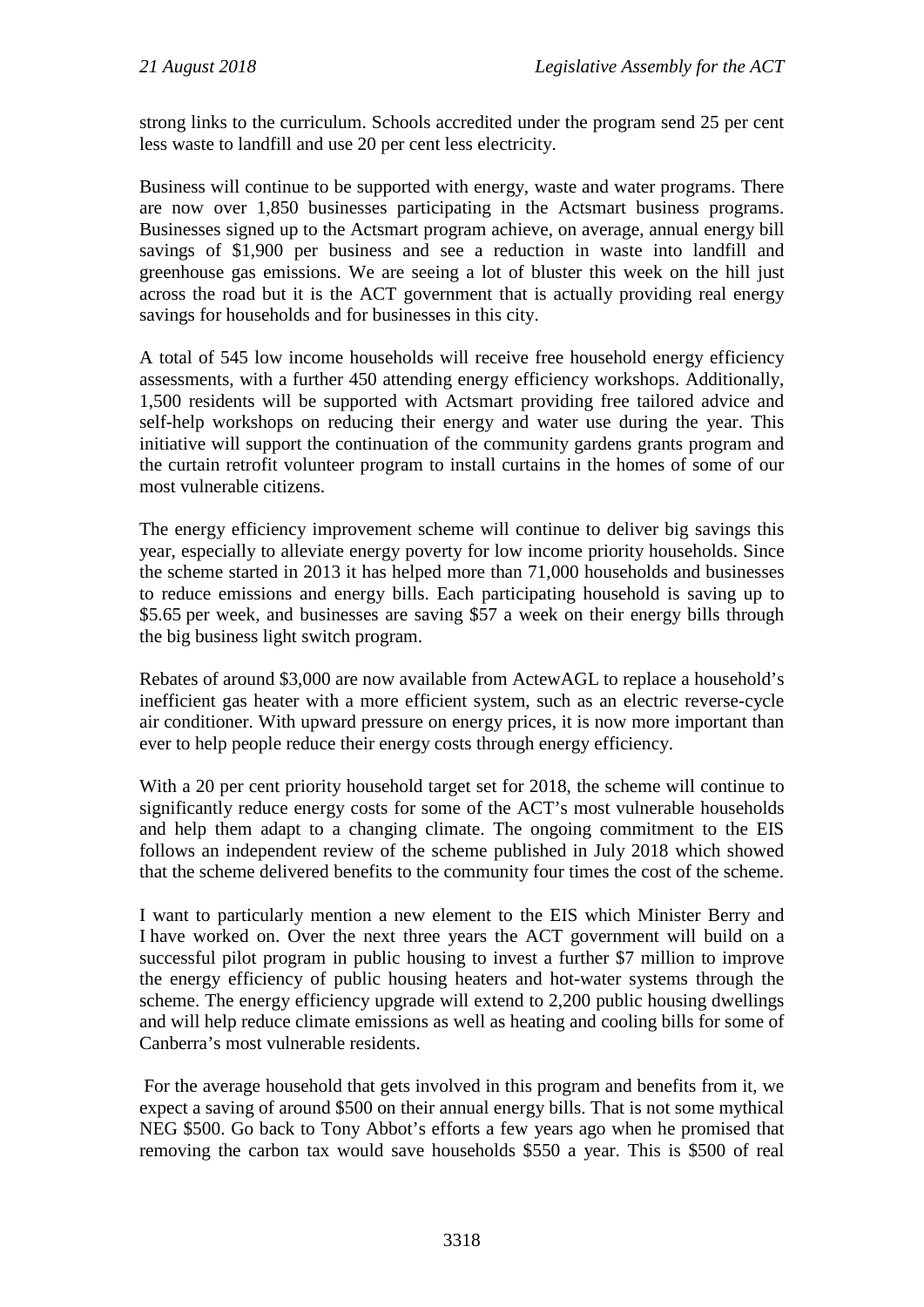savings funded in this budget and will be delivered in the coming years. We have already proved it through the pilot program. We have demonstrated what you can do when you actually have political will to roll these programs out and not just use them as a political football.

These investments will continue to ensure that the ACT government provides a range of opportunities for people to reduce their energy costs. They will ensure that the ACT continues to deliver the emissions reduction agenda that we have and will continue to help the ACT community best understand how they can be involved in a range of these important initiatives. I commend this spending to the Assembly as a real boon to the ACT community.

**MS BERRY** (Ginninderra—Deputy Chief Minister, Minister for Education and Early Childhood Development, Minister for Housing and Suburban Development, Minister for the Prevention of Domestic and Family Violence, Minister for Women and Minister for Sport and Recreation) (3.44): The government will be providing \$500,000 for the housing innovation fund to deliver affordable projects. I talked about these earlier today. These projects will increase access to specialist disability accommodation through dedicated affordable housing for rent or for purchase, and increase access to affordable rental properties for families escaping domestic and family violence by seeking interest in those, as well as reviewing options for use of underutilised community facility land to increase the supply of affordable housing and undertaking other innovative activities in keeping with the wide-ranging scope and intent of the affordable housing innovation fund. This project will not be limited to any specific delivery model but rather will seek expressions of interest for projects or ideas that could potentially boost the supply of affordable housing.

The government will also continue to deliver great places where the community can thrive through considered and sustainable suburban development. The government is committed to developing people-focused neighbourhoods which are safe, environmentally sustainable and inclusive. The Suburban Land Agency's mingle program will continue to help provide opportunities for people to strengthen connections with their neighbours and within our suburbs. In 2018-19, mingle will be active in Throsby, Taylor, Lawson and Moncrieff.

Providing a diverse range of housing options across our estates through the delivery of the indicative land release program is also important to our community. Through the work of the SLA, this will allow more people to realise the dream of owning their own home. We will give careful consideration to diversification of built form, different block sizes and prices and innovation in design, while fulfilling the government's commitment to affordable housing.

We will be ensuring better social outcomes for all Canberrans, with government continuing to offer a mix of public and private housing in new suburbs, and to increase the supply of affordable and community housing. Place making and design excellence will continue to be priorities for this government in the development of new communities. We will be ensuring that our communities are designed in a way that delivers value for money in accordance with sound risk management, as well as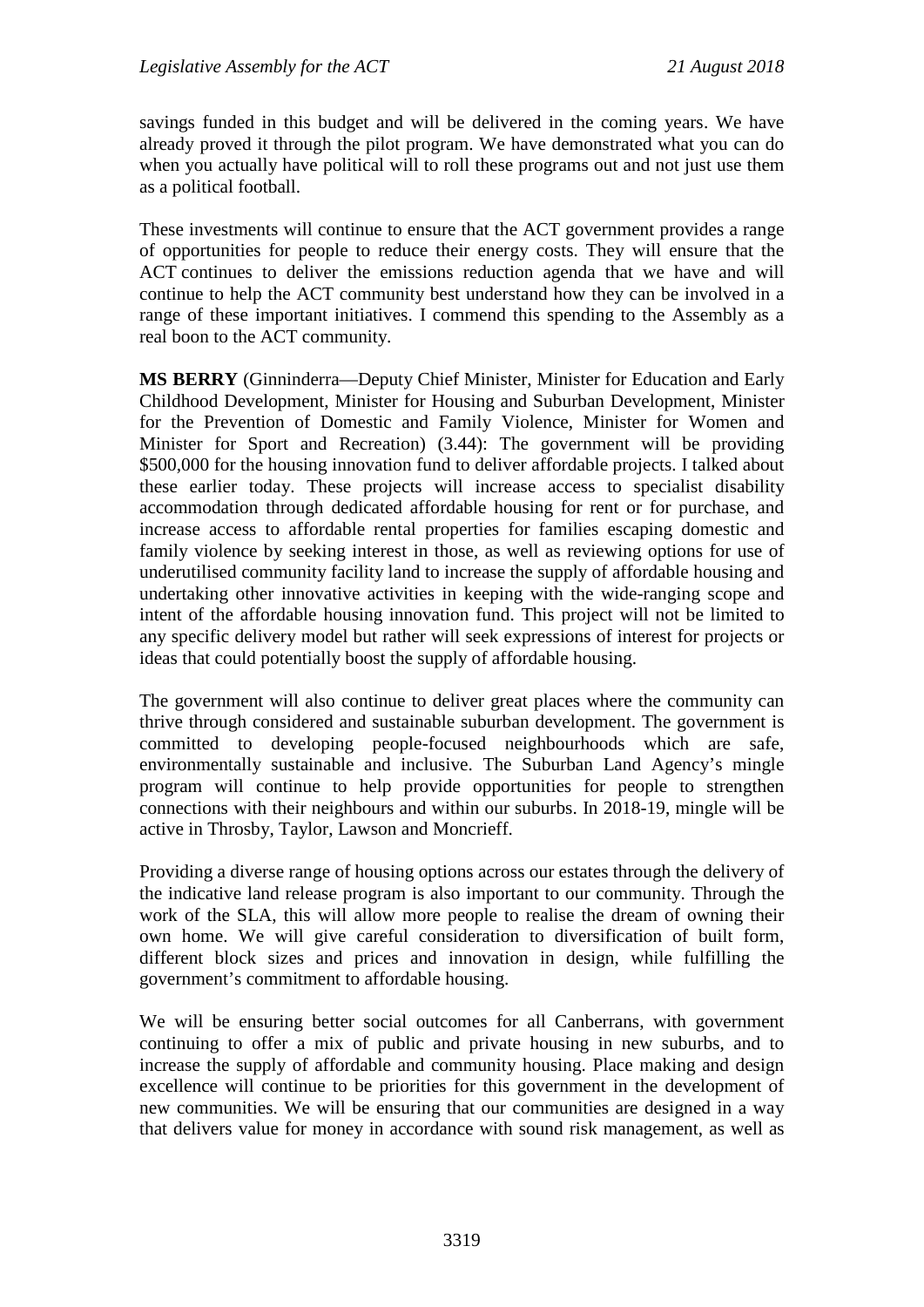long-term sustainability for our new suburbs, which will remain a critical consideration.

We will also provide innovative solutions to build a city for the future. This includes access to transport, sustainable environments, connectivity and energy efficiency. Engaging stakeholders from within the government and externally will be important for the government to demonstrate new ways of working which will continue to be fair, open and equitable.

We will ensure that the Suburban Land Agency continues to prove itself to the community as an organisation that can be trusted, through good governance and values-driven behaviour. The agency will engage and empower its staff to meet the government's expectations at a strategic and operational level. I look forward to talking with the Assembly more about the work of the Suburban Land Agency over the next couple of years.

**MR PARTON** (Brindabella) (3.47): In the planning space, most of these spending items are uncontroversial. From a party perspective, we are in support of most of them. I do not think that I would find anyone in this chamber who would disagree with me when I say that Canberra is the best city in Australia. We all love this city. It is a fantastic place to live, to work and to raise a family. I am equally blessed, as is the planning minister, to live in the most beautiful electorate in Canberra, Brindabella. Mr Gentleman and I agree on lots of things, and this is one of the things we agree on.

This, however, does not mean that we can become complacent in our job as legislators. We are here to look ahead to an even better Canberra, and that is why planning is such an important portfolio space. I think we are all looking forward to the future for Canberra but I am not sure that we all share the same vision.

In this year's budget it has been highlighted again that master plans for a number of group centres are yet to be finalised. I sincerely hope that this process comes to a close very soon. The Tharwa master plan has been under consideration now for some time, I think over 2½ years. The Tharwa community were first engaged on the master plan on 27 January 2016, so it is well overdue for this to be finalised and the community given some certainty about the future of their village. Tharwa is a beautiful part of Canberra and one that I am immensely proud to represent in this place. They deserve better than the way they have been treated by this government in this particular episode. I am sure you will all remember the passion with which the late Val Jeffery used to speak of his home. The Canberra Liberals are determined to continue Val's legacy and to ensure that the Tharwa community gets the best result. I am certain that if Val were here today delivering this speech, not me, he would not be happy.

Tharwa is not the only local community whose patience has begun to wear thin. Both the Kippax and Curtin communities have also been waiting for over two years for the finalisation of their master plans. The minister will unsurprisingly defend these time frames and fall back on his ever-predictable talking points, but we know that when this government prioritises a project or decides that a particular policy is important then the time frames are cut incredibly short. This is not a point lost on the community.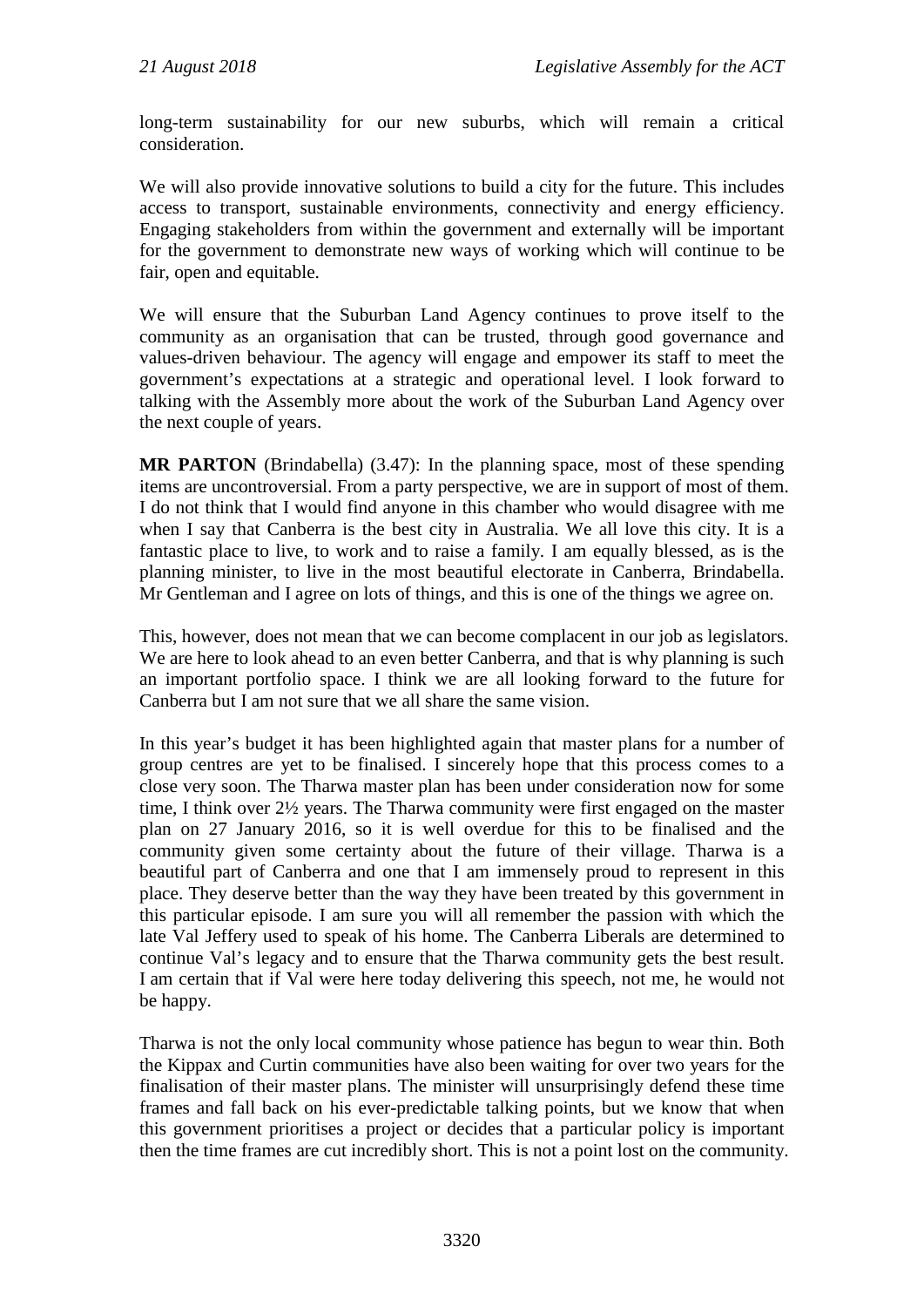Government ministers can lecture us all they like but the Canberra community know that they are being taken for a ride. I dare to mention again the community contributions consultation period, for example. Despite the minister outlining that consultation would be available on the government's your say website, that never happened. Our local communities deserve far better than this with regard to consultation.

Another feature outlined in the government's plans is activating public spaces in Tuggeranong. Like many other residents of Brindabella, I am sceptical about what that actually means. I have many constituents in Brindabella contact me through my office, at shopping centres and when I am out doorknocking who have pleaded with me to ask the government to finally get something done in Tuggeranong. One of the suggestions from a gentleman whom I doorknocked recently was that the most notable activation of public spaces in Tuggeranong has been done by outlaw motorcycle gangs. I am not sure that I concur with him but I can see where he was coming from. That is not the sort of activation the minister speaks of. Tuggeranong residents are sick of being treated like second-class citizens and taken for granted by their Labor MLAs.

There is also talk about renewal of the Woden and Belconnen town centres. I have held a number of talks with local residents who spend a large amount of time trying to convince the government that something of substance needs to be done about these town centres. Again this week the Woden community council expressed its displeasure at the changes announced by the planning minister last week, which they believe favour developers over people.

We congratulate the government on finally creating the position of Chief Engineer and the appointment of same. It is a mystery to us why this had not been done sooner but it is refreshing to see us moving forward in this space. I also commend the minister and Chief Planner Ben Ponton at least for their rhetoric on simplifying the Territory Plan. I have heard from Mr Ponton on a number of occasions about his perfect vision for reducing the size of the Territory Plan to a one-pager. Although I do not expect us ever to arrive at this point, I note his and the minister's genuine will to simplify this and other associated documents. There is a process being undertaken now and we look forward to some movement in that space.

On a broader planning level which straddles Treasury and other portfolios, I am dismayed at this government's blind push to densification at all costs and the all-encompassing narrative that the only real way for growth is up. Although it may fit the economic imperatives of this government, I for one do not believe that it lines up with the vision of most Canberrans. I refer again to the Winton report, which very clearly suggested that, given a choice, most Canberrans would be living in a standalone house and not a unit or an apartment.

This government must be continually embarrassed by the former Labor Chief Minister Jon Stanhope, who is consistently in the public space asking why his party is abandoning the dreams of Canberra families who wish to live in a standalone house in this rabid push for densification and to somehow turn Canberra into Singapore or New York. While the bus debate was on last week I saw a really funny comment come up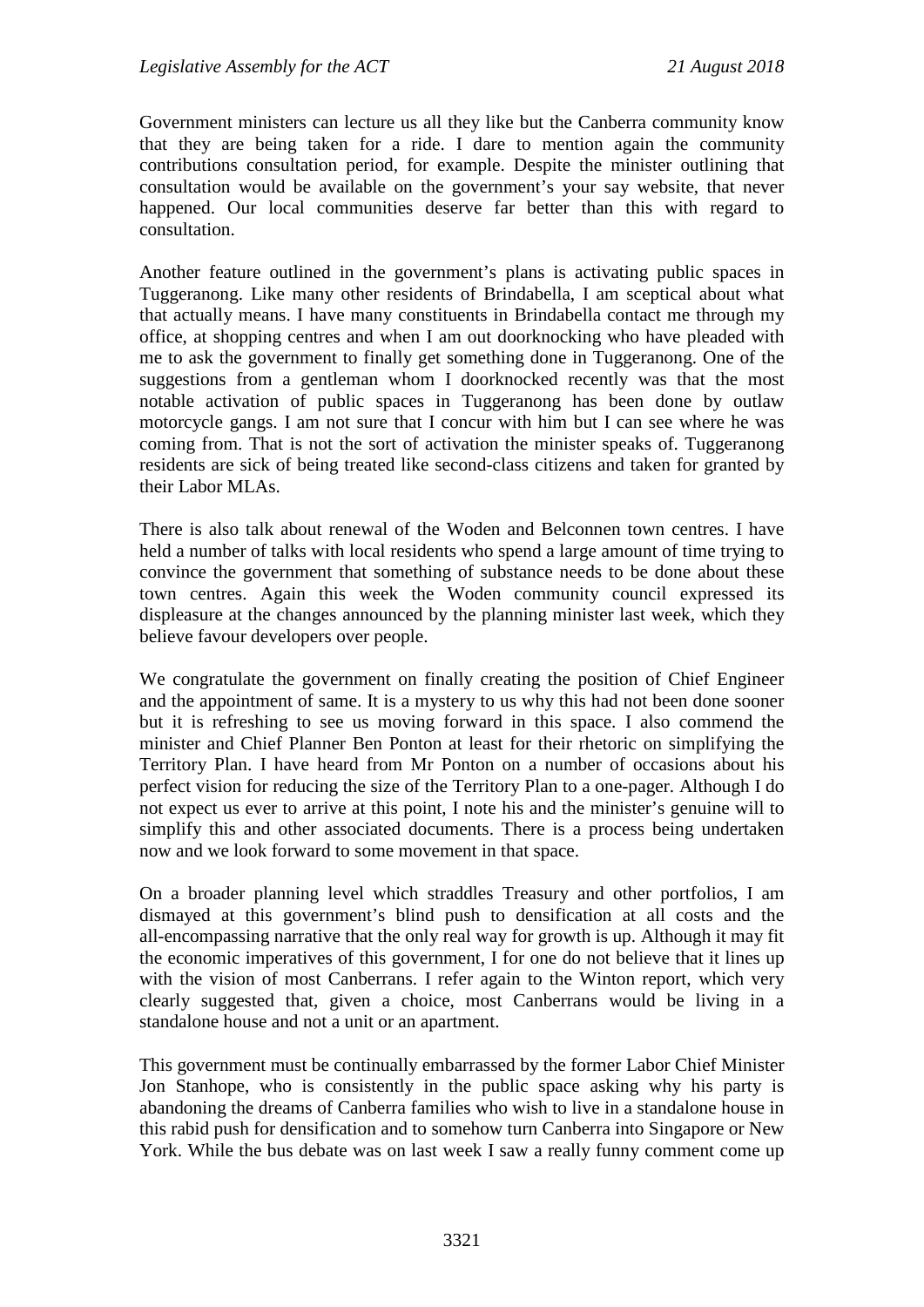on Facebook. This person suggested that the bus debate was superfluous because under the Chief Minister's vision the entire city will eventually all be living in the one big thousand-storey apartment building and the debate will just become about the size of the elevators.

**MS LE COUTEUR** (Murrumbidgee) (3.53): I would like to talk about a number of areas, first of course—what would you expect me to start with?—climate. We have talked a little about climate today, particularly the ESA announcement of starting the bushfire season early. I think this is a reminder for all of us that climate change is real. It is happening here. As Minister Gentleman usefully said, we need to do something about it.

Doing something about it requires action from a large range of portfolios. In transport, for example, we have to transition to a sustainable zero emissions transport sector. In building and planning, we have to build zero emissions buildings. We need to plan for a city that is more compact to facilitate more sustainable lifestyles.

For the entire time that Greens members have been members of the Assembly, we have been strong advocates for the environment and strong advocates in respect of climate change. We started off well in the Assembly when Brendan Smyth was minister for the environment. He had an excellent climate change policy. That unfortunately fell by the wayside.

But then the Seventh Assembly passed legislation committing the ACT government to reducing greenhouse gas emissions. We are on track for a 40 per cent reduction on 1990 levels by 2020. As we all acknowledge, I think this is a considerable achievement but I suspect it would not have happened without the Greens being here. We are going to do this by reaching 100 per cent renewable electricity by 2020. We are showing Australia and the world that it is possible to make emissions reductions and to lead with renewable energy.

We started this in the 2008 parliamentary agreement with Labor a decade ago and this policy has continued in the ACT. It has brought new investment to the ACT. It has brought new renewable energy companies to set up here. It has brought benefits for ACT energy consumers. It has brought benefits for the world as a whole by showing that a different energy future, a zero emissions energy future, is possible.

We now have a world-leading target of zero net emissions by 2045. In coming years ACT budgets will have to invest in initiatives to achieve this target although, positively, some of the modelling recently done suggests that the investment, at least in the short run, will not need to be very high because the improvements, as with renewable energy, are moving into the electric transport sector.

The cost of transition will be comparatively minor but we do need continued investment in active transport and public transport. We need to shift away from always planning for the private motor vehicle, even when that private motor vehicle does become electrically powered.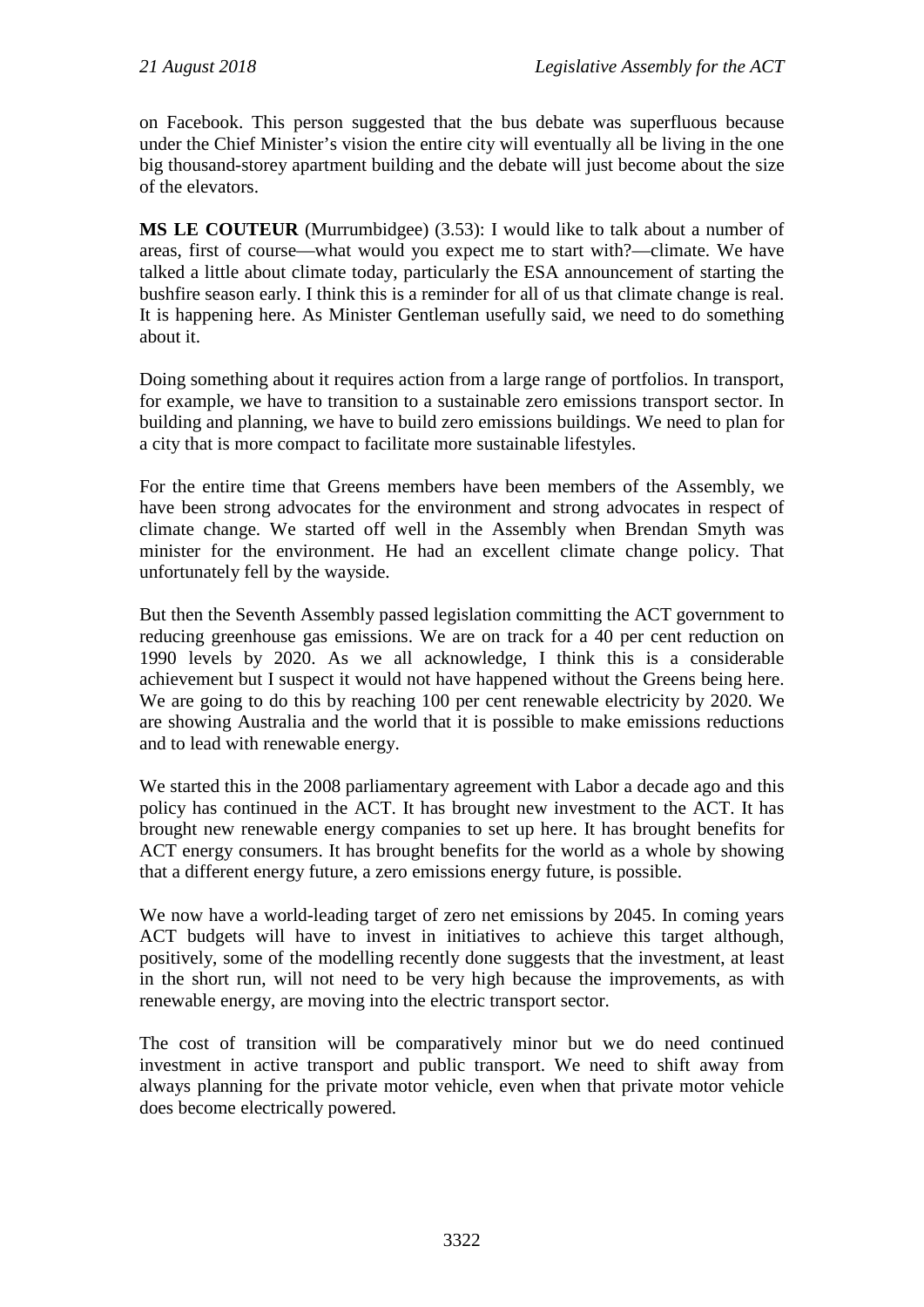I think it has been really great that we are in the middle of a large debate about our bus routes and timetables. A few decades ago we did not really have these debates. Everyone assumed that you travel by private motor vehicle, that you would walk or ride your bike. That is certainly how it was when I grew up. There was very little public transport. I am very pleased at the good initiatives of the government.

I acknowledge the commitment to light rail, more funding for active travel and the commitment to expand bus networks. But we are not there yet. There needs to be more money going to public transport and to active transport. Unfortunately, the planning budget contains decisions that continue to lock Canberra into a future of unsustainable private car travel.

Our light rail will be using 100 per cent renewable electricity. Over the next five to 10 years, I think we are going to see a real expansion of zero emission private cars. Electric cars are becoming more affordable and we will see them more and more on our streets. But we also need a clear ACT government commitment to transition our bus fleet to a zero emissions fleet.

This was something we talked about at some length in the estimates process. I would really like to see a clear commitment to do it, not just to looking at doing it. It seems that there is no strategy at present. It was one of the policies of the Greens at the last election. I think it would be possible to have a carbon neutral fleet reasonably soon in the next 15 years or so—but only if we actually start phasing out polluting vehicles and start purchasing zero emission technologies.

There are lots of other cities that are making progress on this. In London 20 per cent of the bus fleet is already hybrid electric and they are operating 17 electric-only buses. They are even trialling buses running on biofuel made from catering industry cooking oil.

The government also needs to do more work in relation to emissions from stationary energy. As the Greens said during the last election, it is now appropriate for cities to start phasing out the use of gas. It is a polluting fossil fuel. There are no two ways about that. Of course, it is also now possible to build comfortable and more economical all-electric suburbs that can work on 100 per cent renewable energy.

I am pleased to say that I believe the initial development out at Ginninderry will be an all-electric suburb working on 100 per cent electricity. Unfortunately, our Territory Plan at present still requires developments to have gas infrastructure installed. This is an expensive and obsolete provision. I think it is time that we changed the plan to remove this.

The ACT government should also be setting a standard whereby its new facilities, whether these are schools, pools or other buildings, are built to the best environmental standards consistent with our zero net emissions trajectory, preferably electric only and avoiding the use of gas.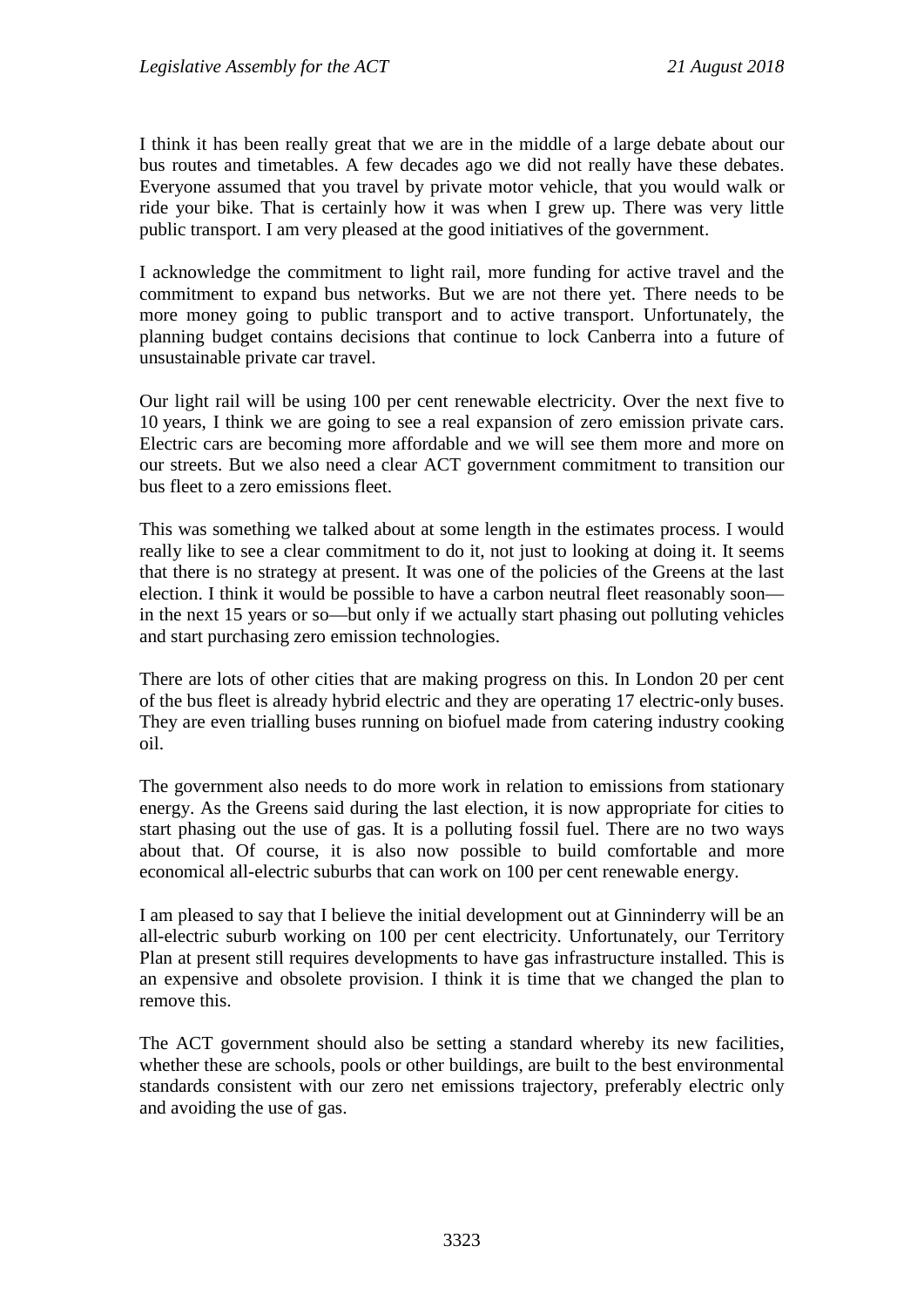I now turn to waste. We have in the past been a leader in waste recycling. Remember our zero waste by 2010? But we are falling behind other jurisdictions. We need to rule out unsustainable processes like incineration and start focusing on capturing and recycling organic waste. Sending organic waste to landfill creates a lot of greenhouse gas emissions, uses up landfill space and wastes a potentially very value resource.

The ACT Greens strongly support improved measures to collect and process organic waste to prevent it going to landfill. One relatively simple option is to allow the green bins that are being rolled out to households also to collect food scraps. This has been done successfully by many other Australian councils. The ACT even successfully trialled this over 15 years ago but unfortunately it has not progressed.

We should also look immediately at ways of collecting and recycling organic materials from the commercial sector, such as cafes, restaurants and supermarkets. Other cities, such as San Francisco, do that. Collected organics can be processed in sustainable ways such as through large-scale composting or anaerobic digestion. These processes can create energy such as biogas as well as soil enrichment products. It means that it is a win-win for the environment.

Another issue of concern to the Greens is our work on catchments and waterways. As members would be aware, we have been working for a long time to ensure our catchments in the ACT are better looked after. As a result of this work and the parliamentary agreement item from the last Assembly, we now have close to a \$100 million investment in our waterways to reduce nutrients running into our lakes and thereby improve water quality and environmental conditions for native wildlife, including fish.

I know that Minister Gentleman, as the ACT environment minister, and Senator Seselja have been launching a great many of these projects in recent years. It is great to see the progress. There is one about 500 metres away from my place, which is very inspiring to observe. But the key to supporting these engineering works to create wetlands, slow water flow and enhance habitat, is people.

Our ACT catchment groups—the Ginninderra, the Molonglo and the southern catchment groups—work very hard to look after our three catchments. These groups do on-the-ground work such as habitat restoration, monitoring and cleaning. They work closely with regional councils on regional catchment work. They advocate on issues to ensure that government does the right things when it is necessary. I know that the catchment groups were very concerned about their funding. *(Second speaking period taken.)* 

Unfortunately, it is a sad situation. The federal government has not committed to ongoing funding for these important groups. I am pleased that the ACT government has stepped in to cover this shortfall this year. This is another example of the ACT government having to cover costs that the federal government should be covering. I understand that through this process, Frogwatch missed out on funding. It had previously been funded by the federal government. I hope that it is able to work closely with the catchment groups so that it is supported next year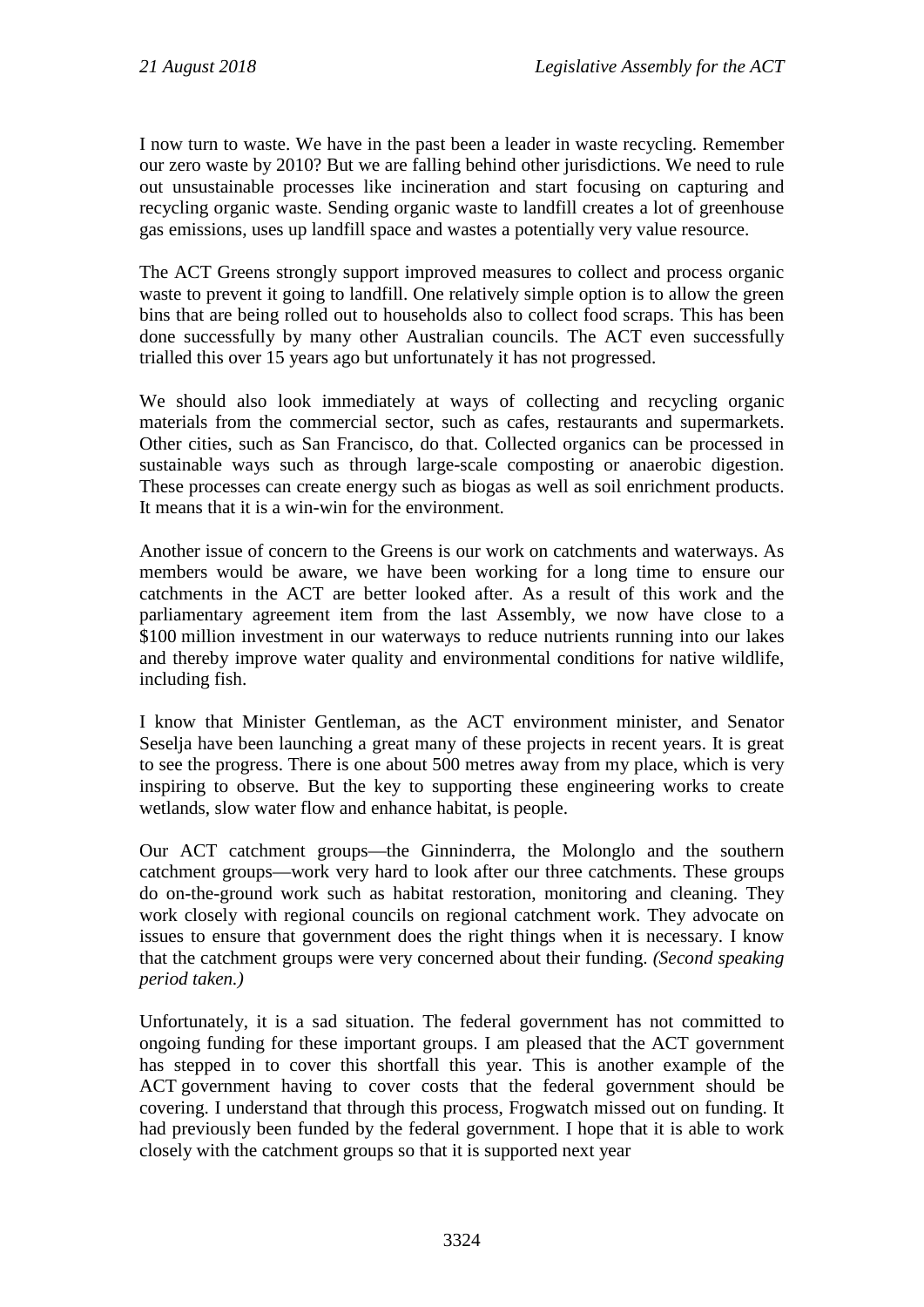I would also like to mention funding for additional rangers and habitat management, particularly focused on pest plant and animal management. This is a key parliamentary agreement item for the Greens. The sporadic funding of this is really not something that works very well for pest and weed control.

I move on to planning. Of course, planning is very important in terms of climate change. We need to plan a city that will be a zero emissions city. As I said, that means planning our transport sector correctly, planning the location of things in the ACT so that they are compact and so that we do not need to expend a lot of energy moving from one place to another.

It also means planning housing that people want to live in, that people enjoy living in, that is affordable, that meets people's needs and that is current for our climate. One of the things we are particularly interested in is the money—about \$750,000—for the housing choices review of the rules for residential housing and preparing sites for demonstration housing projects. The Greens are very supportive of both these projects. Demonstration housing has been talked about for probably the past 10 years. It seems to be finally happening as a result of my motion in June last year.

Looking at housing choices, this is an innovative use of participatory democracy. I hope it will be a particularly good one. We know that how our residential areas are developed attracts considerable community interest and that there is not total community consensus about this. Mr Parton spoke about it in his speech. He felt that people should not be, to use his words, forced into apartments and that most of us wanted to live in detached houses.

I do not know if most of us do want to live in detached houses. I also do not know whether we have looked at the implications for Canberra as a whole if we continue putting most people in detached housing. How we do our residential housing has attracted a lot of attention from this government, from the planning minister, from the planning committee and from the citizens of Canberra, because I do not think what we are doing at present is serving us very well. It is not environmentally sustainable. It does not meet the needs of the inhabitants of the diverse city of Canberra. It is certainly not affordable for many people.

It also leads to a huge amount of conflict between residents, developers and government. Partly that is due to our planning rules; partly that is due to how our consultation is done. I note that we have had about 60 submissions to the public accounts committee inquiry. This is not because people are sitting around thinking that they would like to write a submission. It is because people have genuine concerns about how we are actually doing planning in the ACT and they want to make it better. They want less conflict

I think we are all looking for the same things. We want smaller, more affordable houses while protecting our garden city character. The Greens strongly think it is possible to do both of these. The housing choices project and the demonstration housing project will hopefully show Canberra how we can do better. Hopefully, they will work towards resolving these longstanding problems. I look forward to progress in this area over the next 12 months.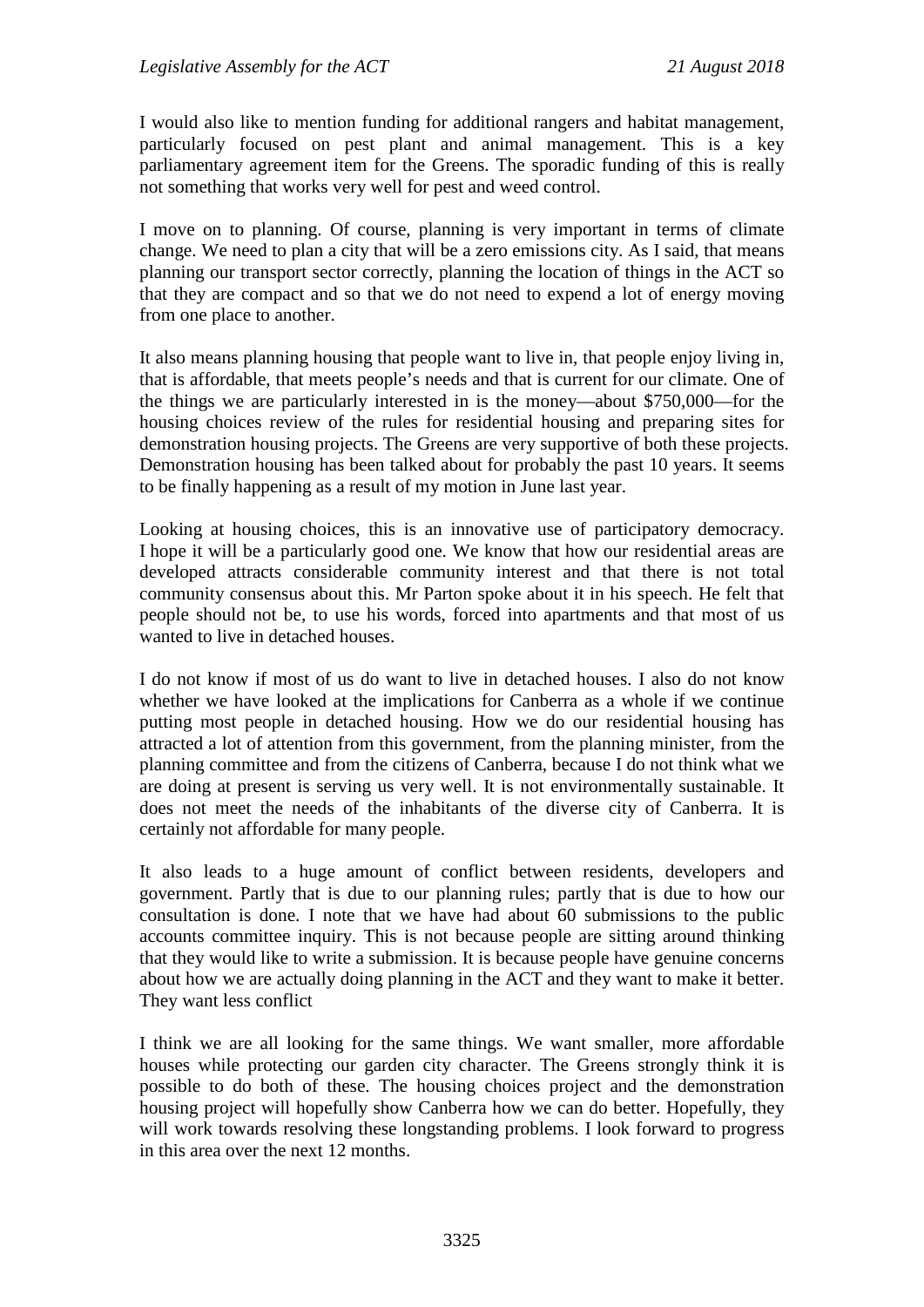**MR COE** (Yerrabi—Leader of the Opposition) (4.08): I will touch on a few issues with regard to land supply and housing affordability. It is interesting that I should follow on from Ms Le Couteur's contribution to this debate, particularly with regard to her stated principle that greenfield cannot keep on going on forever. Contrary to the Greens' view, I believe there is plenty of land in Canberra. I know some people in Canberra that disagree with me, but plenty of land is available for construction. It is the ACT government that has created this artificial shortfall of land which has, of course, driven up the cost of land to a point where it is near \$1,000 a square metre and in some instances more than \$1,000 a square metre.

It is all very well for the Greens to come into this place and say that they are against greenfield development, but since Ms Le Couteur was elected to this place in 2008 we have seen Casey, much of Harrison, Throsby, much of Bonner, much of Forde, Jacka, Coombs, Wright, Denman, west Belconnen and numerous other suburbs and greenfield estates. I do not think it has been enough, quite frankly. But it begs the question whether the Greens really believe this rhetoric. How can you have all these suburbs done under their watch, when they have had the balance of power, yet they say they do not want greenfield? Obviously, they are just as addicted to the revenue from land sales as the Labor Party is.

The difference with our commitment to supplying more land is that our motivation for supplying more land to the market is so that more people can achieve home ownership. I believe people want to have their own block of land. The government's own survey says the vast majority of people at some stage in their life want to have a house and a block of land. They want that detached home on land, which is the great Australian dream. It is so disappointing that we have had a government that, through their own levers, has put the provision and price of land out of reach for so many Canberra families.

We are yet to see a plan for housing affordability from this government. This government has a vested interest in driving up the cost of land for numerous reasons. The first one is, of course, the sugar hit they get when they sell the block of land and they make big money. But the second is when they sell that block of land for top dollar that then has a huge impact on the unimproved value for that block of land, meaning that for all time the rates a household will pay for that block of land will be extortionate. That is because of the government's desire to squeeze land supply and drive up the cost of housing.

In the last year median house prices have gone up, second only to Hobart in growth rate. It is not just property prices and sale prices on the rise; rents continue to increase at a phenomenal rate—4.7 per cent over the last quarter, the highest in the country. This government is not just squeezing homebuyers and potential homebuyers but also squeezing renters. It is those bottom two quintiles that the Labor Party used to represent that have been hit the hardest by this government's housing policy—or lack thereof.

A recent Anglicare report found properties in Canberra have undergone a long-term decline in affordability for low income earners and that no properties reviewed were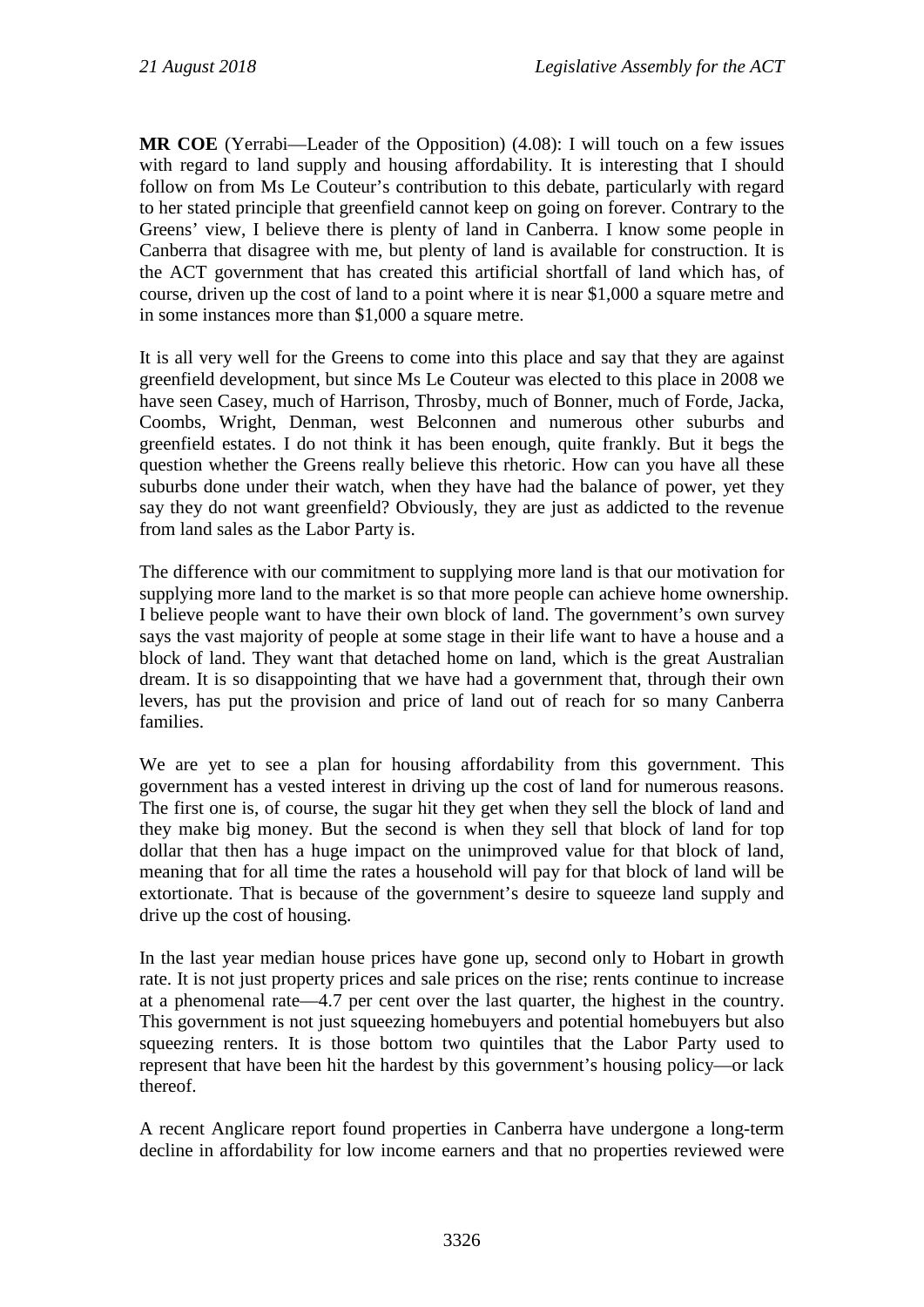within the budget of low income earners. How is that for a socially progressive city? How is that for a government that claims to be about social justice? No properties reviewed were within the budget of low income earners. None. There are no private properties in Canberra within the budget of low income earners. That is what you get for 17 years of Labor. That is what you get with a Labor-Greens coalition—no properties available for low income earners, according to Anglicare.

It is an extraordinary failure of this government. It is all very well to talk about these grandiose schemes designed to save the world, but how about saving those in the lowest quintile in Canberra? How about saving the livelihoods of people really doing it tough in this city? It is no wonder that former treasury official Dr Khalid Ahmed described the ACT government Suburban Land Agency's policy as classic monopolistic behaviour designed to maximise revenue.

If any organisation is putting profit before people it is the ACT Labor government with regard to their housing policy. It is a housing policy that means there are no properties in the ACT within the budget of low income earners all because this government cannot manage its budget and it looks to squeeze first homebuyers even more through the sale of land.

In this year's budget the Suburban Land Agency has profit margin targets at 41 per cent. Dr Khalid Ahmed states that most land developers operate on potential profit margins of only 10 to 15 per cent, but here you have the Suburban Land Agency at 41 per cent. If you listen to the Labor Party's rhetoric, it is the other way around—it is the private developers that are screwing people. No, it is this government. It is this Labor government that is putting profit before people.

In Gungahlin we have blocks of land that are about \$1,000 a square metre. Just a few decades ago it would be absolutely unheard of to have even purchased a 400-square-metre block, let alone a 400-square-metre-block and paid \$400,000 for it. There is no doubt in my mind that the majority of Canberrans want to purchase freestanding homes. Obviously demand is exceeding supply; that is why the price keeps going up—there is more demand.

It is all very well for Ms Le Couteur to say that she is not convinced, but if she was not convinced by Mr Parton's statement she should be convinced by the fact that the prices keep going up. Demand is exceeding supply; there is no doubt about it. And it is only Labor government coffers gaining from this policy.

What does the government do with all this money? So much of it gets squandered in their dodgy deals: it gets squandered on purchasing rural leases; it gets squandered on purchasing a block of land next to Glebe Park; it gets squandered on paying top dollar for businesses and leases and licences next to the lake; and it gets squandered on the Dickson land swap, a terrible deal in everyone's book.

**MS ORR** (Yerrabi) (4.18): Canberra has long been known as the bush capital, and it is a name we celebrate today, even if originally it was a derogatory term for Canberra, as the anti-bush capital movement derided the idea of a national capital outside of a major city. In our defence, one senator was quoted as saying: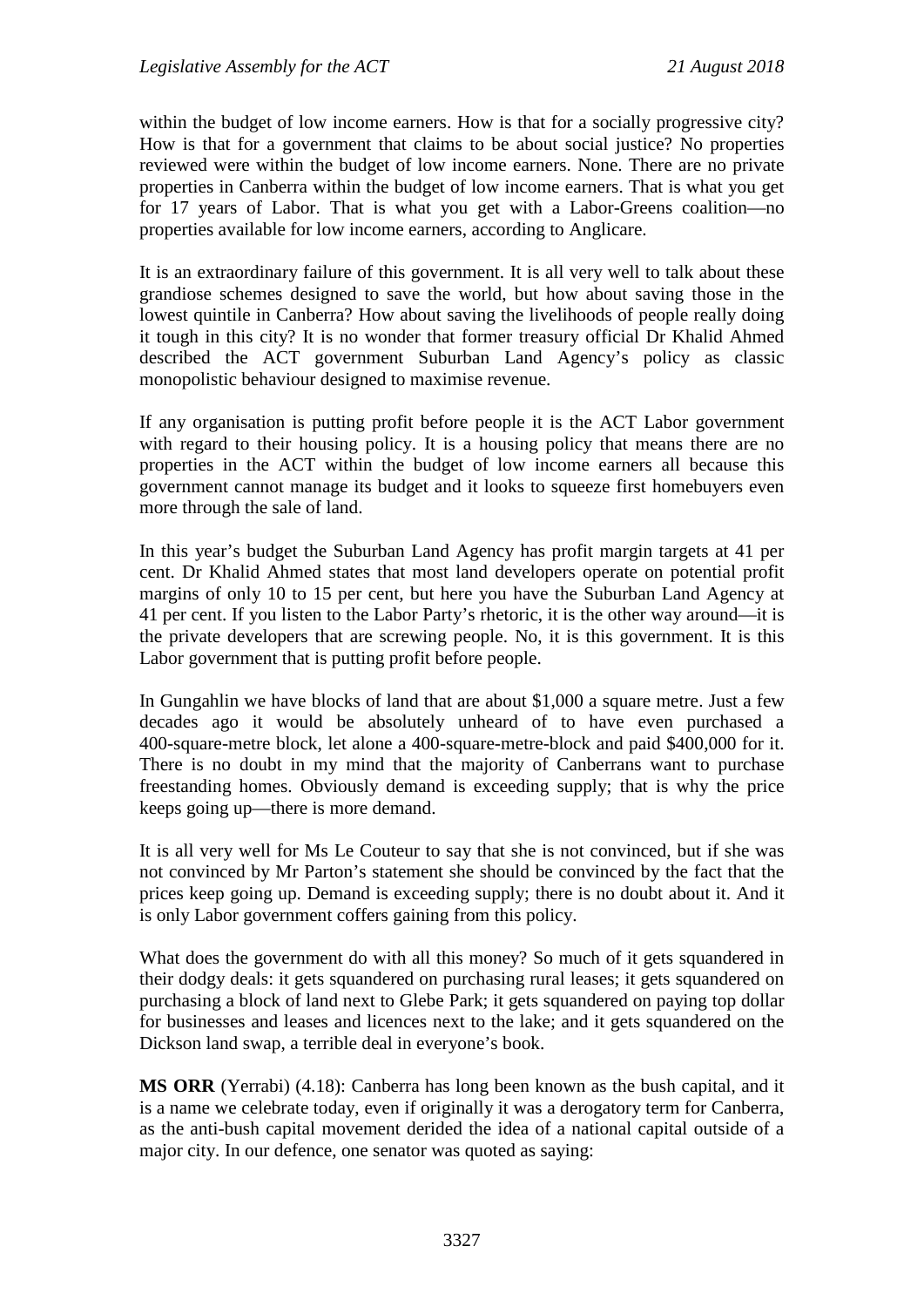I do not regard it as a name of reproach … Anyone who does not love the bush is not a true Australian.

The preservation of all native trees and open grasslands around Canberra being written into the original Territory Plan is symbolic of the way this love of the bush was fully embraced in the ACT. Around 40 per cent of the ACT is taken up by Namadgi National Park, and the city is blessed with nature reserves, green corridors, lakes, rivers, bushland, hills and mountains. In any other major city, Black Mountain and Mount Ainslie would almost certainly be suburbs rather than nature reserves, and today "Canberra—The bush capital" is on our number plates.

However, the phrase also serves as a challenge to the ACT and its people. At a time when Canberra is growing at 7,000 people per year, how do we continue to grow as a city while maintaining our green spaces? In attempting to answer that question, I invite everyone here to the making space initiative, to be hosted by me here at the Assembly on 4 October. I also endorse the answers the ACT government have offered to date in this budget and encourage the ACT government to continue its vital work in this area.

The ACT government will plant an additional 1,330 trees. Despite Mr Coe's assertions otherwise during estimates, trees and, in particular, an urban tree canopy are incredibly valuable. The amenity and function that trees provide will only increase as our climate continues to change. Canberra's summer land surface temperatures can be up to 10 degrees Celsius hotter by mid-morning. Neighbourhoods with tree canopy shade of 30 per cent or more can be up to 10 degrees Celsius cooler on a hot summer day, and the increasing occurrence of extreme heat tends to affect the more vulnerable in our community—namely the elderly and low income households.

Providing additional trees offers everyone a greater degree of comfort and can assist in lowering the cost of living through reduced electricity usage in summer. I have been regularly calling on this Assembly to continue its efforts around energy efficiency and reducing the need for electricity consumption in Canberra. The ACT government is continuing the energy efficiency improvement scheme to help achieve this, and already the scheme has delivered one million energy-saving items to over 70,000 ACT households and businesses. Importantly, lower income households are often the ones most impacted by rising energy prices. The scheme has specifically targeted these households and has provided 17,800 items to date.

In the 2018 budget \$6 million will go towards the delivery of Actsmart programs that help low income households save on their energy bills. A reduction in energy consumption is the best way to reduce environmental damage, and it also has a direct impact on the cost of living. Lower electricity use benefits both the planet and the pocket, and we will continue to offer solutions for how Canberrans can reduce their energy usage.

As we move towards a carbon neutral city, transport will become a critical challenge. The shift to renewable electricity and electric vehicles will offer assistance. In the 2018 budget the ACT government has announced 50 new electric charging stations as part of its push towards a carbon neutral fleet of government vehicles.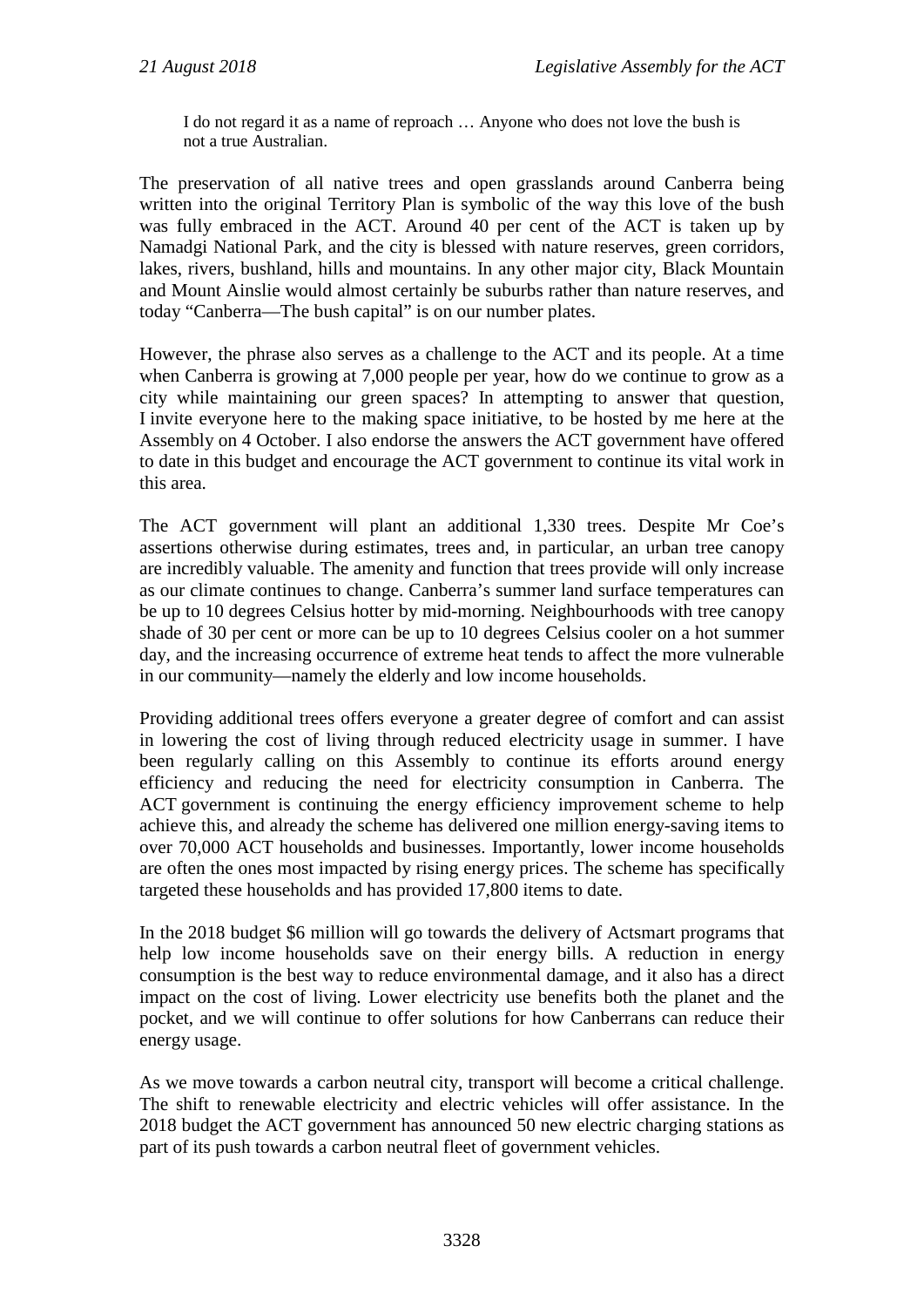When we talk about the bush capital, we are making reference in part to the fact that 70 per cent of land in the ACT is undeveloped and either protected in national parks and nature reserves or managed as pine plantation. The ACT also plays home to the preservation of the largest public patch of nationally endangered yellow box woodland inside Mulligans Flat Woodland Sanctuary. The ACT government is expanding the predator-proof fence at the sanctuary to further the vital research and restoration work taking place inside.

In future years the potential for more reintroductions and the stabilisation of populations of species such as the eastern bettong, eastern quoll and the bush stone curlew offers the opportunity to explore ecotourism and education within the sanctuary. The budget provides \$1.5 million towards an ecotourism woodlands learning centre. The centre will offer a tourism experience for visitors to Mulligans. With a cafe, community-use space and interactive displays, the work being done in the sanctuary and the cultural and historical significance of the site will be better understood and appreciated by visitors.

Of course, while we commit to restoration and preservation, it is important to ensure we protect our native species from invasive pests and plants. The budget provides for this both inside the sanctuary and more broadly, with \$598,000 over the next three years going towards eradicating rabbits and hares from within the extension to the predator-proof fence at Mulligans Flat. Two new rangers will be employed by the ACT government, and investment will be made in more habitat management to reduce invasive pests and plants, including feral deer, within the ACT.

The ACT leads the nation in environmental management and the reduction of carbon emissions. Our investment in renewables has long underpinned the industry in Australia, and the ACT is pioneering restoration and preservation activities in Mulligans Flat and Tidbinbilla.

The ACT is helping Canberrans lower their cost of living through lower electricity bills. I look forward to working with my government colleagues and peers around the Assembly to further the leadership of the ACT in this space. We have to look after the environment so that the environment can look after us.

**MS CHEYNE** (Ginninderra) (4.24): As we have heard just now from Ms Orr, Canberra is Australia's bush capital. Right here in our backyard we are surrounded by trees, lakes, bushland, mountains and rivers. We share our home with countless creatures, from the striking gang-gang cockatoo to my favourite, the southern brush-tailed wallaby. Our air is scented with eucalyptus and filled with golden wattle flowers in spring, if that is your thing.

Here in Canberra, we have done what capital cities across the world have struggled to do: preserved our natural treasures. In fact, 70 per cent of ACT land is protected in nature reserves, national parks and plantations. This includes the largest areas of nationally endangered yellow box woodland and temperate grassland in the country.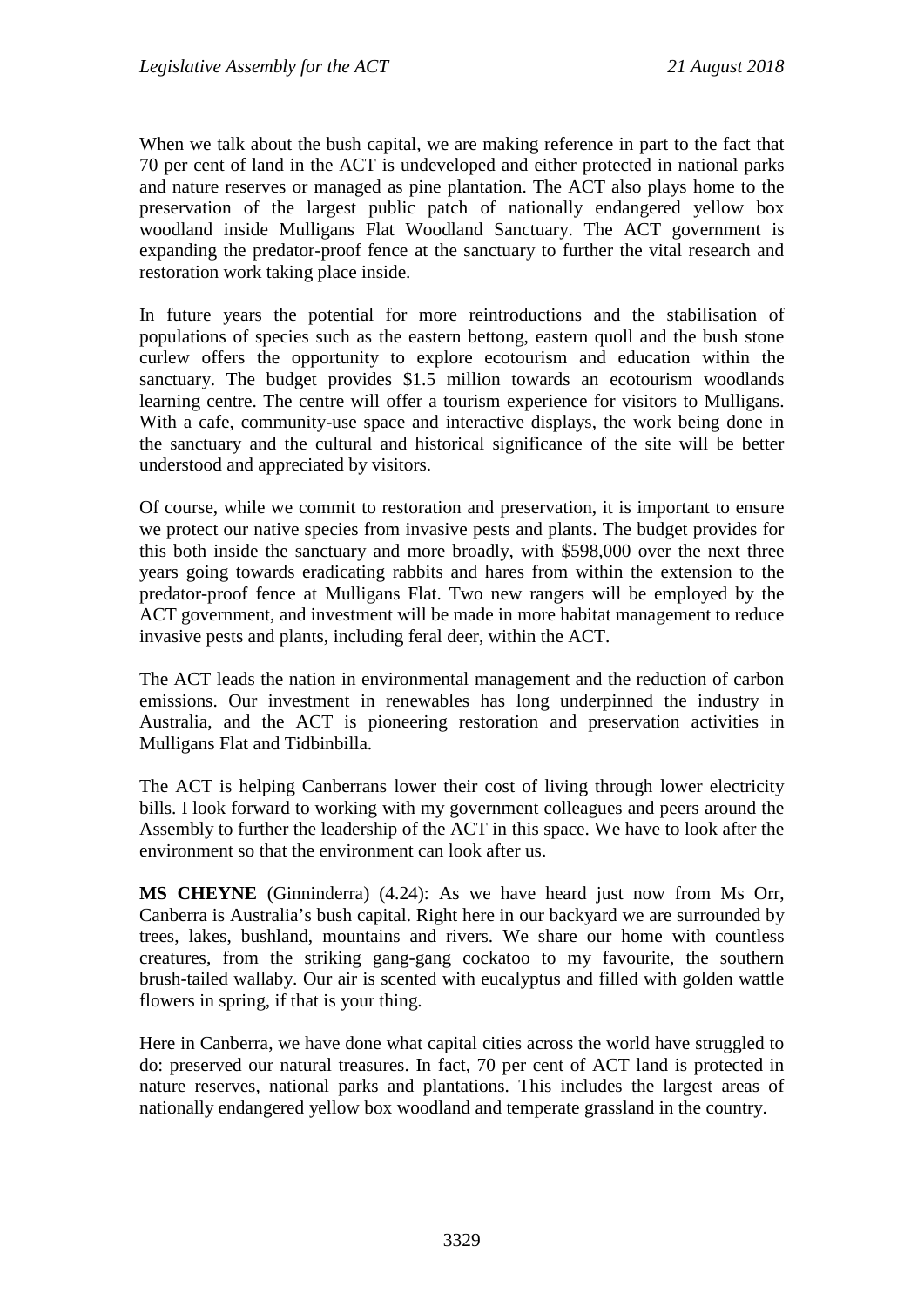With this budget, the government continues to make sure that that our lived environment is the best it can be. This year, we are renewing our commitment to protecting Canberra's natural environment by allocating \$3.3 million for ecological conservation on the Molonglo River reserve and \$1.2 million for land conservation management works in the Jerrabomberra valley.

We are also significantly investing in our environmental biosecurity programs that protect our unique landscapes and native flora and fauna from invasive species. Some \$3.3 million will be used to reduce invasive plants and animals in natural habitats across Canberra, and \$598,000 is allocated specifically for eradicating rabbits and hares from the Mulligans Flat sanctuary. On top of this, there is \$175,000 to plant up to 5,000 trees under the Murrumbidgee River corridor million trees project.

The government's efforts to preserve Canberra's natural environment would not be possible without the work of groups like the Molonglo Catchment Group, the Southern ACT Catchment Group and the Ginninderra Catchment Group, who in particular do outstanding work. It comes as no surprise that we have allocated a significant amount of funding for these groups to support them during the transition to new Landcare funding arrangements. I am very pleased, like my colleagues, that we have been able to do that.

Every year, millions of visitors flock to Canberra to experience our magnificent wildlife. In fact, ecotourism is one of the fastest growing industries in the ACT, and it provides many opportunities for economic growth and for jobs. This government is continuing to follow through on the election promise to develop our city's ecotourism strategy to provide better opportunities for local nature enthusiasts and environmental experts.

That is why we are contributing \$1.6 million towards constructing an ecotourism learning centre at Mulligans Flat. The learning centre will be a doorway to the country's largest patch of yellow box Blakely's red gum grassy woodland, with its unique bouquet of native flowers and incredible variety of native plants and creatures. It will bring together students, researchers, conservationists, visitors and the local community and inspire them to take part in preserving and enhancing our natural landscapes.

While I have the opportunity, I want to put on the record my thanks in particular to Dr Kate Grarock who, from what I have witnessed, has been one of the key people, if not the key person, who has helped give Mulligans Flat not only national but international prominence through her tireless work and advocacy, including through her Twitter alter ego—but he is an actual creature—Brian Bettong. It is my hope, and indeed my expectation, that this investment from the government further enhances this work. I really want to thank Dr Kate for all that she has done in promoting Mulligans Flat.

As Canberra grows up and out, we also need to ensure that our growing community has access to well-designed buildings, reliable infrastructure and welcoming and accessible public spaces that also protect our environment. This budget recognises the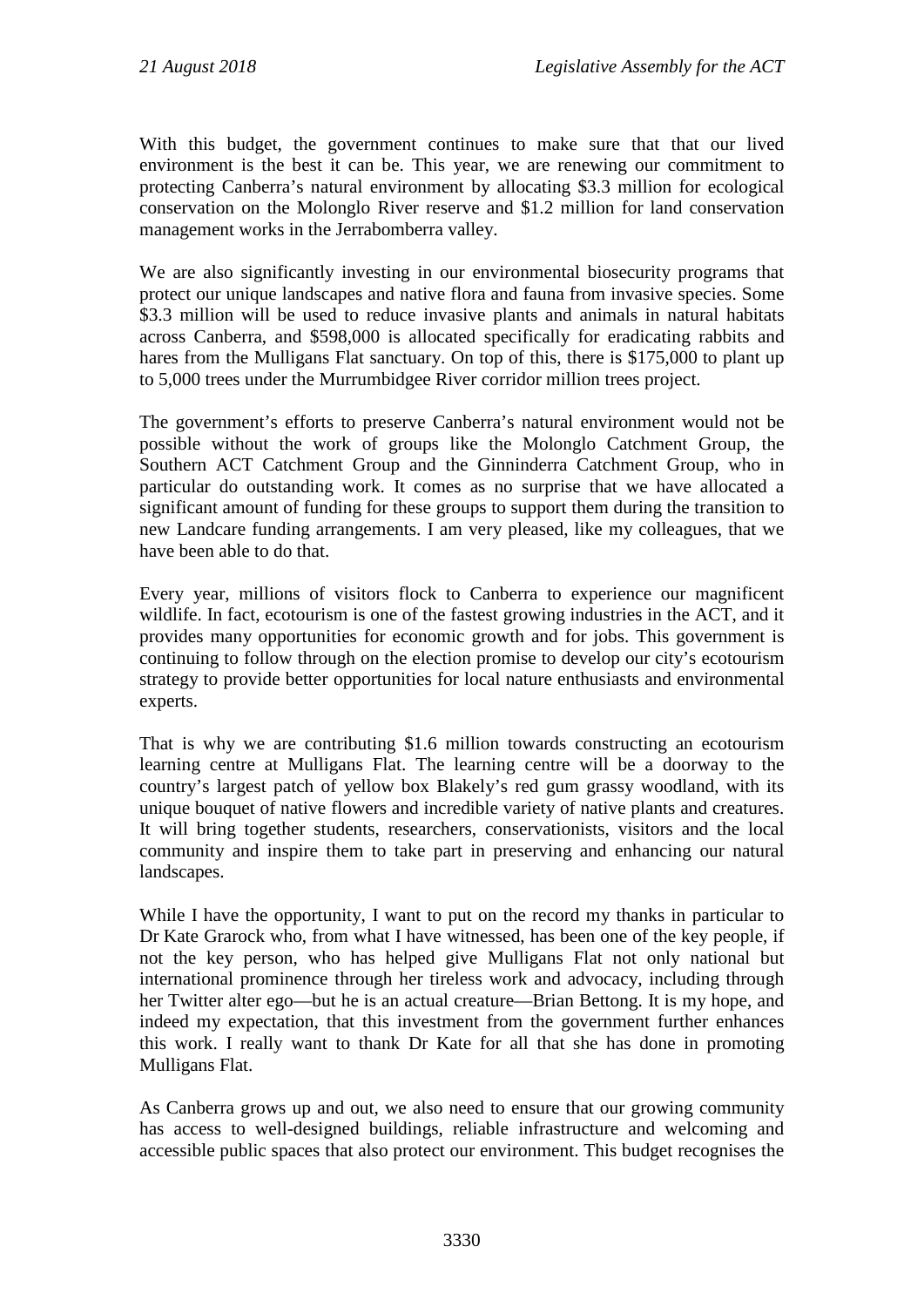importance of this, with \$126 million over four years for planning the future of our growing city. This funding will enable the ACT government to finalise master plans that guide the sustainable development of our precincts, while also respecting the distinct features of each town centre and community hub.

I am particularly excited about the delivery of the Kippax group centre master plan. West Belconnen residents need certainty, and I think many people will agree that this process has been a little protracted, for a range of reasons, including a number which have been outside the government's control. The master plan will help give this certainty.

Something the community also needs certainty about is our approach in this city to billboards. While I am pleased that we learned during estimates that there is a working group underway, there are very strong feelings in the community about billboards, and providing certainty to residents and businesses alike does need to be a priority. It is my expectation that the working group will continue to take into account the views of the community, and I look forward to regular updates about this. I am very pleased that this does remain a priority for the directorate, and I thank the minister for the response from the directorate to the estimates report.

As our population grows, the need for affordable housing choices becomes even more important. This year the government will be releasing more land for more than 4,000 homes in both suburban and urban areas, including 228 affordable homes, 113 public housing properties and 20 community housing properties. I am very aware that we also have supportive housing in amongst this. I was pleased to attend some consultations, which I spoke about last week, and note the community's willingness to embrace these in their neighbourhoods. An additional 472 affordable homes for eligible low income households will be realised in the coming year.

In my own electorate—and yours, Madam Deputy Speaker—the government is working to improve the availability of housing. To the west of Belconnen, we are releasing land, continually but in a very measured way, for Ginninderry. Ginninderry is creating schools, shops, community facilities and as many as 11,500 new homes for ACT residents. It is also a key player in improving our energy efficiency and sustainability. It has already been rated Australia's first six-star, green star community. Minister Rattenbury helped launch the electric vehicle charging station there, and that is mandated across households. Ginninderry is also leading the way in making sure that our community is supported through the Spark program. I very much appreciate their work; I want to put that on the record and particularly thank Emma.

I note that there is a significant amount of land release occurring in the Belconnen town centre and slated to occur. While it is a fabulous place to be, and as a resident I can absolutely understand why everybody wants to move there, I am reassured that the directorate is continuing to very carefully consider the timing of the land release. I will continue to strongly encourage this.

Madam Deputy Speaker, I said it last week, and I am repeating it today: Canberra is growing, and we recognise this. We also recognise our responsibility to ensure that this growth is sustainable. With this budget's new investments in energy conservation,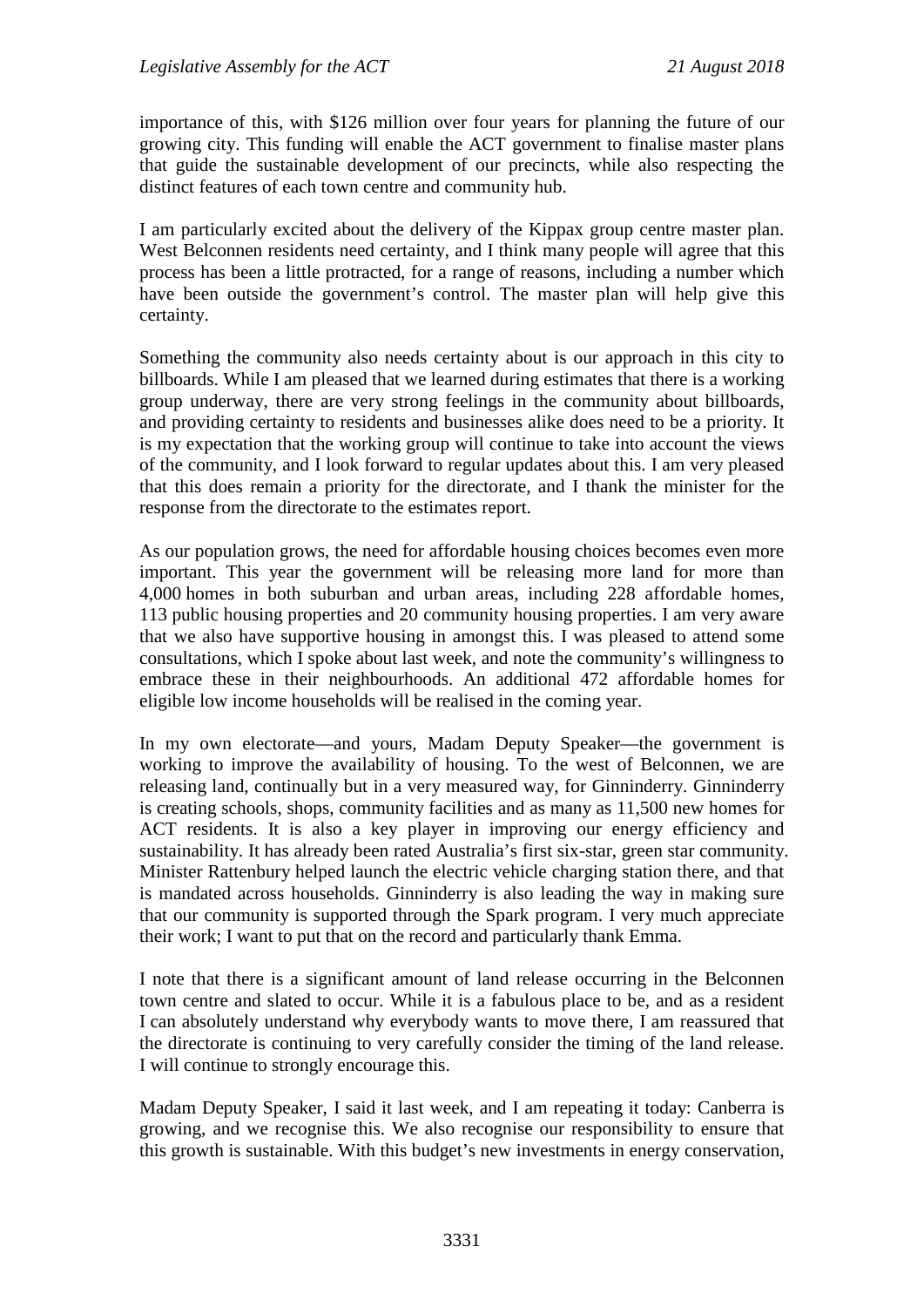renewable energy, urban renewal and affordable housing, we are committing ourselves to creating a city that is attractive, affordable and considerate of the environment. By investing in the preservation of our natural landscape and wildlife, we are ensuring that our growth does not come at the cost of the environment. Instead, we are making sure that it thrives, as we do. Madam Deputy Speaker, with this budget we will make sure that as Canberra continues to grow, our lived environment continues to be of the highest standard.

**MS LAWDER** (Brindabella) (4.32): I am pleased to speak a bit today about heritage. During the estimates committee process, we talked quite a bit about potential *Apollo 11* anniversary projects, as we are now less than a year away from the 50th anniversary of the *Apollo 11* landing on the moon.

One of the things we discussed was the upgrading of the track between Orroral Valley and Honeysuckle Creek, including the Orroral geodetic dome. It is a lovely area, and will be a beautiful walk, I am sure. I am looking forward to doing it myself once it is ready. However, it is largely going to be inaccessible to people who participated in that mission back in 1969. The upgrade is going to be suitable for an able-bodied person, according to the budget papers.

It was interesting to gently question the minister and his staff as they waxed lyrical about the importance of the Orroral Valley tracking station to that moon landing in 1969. Of course, Orroral Valley did not take part in that particular mission and did not take part in the moon landings until one of the *Skylab* missions, in about 1975, to my memory.

There will also be a phone app to go with the walking track. The app will use the existing ACT heritage tracks app, so in effect there is not a lot new there. I know that a number of the people who worked at Tidbinbilla and at Honeysuckle Creek, and Orroral Valley—many of them are technicians, engineers and operators—are very tech savvy, but not all of them are using apps at this point in their life. I encourage the minister to keep working with relevant ex-staff and workers at the tracking station to identify suitable projects.

I am a bit disappointed that it was not specifically mentioned in the budget. There was a grant process, and there was provision for the walking track, but the walking track, of course, could have been done at any time; it is not necessarily linked to the *Apollo 11* anniversary. Time is running out to ensure that there are appropriate commemorative activities. I listed many of them, including in a motion in this place, a few weeks ago.

Going to the heritage assessment backlog, it is at 93. That is down from 320 ten years ago, so that is a good improvement. On average, that is 22 per year. At this rate, it may be another five years until the backlog of assessment is completed. We have spoken before about whether that particular area is adequately resourced to undertake the work. The minister assures us that that is the case, but at this rate of clearing of the heritage applications I remain to be convinced.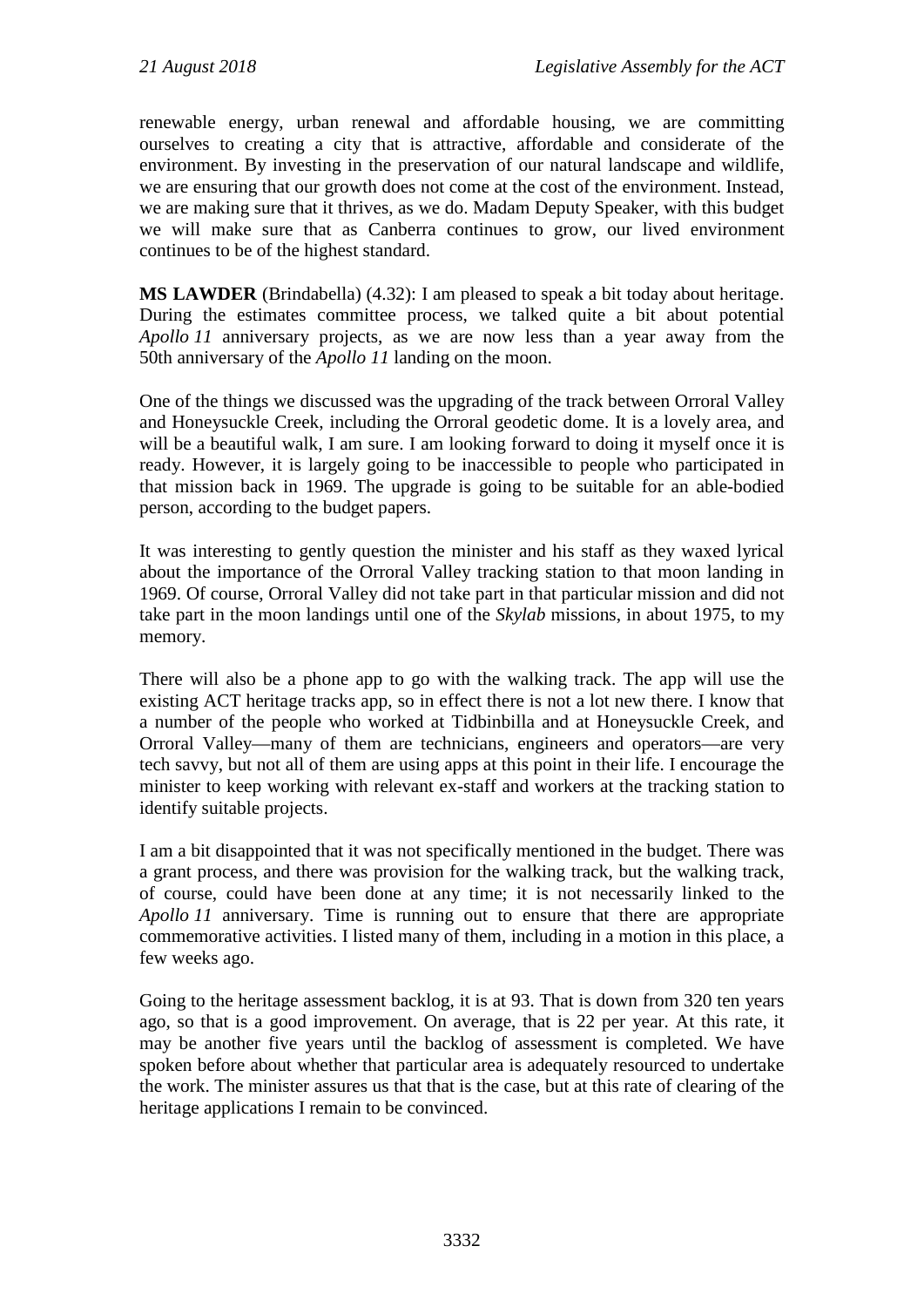There were a couple of recommendations relating to heritage in the estimates committee report and the government response, including one about the *Apollo 11* anniversary, one about the accountability indicators. I continue to struggle with those accountability indicators. I do not believe they adequately reflect the work that the Heritage Council undertake. It would be good if more meaningful indicators were included.

There is also a recommendation about the National Trust. The National Trust ACT does not get funded, despite the government funding a whole lot of other organisations. It is one of those things where, if you like, you keep your enemies poor so that it is much more difficult for them to do their work. I commend the people in the National Trust ACT for the work that they do and again encourage the government to continue to work collaboratively with the National Trust ACT. I thank them for their work. In a general sense, we all acknowledge the importance of preserving and acknowledging our heritage, whether that is in the natural environment, in the built sense, in a cultural sense or in other ways.

Before I finish, I want to make a few quick remarks about land release and housing affordability. It is something I have been very interested in for some time. My interest in making a comment on that extends largely from acknowledging and agreeing with the comments made by my colleague Mr Coe about the price of land. If you look historically at how much it costs to purchase a house, you can see that it is not in the products or the materials to build the house: the largest increase has been in the price of land.

It is this government's policies which are feeding into that. Everyone acknowledges the importance of affordable housing in the ACT and that we need to do something to rectify it. I have pulled up a speech that I gave in 2014, four years ago. Again I encourage you to reflect on what Mr Coe has just said about the Anglicare national rental affordability snapshot, which this year indicated that there were no houses in the ACT that were affordable to someone on a low income. What I wrote in 2014 strikes a chord with me. Four years ago I said: "The Anglicare national rental affordability snapshot 2014 made it abundantly clear in the statement that there were practically no affordable rental options found in Canberra or Queanbeyan for any of the low income household studies." So in fact it has got worse in the past four years under this government. Four years ago they said there were practically none; this year there are none.

Along the housing continuum, we have homelessness at one end; we have private housing and home ownership at the other; and we have social housing and private rental in the middle. The problem is that most Canberrans in that middle cannot make the jump from social housing to private rental. The gap is too large for them. They simply cannot make it out of that system. It is the government's policies that are forcing that to be the case. Part of that is that the government is so focused on getting its income from land sales and land taxes that it does not have the right approach to reducing housing affordability or improving housing affordability.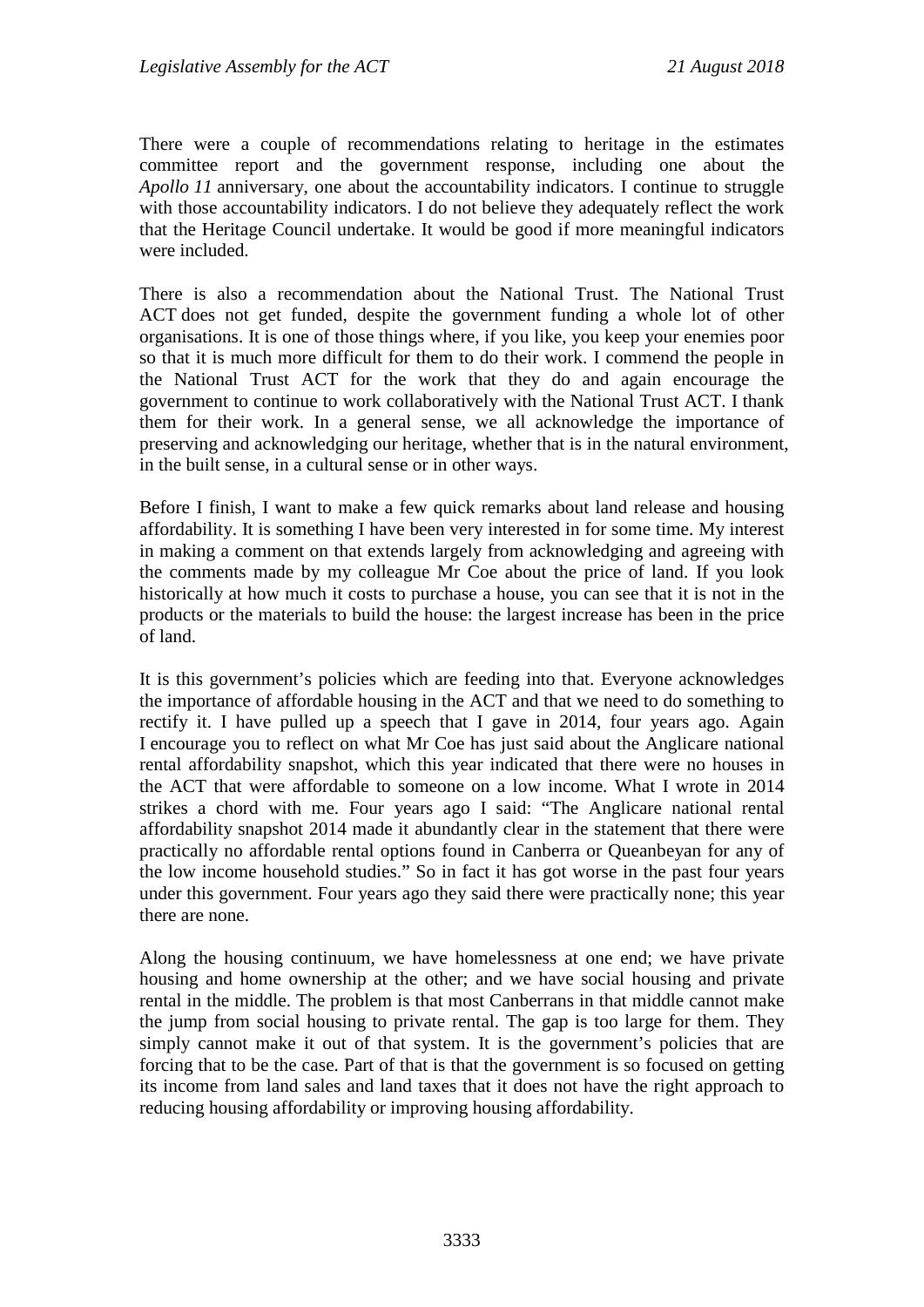Katy Gallagher, when she entered this place in 2001, said, "Long-term residents of Canberra's suburbs could be forced out of their homes due to rates increases." Whether they like it or not, this argument still stands today. This is Katy Gallagher, who went on to become the Chief Minister, talking about rates.

This government is continually and recklessly promoting that tax grab through rates and through land sales. We are reminded—I think they were spurred on by the Henry tax review—that in the Quinlan tax review, quite famously, Ted Quinlan said, "Squeeze them until they bleed, but not until they die."

Mr Barr has selectively applied recommendations from a number of different sources, including the Australians for affordable housing campaign, the Quinlan tax review and the Henry tax review, to make sure that people are paying up front, paying as they go and paying when they leave. They are absolutely squeezing them to the point where you are forcing people into the risk of homelessness.

Until you do something about land prices—which are being artificially forced up, as Mr Coe has alluded to, by saying that there is a shortage of land—we are never going to adequately address the issue of housing affordability, which feeds directly into putting people at risk of homelessness. To me, that is just not good enough. It is time this government did something to fix the issue.

Proposed expenditure agreed to.

Community Services Directorate—Part 1.8

**MS LE COUTEUR** (Murrumbidgee) (4.42): The Greens welcome the government's commitment to the diversity of needs of Canberrans through the community services portfolio. I would like to talk about a few things in particular—women, young people, people with disability and seniors.

It is pleasing to note that some initiatives listed in the parliamentary agreement have been funded, not least of which is the investment in front-line accommodation services. The Greens have been calling for the strengthening of specialist homelessness services since before the last election, and I am pleased that the calls have been at least partially heeded. We are not sure at this stage exactly how the added investment of \$6.5 million will in fact be spent.

It is important to note the need to increase service capacity through both increased caseworkers and physical availability of appropriate accommodation for women and their children escaping violence. We know that services are at capacity and that in reality this is catch-up funding. There is an ever-increasing demand for these services and related support services, and we should continue to invest in expansion in future years. The real number of beds in the crisis accommodation sector has not grown by any significant level, but we do know, as Ms Lawder has just said, that the number of people in our community doing it tough is increasing.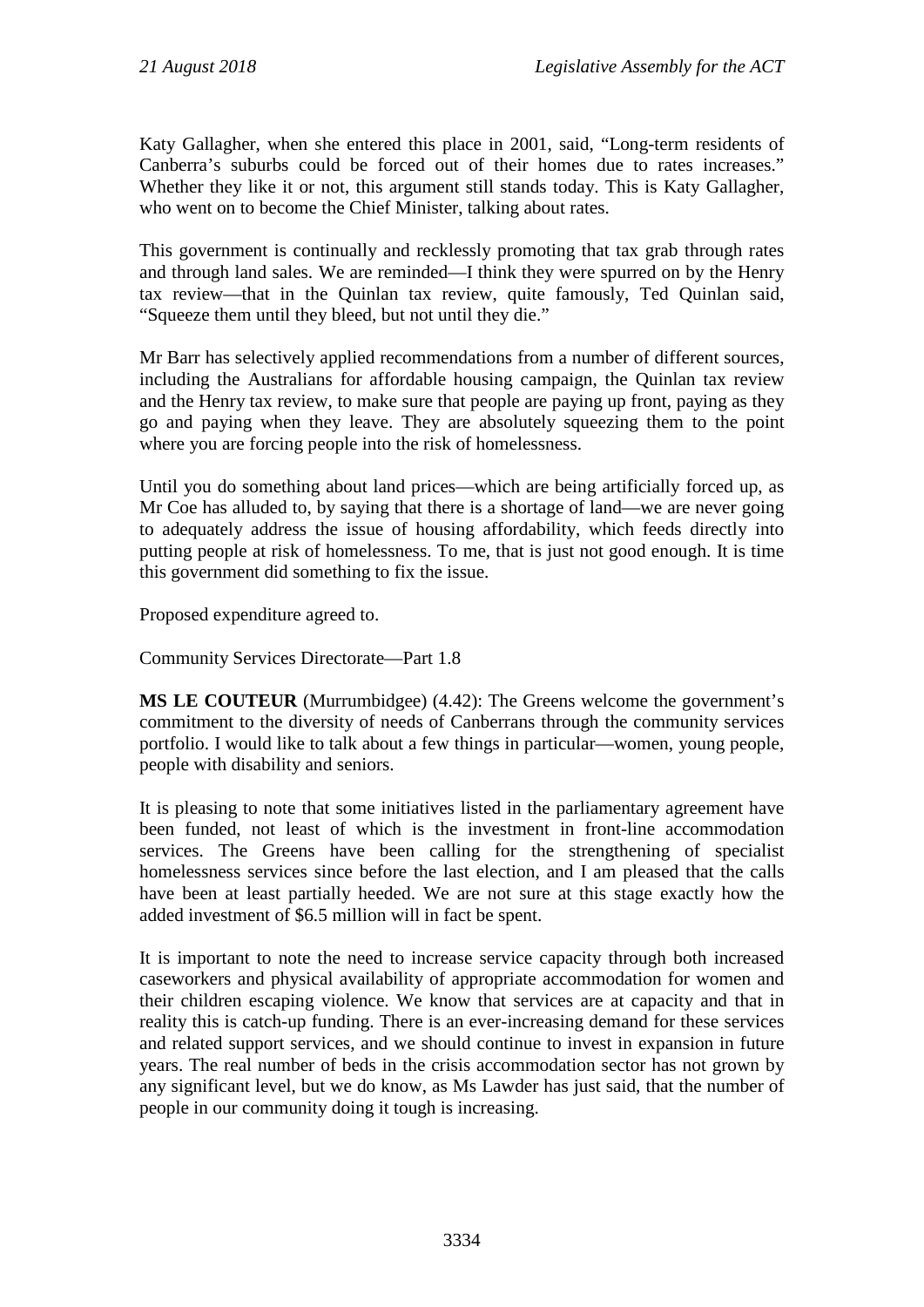I am pleased, of course, to see added investment in the Canberra Rape Crisis Centre and the Domestic Violence Crisis Service, as unfortunately we are witnessing an ever-increasing demand for their services, both as a result of the focus on family violence that is happening in the ACT, and more broadly across the nation, and as a result of the Royal Commission into Institutional Responses to Child Sexual Abuse. These are issues that will not go away any time soon, and we must ensure that appropriate supports are available for those who experience such violence.

I am pleased to see the added investment for the office for women. I know that the office has effectively been under-resourced for many years, and this investment will allow the office to progress gender equality across government. I do hope that some of these funds will be allocated to the item at appendix 3.4 in the parliamentary agreement, which specifies undertaking disability and gender impact analysis as part of the triple bottom line framework and to ensure that all staff are trained to do so.

This is an important aspect of government policy, program and legislature development that could do with strengthening. Gone are the days, unfortunately, of having a specific women's statement in the budget. Although, positively, I think the word "women" has occurred more often in this budget than in previous years, there has not been any overall gender, disability or poverty impact analysis. There could be significant benefits from undertaking such an analysis, and I will continue to advocate for that.

I am very pleased to acknowledge the positive initiatives in the budget to better protect and support children and young people in our community. While I am the oldest member of the Legislative Assembly, I do remember what it is like to be a young mum and to have young kids. It is important that our children and young people feel valued and included in the community.

While I am disappointed that it is an issue in the ACT, I welcome the funding to review the over-representation of Aboriginal and Torres Strait Islander children and young people involved with child and youth protection services, and measures such as family group conferencing for families at risk of ongoing involvement with the child protection system.

The young workers advice service is a step towards seeing that young people, our future leaders, are not taken advantage of by unfair and in some cases unlawful employment practices, especially at a time when increasing numbers of young people are juggling work and studies, both secondary and tertiary, to support themselves and provide for their future and ours.

I would like to acknowledge the important work of my colleague Minister Rattenbury on mental health initiatives for young people and the important role that the office for mental health has, as part of the parliamentary agreement, in continuing improvements in access to mental health services in the ACT.

I would also like to highlight a number of recommendations from this year's estimates report about the needs of young people in the ACT. Recommendations 163 and 164 are about finding appropriate indicators for youth engagement in the budget and more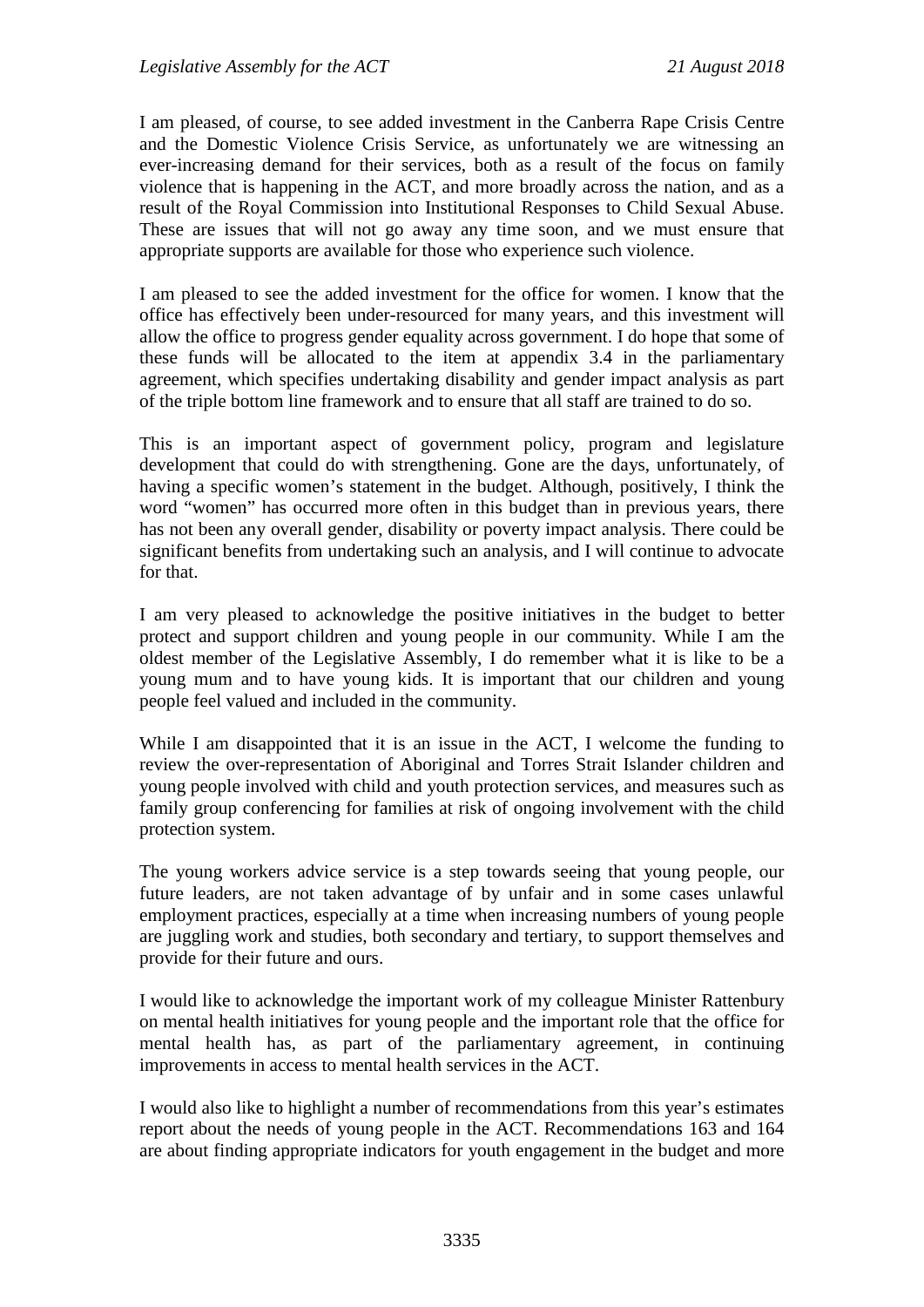broadly. I am pleased that the government has agreed to it. I know that, when it comes to measuring concepts such as engagement and wellbeing, it can be difficult, but I think we do our young people an injustice by only measuring them in terms of contact with youth justice and child protection, as was the case in this year's budget papers.

I note that the government's response to the estimates report referred to a report entitled *A picture of the ACT's children and young people*. I hope that this is due to be updated, given that it was done before the release of the latest census data, especially given that the ACT has seen significant population growth. As well as having a positive impact on the territory's bottom line, we must realise the impact that this has on the provision of services and infrastructure for children and young people.

All too often, recreational activities are targeted to the needs of families with young children, such as playgrounds, which are, of course, important. But, as has been raised by advocates like the Youth Coalition, there is a real need to consider and consult with middle-year and teenage young people on the design and location of recreational facilities to meet their needs and interests. That is one reason why the Greens-Labor parliamentary agreement called for multipurpose indoor sports facilities in Woden and Gungahlin, and I look forward to progress in the next parliamentary agreement update. I hope to see targeted resources, too, that meet the needs of growing children and young people, not only to maintain community engagement and feeling valued in the life of our community but also to improve their mental health and wellbeing outcomes.

There were also a number of recommendations in the estimates report relating to the increasing number of STIs in our community. This, of course, is not an issue only for young people, but it is important to young people. It is really important to educate young people about STIs—sexually transmitted infections—and how to prevent them with targeted awareness programs. I am also pleased to see the positive response from the government on increasing the availability and awareness of free condoms in the ACT.

I welcome the additional \$1.8 million for the integrated service response program for the national disability insurance scheme. As I and other members of the HACS committee have heard repeatedly, it is critical that the ACT can provide emergency funding where the first phase of the NDIS has shown up gaps. For those who are eligible for the NDIS, it is great to see the additional funds for advocacy so that participants are supported to fully advocate for their needs.

Expanding the disability inclusion grants program is another positive step that the government has taken to improve social inclusion for people with disability. This is one of those cases where awareness and support in the wider community have the potential to shape our city to be accessible and inclusive for people with disability.

I am pleased that there was additional funding for the development of a disability justice strategy. This is a much-needed strategy that should assist in addressing not only the disproportionate victimisation of people with disability but also the high rates of interaction with the criminal justice system more broadly. The crunch, of course, will be in what is next. We must ensure that actions identified in the disability justice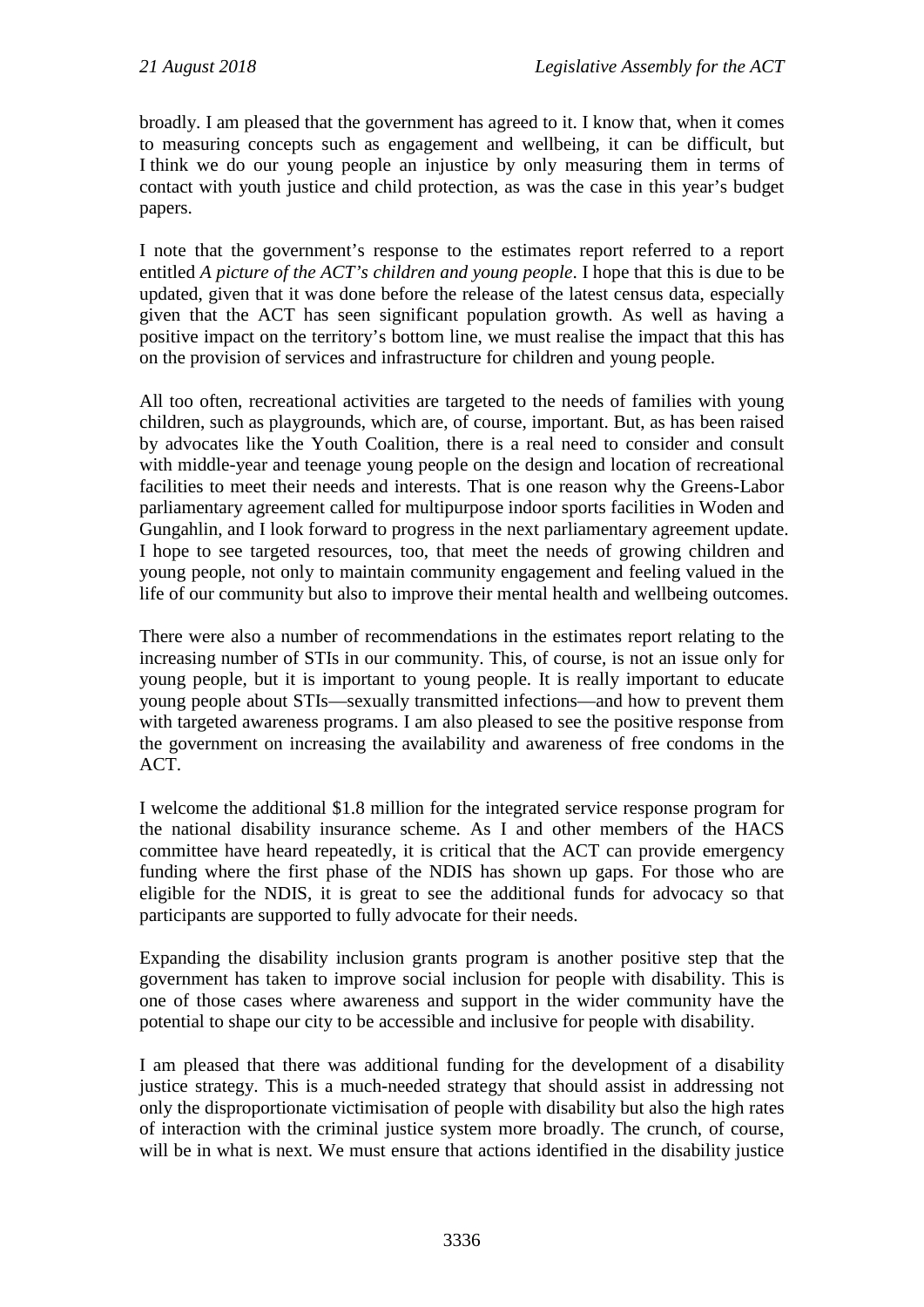strategy are adequately funded so that they can make real change for this group of people.

Looking briefly at seniors, there are some measures in the budget which we very much support, including additional places in the hospital in the home program. This is not just for seniors, of course, but I believe that seniors will be disproportionately represented in the patients cared for under this program.

I am very pleased to see the continued rollout of the age-friendly suburbs program, in Page and Hughes. I point out that an age-friendly suburb is a suburb which will be friendly for people of all ages, not just senior citizens. Also, there is now to be a seniors rights service, to address the concerning rates of elder abuse in our community. I think that is particularly good. I am also pleased that the government has responded to calls by me and others to expand the general rates aged deferral scheme.

In conclusion, recommendation 37 of the estimates committee report states:

The committee recommends the ACT Government continue to focus on delivering the services for a growing city.

*(Second speaking period taken.)* As a Greens member of the Assembly, I believe it is imperative that these services should cater not just for the mainstream members of our community, not just for the affluent members of our community but for those people who, for many and varied reasons, are struggling, possibly on a long-term basis or possibly on a short-term basis, to gain access to vital community services. Vital services such as housing, transport, health, education, broader community supports and basic social inclusion need to be accessible and affordable for everybody in our community. It is vital that the government continue to consider the needs of vulnerable Canberrans and to support the community services and organisations who are expert in identifying these issues and responding to them.

We want Canberra to be a place that works for all of the community and is a safe, loving, compassionate and inclusive community. This is the directorate which, more than others, should be focusing on that. I support the continuing expenditure and would love to see it do better in the future.

**MRS KIKKERT** (Ginninderra) (4.53): The budget that we are talking about today is underwhelming in a number of areas. I would like to begin with safer families. When the government introduced the safer families levy two years ago, the Canberrans I know were all more than happy to contribute to making our city safer by better responding to and preventing domestic violence. Two years on, many of these residents are wondering where exactly this money is going and, more importantly, whether things are genuinely getting better.

I note the small funding increases provided in this year's budget to two important front-line service providers. But, as was reported in April this year, demand on the Domestic Violence Crisis Service, for example, has tripled over the past 10 years. Financial support, however, has not tripled over the same period. As I raised during estimates hearings, I have heard from Canberrans who still cannot get through to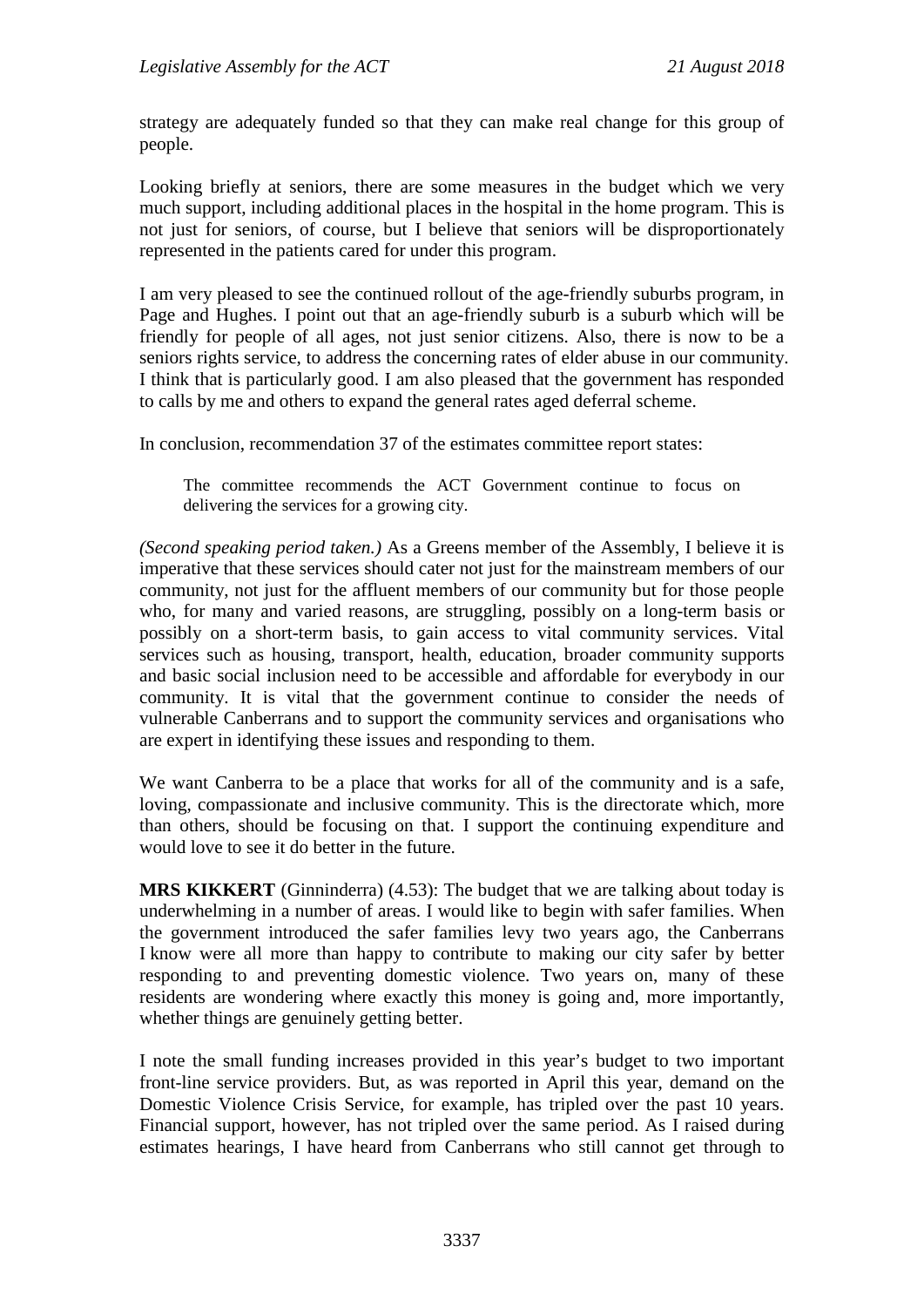DVCS even when in serious need. In one instance a member of my staff walked over to the Magistrates Court to assist one of these desperate victims who had been trying for hours to access help through the telephone.

This is not good enough. We need to have a completely accurate picture of what the real demand is for our front-line crisis providers, and then this government needs to make sure that these services have the funds they need to be able to operate without compromising the safety of families. Safer families falls into the "no" or "unclear" column.

What we need in this territory is clear accountability targets for specific prevention and early intervention measures, and regular reports against these targets. Many of these can be found in the national plan to reduce violence against women and their children, which this government signed up to. But what really has been implemented? Has the safer families package really made any difference? These kinds of questions were asked of this government in a forum in April and, according to what those who attended told me, the answers then were vague and unsatisfying. I see no improvement in this budget. Canberra residents rightly expect better.

I now want to address care and protection. This is another crucially important area where Canberrans expect their government to get things right. It is good to see a proper investment in adoption and permanency finally being made in this year's budget. But why has it taken so long? My colleague Ms Lawder first raised concerns about the adoption process in the ACT in 2015. Both Labor and the Greens blocked her attempt to improve matters. Thankfully, she persisted and in 2016 secured the creation of the domestic adoptions task force. As was made very clear during estimates hearings, the commitment to provide funding to the Community Services Directorate for staff to work specifically on adoption and permanency is a direct response to the task force's recommendations. In other words, without the clear leadership of the Canberra Liberals, who first raised this issue and then persistently pursued it over the course of two years, nothing would have changed.

This budget predicts that costs for out of home care will rise again this year, strongly suggesting that many of these kids are being provided for in residential care homes, which, despite being the most expensive option, has the worst known outcomes. In a recent discussion, a child protection expert told me that his single biggest concern when it comes to out of home care is lack of support for carers. In their budget submission, ACTCOSS specifically mentioned lack of training and financial support for carers. This, they added, is a particular issue for informal kinship carers, who lack access to the supports and services available through ACT Together.

Unfortunately, at least one grandparent carer support group has lost approximately 80 per cent of its government funding in this budget, without an adequate replacement. When they asked where to go for help instead, this government actually referred them to an organisation whose website specifically says they do not and cannot assist informal kinship carers, a fact I confirmed with a phone call. Imagine that: in one go this government yanked the funds these elderly care providers have been using to access a trained social worker, and then this same government sent these grandparents off to seek help from an organisation that openly advertises that it cannot provide that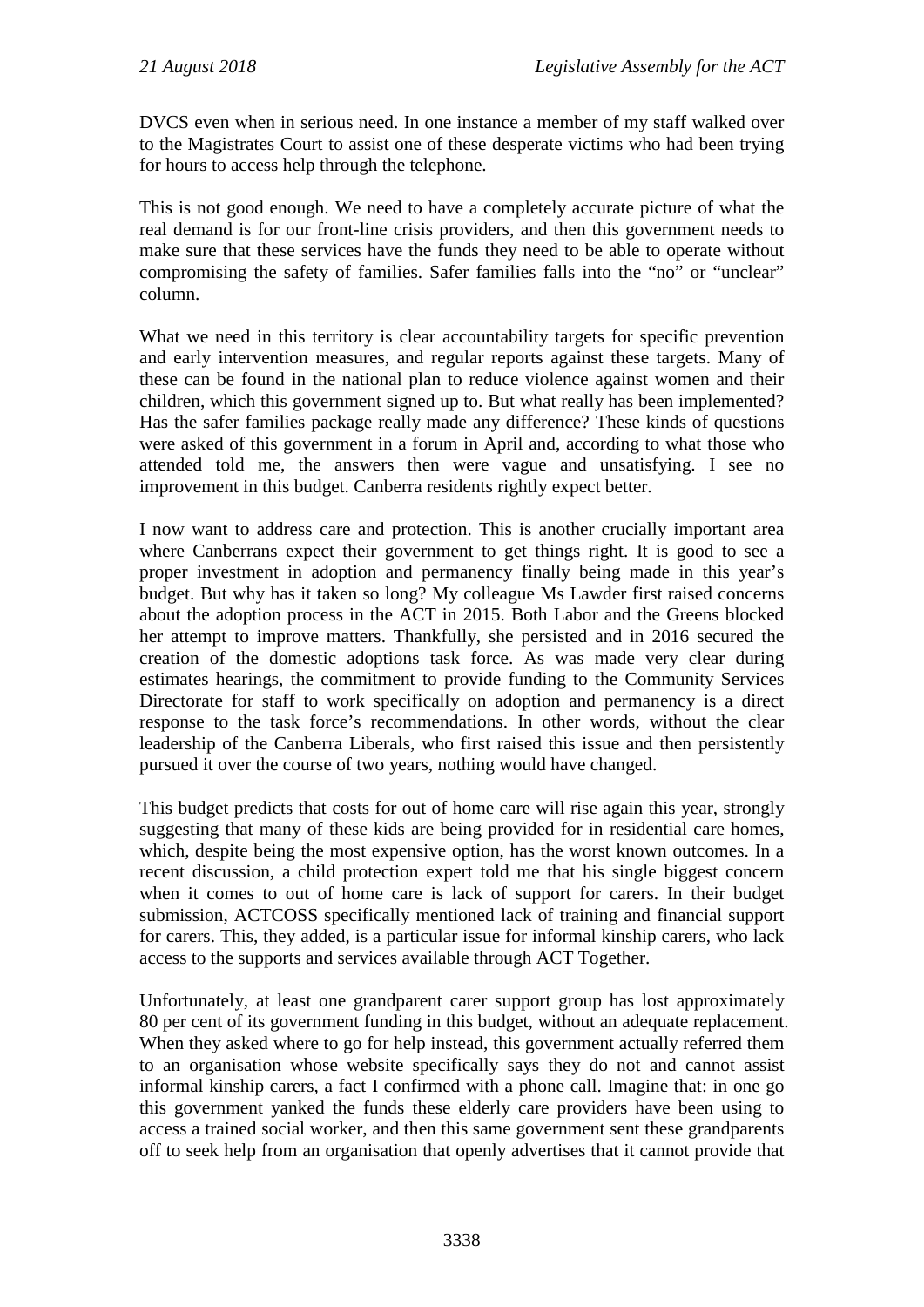help. Naturally, these Canberrans who selflessly care for their grandchildren have concluded that their current government does not care for them.

The final concern I want to address in the care and protection space is the lack of a straightforward and easily accessible process for handling complaints and concerns. First, carers in the territory are being told they can raise their concerns with the Children and Young People Commissioner. More than once, Minister Stephen-Smith has mentioned this option in this chamber. Nevertheless, in estimates hearings the commissioner said she does not know why that recommendation is given, since she cannot actually advocate on behalf of carers.

The reality is that this government does not seem to know how to handle many of the complaints that arise around care and protection issues. In answer to one of my questions in estimates hearings, I was told that existing pathways for the review of these decisions have not been clearly explained previously but would be in an upcoming handbook for carers.

We have known that we have a problem with this issue for many years now. The 2004 Vardon report noted that submissions to the commissioner "highlighted the lack of an independent grievance structure". Parents, carers and agencies all relayed stories of frustration about having nowhere to go when they disagreed with care and protection decisions. Fourteen years later we have this government admitting that they have not even done a very good job of explaining the pathways that supposedly exist.

I look forward to seeing this new carers handbook but, as has been pointed out before, for a pathway to be useful it has to be accessible. From the Vardon report onwards, the recommendation has been for an independent mediator. Seeking the necessary legal advice in order to deal with these kinds of issues in a court is an effective barrier to most people. I was told in estimates hearings that the government report on what care and protection decisions should be subject to external review is, to quote the minister, "imminent". I have not seen it yet, but I expect important changes. This and previous Labor governments have dragged their feet for too for long on this issue.

On the subject of youth engagement, I raise a number of points. Again this budget underwhelms. Once again, youth advocates such as the Youth Coalition of the ACT have approached this government with a request that something substantial be done to address youth homelessness and youth unemployment in the territory. To quote from a statement released by the Youth Coalition:

This budget does not deliver on addressing insecure housing and employment for young Canberrans … Young people in our city should not have to sleep in libraries, cars or couchsurf because they are unable to find accommodation in Canberra … It is not acceptable to see this huge gap between those who thrive in this prosperous city, and the young people who don't have a safe place to live.

We learned during estimates hearings that New South Wales has programs that work with nine to 15-year-olds and their families to prevent homelessness. These family aware programs deal not just with the young person but directly with her or his family to address their pressures and functioning. Often the young person is able to safely stay at home. Where are such programs in this territory? I know that we have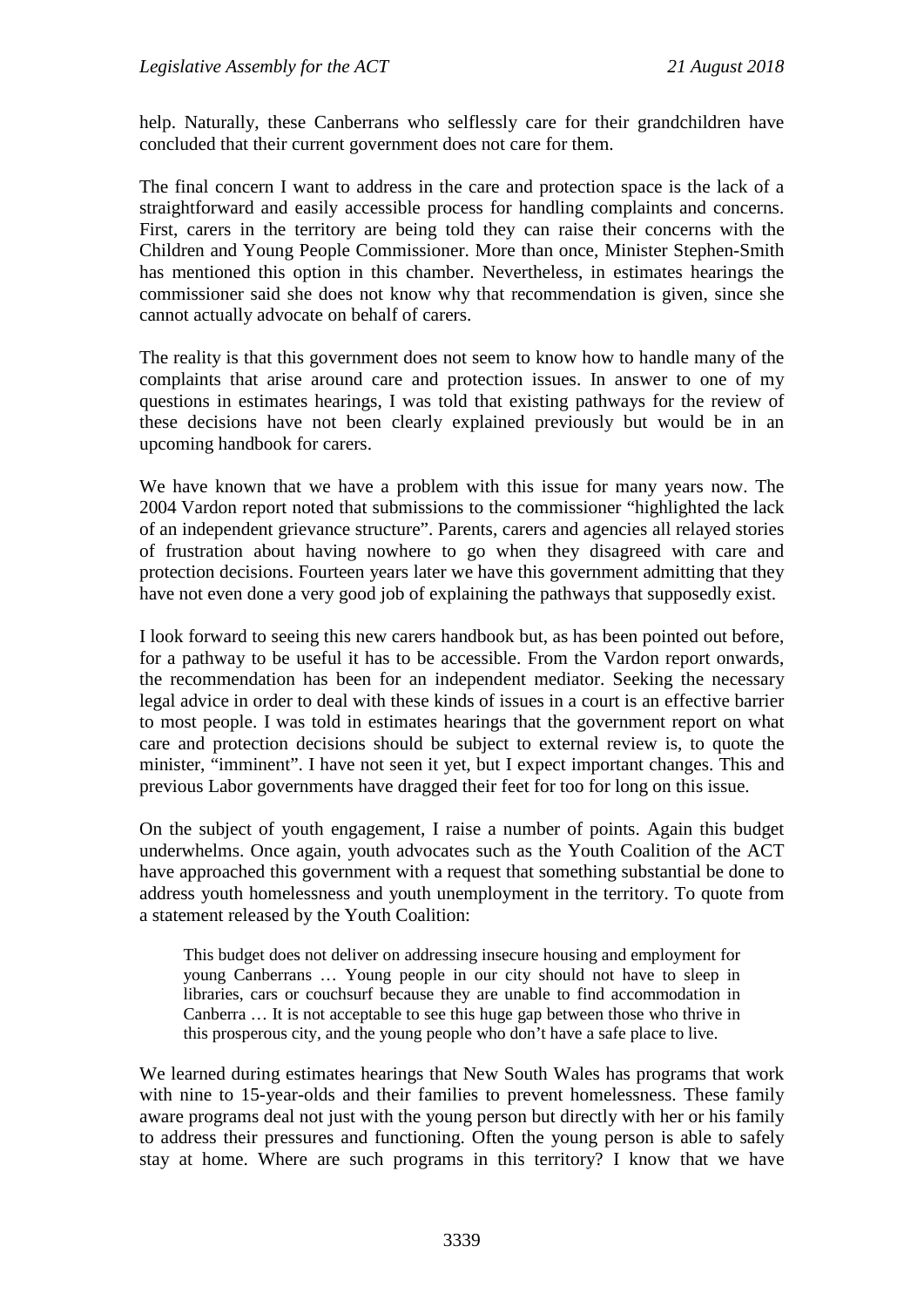community service providers that are equipped and prepared to implement these kinds of programs, but this government does not fund them to do so.

We are, as those opposite so often like to remind us, the most prosperous jurisdiction in this nation, yet our youth and especially those who are struggling seem to be invisible to this government. They certainly do not make much appearance in this budget. *(Second speaking period taken.)* I fully endorse the estimates committee's recommendation that the ACT government work with the youth sector to ensure that adequate initiatives and support programs are available, especially to those in the eight to 15-year-old cohort and to those exiting out of home care.

In fact, this government needs to work better with the youth sector across the board. Kulture Break, for example, currently have over 8,000 youth participating in their various programs each week, but they are struggling to secure the funding they need to run their risk intervention programs like man up and ladies first. They are one of many organisations that I am aware of that help young people stay out of trouble, succeed at school and so forth. This government needs to do a better job of taking young people seriously by engaging with and supporting such organisations.

I will now speak to multicultural affairs. Again the budget underwhelms. A very modest amount of money has been committed to the National Multicultural Festival for the next four years, but otherwise culturally and linguistically diverse Canberrans are almost invisible in this budget. The needs of multicultural communities are far bigger than an annual festival. As I raised in a recent motion, this government has made rather important promises through the ACT multicultural framework, many of which remain incomplete or only partially fulfilled. Where is the money, for example, that was promised to support the accreditation of additional formal interpreters for new and emerging language community groups?

The estimates committee recommends that the ACT government consider additional mechanisms, both formal and informal, for consulting with the territory's diverse multicultural communities. I wholeheartedly endorse this recommendation. We all saw a perfect example earlier this year of what happens when insufficient consultation happens. Cultural community groups had been serving alcoholic beverages at the Multicultural Festival since the event began in 1996. Ask these community groups what kind of consultation occurred before this government banned their selling alcohol at this year's festival and suggested that it was in response to a recommendation from ACT Policing, until we all found out that the recommendation from the police had been the exact opposite. I can assure you, Madam Deputy Speaker, that multicultural communities know when they have been taken seriously and consulted with and when they have not.

One final point is that Canberra is growing. Under this government, so are our rates and fees and so is government revenue. Canberra residents have a simple expectation that basic government services will likewise keep pace with this growth. This includes the community services that support families, young people and those who are struggling. Is this a budget that reflects a commitment to make sure that the provision of essential services is not falling further and further behind? It is not, from what I can tell.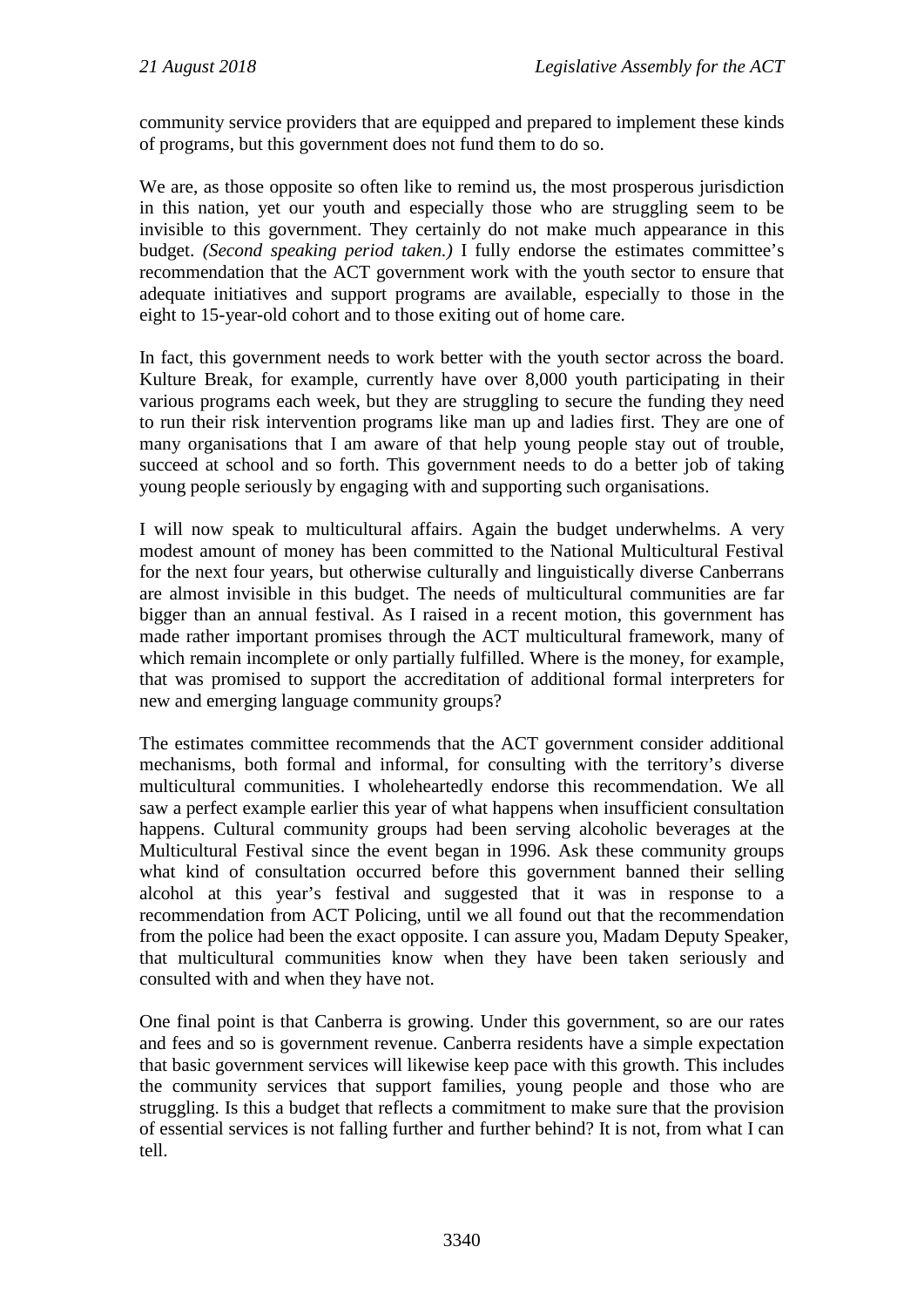We have community service providers who wish to be able to increase their capacity to partner with schools and provide targeted intensive supports to students and their families to avoid crisis. This budget ignores their requests. We have a Conflict Resolution Service that helps to avoid court cases but finds itself underfunded and overwhelmed by surging demand. This budget leaves it high and dry.

In conclusion, the funding commitment to community services in this budget is effectively a reduction because, as recently noted by former Chief Minister Jon Stanhope, the growth in funding is actually less than inflation. I echo Mr Stanhope's assessment of this government's approach to its 2018–19 budget:

It goes without saying that all of these cuts will impact disproportionately and dramatically on the most poor, disadvantaged, vulnerable and marginalised people in our community.

This is a tragedy. Canberrans rightly expect better of their current government, and so do I.

**MR RAMSAY** (Ginninderra—Attorney-General, Minister for Regulatory Services, Minister for the Arts and Community Events and Minister for Veterans and Seniors) (5.08): I am pleased to speak about my portfolio responsibilities as Minister for Veterans and Seniors. Both veterans and seniors bring their skills, their life experience, and their wisdom to the continuing contribution they make to this community. The significance of veterans and seniors to the ACT community is recognised strongly in the 2018-19 budget allocation of additional funding for the ACT government veterans employment strategy, the introduction of a dedicated veterans grants program, the creation of a seniors rights service, enhancements to key health services for older Canberrans, and for initiatives to ease cost of living pressures for older Canberrans.

The ACT government honours and respects those who have served our country through the Australian Defence Force. We are working to increase recognition of veterans' skills and experience and to strengthen their opportunities to participate in civilian employment, and in the Canberra community more broadly. The 2018-19 budget includes an allocation of funding to continue to deliver on the ACT government veterans employment strategy. Through this strategy the ACT public service will seek to increase the recruitment and retention of veterans and become a model employer of veterans in the territory. The benefits of employing veterans flow to individual veterans and their families but also to the territory as a whole through the utilisation of some of the most highly trained and skilled workers available.

Also included in the 2018-19 budget is an allocation of funding for the expansion of the veterans and seniors participation grants program. An additional \$80,000 per year has been made available to support the creation of a separate and distinct grants round for veterans. This grants program will allow organisations to enhance the support they provide veterans and their families in the ACT, and I look forward to launching this round in the coming weeks.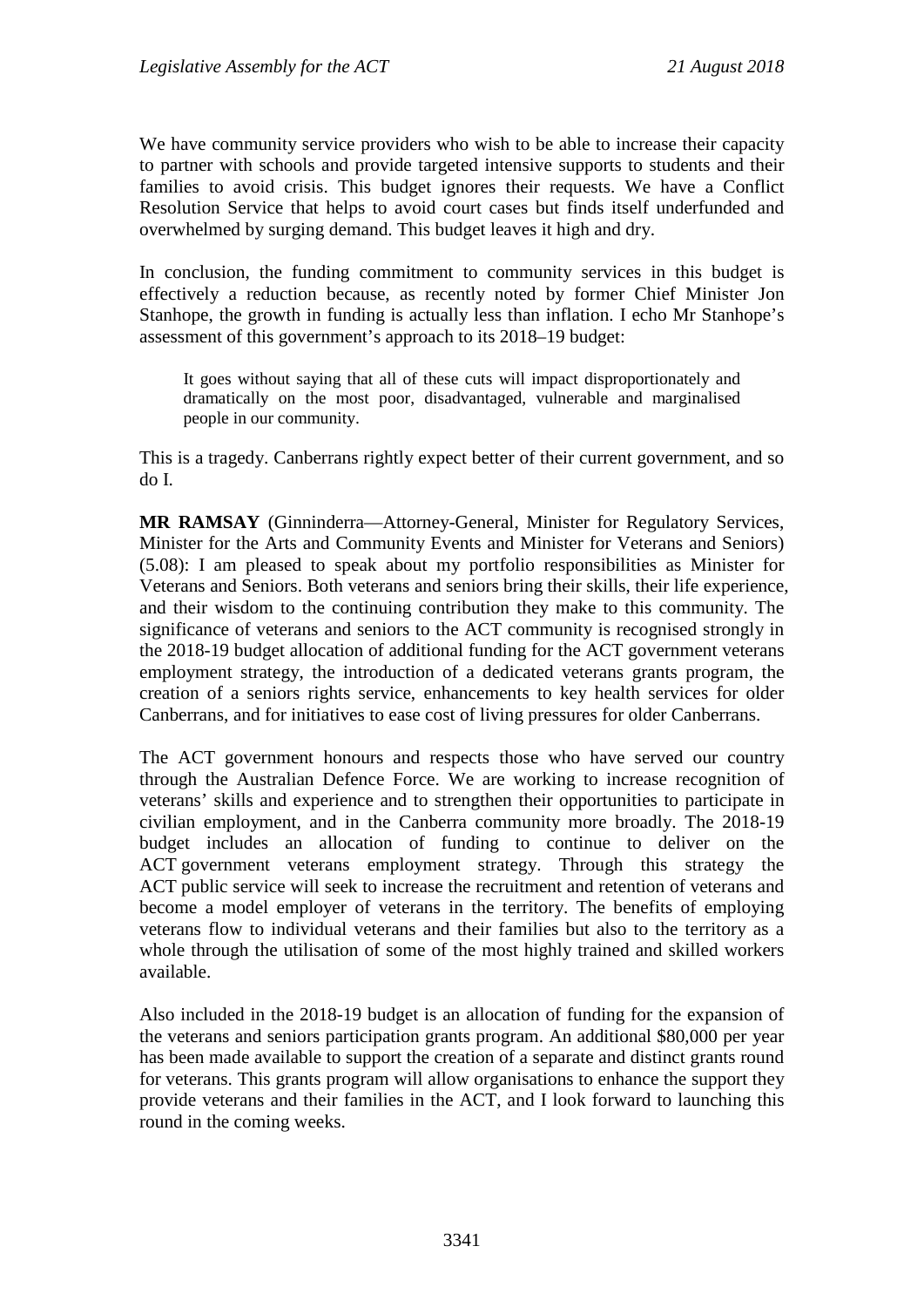The number of older Canberrans is increasing rapidly. Between 2015 and 2055 the number of people aged 65 years and over is projected to almost triple, and the number of people aged 85 years and over is expected to increase almost fivefold. The increasing number of older Canberrans brings many opportunities as well as adding to the social fabric of our city. It also brings with it a responsibility to ensure that the rights of older Canberrans are protected.

There is increasing awareness across Australia and internationally of the need to take action to prevent and to respond to elder abuse. The ACT government is committed to tackling this here and cooperatively with other jurisdictions. The 2018-19 budget also includes funding to establish a seniors rights service, based in Legal Aid. This will provide targeted and specialised support for older Canberrans who are experiencing or are vulnerable to elder abuse.

The 2018-19 budget also includes an allocation for an increase in the staffing resources of the office for veterans and seniors. The office, working alongside the Justice and Community Safety Directorate, provides the ACT government's representation on the Council of Attorneys-General working group on protecting the rights of older Canberrans. This working group is overseeing the national response on the implementation of the recommendations resulting from the Australian Law Reform Commission's report *Elder Abuse—A National Legal Response* and is leading the development of a national plan on elder abuse.

The ACT government values the ongoing contribution older Canberrans make to our community and is working to make sure all Canberrans continue to enjoy good quality of life as they age. To realise this commitment the 2018-19 budget includes a number of initiatives to enhance services for older Canberrans and to ease cost of living pressures.

Outside my portfolio areas the hospital in the home program will be expanded so that around 3,000 more Canberrans a year can receive high quality care in their own home. The older persons mental health intensive treatment service will be boosted to provide stronger case management and clinical care to older Canberrans who are discharged from hospital, living in residential aged care or experiencing issues with housing.

To ease cost of living pressures the general rates aged deferral scheme will be expanded by removing the income and unimproved land value thresholds so that more senior Canberrans can defer their annual rates. Additionally, free off-peak travel on public transport for eligible pensioners will be extended for a further 12 months, and the utilities concession is also increased by \$50 from 1 July, taking the total payment to \$654 a year.

There is a lot in this budget for both veterans and seniors. I look forward to continuing work across government and with the community as the new and enhanced measures I have outlined take shape and as we continue to work towards ensuring veterans and seniors are able to actively participate as valued and respected citizens, appreciated for their contribution to this inclusive, vibrant city.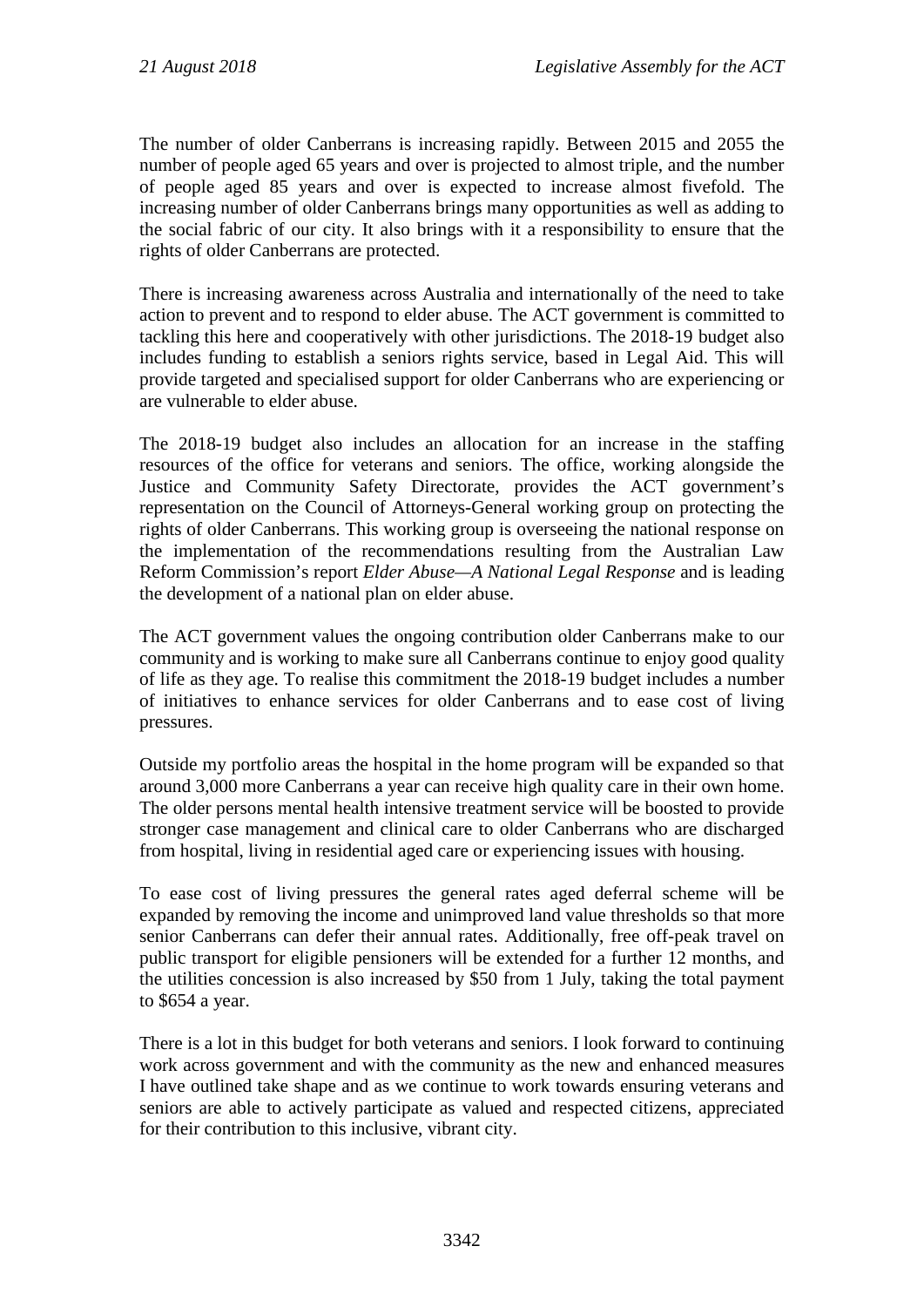**MS BERRY** (Ginninderra—Deputy Chief Minister, Minister for Education and Early Childhood Development, Minister for Housing and Suburban Development, Minister for the Prevention of Domestic and Family Violence, Minister for Women and Minister for Sport and Recreation) (5.14): The ACT government is ensuring we make families feel safe. The government's \$24.1 million safer families package is now in its third year. This package supports the implementation of commitments made in 2016 in the ACT government's response to family violence. In 2018-19 we continued funding to those services responding to the increase in reporting of domestic and family violence, and we built on the gains made in the first two years of reform.

The 2018-19 budget includes a further \$9.3 million over four years for initiatives that complement the safer families package. Budgets and responsibility for implementation of the safer families initiative lie across multiple directorates of the government. Much of this funding is then allocated to the community. This spread of responsibility highlights that domestic and family violence is an issue for the whole community. The development of this important work with experts within the sector has been front and centre of the conversation.

People who have lived experienced were asked for their input, which was important to ensuring that their voices and stories led to the development of the family safety hub and the work that will flow from there. The government has learned of the importance of having staff in front-line services skilled up to recognise and respond to people experiencing domestic and family violence.

The budget allocates \$1.27 million to two initiatives for 2018-19 to build workforce capability. A front-line worker training strategy will be implemented to build enduring core capability for front-line workers across the health, education, community services and justice sectors.

In recognition of the complex relationships between domestic and family violence and alcohol and drug use, work is underway to build workforce capability in the alcohol and drug sector. This will build upon the work of ATODA—the Alcohol, Tobacco and Other Drug Association—utilising a whole-of-organisation approach. We want to ensure staff have access to training about domestic and family violence and are supported by leadership, policy, referral options, data collection and information sharing.

Funding of \$5.96 million over four years was allocated to the delivery of the family safety hub. Testing will commence on the family safety hub approach, with the focus for the first phase of work on women and families during pregnancy and early parenting. Research tells us that women are at greater risk of experiencing violence from their partner during pregnancy and postpartum. The family safety hub will increase opportunities for prevention and early intervention and facilitate improved responses, including expansion of the pathways to safety for families experiencing domestic and family violence. Implementation of the family safety hub will include a robust evaluation of both the process and outcomes. It is anticipated that the first phase will provide valuable learnings for the next phase of the family safety hub.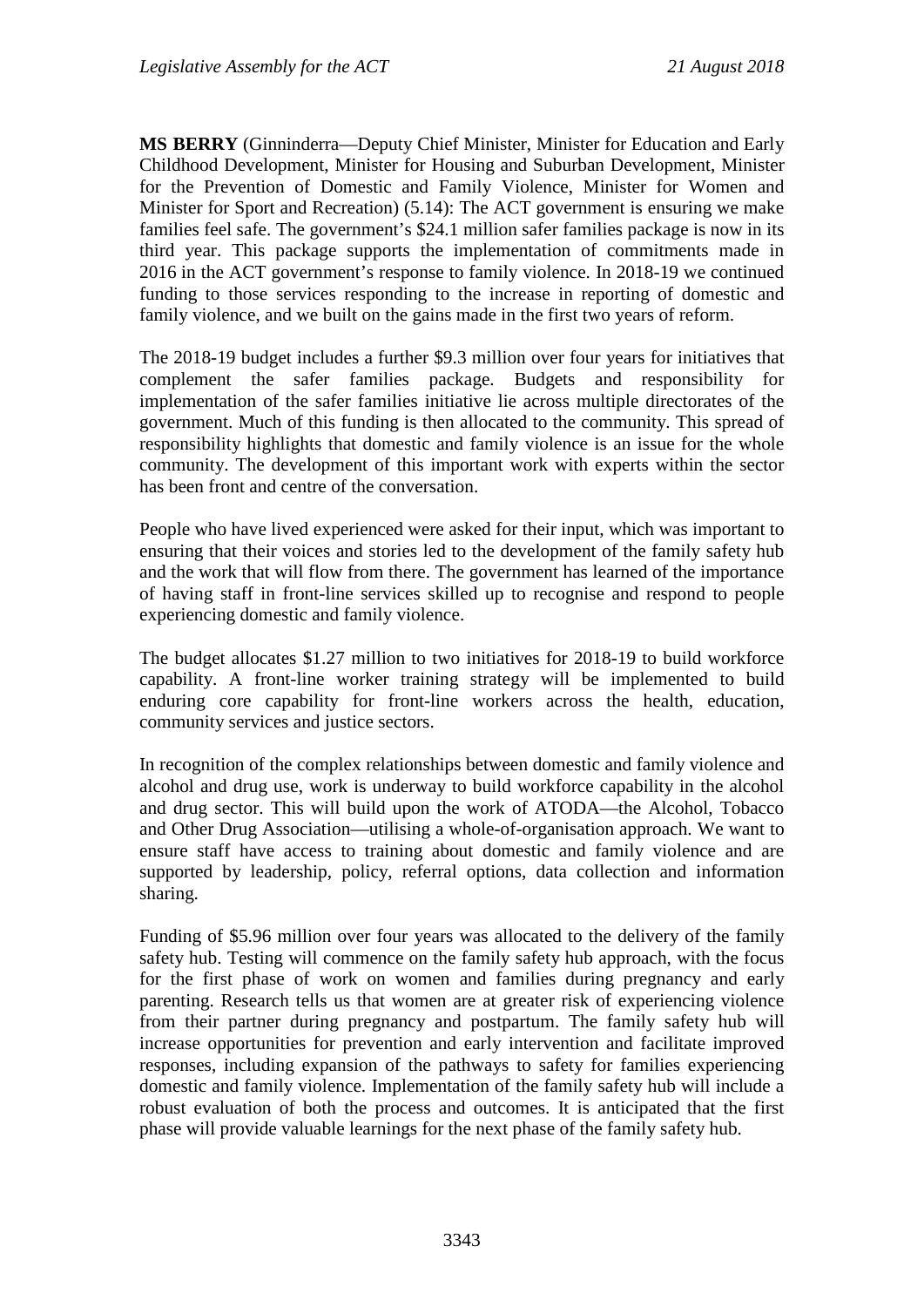Additional funding for front-line services to respond to increased demand for domestic and family violence support has also been provided in 2018-19, with an additional \$1.7 million over four years for the Canberra Rape Crisis Centre and Domestic Violence Crisis Service. Additional funding of \$6.5 million over four years has been provided for specialist homelessness services to provide additional crisis accommodation and support to prevent women and children from becoming homeless due to domestic and family violence. This includes a children's program which actively addresses trauma issues in children and promotes healthy relationships.

The ACT government is working for the full and equal participation of women and girls in all aspects of society by providing genuine opportunities for women and girls to reach their full potential. This is critical to the wellbeing of our whole community. The government is leading by example in advancing the status of women at work and in our community through a new investment of \$696,000 to continue important work to implement key actions under the ACT women's plan and to support initiatives that promote greater representation of women and diversity and leadership.

As our city grows, the government is ensuring we continue to focus on building an even more inclusive community that ensures all Canberrans have equal opportunities to participate. This additional funding to be provided to the office for women will support the delivery of a suite of initiatives designed to drive outcomes in gender equality including: community engagement to promote gender equality in the ACT; improving the evidence base related to gender equality; training to reduce and eliminate unconscious bias across government; promoting diversity on boards through the diversity register; and delivering a board traineeship program for women.

The additional investment will assist the broader community, including corporate businesses and community not-for-profit organisations by providing additional tools to better address gender inequality in their own spheres of influence. Training packages, strategies and tools will be developed to provide useful information for the whole community on how unconscious bias can be addressed and how we can create a more respectful environment for everyone.

To ensure that the ACT continues to be a national leader in ensuring diversity on ACT boards and committees, this budget includes additional investment to maintain and promote the ACT diversity register. The diversity register was launched on 1 June 2018 to support the government's commitment to improve diversity in appointments to boards and committees in leadership roles. This commitment acknowledges the value for both individuals and communities in having a range of experiences represented in these roles.

The funding will also deliver a board traineeship program to promote gender equity. We will particularly focus on industries where female representation is low and on sporting organisations who are required to meet the target of 40 per cent female representation by 2020.

**MS LEE** (Kurrajong) (5.20): Since the introduction of the NDIS and the ACT government's decision to take up the challenge to be the first jurisdiction to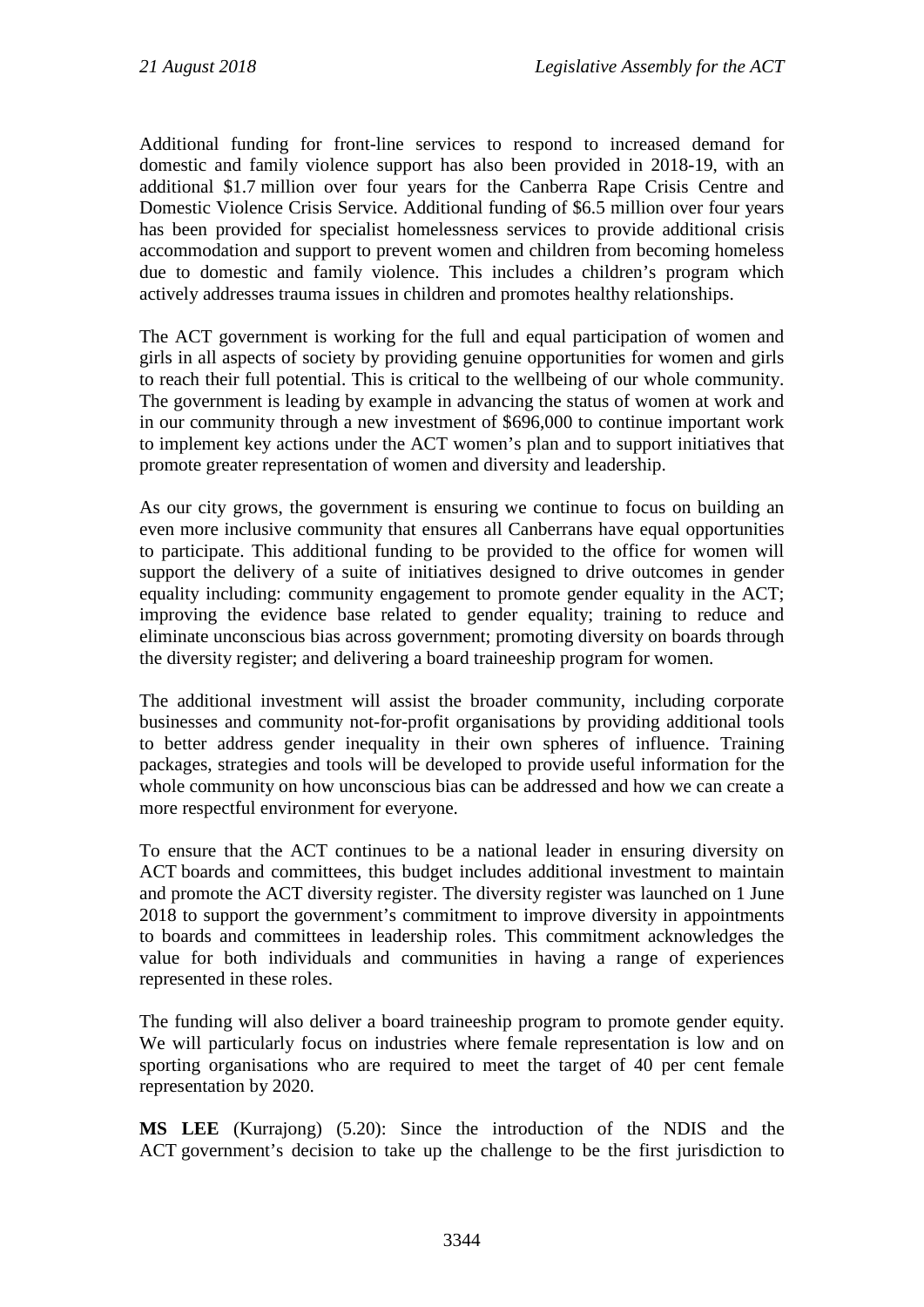transition to the new scheme, the pathway for both bureaucracy and NDIS clients has been somewhat of a rocky journey. Since the move to transition, the directorate previously responsible for the delivery of disability services has had a confused status among people and groups who previously received funding from them, and there have been some turbulent times. We all know the on-again, off-again status of SHOUT, the concern about whether TADACT would or could be restructured and funded, the future of Pegasus and of Radio 1RPH, not to mention various people with mental health issues that do not fit the NDIS format.

I regret to say that I am still not entirely convinced the current arrangements are either yet well understood or entirely fair. We have too many advocacy groups who have become the forgotten people. We have mental health patients. Some qualify for NDIS while others do not. We have others who may or may not qualify under Health or under another directorate, like SHOUT was, eventually.

I am sure the intention was to make life easier for those with a disability and for their carers and families, but in fact the choice and control mantra has become somewhat of a nightmare for too many. And a key group of people who fall into this category are our most vulnerable members of the disability community: those from a culturally and linguistically diverse background and our Aboriginal and Torres Strait Islander Canberrans.

Despite numerous questions from me on specific support initiatives for these vulnerable groups, I am yet to be convinced that there is anything substantive beyond advocacy groups and translated material. Both these things are important and absolutely necessary. But are they enough? Language barriers and having someone to speak for them is one part of the picture. Cultural barriers and the enormity of responding to a sudden trauma is another thing altogether. I know that the minister cares deeply about these groups, given her other portfolio responsibilities, and I await further initiatives in really supporting and making a difference to these groups.

I suspect there is even less understanding about the role of Disability ACT now. There is, for example, a budget allocation of \$4.2 million for an office for disability, and this included an increase of \$1 million over last year. I assume some of this is to progress the disability justice strategy and the connect and participate expo held earlier. We learnt during the estimates hearings that staff are also supporting advocacy and emergency funding. But despite all that, there is still an element of luck, of inconsistency in who gets supported, and I am not sure that that is fair.

Advocacy or support groups were clearly an overlooked area when the NDIS framework was being established. The patch-up approach through the capacity building and linkages funding is all very well but it is no long-term solution. I do not believe it is a deliberate oversight, just an unfortunate happenstance.

I know that in education the additional funds for disability education are equally not well understood, despite my questions during the estimates hearings and in question time only last week. I note the minister for education undertook to provide further information to the Assembly about this budget item and I look forward to receiving more detailed information on this.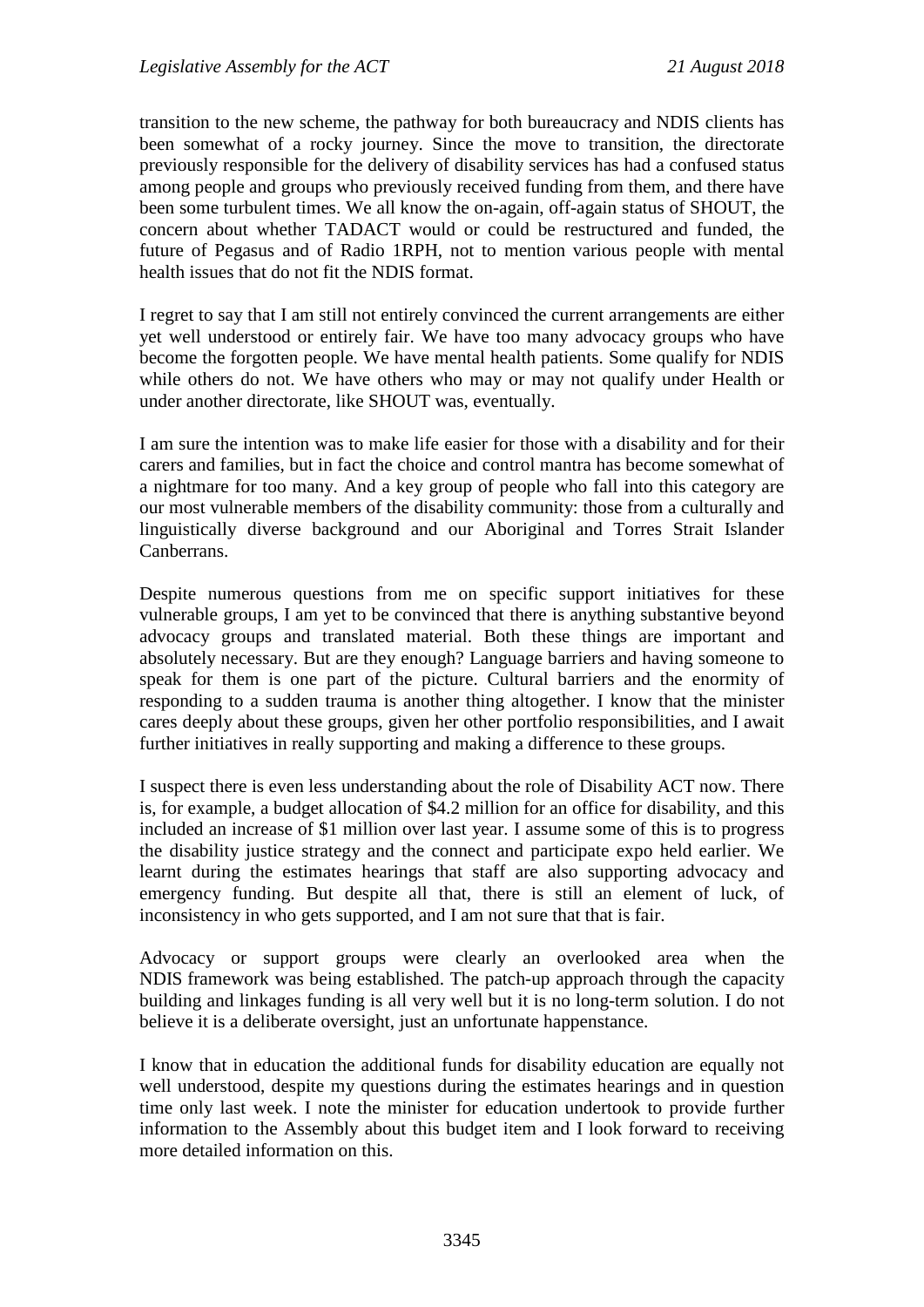The minister for disability said in her evidence to the committee that she acknowledged people are falling or have fallen between the cracks. She said:

In terms of preventing people falling through the gaps, some of the gaps that have been identified are between the mainstream system and the NDIS, and that interface. So staff will be specifically working on that.

I know there are many in the sector who query how SHOUT is now able to have funding certainty—which of course is a huge relief and of benefit to so many Canberrans—but at the same time other worthy groups are going to face the same uncertain future that SHOUT faced only 18 months ago. The minister advised in the hearings that she and her directorate had a longstanding relationship with Epilepsy ACT and indeed Epilepsy ACT was supported for some years through that directorate. But now they are on the orphan scrapheap. The longstanding relationship apparently amounted to zip.

Groups such as Epilepsy ACT, Arthritis ACT and Cystic Fibrosis ACT should not have to upskill in lobbying and media tactics or go cap in hand to the minister so that they can continue to do the work they do. Equally, they do not want their volunteers distracted from assisting people to focus on fundraising just to keep the doors open. I would hope that the government might take a more flexible approach in such things as rent. Many of these organisations have received funding on the one hand from the ACT government, only to have to pay back a good percentage of it in rent.

Another area of concern is the number of young people with a disability or other long-term health issues who, due to a lack of supported accommodation, are living in nursing homes or elderly retirement villages. A response to a question on notice informed us that there are currently 38 young people in residential aged care. Why and how is this happening in Canberra? This is another of those issues that impact across more than one directorate. The estimates hearings acknowledged that collaboration across the directorates was important.

The current circumstances are entirely unsatisfactory to those 38 young people. I hope the minister and the directorate will up the efforts to find a more suitable arrangement and, in doing so, collaborate with other directorates to see whether more appropriate alternatives might be available. The estimates committee recommendation reflects the importance of collaboration, and I note that the government response on this is favourable.

Discussion also focused on the need for qualified Auslan interpreters, in conjunction with a languages register, given the previous decision to allow hearing impaired people the opportunity to serve on juries. This is another recommendation that will require cooperation across a number of directorates, including Education and JACS, to make sure we have sufficient training opportunities and access to justice.

There are still too many unanswered questions for those requiring support in the disability sector. There are still too many mental health patients who simply do not fit into an NDIS plan. There are too many families with children on the autism spectrum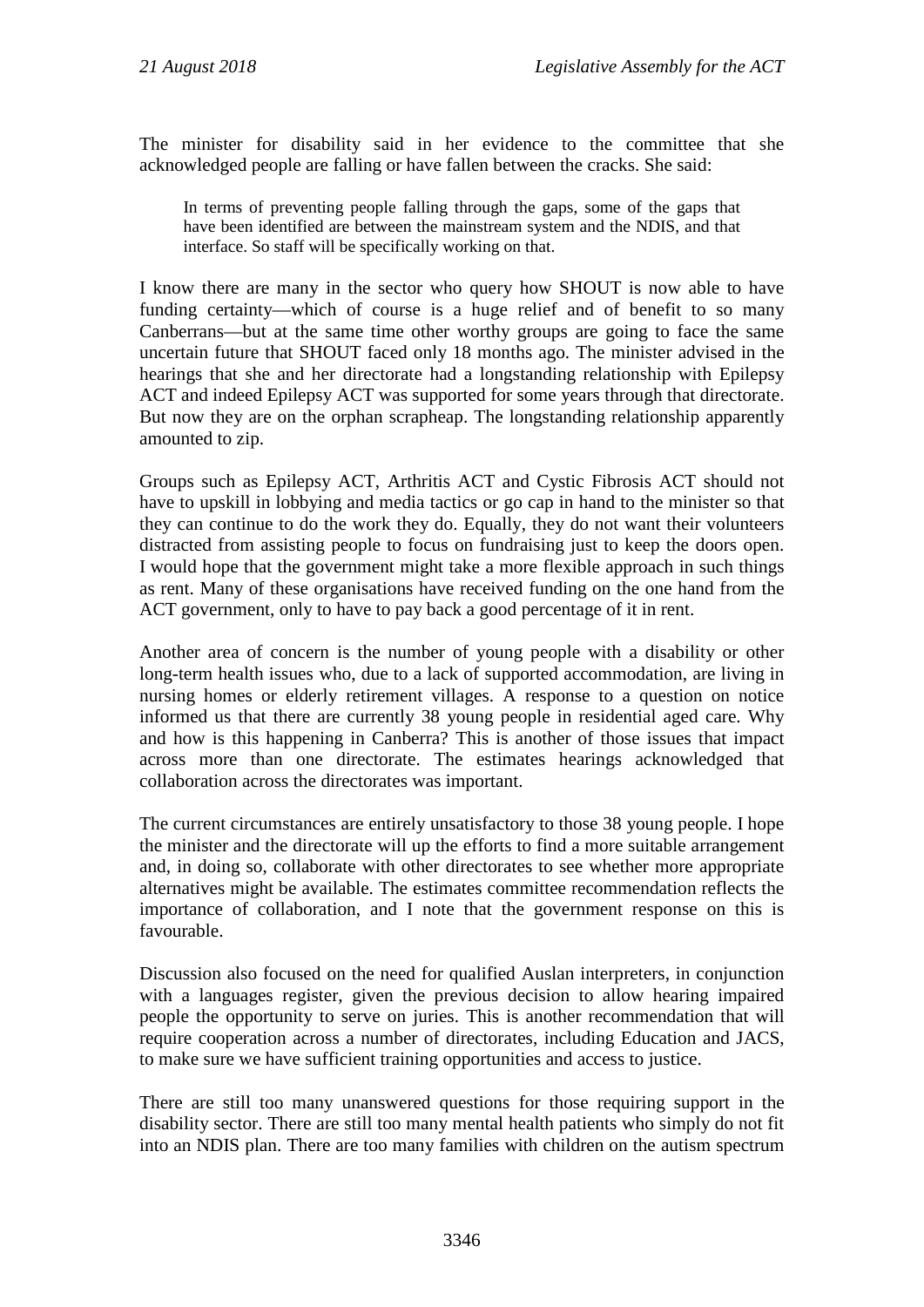who are unsure what support might be available and where they should be looking for it. There are too many people with chronic illnesses that do not fit neatly into a category that reflects current arrangements. But they do not deserve to be treated like a football and bounced between Health and Disability ACT and federal agencies.

It is four years since the NDIS pathway was chosen and, as the first jurisdiction to transition, we should be closer to getting it right. I look forward to the day that we, as a jurisdiction, can say that we are there.

**MR HANSON** (Murrumbidgee) (5.27): I speak to the veterans element of the budget and I would like to say some nice things about the budget. Where recognition should be provided, the opposition will. And where the government is, I think, doing a good job, I am happy to provide that acknowledgement. I welcome the specific initiatives in the budget. The fact that there are grants and initiatives like the vets employment strategy is good.

As members would be aware, this comes after a lot of lobbying from the opposition. For a while the Chief Minister liked to make much of the fact that we have a new government—and that is true—so it is good when the opposition, through its lobbying and through the pressure it applies in this place, the media and elsewhere and working with the community, can actually achieve outcomes for constituents. In this particular situation, the constituents we are talking about are veterans and their families.

We now have a minister, we have a Veterans Advisory Council, we have specific initiatives and we have grants. And it is good to see that there is now a bipartisan approach to these issues in the Assembly.

Part of a democracy, as well, is turning up and I commend Mr Ramsay for the fact that he does turn up to these events. I think that is a good thing. I encourage him to do so. I am sure that he is welcomed by the veterans groups as he attends those events. Certainly Mr Ramsay was there on Saturday at the Vietnam Veterans Day. It was about six degrees and raining. But it was well appreciated that he was there.

There is always more to be done. It is an important area and I offer the government bipartisan support in this and I encourage them, now that they have started down this path, to continue and to look for more ways that they can provide support for veterans in our community.

**MS STEPHEN-SMITH** (Kurrajong—Minister for Community Services and Social Inclusion, Minister for Disability, Children and Youth, Minister for Aboriginal and Torres Strait Islander Affairs, Minister for Multicultural Affairs and Minister for Workplace Safety and Industrial Relations) (5.29): The 2018-19 ACT budget is a demonstration of ACT Labor's commitment to build a stronger, fairer, more vibrant and more inclusive city. One of the nation's fastest growing regions is right here in Canberra. This ACT Labor government is ensuring that our growing city has the services and supports it needs.

This budget has been shaped by Labor values. These values are what drive members on this side of the chamber: a commitment to fairness, to equality and to inclusion.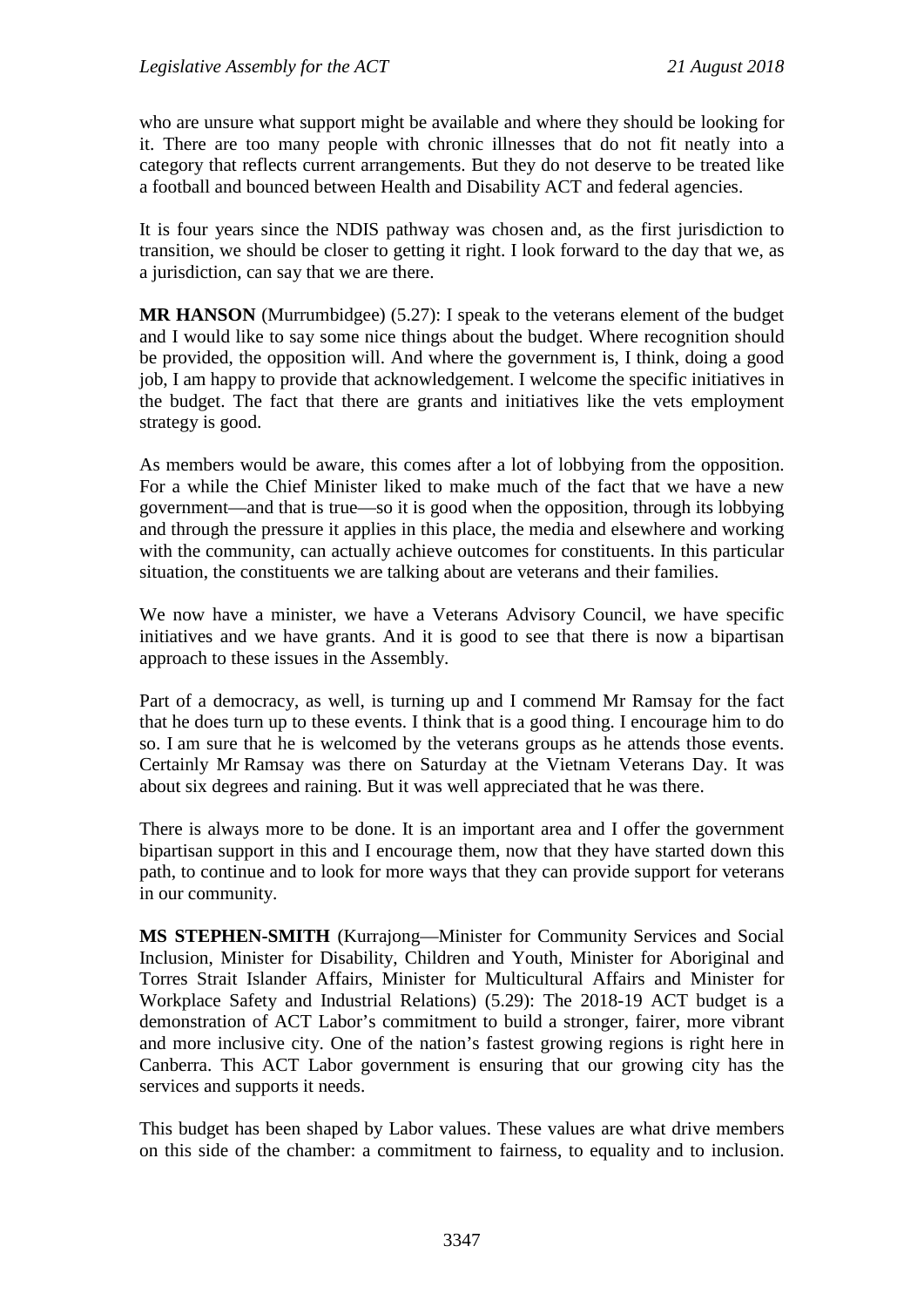Many of my portfolio areas within the Community Services Directorate are fundamental to the values I have described: young people, children and families engaged in the child protection system, Canberrans with a disability, Aboriginal and Torres Strait Islander Canberrans, and Canberrans from culturally and linguistically diverse communities. It is my honour and privilege to work to improve outcomes for all of these Canberrans.

For Canberrans with a disability, the ACT government continues its important role of providing oversight and advice to ensure the NDIS works for Canberrans. In this budget we are providing \$1.1 million to support people with disability whose complex needs are unable to be met by the NDIS. The integrated service response will work with the National Disability Insurance Agency to ensure a coordinated approach for people with a disability who engage with multiple service systems.

We are also providing \$400,000 over two years for individual advocacy. This will boost the capacity of local advocacy services to support NDIS participants facing challenges with the NDIA. In 2017 the first round of the disability inclusion grants demonstrated that Canberrans want to provide better, more accessible services and environments for people with disability. This budget expands the disability inclusion grants program over the next four years and increases the total grant pool to \$100,000 each year.

Work is underway on delivering a disability justice strategy for the ACT. We have provided \$580,000 to continue the development of this important piece of work to address the disadvantage that people with disability face when dealing with the justice system. Consultation is now underway. I encourage people to get involved, through the your say website, in the face-to-face consultations or by speaking directly to the Community Services Directorate.

This budget provides more than \$2.5 million over four years to strengthen the oversight of providers delivering services to our most vulnerable residents, including people with disability. With the introduction of the NDIS, the number of service providers has risen. We are seeing an increased demand for registration and compliance assessment.

There is no more important role for government than keeping children safe. The budget delivers \$345,000 over two years to strengthen the quality of child protection policy and practice by continuing funding for the Child and Youth Protection Quality Assurance and Improvement Committee—part of our comprehensive response to the Glanfield inquiry. The over-representation of Aboriginal and Torres Strait Islander children in out-of-home care is, as I said at question time today, unacceptable.

The independent Aboriginal and Torres Strait Islander-led review Our Booris, Our Way is examining the reasons for this over-representation. A wholly Aboriginal steering committee is overseeing the review. This budget provides \$1.371 million over 1½ years to fund completion of this important review. The review will release an interim report in coming weeks, with the final report due in late 2019. I am pleased that this funding will enable this important work to continue and to be completed.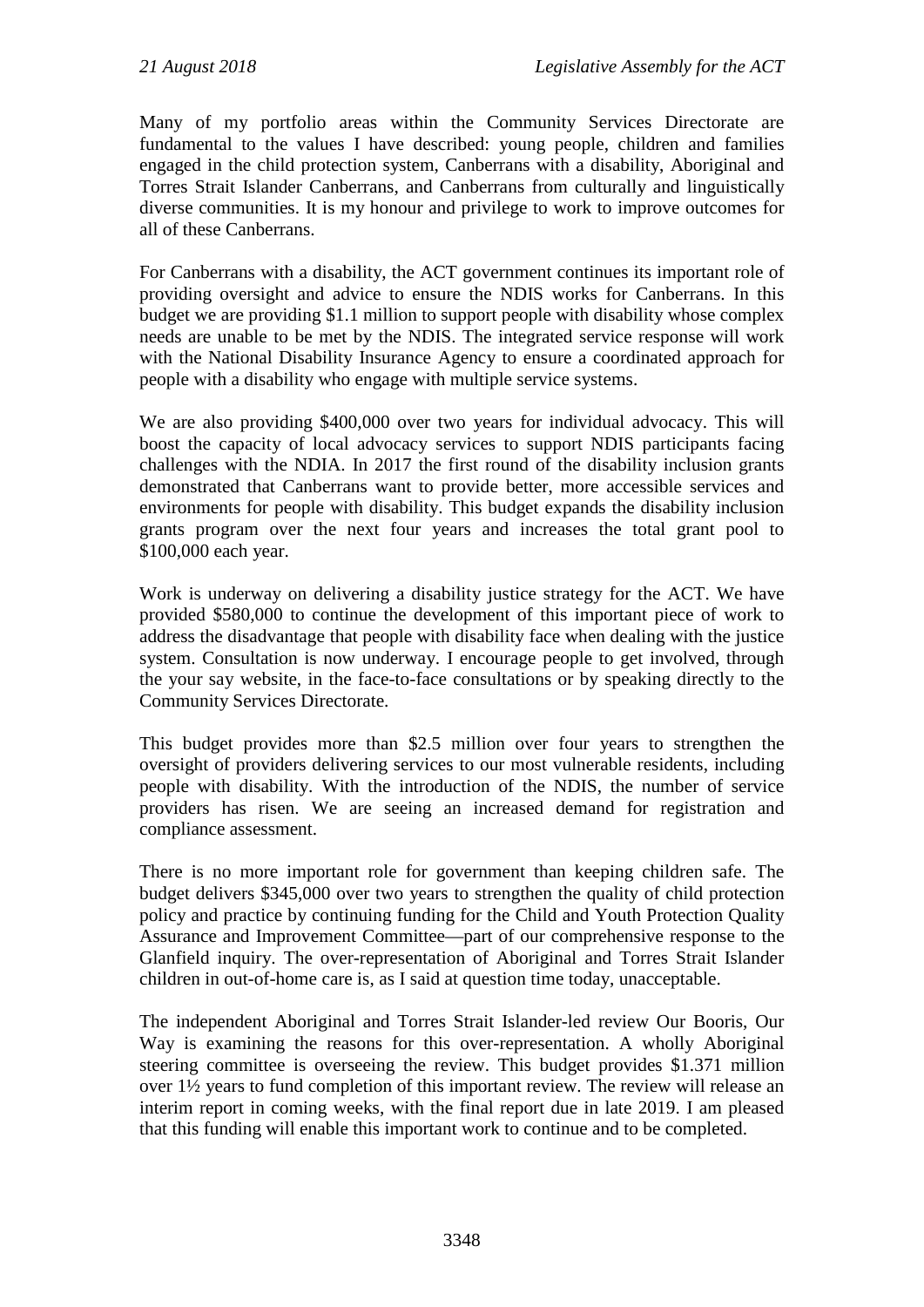I am committed to working with the Aboriginal and Torres Strait Islander community and local organisations based on the spirit and principles of self-determination. This budget commits \$150,000 to investigate suitable accommodation options for Gugan Gulwan so that it can continue to deliver exceptional services to the Aboriginal and Torres Strait Islander community. After the success of the first Reconciliation Day public holiday, \$200,000 a year has been allocated for the now annual Reconciliation Day event and for other activities promoting reconciliation and celebrating Aboriginal and Torres Strait Islander histories and cultures.

Our city's cultural diversity enriches and strengthens Canberra. The government will provide increased support for the National Multicultural Festival to maintain a safe and vibrant community event that celebrates Canberra's rich cultural diversity and promotes social cohesion in the ACT. The National Multicultural Festival is a high profile government-managed event. It forms part of the cultural calendar for the ACT and serves as an important platform for community relations with the community groups participating, as well as being Australia's biggest celebration of cultural diversity.

Mrs Kikkert asked me earlier today on Twitter whether I could clarify why the National Multicultural Festival had run at least \$100,000 "over budget" for the last four years. I recognise that in using the term "over budget," Mrs Kikkert was using a reporter's language. I should clarify that the term the authors of the particular review report use is "operating deficit".

In terms of the details of what the operating deficit comprises, I refer Mrs Kikkert to page 9 of the Oakton report, which is available on the CSD website. It is also linked to my media release, in line with the transparency that I aspire to across all of my portfolios. In doing so, I note that this shortfall in operational funding has been a known pressure for the Community Services Directorate. That is why the 2017-18 budget review committed \$255,000 in additional funding for the 2018 festival and why this budget commits \$100,000 a year in additional operational funding, plus \$150,000 for staffing, in anticipation of receipt of the review.

Mrs Kikkert also talked about formal and informal consultation processes. I look forward, as I am sure Mrs Kikkert does, to the multicultural summit later this year, the organisation of which is being led and supported by the Multicultural Advisory Council that was appointed in 2017 to represent the voice of the multicultural community to the government. Our ongoing engagement with that community is extremely important to us.

The budget proudly invests in the local community sector. Self-help organisations united together, better known as SHOUT, will receive \$469,000 over four years. This provides certainty to SHOUT, recognising its value as core social infrastructure and ensuring that the service remains part of our community in the years ahead.

This budget also commits \$1.527 million over two years to reform and improve our early intervention response to the needs of vulnerable children and their families. Our aim is to enhance early intervention capacity to improve outcomes, particularly for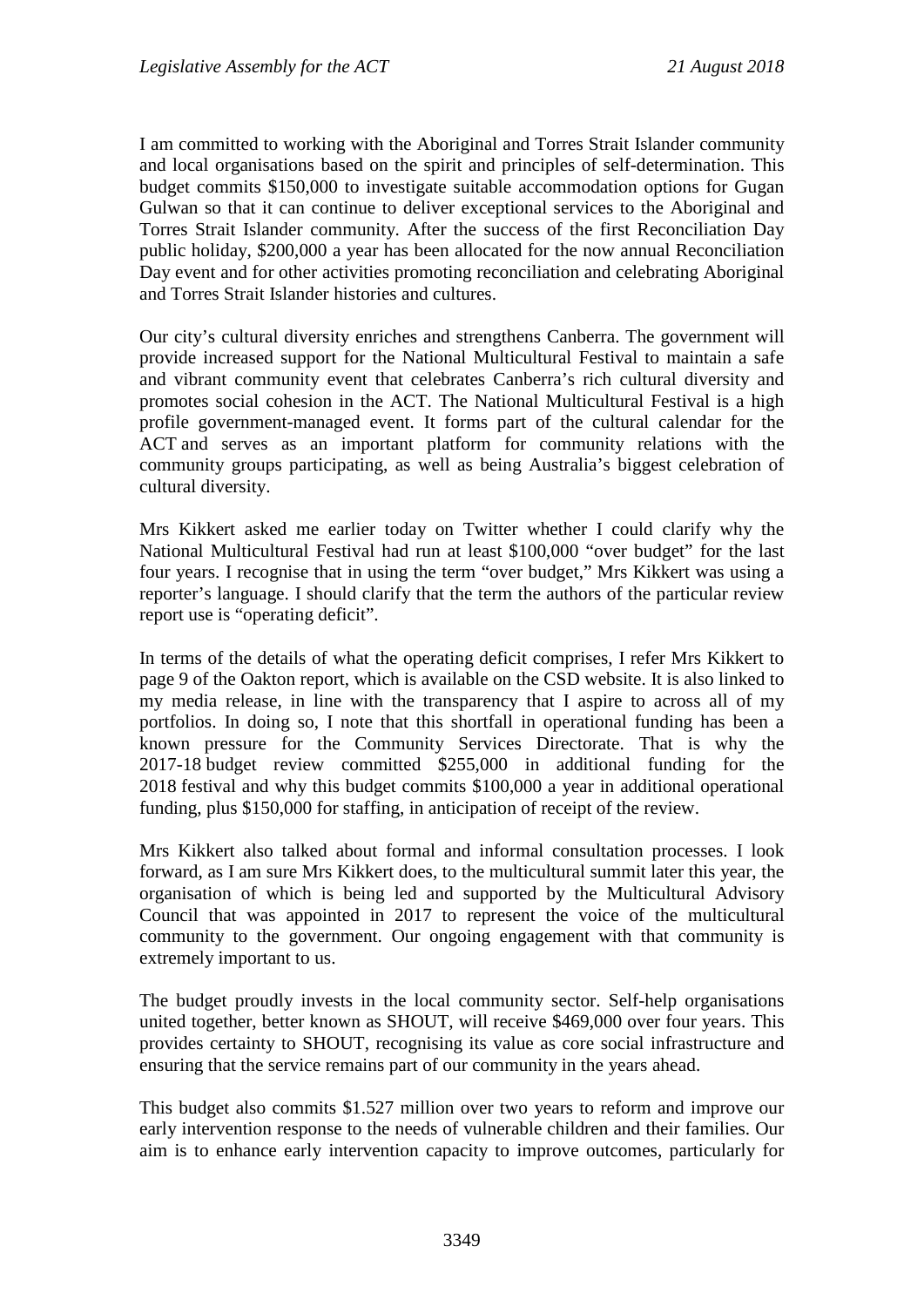three priority groups: vulnerable children and families, with a focus on early years; Aboriginal and Torres Strait Islander families; and families who have experienced domestic and family violence. In undertaking this complex work, we are drawing on the expertise of front-line workers, leaders, and policy workers in government and non-government services to develop a 10-year plan for reform. Importantly, the team has been consulting not only service users but also those who have chosen not to engage with existing services.

As Mrs Kikkert has noted, this government is committed to the timely delivery of adoption services and permanency planning for children and young people in out-of-home care. This budget invests \$3.461 million over four years for the employment of staff who specialise in adoption and permanency. This will be invaluable in maintaining long-term stability of care, for appropriate placements, and for reducing the risk and impact of trauma experienced by children and young people in the child protection system.

Family group conferencing for Aboriginal and Torres Strait Islander families aims to reduce their involvement with the statutory child protection system. Ongoing family group conferencing will be supported with \$1.4 million over four years in this budget. As I said in question time today, the pilot has already demonstrated early success. This budget initiative will help to build on that success.

The government invests \$2.729 million over four years, through this budget, to expand the scope of the new child and youth protection services client management system. This additional funding for the new client management system will allow better integration with key stakeholders, enabling a real-time exchange of information with staff in the field and sharing of safety and wellbeing information about children and young people.

This budget invests in our community through services that support the most vulnerable Canberrans and enable individuals to participate and be included in their local communities. While addressing immediate needs and working closely with the community sector, the government remains focused on a long-term vision for our community and the strategic reforms our services need to equip them into the future. I commend these initiatives and this budget to the Assembly.

**MR STEEL** (Murrumbidgee) (5.39): I rise to speak in support of the multicultural affairs measures in the 2018-19 budget. The ACT is a progressive and inclusive place and we are a progressive and inclusive government committed to celebrating diversity and multiculturalism and to building social cohesion. As members know, the 2016 census revealed that Australia has an ever-expanding and diverse community. The ACT is no exception. We are one of the most multicultural cities in Australia, comprising people from 180 different countries around the world, with 32 per cent of people in the ACT being born overseas and 35,000 households speaking a non-English language.

The government continues to implement the ACT multicultural framework 2015-20 to effectively support the delivery of services to people from culturally and linguistically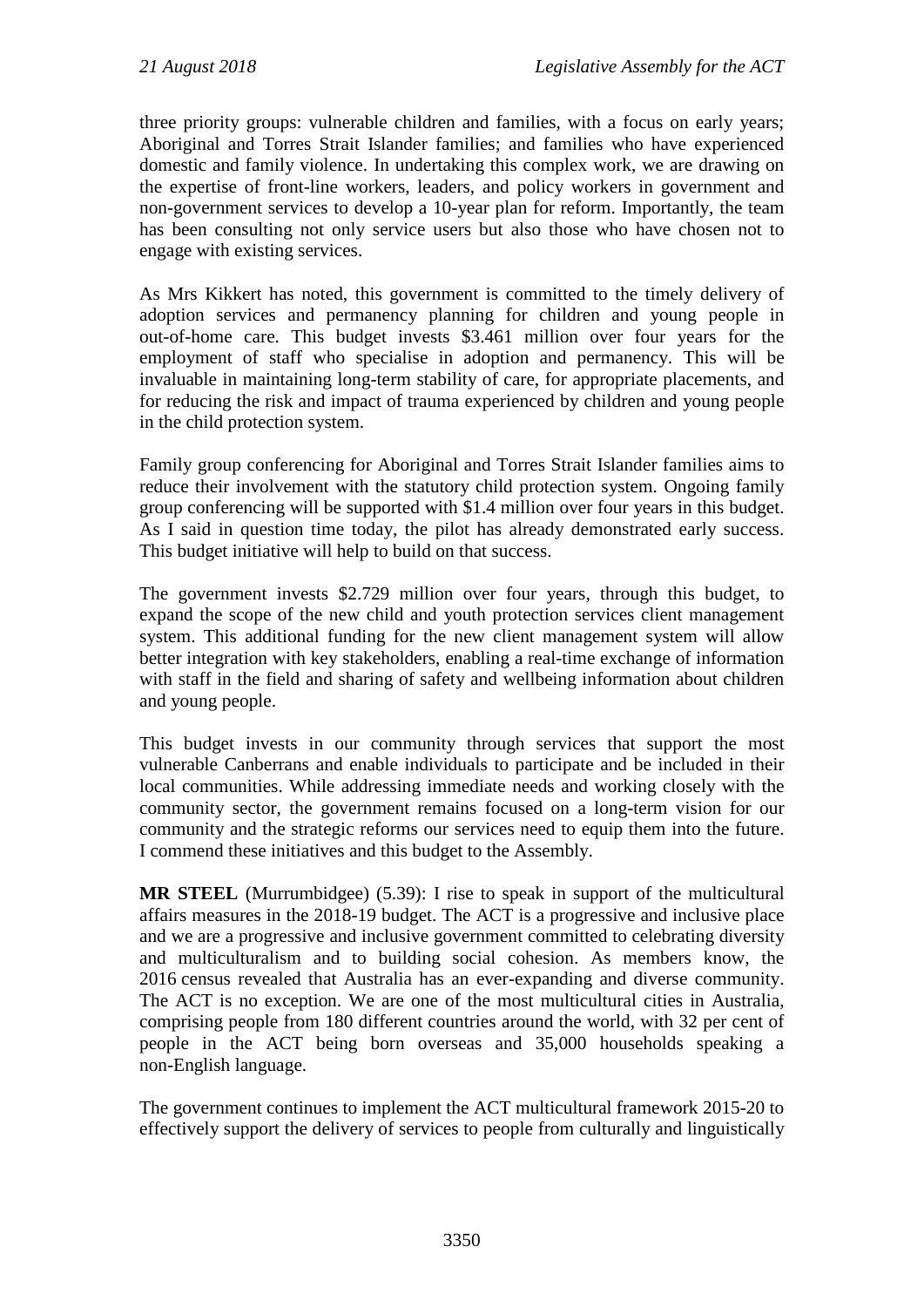diverse backgrounds, to promote an inclusive and harmonious community, and to provide genuine opportunities to assist all Canberrans to reach their full potential.

In addition to those actions, the budget is delivering on a number of specific commitments in order to improve the visibility and inclusivity of diverse Canberrans. We are investing \$247,000 to highlight and promote community participation, cultural diversity and inclusion. The ACT government is delivering this through programs designed to help ACT residents from diverse backgrounds meaningfully engage with the local workforce. It focuses on building the skills and experiences of new Canberrans.

The ACT government is also currently supporting the work experience support program, with an \$89,000 investment. This program assists ACT residents who are migrants from culturally and linguistically diverse backgrounds to gain the skills, experience and confidence to enter into the workforce. The ACT government is also delivering additional funding for job brokerage services to help refugees to find jobs and to expand access to English language programs to help new Canberrans improve their language skills.

The government has also been taking steps to strengthen the engagement and inclusion of diverse Canberrans. In 2017 the ACT Multicultural Advisory Council was established to provide a forum for culturally diverse Canberrans to participate in consultation on the issues that affect their lives. The Multicultural Advisory Council is focused on delivering the ACT multicultural framework. It is fantastic to see the council meet and share their unique point of view on ACT issues and policies during 2018, as they will do in their upcoming summit. One of the ACT Multicultural Advisory Council's responsibilities is to assist with convening the summit, and this will culminate in November 2018.

The National Multicultural Festival is one of Canberra's most recognisable and vibrant events that truly celebrates the diversity and inclusivity of Canberra and its people. It is a three-day festival of food, music, dance and culture that attracts people from all around Australia and the globe. It showcases the extraordinary diversity of our city in particular.

At the core of the festival are the values of inclusion, social cohesion and harmony. I am very pleased that in this budget there is an investment of \$150,000 to support increased staff and \$100,000 in base funding per year that will further strengthen our commitment to the festival. I also want to put on record that I welcome the government commissioned review of the 2018 National Multicultural Festival being handed down, as we continue to strive to deliver a safe and inclusive festival that showcases the ACT's multicultural community.

In conclusion, the ACT government is delivering budget outcomes to improve the visibility and inclusion of diverse Canberrans. The budget is supporting active consultation and inclusion of Canberrans from different backgrounds in the decision-making process. The ACT government is supporting the celebration of our multicultural community through the National Multicultural Festival. These measures reflect the ACT government's continuing commitment to our values of inclusion and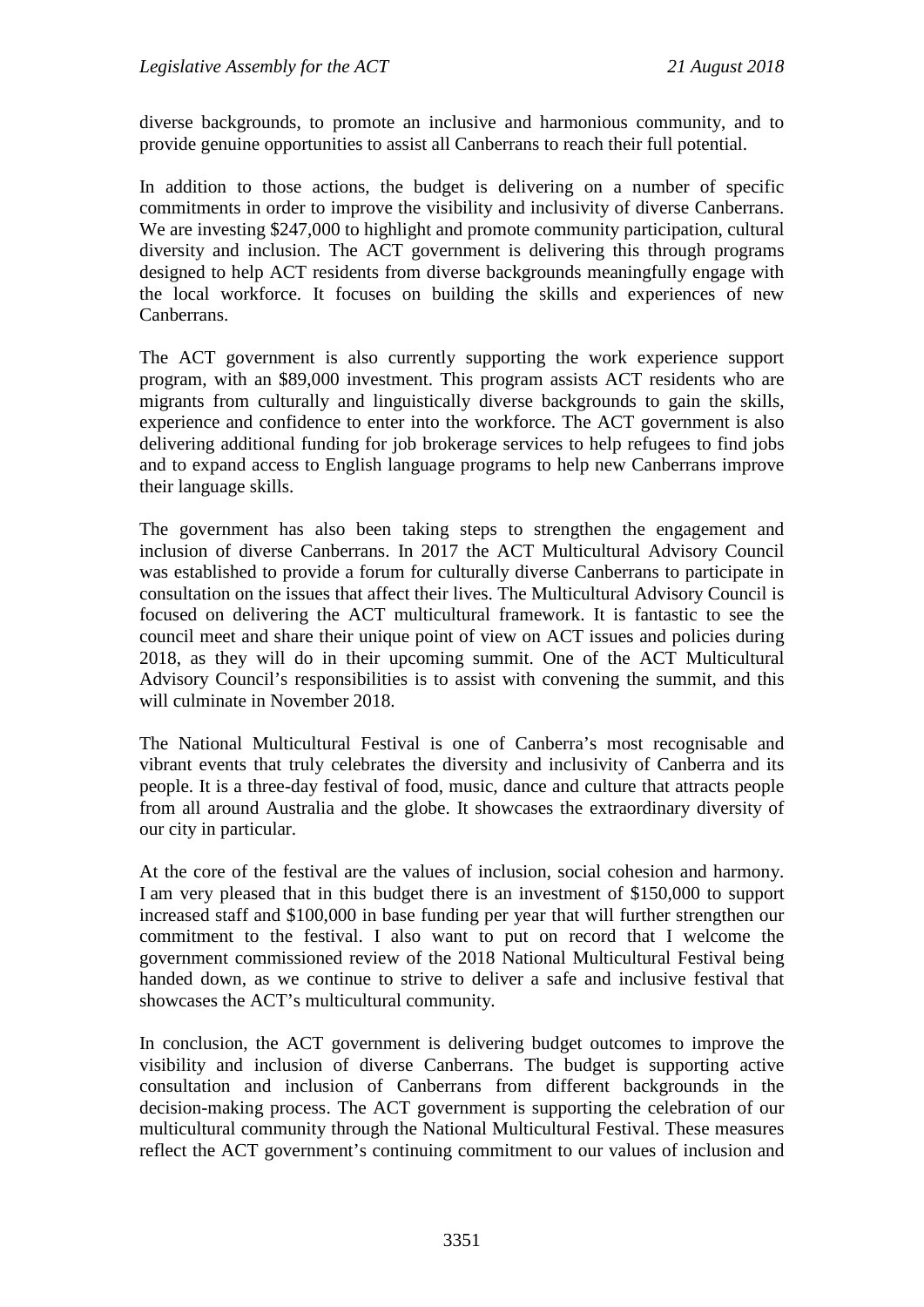celebrating and respecting our diverse communities. I commend this budget to the Assembly.

**MS LAWDER** (Brindabella) (5.44): It appears that many seniors in our community are disappointed and feel resigned to stoic acceptance that this is a government that do not really like them. They provide a small amount of money in a number of different areas but not enough money to achieve too much except fill a glossy magazine so that the government can pretend that they care.

Firstly, I will speak about duty concessions. There has been a steady increase in applicants over the last 10 years, but the government have not provided certainty past 30 June 2019. This is a scheme that assists eligible pensioners who own a residential home to move to accommodation more suited to their needs—for example, moving from a house to a townhouse—by the scheme reducing the conveyance duty payable on their purchase of a residential home or residential vacant land. We talk about helping people to move to more suitable accommodation, but it appears we may be making it more difficult for them to do that and less financially viable.

I also mention the 12-month trial of the free senior and concession off-peak bus travel. It is still only promised to continue as a trial, even though there was a 28 per cent increase in weekday bus trips during off-peak periods that qualified for free travel. This brings a lot of benefits to our seniors: greater inclusion in the community, independence and cost savings and a reduction in the cost of living for vulnerable Canberrans. Now we see potential changes and cuts to the bus network which will leave some vulnerable older Canberrans even more isolated. We talk a lot about the flexible bus, but the flexible bus system is not that flexible when you have to book well in advance. This is a concern for older Canberrans, especially those living on their own.

We talked about the seniors card quite a bit during the estimates process. It seems that including a senior's name on the cards would ensure that seniors will be better placed to get reciprocal rights across the country. The minister said he had not heard of issues, but I have certainly heard of issues with people getting reciprocal rights interstate. If I have heard about them I do not understand why the department and the minister have not heard about them. An answer to a question on notice we put in said it would take up to 10 days to receive a seniors card if it had to be individually made. However, licences and IDs given at Access Canberra can be made at the time of application, so I am not quite sure why it would take 10 days to put the name onto a seniors card.

There is also an issue about how you better track seniors cards. According to the 2016 census data there were 55,985 people in the ACT that met the age and work requirements to be eligible for a seniors card. However, there are currently 69,905 seniors cards in circulation, which is about 20 per cent more cards than eligible people. This should be investigated and a better way of managing the card process put into place.

I will briefly touch on age-friendly suburbs. This is a great initiative. I have seen some changes in Monash, for example, and some other suburbs. It appears, however, to be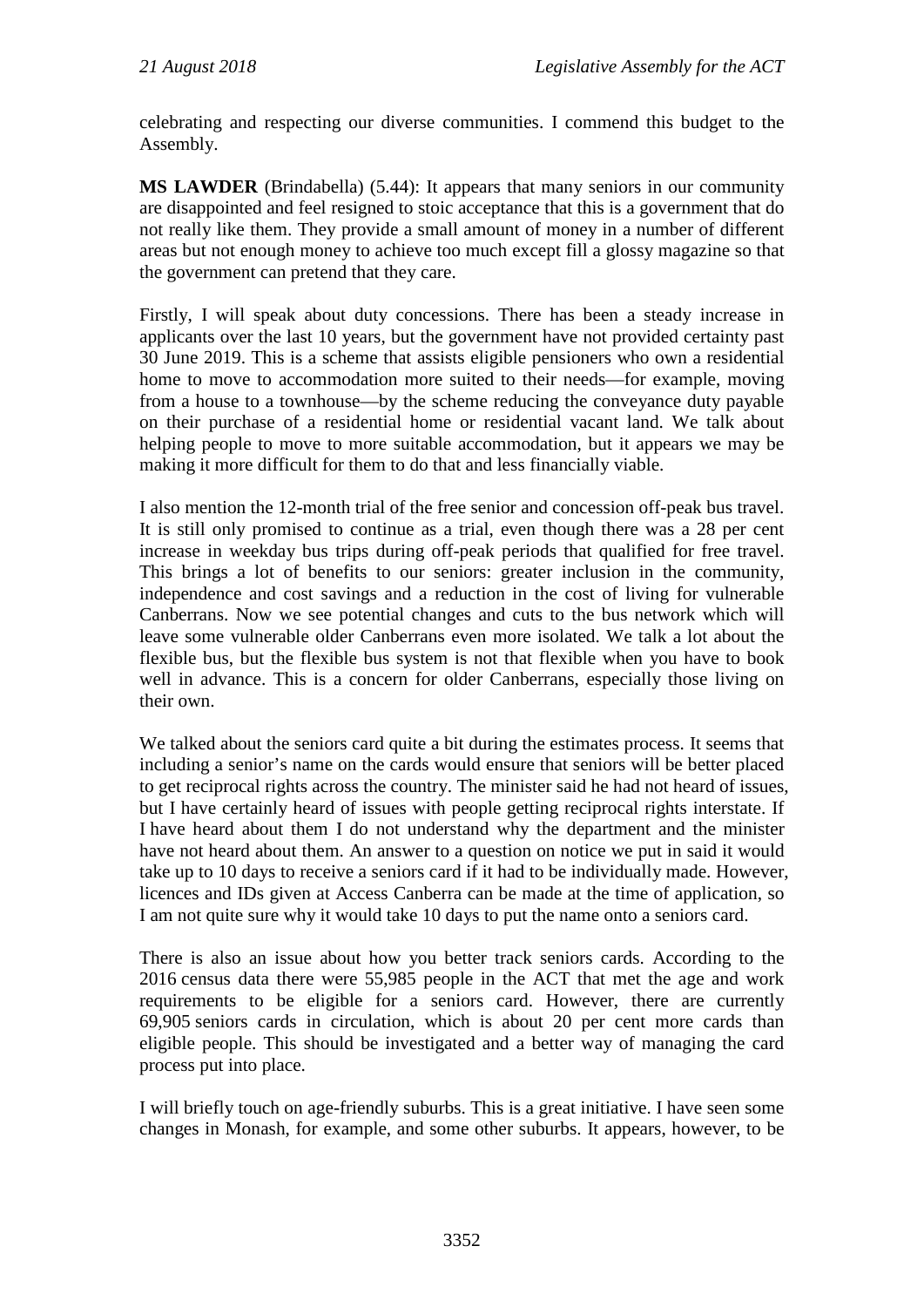going quite slowly. At this rate most of the people who are seniors today will not see their suburb become age-friendly.

There is no specific money in the budget for men's sheds, despite the great work they do in our community for both the mental and physical health of older men. We have seen \$80,000 in annual funding for seniors grants, which is welcome, but that is for all seniors groups to apply for. Many of these groups are in vital need of significant capital injections and even for ongoing operational costs. This relates also to the debates we have been having in this place recently about the community contribution scheme of clubs.

Many seniors groups have written to me and to other members of the Assembly about how valuable they find the in-kind support of clubs for holding their meetings, ensuring that they do not have to pay for the meeting rooms. That is something that will disproportionately potentially affect older people's groups.

There is a very welcome \$100,000 for the seniors rights service at Legal Aid, and I am looking forward to hearing more about how that will operationalise. About six per cent of seniors are apparently subject to elder abuse. That is a terrible thing and we must do whatever we can to improve the situation of those who may be physically, mentally, emotionally, financially or in any other way abused by other people, many of whom are people they believe care about them or should care about them. It is a very sad situation.

Another area I will touch on is hydrotherapy services. A number of older people have contacted me about the importance of hydrotherapy services and the benefit they bring in terms of the mobility of their joints. Access to the hydrotherapy pool at the Canberra Hospital will be removed, in favour of moving everyone to the pool at the University of Canberra Hospital in Bruce. This is not particularly amenable for people on the south side of Canberra, and when you combine it with things like the changes in buses it will see someone coming from Goodwin Village in Monash having to change buses four times each way on their way to the hydrotherapy pool in Bruce, probably removing any potential benefit they have received from the hydrotherapy by the time they have to get on and off four different buses on their way home.

The cost of maintaining the pool at the Canberra Hospital, according to an answer from the minister, is about \$143,000 per year. The same people who live at Goodwin in Monash will have to catch a minimum of three buses to access any hospital in Canberra under the proposed bus network.

In the Canberra omnibus survey the government have a target of 80 per cent of Canberrans agreeing that Canberra is an age-friendly city, which they are achieving. But if you look only at the answers for those aged over 60, they are not reaching their target. Seniors specifically do not feel the city is age friendly. Eleven per cent of our population were aged 65-plus in 2012 and that is projected to increase to 22.5 per cent by 2062. So in 50 years the percentage of our population aged 65-plus will have doubled.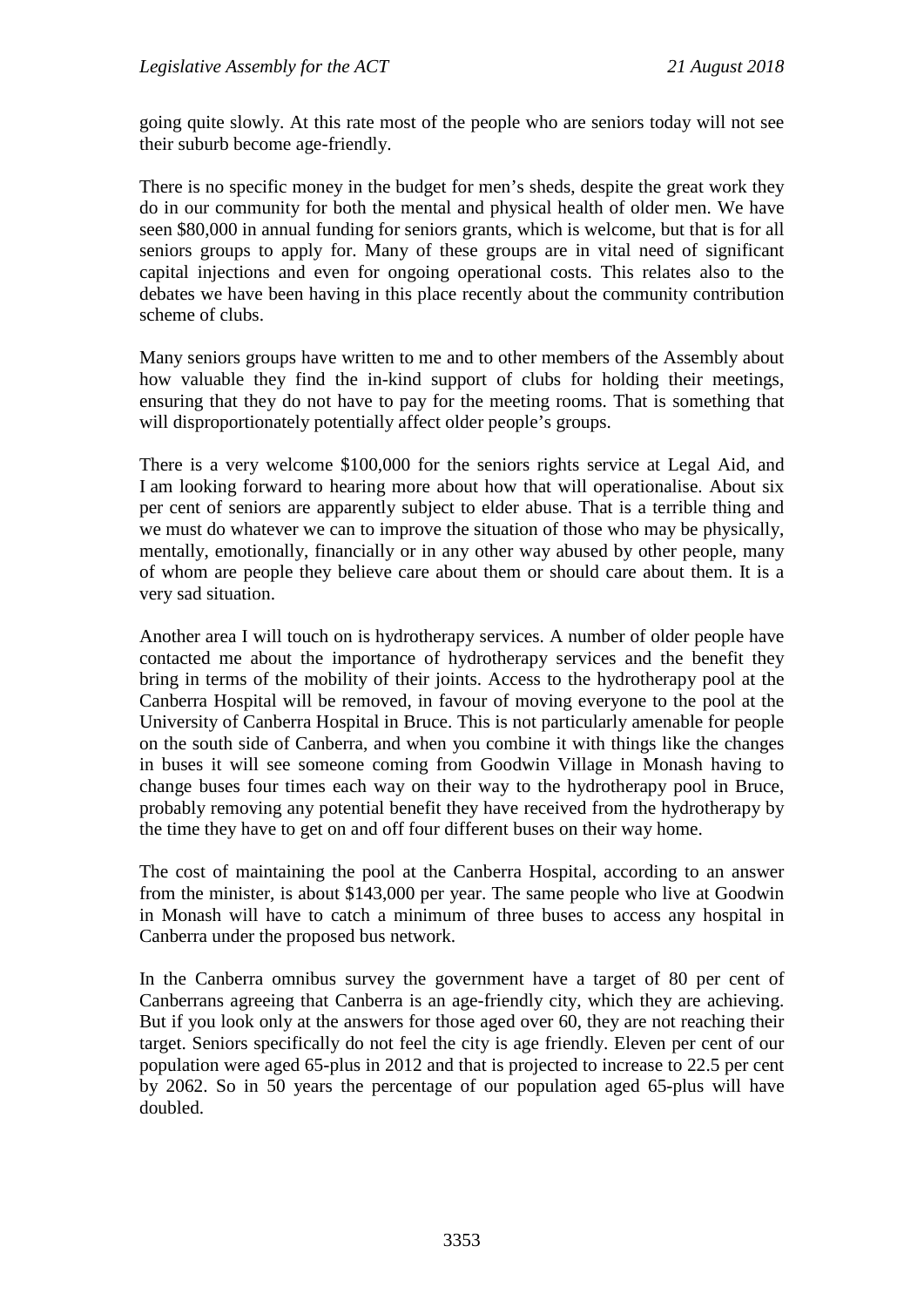I acknowledge the great work done by a number of different seniors groups, some of whom wrote submissions to or appeared before the estimates committee this year. They include but are not limited to COTA ACT, ACT Seniors, the Superannuated Commonwealth Officers Association, men's sheds, and the YWCA. I also acknowledge the work of OWLS—Older Women Lost in Housing. There are many, many other groups and I thank them for the work they do in our community to improve the lot, the rights, the access, the inclusion of people who are over 50, over 55, over 60, however you would like to define it. There are also a number of seniors clubs: Tuggeranong 55 Plus Club, Canberra Seniors Club and Woden Senior Citizens. There are clubs all over Canberra who work very hard on inclusion and providing activities and interest groups for older people.

I will also make some comments on behalf of my colleague Mrs Jones in relation to the women's portfolio. There has been some slow and small progress in this space, thanks to efforts by opposition MLAs—for example: a breastfeeding room audit of ACT public service directorate buildings, which led to installing privacy latches and locks on all doors that did not have them, and portaloos for women firefighters stationed at a fire site for extended periods of time—however, more should be done.

When wast the last time the ACT government spoke with women in the public service about what they would like to see done to make their lives easier? How can we improve the workforce for mums returning to work?

The big ticket item in this year's budget is the diversity register, which aims to support greater representation of women and other diverse people on boards and committees as well as offering a board traineeship program and improving evidence relating to the benefits of gender equality. (*Second speaking period taken.)*

This is an important initiative that we need to support, but it does not do much for women who do not feel safe at night in their own suburbs or streets. It does not do much for women who are struggling to pay their rates bills, which continue to increase. It does not do much for women at risk of homelessness or experiencing homelessness. Instead, this is just another government program aimed at very few select and generally well-off women to further their career goals. It does not help the daily lives of many Canberra women.

Unfortunately, this budget does little for women's safety. The Labor-Greens government talks a big game when it comes to women, equality and their safety. However, this has not led to tangible results on the ground. All women have the right to feel safe and secure in our community, but this government does not seem to care if an overwhelming majority of women do not feel safe. Clearly they do not feel safe.

The budget papers show that this government are satisfied that only 38 per cent of women feel safe while walking alone in public places at night, and they do not plan on raising these targets any time soon. I find this alarming, even more so in the context of decreasing front-line police officer numbers compared to the beginning of the decade, as well as the government's general neglect of our suburbs and lack of street lighting.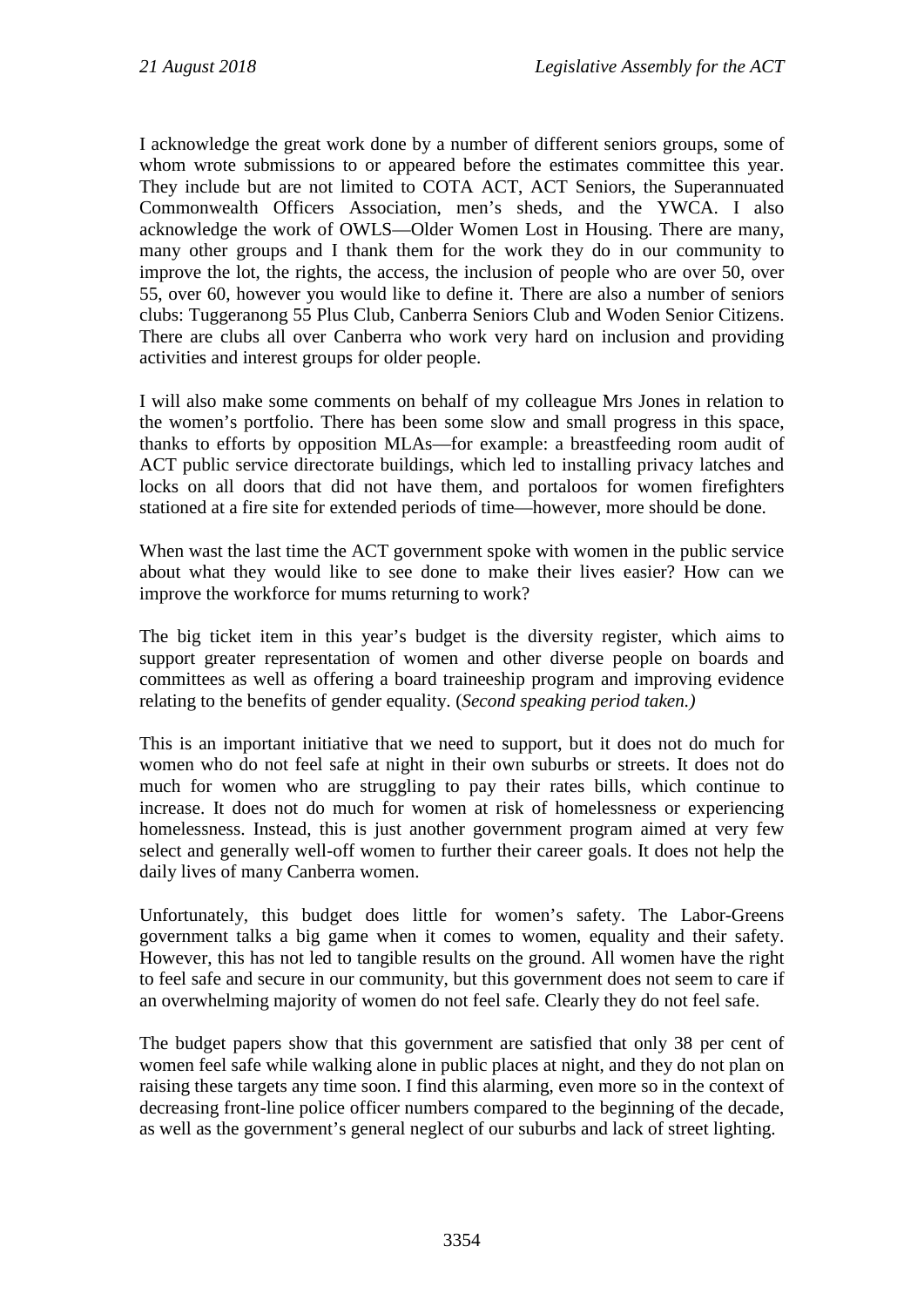A reduced police presence and neglected public places contribute to feelings of being unsafe. One of the examples I used during the estimates period was the CIT car park in Tuggeranong, where it took nearly a year for adequate lighting to be installed. When you join that up with the reports we have seen about sexual assaults at university and other tertiary institutions, it is not safe to have women, young women, or anyone in our community going out to their car late at night in pitch darkness. Minister Berry needs to answer why she is happy with these low targets and not deflect to other issues, as she did in the estimates process, such as the Geocon sexualised invitation.

A couple of recommendations came out of the estimates committee, including the best methodology for the survey on national women's safety. The government agreed with that one. There was also one about the Minister for Women and the Chief Police Officer working together to identify ways to make women safer and feel safer. Again, the government has agreed to that recommendation.

I and, I am sure, Mrs Jones are looking forward to seeing what comes next and what is going to be done. I think a lot of it comes down to basic local services. Areas with graffiti can make people feel less safe. Areas with poor lighting can make people feel less safe. If we focus on those basic local services, that is one very concrete way that can help women and everyone else feel safer in their own communities.

Proposed expenditure agreed to.

Superannuation Provision Account—Part 1.9

*At approximately 6.00 pm, in accordance with standing order 34, the debate was interrupted. The motion for the adjournment of the Assembly having been put and negatived, the debate was resumed.*

**MR BARR** (Kurrajong—Chief Minister, Treasurer, Minister for Economic Development and Minister for Tourism and Major Events) (5.58): The superannuation provision account recognises and accounts for the defined benefit employer superannuation liabilities of the territory and the financial investment assets for funding these liabilities. The liabilities include past and current ACT public service employees who are members of the Australian government's commonwealth superannuation scheme and the public sector superannuation scheme.

The government maintains the financial objective of fully funding the territory's defined benefit superannuation liabilities by 2030. While there has been an increase in the superannuation liability valuation estimates, following a reduction in the long-term average discount rate assumption from six per cent to five per cent, this funding objective remains achievable and we are on track to meet it. The annual budget appropriation to the superannuation provision account is used to extinguish the territory's employer share of employee superannuation benefits.

The long-term investment return objective for the superannuation provision account is the consumer price index plus 4.75 per cent per annum. Incorporating the estimated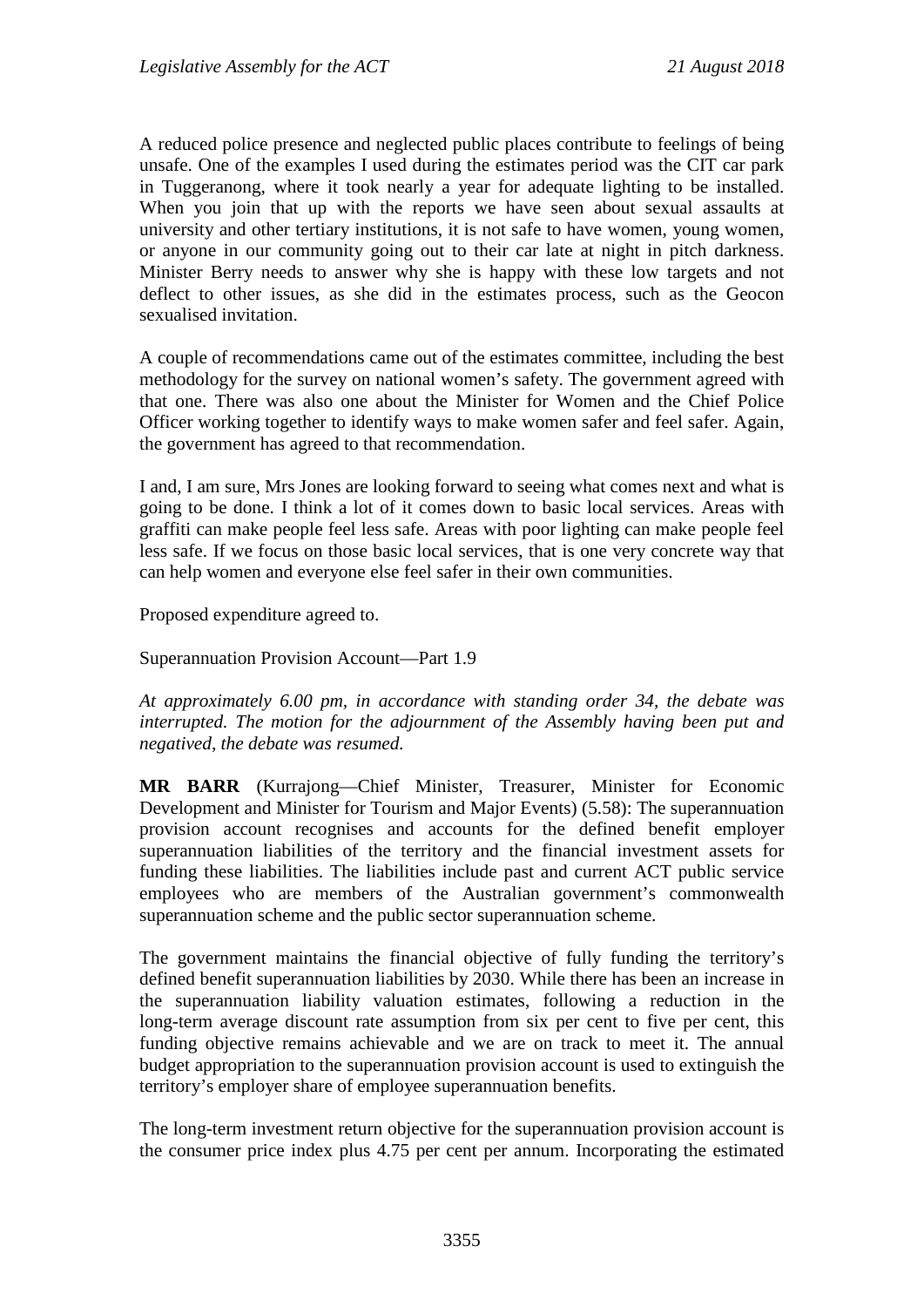investment return outcome for 2017-18 of CPI plus 7.3 per cent, the superannuation provision account portfolio will have generated an estimated investment return of CPI plus 5.3 per cent per annum over the past 22 years. That is a very positive outcome in anyone's book.

The headline net operating balance published in the budget papers incorporates a superannuation return adjustment to provide an accurate assessment of the longer term sustainability of the budget position. Without this adjustment, the reported budget bottom line would fluctuate much more widely and would not provide Canberrans with an accurate understanding of the territory's fiscal position. The consistent inclusion of the superannuation return adjustment in each annual budget means the state of the territory's books can be clearly tracked and compared year on year.

The superannuation provision account is another example of the government's long-term planning to meet the future needs of this city—in this case, the coming pension requirements of the thousands of local ACT public servants who will retire in the years ahead. The provision we are making now means that their needs and entitlements can be fully met without placing undue pressure on the wider ACT budget. I commend the provision to the Assembly.

Proposed expenditure agreed to.

Canberra Institute of Technology—Part 1.10

**MS FITZHARRIS** (Yerrabi—Minister for Health and Wellbeing, Minister for Transport and City Services and Minister for Higher Education, Training and Research) (6.01): I am pleased to speak today in the budget debate on the government's ongoing support for the Canberra Institute of Technology. The government is committed to supporting Canberra's vocational and tertiary education and research sector. We recognise that growing this sector is critical to establishing Canberra not just as Australia's leading knowledge city but as a hub city to our nearby region and as a major contributor to national and international innovation practice.

As a key part of this, the ACT government recognises the Canberra Institute of Technology as a major contributor to the Canberra region economy. The CIT enhances the community with essential skills and knowledge and is a trusted iconic feature of our knowledge landscape. The CIT continues to develop innovative courses and training environments for more than 25,000 small to medium businesses in the ACT, contributing to a confident, bold and ready city for the future.

CIT is on a journey of transformation and is ready to drive the future of skills development in the ACT. The renewal of CIT's campuses is a key driver in the aspirations of the CIT strategic compass 2020. CIT have allocated \$1 million from this year's budget to allow CIT to commence scoping work and to undertake site master planning and prepare a concept design to consolidate the Reid campus into a multistorey building. Renewal will ensure that CIT is able to meet the evolving needs and expectations of modern learners. This includes the development of contemporary teaching and learning facilities to reflect the digitisation of teaching, learning and work environments.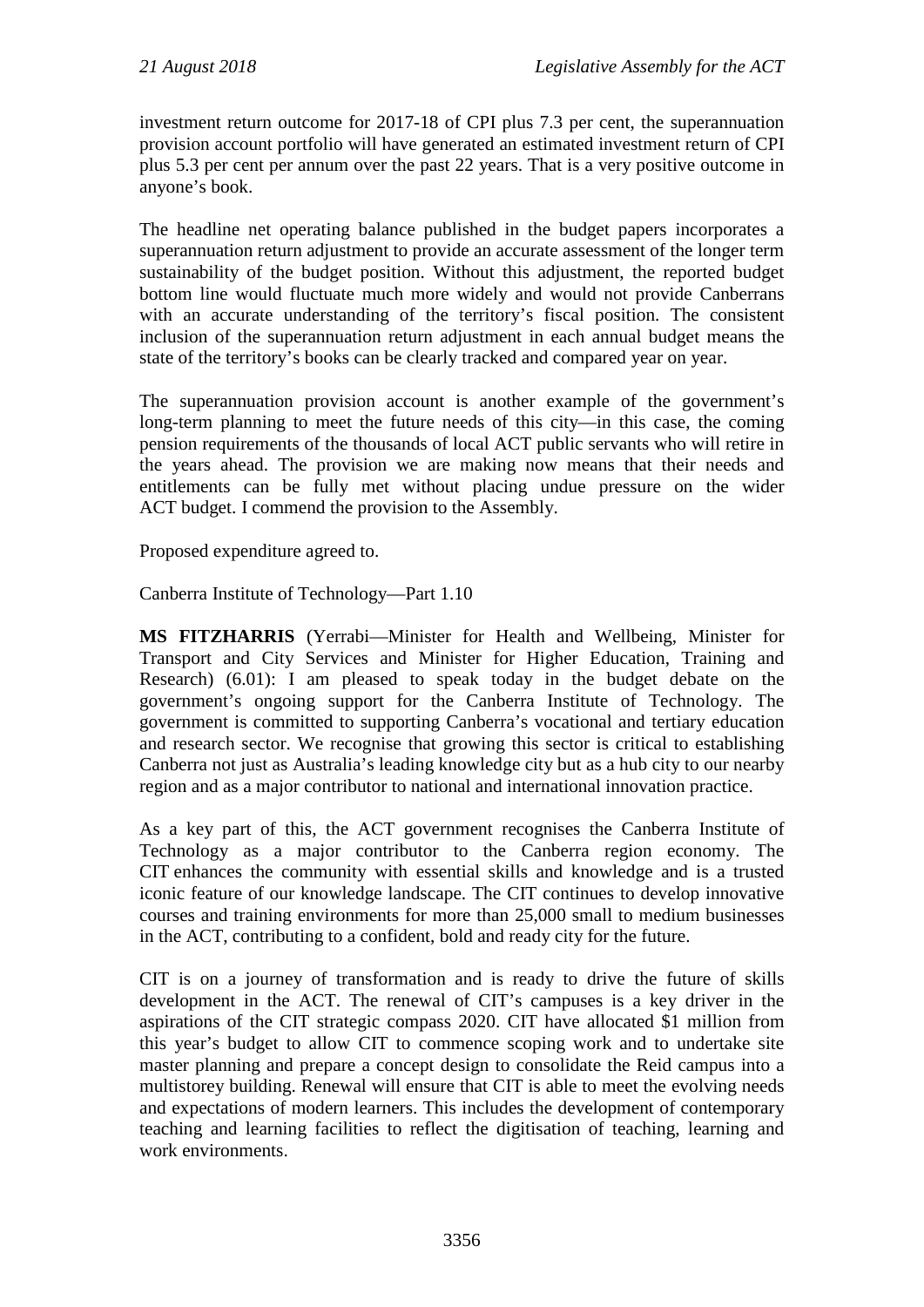The redevelopment of the Reid campus is in line with CIT's long-term plan to progressively upgrade its campuses to ensure students and staff enjoy quality experiences in modern, fit-for-purpose facilities. This approach will ensure CIT is not burdened with unnecessary costs of maintaining an asset base that it no longer requires. The renewal project will significantly reduce the footprint of the current Reid campus, which also has the potential to facilitate UNSW Canberra to establish a university campus in the city east education precinct.

The buildings of the Woden CIT campus have passed their useful life as a modern educational facility. CIT's music program is the last CIT department to be relocated, moving to a newly refurbished section of the Reid campus in September 2018. Despite CIT no longer having a formal teaching presence at Woden, CIT students will continue to be trained at multiple workplaces throughout the Woden Valley, particularly at the Canberra Hospital.

As technology accelerates around us, CIT is a leader in offering training that benefits the ACT economy in growing niche markets such as cybersecurity. These future skills have been delivered successfully for over three years through vocational training. CIT will continue to have an industry first focus, working closely with the Australian Government Cyber Growth Network, AustCyber, to build models that provide students with up-to-the-minute skills.

CIT has also built thriving partnerships with Box Hill Institute, UNSW Canberra and the broader national network of TAFEs to ensure CIT's offerings are among the best in the nation. CIT remains committed to working with industry to increase Australian apprenticeships and is the registered training provider for nearly half of all ACT apprentices and trainees. The ACT government is proud to commit to keeping CIT in public hands.

The ACT government has continued to undertake a range of reform activities to achieve a flexible, responsive and high quality VET sector. In this budget, the government has allocated \$609 million over four years for training and skills development, supporting almost 7,000 apprentices and trainees across 100 training providers in the ACT. This includes 714 places for Aboriginal and Torres Strait Islander students and 1,910 places for students with a disability.

We can be proud that we have seen a five per cent increase from 2016 to 2017 in apprentices and trainees enrolled at CIT. This is against a concerning national trend, where apprenticeships and trainees have declined by nearly six per cent over the same period. As of July this year, there are 3,341 apprentices and trainees enrolled across a range of 78 qualifications at CIT. I am proud to say that CIT is raising ambitions to meet new expectations and is delivering new offerings to provide the skills crucial to industry success and an adaptive, modern workforce.

The higher education and training sector in the ACT is booming. Last year I informed the Assembly that a conservative estimate for the sector's economic value-add was \$3 billion per annum. We have commissioned an investigation as to its current value; preliminary findings show that indeed \$3 billion was a conservative estimate, with the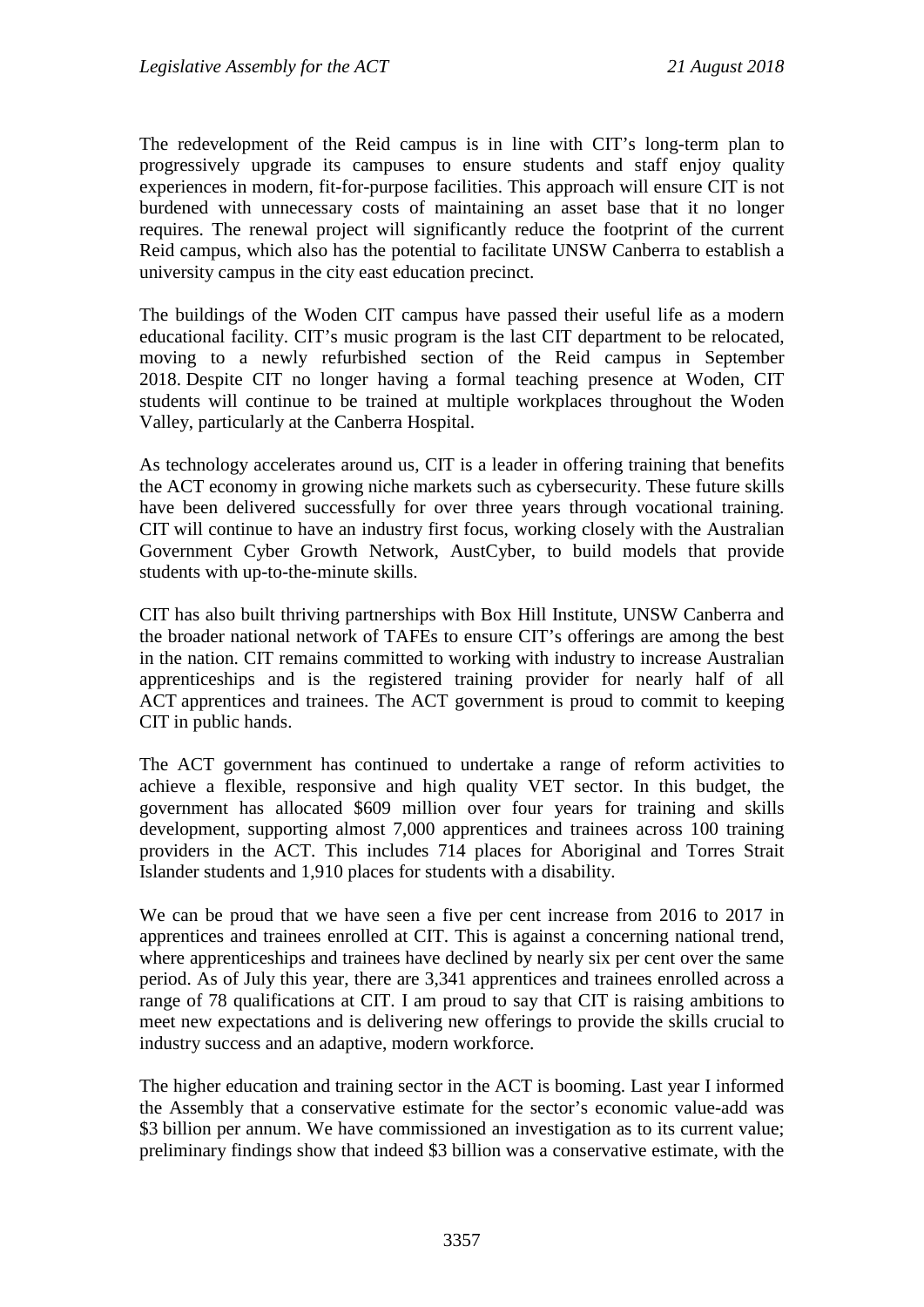tertiary education and research sector currently valued at \$3.2 billion per annum. Initial findings also show that even more Canberra jobs—as many as 19,000—are tied to this sector's growth. At any one time, there are over 40,000 students studying at Canberra's higher education institutions and 20,000 studying in tertiary education. Considering the number of jobs their studies support, about one in every nine residents in Canberra are either working directly in the sector or participating as a student.

Moreover, the tertiary education and research sector is vital to linking Canberra with the global economy. Of Canberra's students, 17,000 are from overseas. Year after year, they attract friends, family and new researchers to Canberra, to add vibrancy to our city as well as adding a significant boost to our tourism industry. Last year Canberra's international education exports increased by 24 per cent, contributing \$879 million to Canberra's economy, making education Canberra's largest export. Then there is the relationship that the sector has with our business community. All of our key economic sectors that drive Canberra's growth and diversification—defence, space, cyber, agricultural science, healthy and active living, and tourism—depend on our growing tertiary education and research sector.

The ACT is fortunate to have such wonderful tertiary and vocational education institutions on our doorstep. We welcome the opportunity to work together through our strong relationship with the institutions, both on a one-on-one basis and through the ACT Vice-Chancellors Forum. Chaired by the Chief Minister, the forum provides high-level oversight by the leaders of the ACT's tertiary education institutions to collaborate to grow the sector, attract investment, diversify Canberra's economy and create even more jobs. As a result of discussions at the forum, we have a clear investment attraction framework and have positioned our new \$9.75 million priority investment program to attract investment into our key sector areas.

The government is dedicated to ensuring that Canberra has an innovative, high-performing and safe VET sector that supports all Canberrans to realise their potential. For this financial year, across the VET and higher education sector, my key priorities include continuing to act as a champion of the sector across the ACT government and externally. This includes seeking out and harnessing opportunities for research and innovation that are right on our doorstep, through our proximity to the great tertiary institutions that Canberra boasts. In particular, over the coming year I look forward to a much greater focus on health and medical research.

I also intend to establish policies that do not merely respond to the growth of the sector but look ahead to address and mitigate any challenges and opportunities from that growth. We will continue to implement the government's international education strategy: Canberra, Australia's education capital. We will support training in areas of highest needs, to best provide the skills needed by industry, students and the ACT economy. We will continue to achieve the best training outcomes for the ACT and deliver on agreed national priorities and work to ensure that all parties, including the commonwealth government, demonstrate their commitment to the skills and training sector.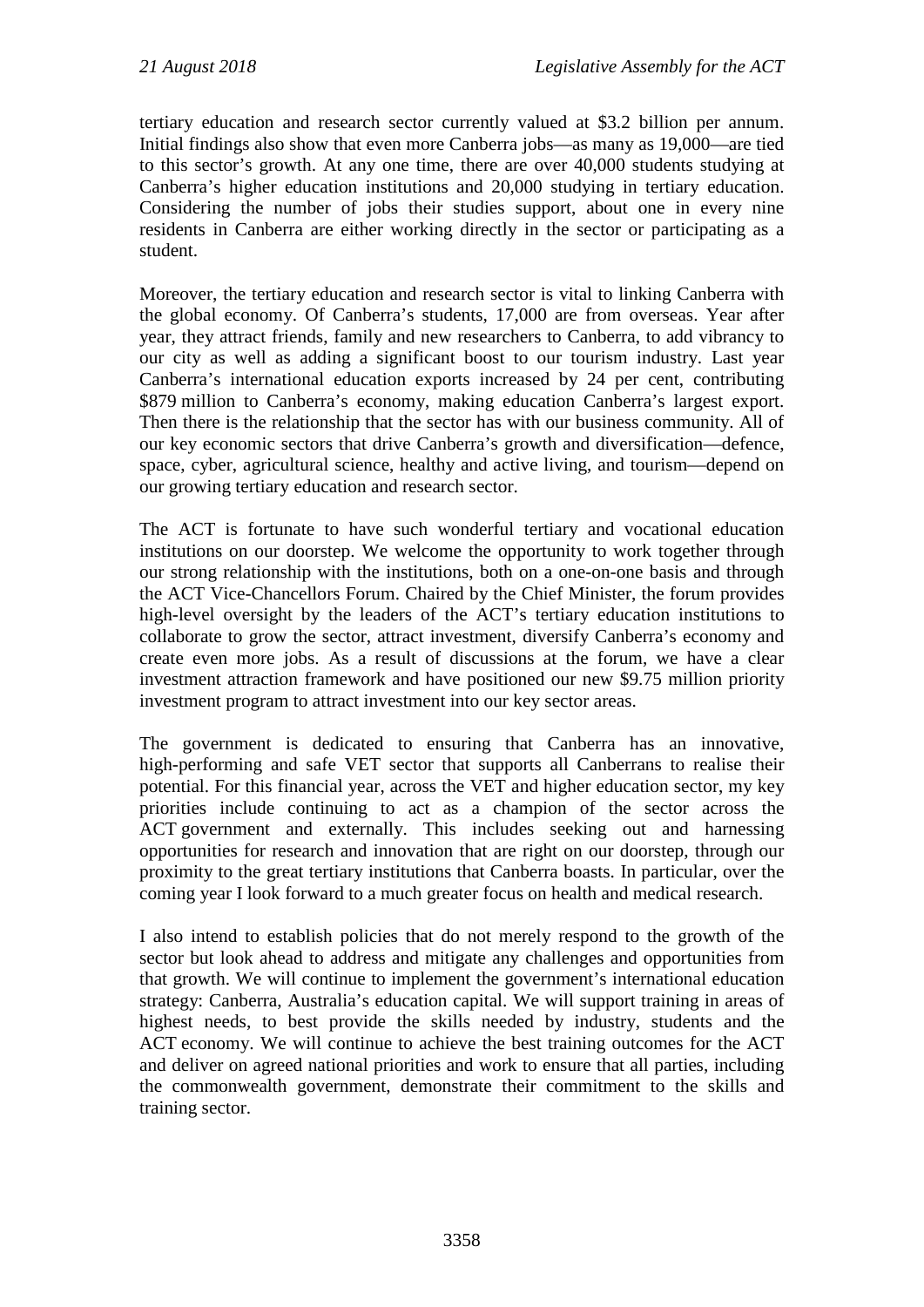We will also continue to roll out two important grants programs to encourage women to enter traditional trades and mature-aged students to re-engage or reskill in their chosen fields. Madam Speaker, as our city experiences a shift in pace more than ever before, and growth, the higher education, training, research and vocational educational sectors are a strong contributor to shaping that change that is giving the Canberra region an edge as a world-class, stronger knowledge economy.

**MR WALL** (Brindabella) (6.10): I rise to speak on the budget line item relating to the CIT. As a member for Brindabella, representing Tuggeranong in this place, it would be completely remiss of me in this debate not to mention the inequity of higher education facilities in the south compared to those in the north of Canberra. Despite the assurances of the government and officials that this is not the case, the facts speak for themselves. The only physical presence of a higher education campus south of the specialised Fyshwick trade centre is a very small facility operated by CIT in the Tuggeranong town centre.

Once again, as has been the case for a number of years, the discussion during estimates hearings this year centred on the future of the Woden CIT campus and the courses and students that have been operating out of there. The committee was informed that only 125 students and about eight staff need relocating. That number, 125, is still a significant number of students. I would be very interested to see some further data extracted relating to where those students and teachers are now being placed and how those course completion rates have followed. I reiterate for the record, though, that my personal view is that the south of Canberra, particularly Tuggeranong, is in dire need of a greater presence of tertiary education options and a further education presence.

Those opposite often point to the small CIT campus in the Tuggeranong town centre as a success on their part, but I would remind members that the course offerings at the CIT in Tuggeranong are very limited. A wider selection would always be welcomed, and in my belief would be well subscribed to by those in the southern parts of Canberra.

I acknowledge the good work being done by CIT in adapting to the changing needs of our workforce by ensuring that the courses on offer across the campuses reflect the skills that will be required into the future. I have heard firsthand from Canberra businesses that are forging ahead in many diverse industries, particularly in the cybersecurity field, that they are working closely with CIT and they are encouraged by the home-grown talent in this field of network and cybersecurity that is being fostered through some very diverse and cutting-edge courses operated by CIT.

I want to note the acknowledgement by the minister and CIT officials during estimates hearings this year that CIT relies on and continues to operate a flexible workforce. They underline that as key to the successful operation of CIT. In a response to a question relating to staffing levels at CIT, an official said:

I think it is really important to know that CIT has a responsive workforce. In fact, when you look at how it is made up from an FTE perspective, 40 per cent of our workforce is made up of non-permanent staff. That enables us to be able to meet the training needs of our students.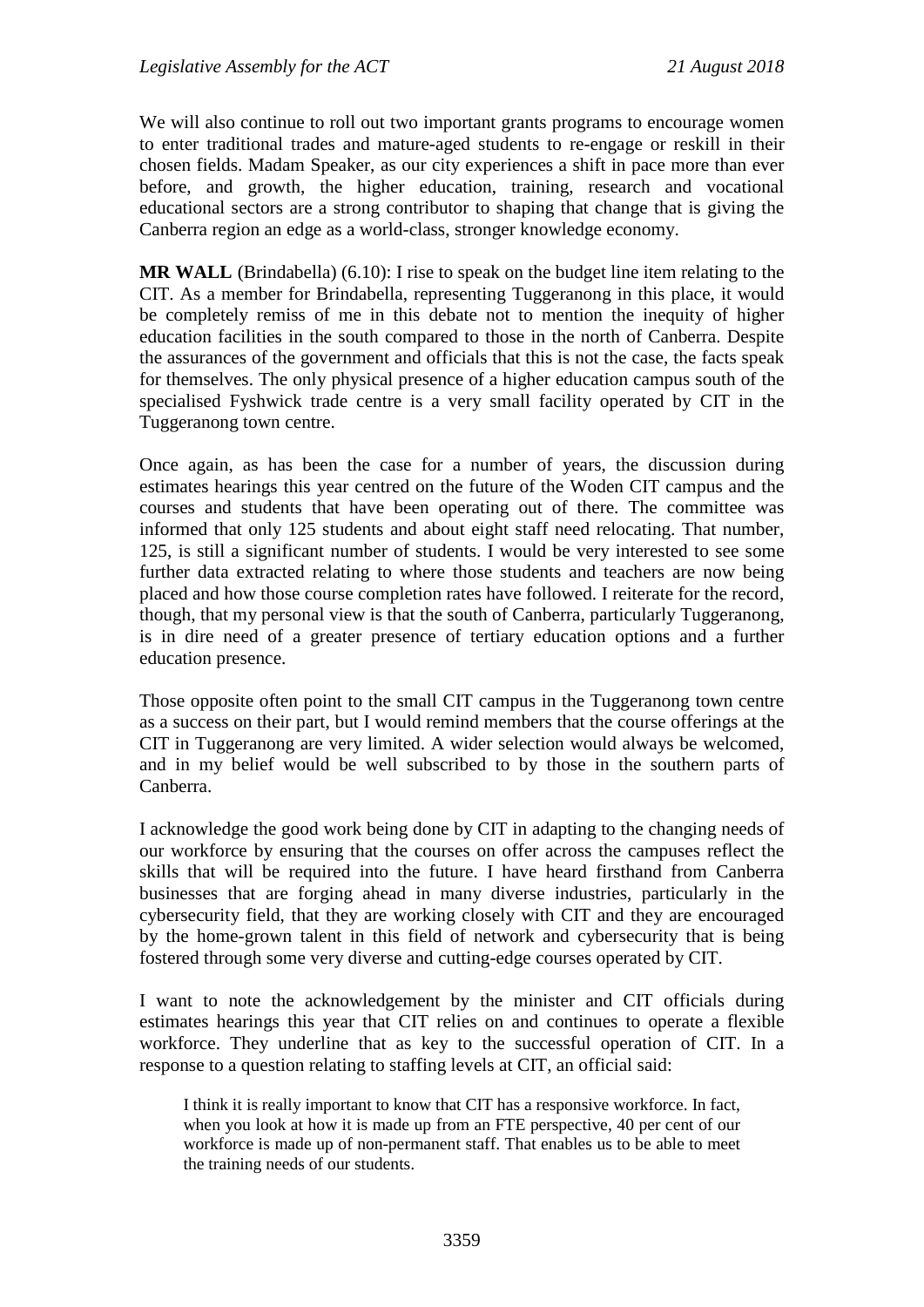A responsive workforce is made up of a mix of permanent, casual and on-call staff and is key to maintaining the needs of a number of our front-line services, particularly those in the vocational education space. I would encourage the government to continue with this direction in workforce capabilities. I have watched keenly as a number of policy shifts have been announced in recent times relating to casual employment.

As part of ensuring our vocational training provider, our dominant provider, CIT, is competitive—both in terms of cost in the courses it offers and particularly in meeting the needs of local industry and making sure that the skills that are being delivered meet the demand of local businesses and give students the best opportunity, on completion, for entering employment in their chosen field in the local market—it is important that the CIT remain agile and able to adapt to an ever-changing education market.

The opposition continues to be committed to ensuring that where you live in Canberra does not represent a barrier to accessing vocational training. We will be watching closely over the coming years to see how the impact of the closure of the Woden campus pans out on enrolments and courses that are entered into. We will be keeping a very close eye on how that space evolves.

**MS LE COUTEUR** (Murrumbidgee) (6.14): I rise briefly to support very strongly Mr Wall's comments about the almost total lack of tertiary and higher education in south Canberra. Yes, there is a small facility in Tuggeranong and a small facility in Fyshwick, but this is not really enough to be equitable for the people of south Canberra. It is very depressing that community facilities seem to have been withdrawn from south Canberra.

I would also put forward a plea for the ACT government to make very good use of the excellent site that is probably now, unfortunately, available: the Woden CIT site. It seems to me that one of the more obvious uses could be an expansion of the Canberra Hospital. Anyone spending any time at the hospital or going past it can see that it appears to have pretty much run out of land, and the Woden CIT site is very conveniently located next door.

That clearly is not the only thing that could be done, and I am not saying that it necessarily is the best, but it is very important that the government uses this prime site for the benefit of the people of south Canberra and in particular for the residents of Woden who are adjacent to it.

Proposed expenditure agreed to.

Housing ACT—Part 1.11

**MS LE COUTEUR** (Murrumbidgee) (6.16): I figure I am on a roll; I will keep going. The ACT Greens welcome the government's response to the estimates committee's recommendations regarding housing. Nonetheless, there is scope for significant improvements in this portfolio. Of course, I remain very hopeful that the much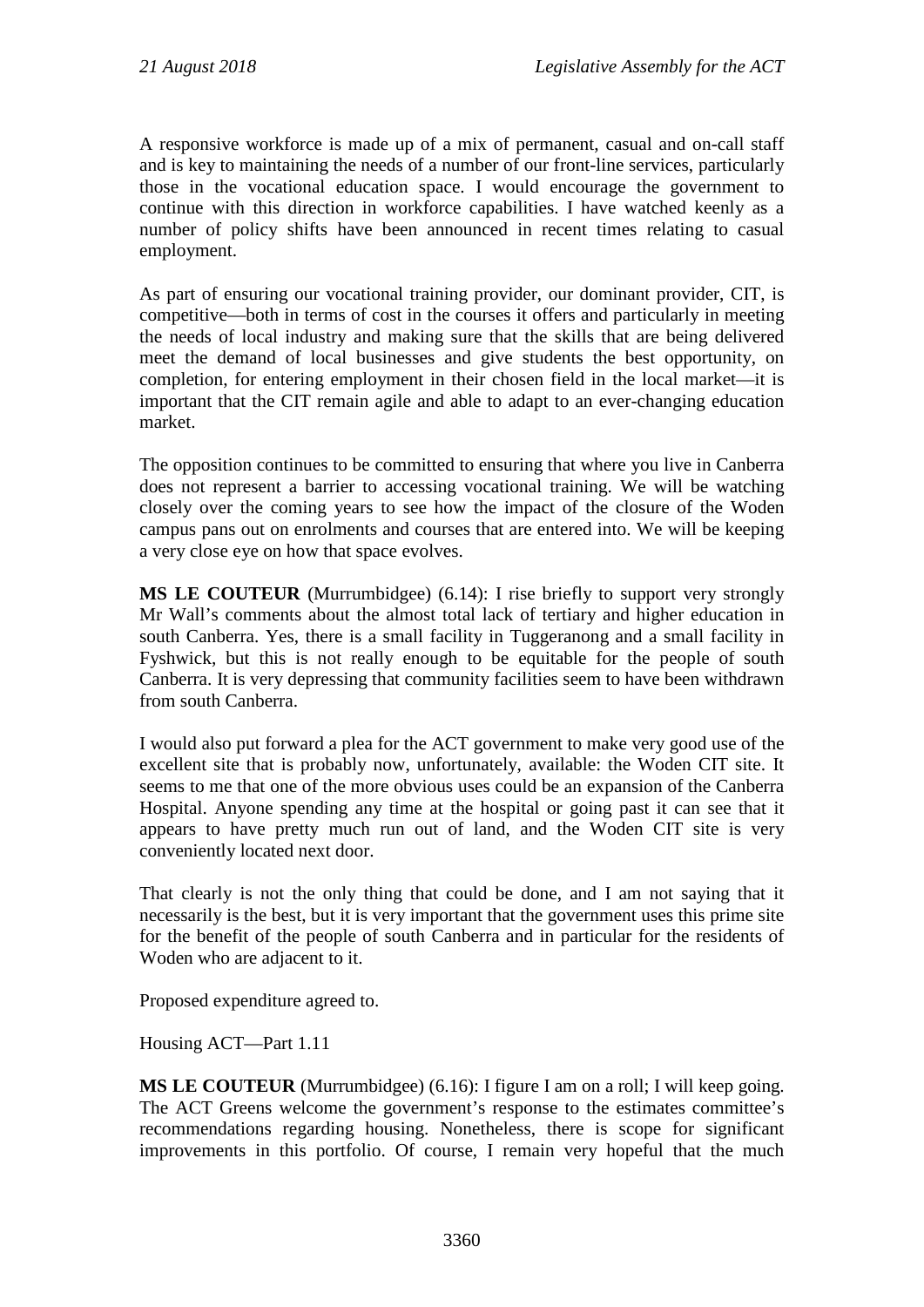anticipated affordable housing strategy will provide some greater direction and some greater funding to improve housing outcomes and to better serve the needs of people at risk of or experiencing homelessness.

Firstly, I would like to acknowledge the government's injection of \$6½ million over four years for front-line homelessness services and to extend the operating hours of OneLink. Despite the government's claims in the budget papers that this funding would produce 36 places at front-line shelters—I innocently thought this would translate into 36 additional accommodation places—it was disappointing to hear from CSD officials that the 36 was an estimate based on the funding for the sector to employ additional staff to undertake intensive case management for 36 individuals or families at any one time. I am not really sure what, if anything, it does from the point of view of beds. But I am also very pleased that the government is allocating a much-needed investment of \$5.7 million to extend the successful energy efficiency improvement scheme to Housing ACT properties.

There are a number of other positives, including the housing innovation fund. I was very interested to hear Minister Berry's discussion, in question time today, of where the money from that has gone to. I refer also to funding for the development of MyHome, which is likely to be in Curtin, in my electorate. I am very positive about the work that is being done by the community there. I think this is, and hopefully will continue to be, an outstanding example of community and government cooperation for the good of all Canberrans. There is also, as I mentioned earlier, the work overseen by Minister Gentleman on housing choices.

Overall, though, I am afraid that the housing components of the budget, not to mention the government's response to many of the estimates committee's recommendations, represent pretty much a business as usual approach to this very needy, difficult portfolio area.

The most glaring gap in the budget is the lack of funding for, or in fact any action on, a new supply of affordable rental housing, both for social housing tenants and for people who would not be eligible for social housing but who are struggling in Canberra's very expensive private rental market. As I noted here three weeks ago, Canberra has the dubious distinction of sharing equal first place with Sydney in having the highest rents in the private rental market. We also have the highest proportion of people living in the private rental market who are still in housing stress, even after they have received commonwealth rent assistance.

Mr Coe usefully referenced Anglicare's survey of the availability—or otherwise, in the ACT's case—of affordable private rental. There simply is not affordable private rental for people who are on minimum wages with family or people on Centrelink. I have to wholeheartedly agree with Mr Coe that this is a significant problem that we as a community are failing to adequately address.

In this context I welcome the government's response to recommendation 127, which is a commitment to provide detail on the rationale for future targets for public and community housing dwelling sites. I have to say that the rationale is very unclear at this stage. Basically, there should be more of it.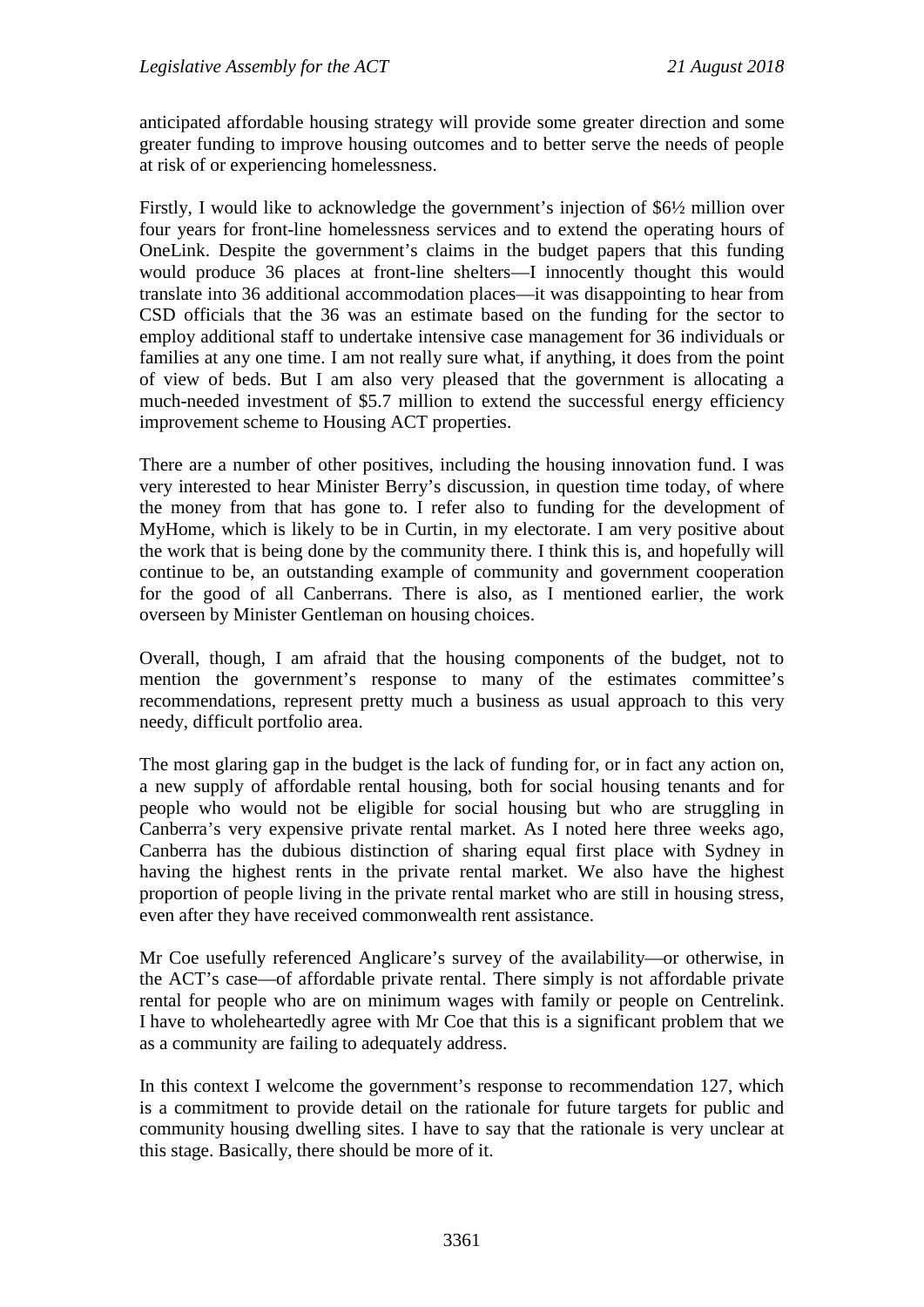The responses to recommendations 128 and 129 are less encouraging. In these responses the government only agrees in principle to provide more ambitious targets to the City Renewal Authority and the Suburban Land Agency for affordable, community and public housing targets. It still does not commit to explaining how the sites allocated to community housing providers will be allocated to specific community housing providers rather than the sector as a whole. That is quite concerning. The government's response notes:

The targets also need to consider the development capacity of the Community Housing Sector and Housing ACT …

But this is a spurious argument. The budget figures state that Housing ACT will be investing \$37 million over 2018-19 to purchase, construct and refurbish properties. Even assuming that there is additional funding from the sale of properties that can be used to top this up, the trend is not encouraging. In the last year the public housing capital delivery program purchased or built 52 new public housing dwellings. This is great, but in that year Housing ACT also sold 60 properties; that is, more than they purchased—a net loss.

The capacity of Housing ACT to develop housing in new land release sites is clearly limited—very limited. This limitation, however, is clearly a function of how much this government is willing to spend in this portfolio area. Likewise for community housing: the targets for new dwelling sites have actually decreased from a very low 34 last year to a miserable 20 dwelling sites for 2018-19. Why? When we asked about this, we were told it was about the capacity of the community housing sector.

As with many other community sectors, the community housing sector is, to quite an extent, a creature of public policy. If organisations are funded or given opportunities to grow supply, they will; they clearly will. These targets, and the government's response to another recommendation, noting that it only agrees in principle to maintaining a minimum proportion of social housing stock—which reflects a successful Greens motion in April, passed with the generous support of the Liberal Party—are disappointing, to say the least. Again, in response to this recommendation, the government cites the development capacity of community and public housing providers. That is not the point. The issue really is the requirement of the community for housing; then the government needs to look at how it provides it, not the other way around.

The government's housing targets and in principle support for the Assembly's motion regarding maintaining the proportion of social housing reflect more than just a lack of willingness to properly fund this vital social infrastructure. They reflect a lack of creative thinking.

Minister Berry has noted on multiple occasions that she is proud that Housing ACT has not transferred large numbers of its properties to the community housing sector, as every other jurisdiction has done. This is despite the possibilities that such transfer could bring to leverage community housing tenants' access to commonwealth rent assistance, which increases providers' rental income, as well as the capacity of community housing providers to raise debt to increase supply.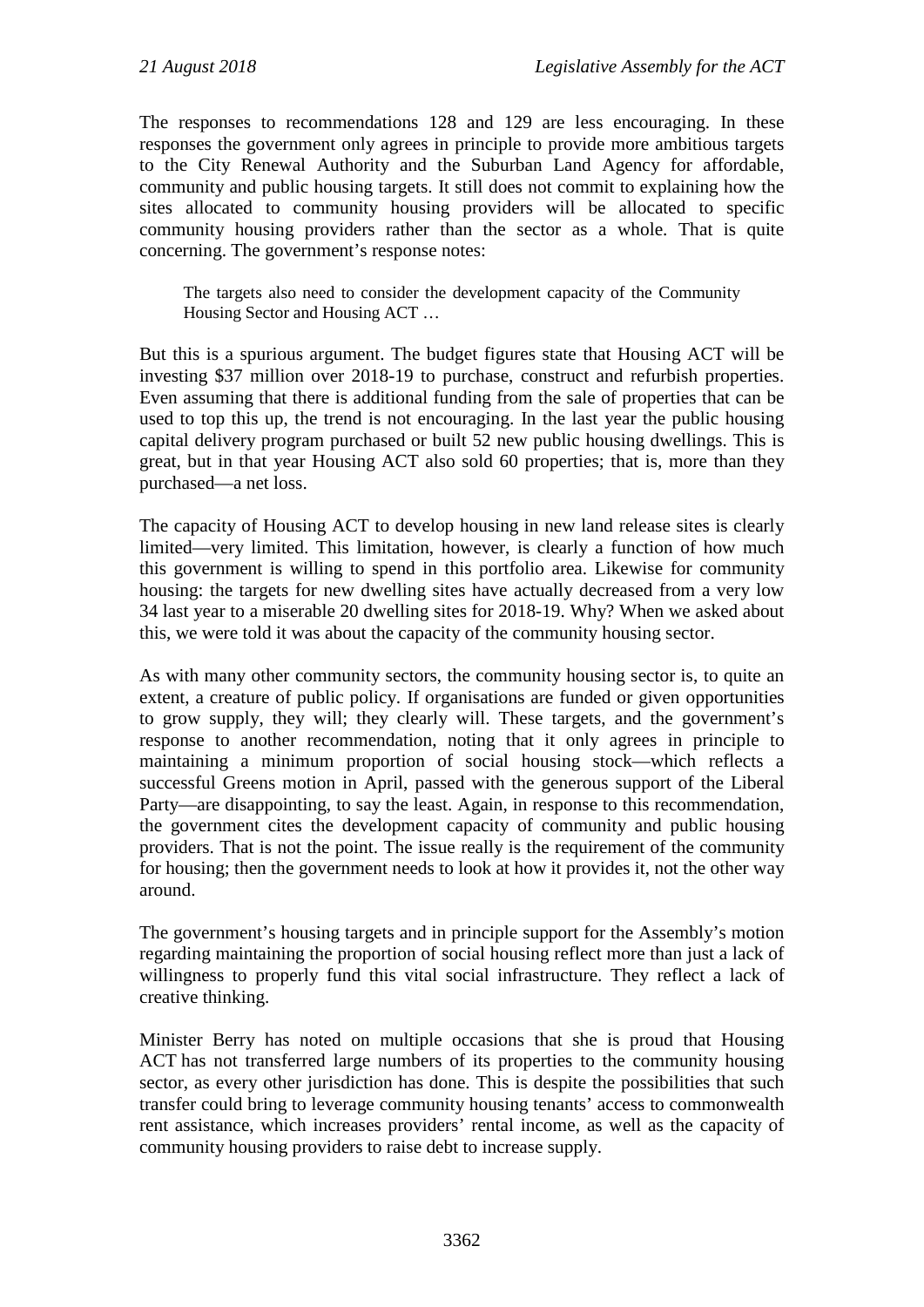In this context it is worth noting that community housing providers will soon be able to access competitive and long-term finance through the National Housing Finance and Investment Corporation. Despite the opportunities that the NHFIC will foster, Minister Berry's response to a question on notice regarding this matter offers little encouragement that the ACT government is looking seriously to leverage these opportunities.

If the government is not interested in increasing funding to the sector or transferring public housing properties, there are still a number of ways that the community housing sector could be supported to grow. One could be to use the planning system to incentivise affordable housing outcomes. This has been done successfully in Adelaide, and in Sydney via a developer levy in the Sydney CBD which funds housing delivered by City West Housing.

Another option would be to use the government's position as the dominant provider of land in the territory to incentivise and drive affordable housing outcomes. I note that the legislation for both the SLA and the CRA requires them to look at affordable housing and to specify how much affordable housing they will be releasing sites for in their area of influence. This is an area where the government should be doing more.

In conclusion, I would like to reiterate, as I did last year, the importance of the parliamentary agreement between the Greens and Labor in driving many of the positive outcomes in this policy area. *(Second speaking period taken.)* I really look forward to the release of the housing strategy and working with my fellow MLAs across all parts of this Assembly to ensure that people in Canberra in housing need are able to access housing that suits their needs and that they can afford.

**MR PARTON** (Brindabella) (6.26): I find myself agreeing with so much of what Ms Le Couteur had to say in this space, which is a little frightening. I think she nailed a lot of what is going on in this portfolio. There are a lot of good things going on in this portfolio, but we are missing the mark on a few things, aren't we?

Canberra is a wonderful city in which to live, if you are earning a good quid. And if you are not, it is very difficult. Time and again, as shadow housing minister, I come across people who cannot find a home of any description, are in the public housing system and have been horribly let down by the system, or find themselves unable to access public housing without an absurdly long wait, but because of the policies of this long-term Labor-Greens government they find it nigh on impossible to service their daily needs and the needs of their family while paying exorbitant private rent.

We have a housing affordability crisis here in the ACT, and at this stage this government seem unable to address it. They are doing some things in small degrees, but the crisis remains. I know we are all waiting for the findings from the housing and homelessness summit. There are a few, in dribs and drabs. Aren't they a long time coming?

When you are out speaking to people on the street, when you are out speaking to residents who are literally under siege at Kanangra Court or those who simply cannot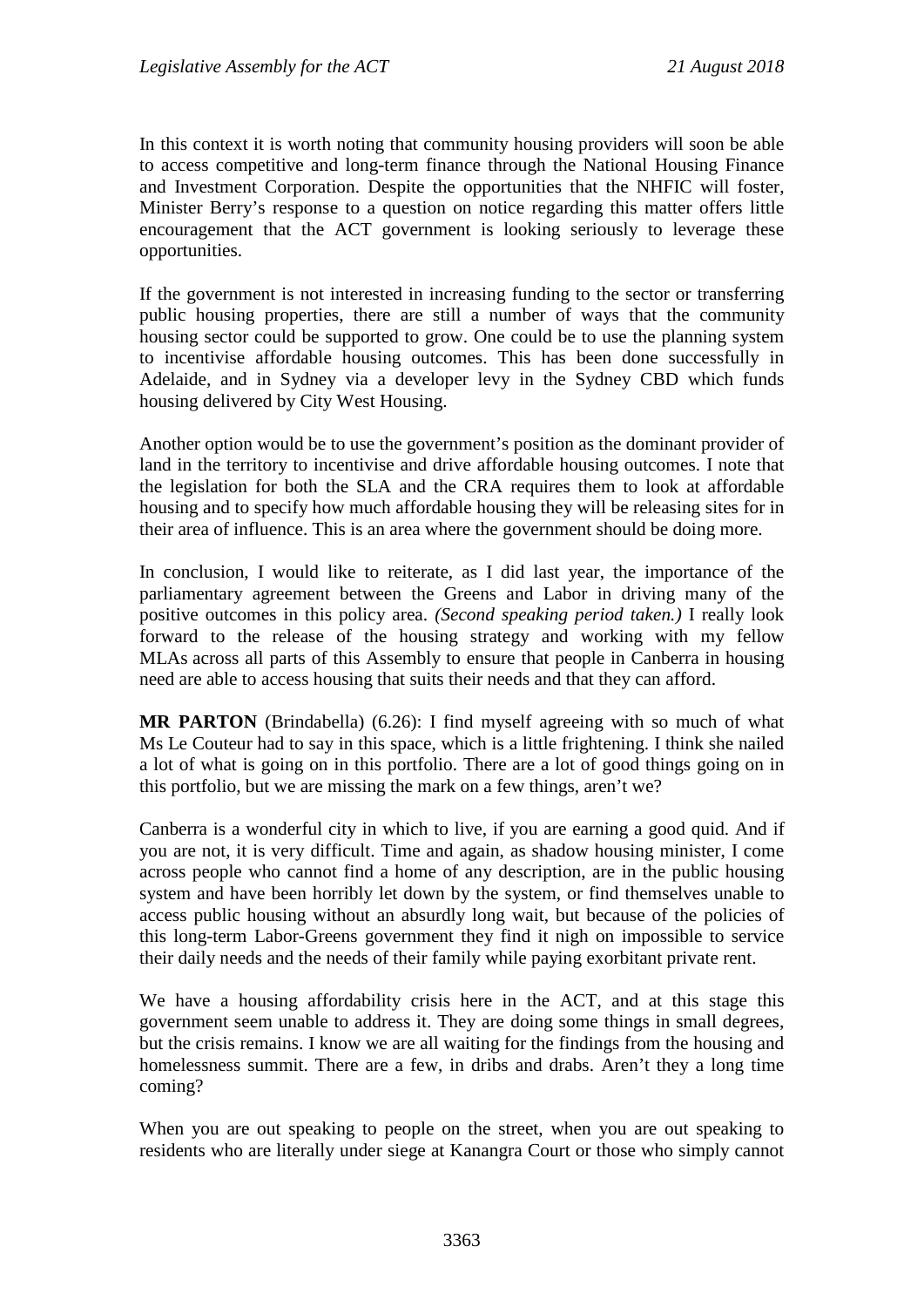pay the rent in this lopsided rental market, when you are talking to people, Madam Speaker, who have been sleeping in their car, it is tough to say to these people, "Don't worry, the housing minister has got a plan. She's been working on something for the last 18 months; they've had a big talkfest. Just hang on in there a little longer, because all the answers are coming. Her party has been working on the answers for 17 years, and I'm sure, if you just rug up and get through this winter, you'll be fine."

I often wonder what ACT Labor stands for in 2018. I get asked this question often, usually by former Labor voters. They say to me, "What does my party stand for now? It's certainly not the downtrodden. It's not the people on the margins. It's not the workers. Who is it? Is it developers? Is it the CFMMEU? I don't know."

Time and again, these questions come out of the housing portfolio. The Chief Minister got all fired up during question time last week and made all of these ridiculous, theatrical accusations about us evil Liberals and why we got into politics. When you consider that this government has been in place since 2001, it beggars belief that we cleared the policy decks and seemingly started from scratch in the policymaking space in housing with this summit last spring. Now all of our eggs are in this basket and we are waiting for the silver bullets to come flying our way.

Those in the sector do not believe that there will be silver bullets. There will be much denial—denial like the sort of denial that we see from this minister, who continually refers to the ABS homeless figures from the ACT that magically show that we are winning the battle. Everybody knows that there are more rough sleepers in the city than there were last year. It does not matter what the ABS figures show you; that is not what is actually happening on the ground. Everybody knows that front-line homelessness services are under siege.

I do note—and Ms Le Couteur mentioned it—that there is an increase in funding to those front-line homelessness services. But it is not enough. The government talks about housing affordability but it does not do enough to genuinely move forward in that space. The actual budget allocation to deal with the problem is laughable. And it is not just us saying it; it is the Greens saying it, it is—dare I mention his name again?—the Jon Stanhopes of the world that are saying it. It is being said by many in the sector.

I understand that there are increases in homelessness services, but those increases are not keeping up with demand. Where would we be without Vinnies, the Salvos, UnitingCare, St John's Care, Reclink, and many others? It should not be up to these community organisations—many of whom, I must say, are in part funded by our community clubs—to fix the mess created by 17 years of Labor-Greens policy in this space.

It is not necessarily policy in this space. Mr Coe and Ms Lawder went to great lengths earlier to talk about the land release program and how intrinsically linked it is to housing stress. With all that said, I must also refer to the announcements today from the minister on the first round of funding for affordable housing innovation arising from the housing and homelessness summit. I commend the minister and her directorate for having the courage to look outside the square. I understand there were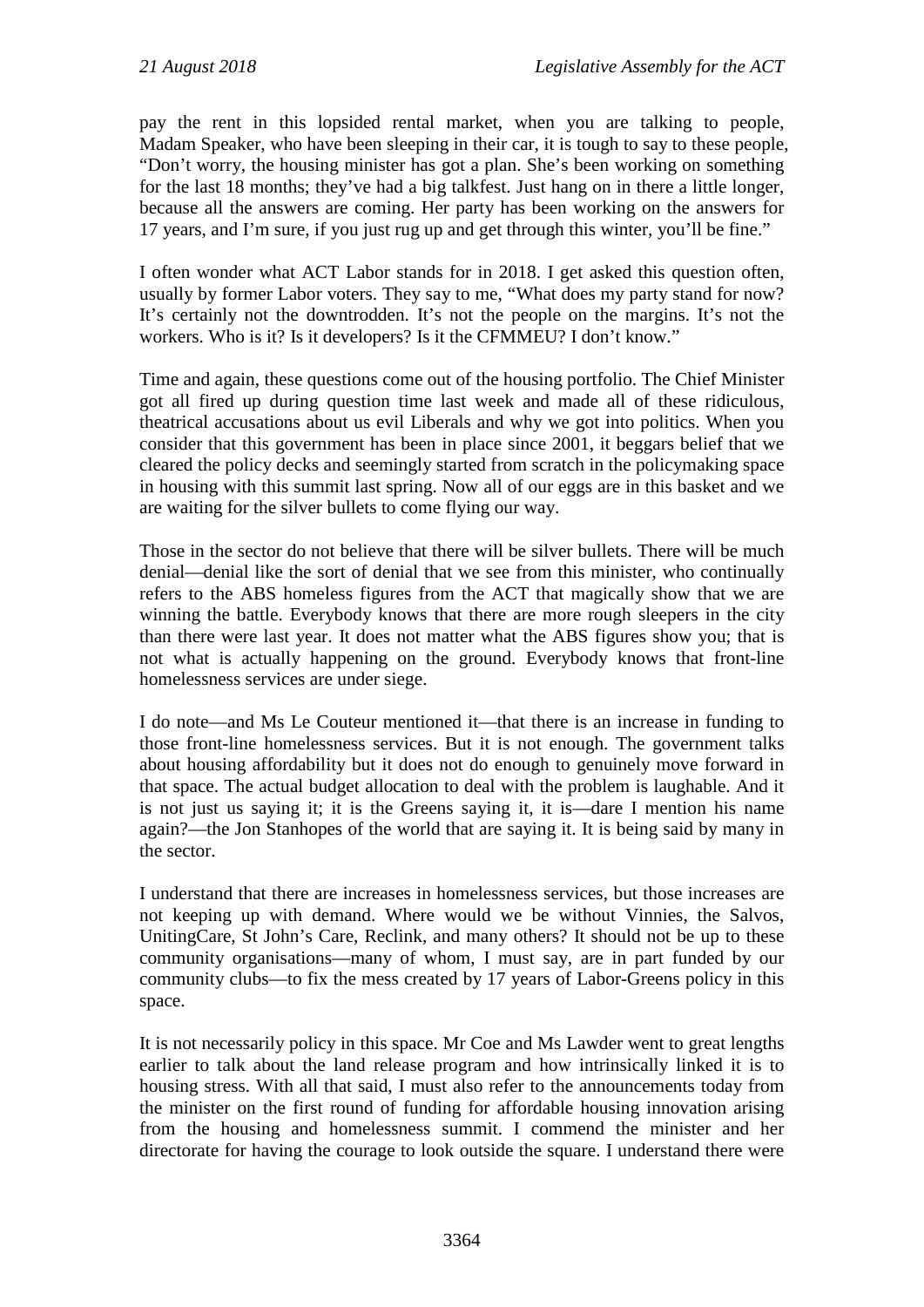a bunch of suggestions that came forward, and a bunch of people that put their hands up. I do not doubt that the decisions that have been made here are worthwhile, to distribute funding to some of our community housing providers, enabling them to examine and potentially to trial some wonderful new ideas from other jurisdictions.

I am pleased to see us moving in these directions. I do not believe we are moving fast enough when we consider the impact that this housing affordability crisis is having on so many individuals and families. This government should be doing much more than a token effort in this space.

I do applaud today's announcement, but it is too little, too late. I do note that the minister, in question time today, also referred to—and please excuse me, because I am not fully across what is planned here—some moves to allow supportive housing to be built on some community facility zoned land in some special circumstances where that land was privately owned and it had been ascertained that this would be a better purpose.

I will wait to see further details on this. Again I look forward to some positive movement in this space. I do note, though, that the last time we were debating supportive housing on community facility zoned land, we had dozens of people marching on the Legislative Assembly and some fiery public meetings that were abandoned, with officials ushered out the back door. I am assuming that that will not be the case in this instance, so I look forward to seeing what is being considered in this space.

I will close by saying that I look forward to hearing more from the ACT housing and homelessness summit. From the perspective of those in the public, they are telling me that there are still no major outcomes, still no big ideas, and the community is sick of waiting.

**MS BERRY** (Ginninderra—Deputy Chief Minister, Minister for Education and Early Childhood Development, Minister for Housing and Suburban Development, Minister for the Prevention of Domestic and Family Violence, Minister for Women and Minister for Sport and Recreation) (6.33): I am happy to speak on housing and the work the government is doing in housing and housing affordability in the ACT. The government is improving access to public housing and homelessness services and continues to lead the country in a number of areas. Public housing and a well-supported specialist homelessness service sector will always be at the heart of my priorities as minister.

The initiatives announced in this budget continue to demonstrate the government's commitment to ensuring all Canberrans can participate fully in this community. Public housing in the ACT provides affordable rental housing for 10,621 households or around seven per cent of ACT households as at 30 June 2018. The ACT government maintains the highest proportion of public housing and community housing stock in Australia, with about 27 dwellings per 1,000 people, against a national average of 17.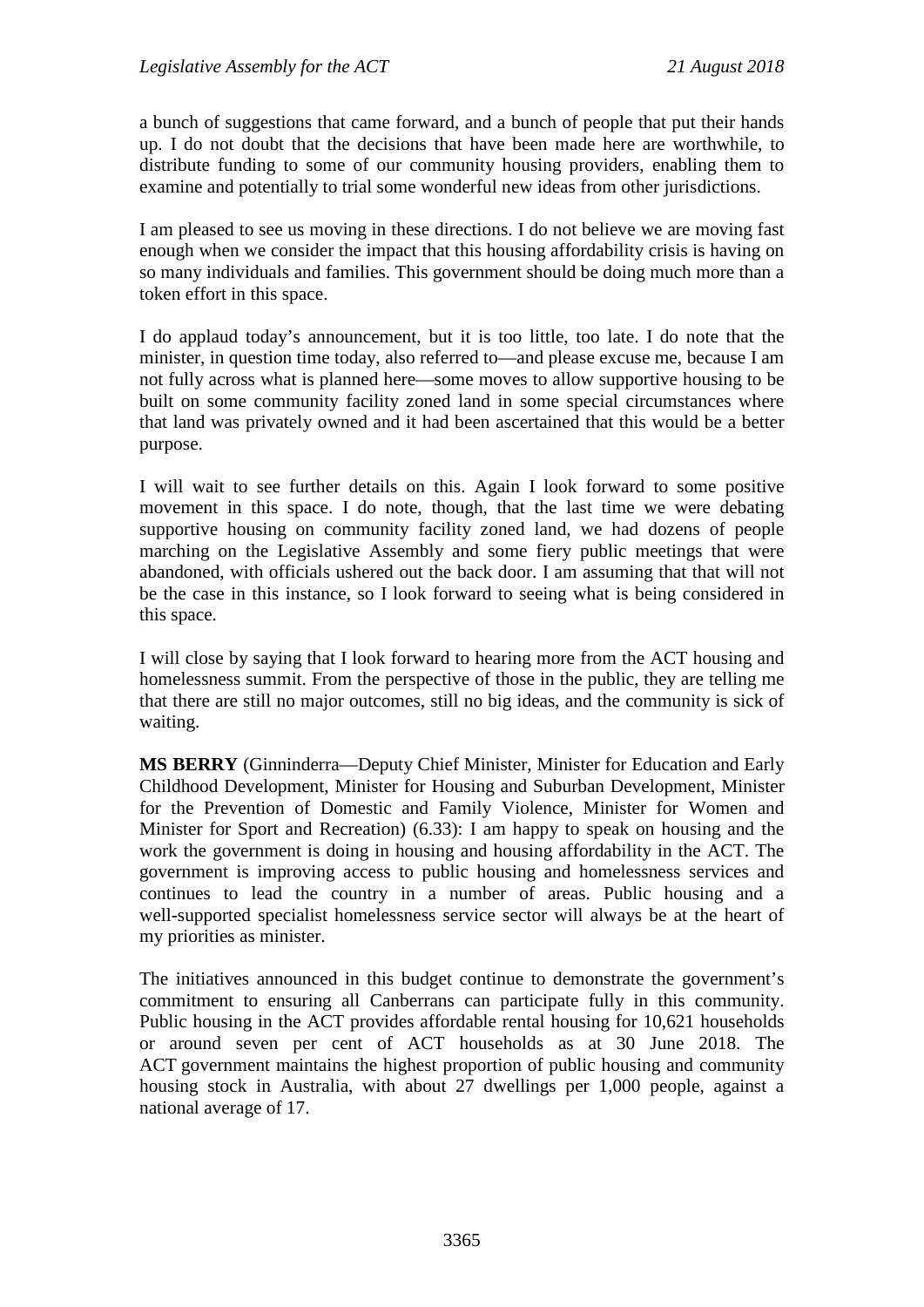The ACT also continues to lead the nation in allocating social housing to those most in need. Of the 523 new allocations made to public housing during 2017-18, 99 per cent were households in greatest need. Sixty-six per cent of new public housing households were for persons with specific needs, including people with a disability, Aboriginal and Torres Strait Islanders or tenants who are under 25 or over 75. In 2017-18 Housing ACT funded a \$50 million capital program to provide housing that meets tenants' needs and \$40 million on maintenance across the portfolio.

Housing ACT has worked to further refine maintenance programs to better achieve value for money. The outcome of this work has been a positive shift in the volume of plant versus responsive work, where Housing ACT has been able to redirect an additional \$1.3 million to planned works. As a result, in 2017-18 public housing tenants have benefited from 1,888 upgrades to properties, including 196 kitchens, 212 wet areas, as well as 584 floor coverings and 896 internal or external paint jobs.

I am very pleased to hear that there is apparently now support, or at least those people who have already spoken on this matter today say they care, but when the government was facing some hostility from some people in the community it was the government that was staring that hostility down and it was those opposite, and others who have spoken today, who were stoking the politics of fear out there in the suburbs where new public housing is built for people who need it most.

As well as building public housing, we are improving the energy efficiency of public housing properties, which has been an ongoing project. In the 2007-08 budget the government provided \$20 million over 10 years as part of the energy efficiency program. At the end of 2016, 8,956 properties had received energy efficient improvements. This included ceiling and wall insulation, draught sealing and installation of gas and electric-boosted solar hot water systems.

In early 2017 Housing ACT, in collaboration with the Environment, Planning and Sustainable Development Directorate, entered into partnership with ActewAGL to deliver energy efficient products into public housing. As a result of this collaboration, the government launched a trial program in December 2017 to improve energy efficiency and lower utility bills in ACT public housing homes, under the energy efficiency improvement scheme. This program helped public housing tenants by replacing more than 200 old, inefficient heaters with better systems, including electric reverse-cycle units that will reduce energy bills and improve the comfort of all homes all year round. Two hundred and forty properties have now had new appliances installed, as at 30 June 2018.

Building on the success of this program, the government has allocated a further \$5.713 million to be spent over three years on the next stage of the program to improve energy efficiency to more than 2,000 public housing properties. The expanded program will target inefficient gas heating as well as electric space heaters. Public housing tenants will also be able to access education programs and energy audits through the energy efficiency improvement scheme and the Actsmart low income program.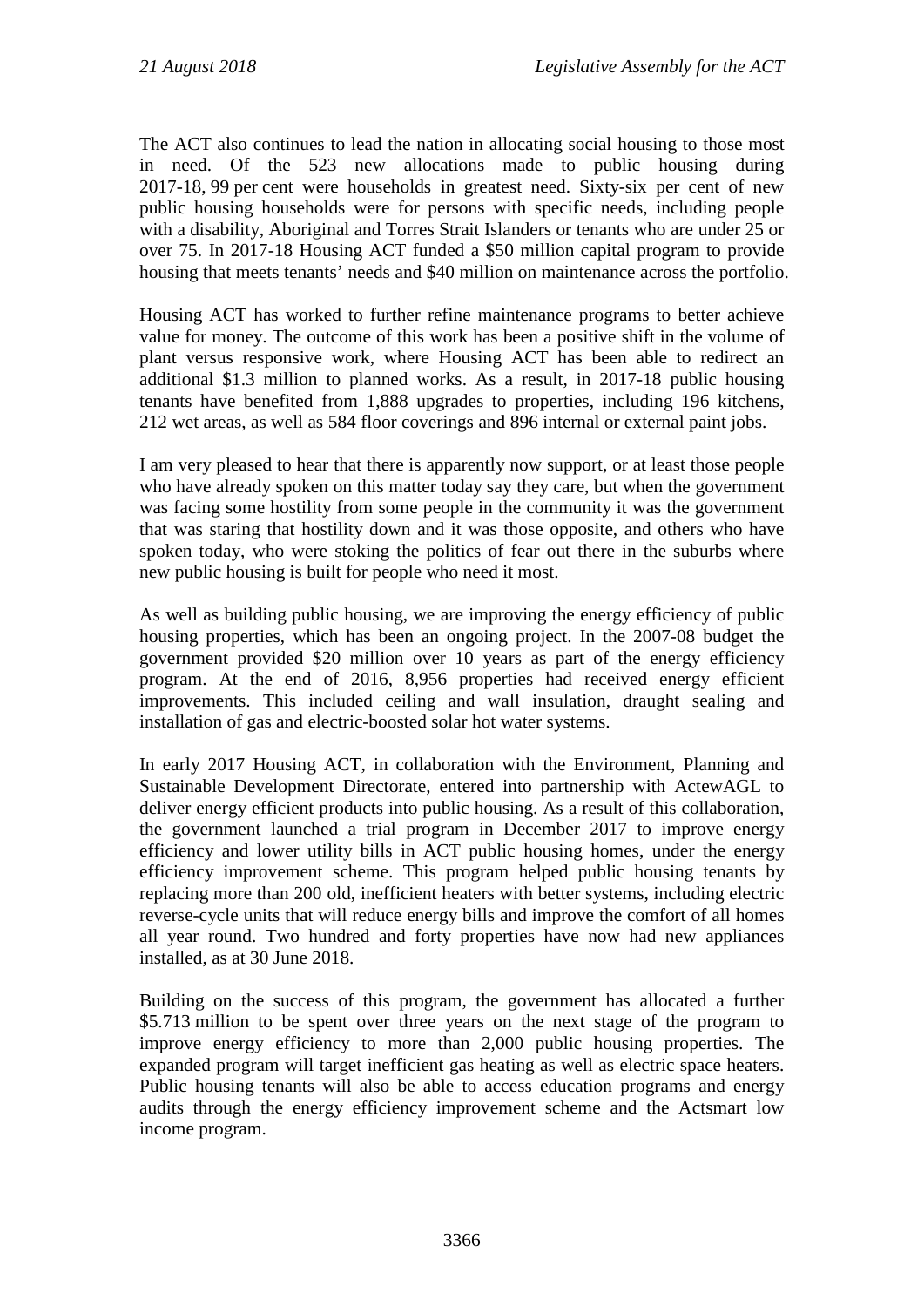The government also recognises the need for dedicated housing for Aboriginal and Torres Strait Islander members of our community. After close consultation with the Aboriginal and Torres Strait Islander Elected Body, Mura Gunya, a complex of five two-bedroom units for older Aboriginal and Torres Strait Islander people, was opened in September 2016, with tenancies commencing in November 2016. The homes allow tenants to maintain connection to their family, community and culture. In the 2017-18 budget the government committed \$250,000 to undertake planning and early design of further housing for older Aboriginal and Torres Strait Islander people. I am very pleased to say that a further \$4.488 million over two years has been allocated in this year's budget to deliver on this second dedicated, culturally appropriate housing for older Aboriginal and Torres Strait Islander people.

The government has committed to a range of funding packages to aid in providing early crisis intervention for key vulnerable groups, including women and children escaping domestic and family violence, older women and migrants with uncertain immigration status. This funding commitment will help enhance and tailor service delivery for these groups who are not yet in crisis but whose vulnerable situation puts them at significant risk of homelessness.

More than \$1.8 million over four years will be allocated to establish the new service to support asylum seekers and other migrants with uncertain immigration status who are in need of housing assistance. This funding will provide medium-term accommodation and support to resolve immigration status, gain community connections, education and training and income.

Over \$1.7 million over four years will go to establish support for older women who are either homeless or at risk of becoming homeless. The government will work with the community sector and service users over the coming months to design the new programs for asylum seekers and older women to ensure the funding will address key service gaps.

ABS census data released this year showed that the ACT was one of the few jurisdictions in Australia to successfully reduce homelessness. This is something to celebrate, but of course there is more work to be done. To provide further support for our front-line services the government in 2018-19 has allocated \$6.524 million over four years.

I am pleased to advise the Assembly that OneLink will receive extra funding in 2018-19 to extend its operating hours and brokerage funds so that appropriate crisis support can be provided at the time that it is needed. In the ACT one out of every five people approaching homelessness services have identified that their mental health is a contributing factor to their tenuous housing situation.

The ACT specialist homelessness sector has identified that people with enduring mental illness require long-term and often permanent support to stay housed. At the moment many of these people are supported in crisis accommodation. This reduces the capacity of our homelessness services to provide services to people who are in housing crisis.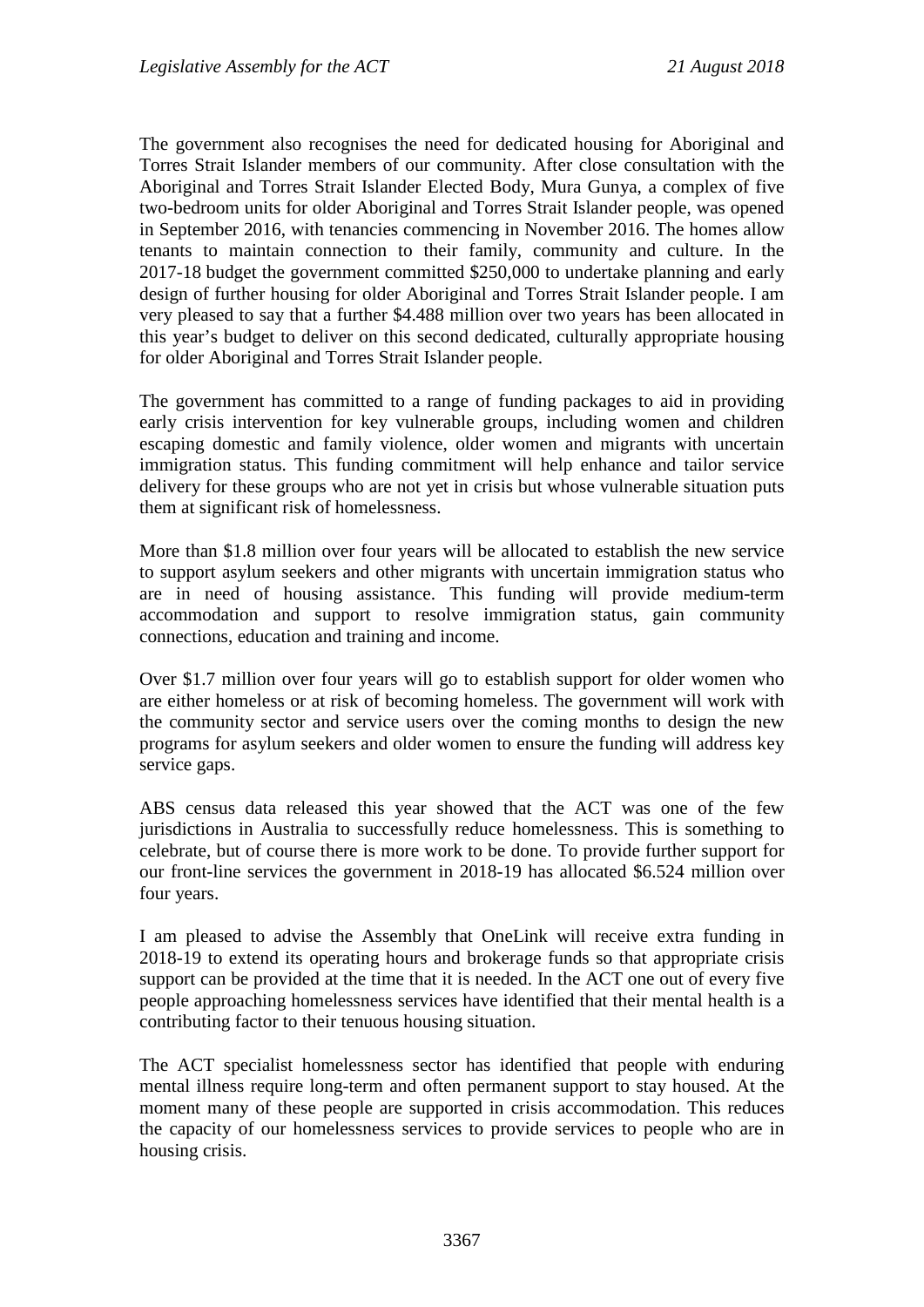Crisis accommodation is designed to provide intensive crisis support to transition people out of homelessness. A service gap exists for these people. What is needed is a long-term supportive accommodation environment. That was why I was happy to announce that the budget will provide \$200,000 to fund project development and a feasibility study into an appropriate long-term accommodation and wraparound services model that supports people with enduring mental health issues. Long term, the aim is to reduce the cyclical experience of homelessness that many people with mental illness face.

Housing ACT is also working with ACT Health to provide long-term supportive care and accommodation for people with mental health needs. Housing ACT will provide the land as well as manage the construction of the project. This project will be the foundation for providing supported accommodation to enable people to live in the community with an appropriate level of clinical support.

Based on the success of the original Common Ground model, we have also allocated funding for the design of a second Common Ground complex to be located in Dickson. The 2018-19 budget provides \$250,000 for further design work. This project provides an opportunity to increase the territory's supply of affordable housing and frees up crisis accommodation for those who are actually in crisis.

To ensure Housing ACT can continue to deliver high quality and relevant services to our community, the government will improve the speed and responsiveness of Housing ACT's service delivery by developing a digital service delivery channel. \$2.134 million has been allocated over two years to implement a complementary digital service delivery channel.

The move to digital access of housing and homelessness services will fill the gap in the existing service delivery model. The channel will be made up of a client portal, a mobile application and electronic forms. The channel will enable Housing ACT's existing clients and members of the broader community to access essential services 24 hours a day, seven days a week.

Clients will also be able to submit applications, update personal information and lodge and manage maintenance requests from their mobile devices. This will really make a difference to the service delivery for tenants in public housing and improve the ability for Housing ACT to implement maintenance work in public housing.

In summary, the government's work to support Canberra's public housing tenants is work that I will continue to champion as a member. Whilst unusual, it is refreshing to hear those opposite talk about increases and call for increases in public housing. It is not something that we have heard from them in more recent times, when there has been such hostility directed at public housing tenants. I look forward to our united and collective result as we build more public housing across our city in new and existing suburbs.

Proposed expenditure agreed to.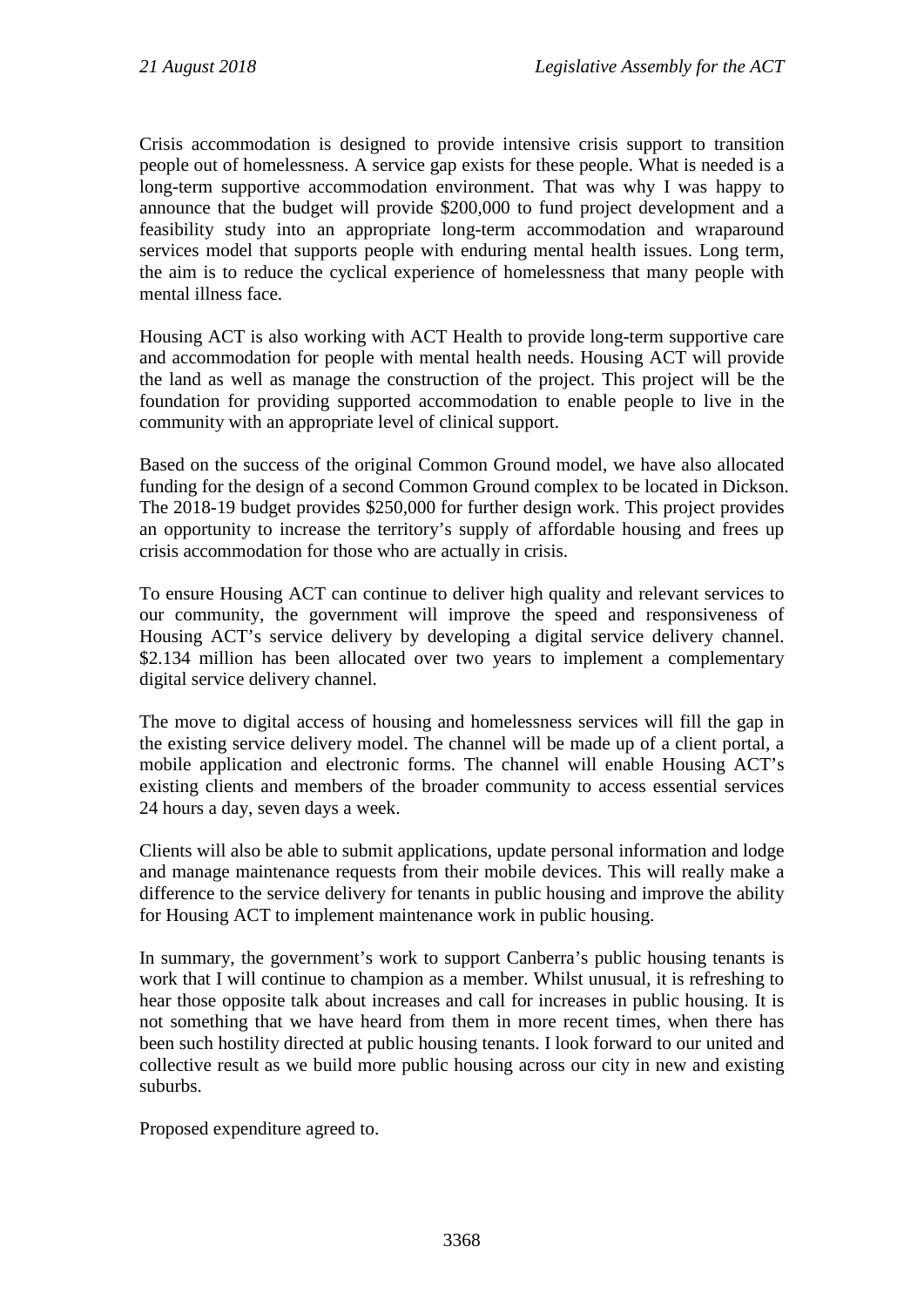City Renewal Authority—Part 1.12

Debate (on motion by **Mr Gentleman**) adjourned to the next sitting.

# **Adjournment**

Motion (by **Mr Gentleman**) proposed:

That the Assembly do now adjourn.

## **Early learning**

**MR STEEL** (Murrumbidgee) (6.45): I would like to highlight Early Learning Matters Week, which recently passed. As members know, I really do think that early learning matters. Early Learning Matters Week is an event supported by the "Early learning— Everyone benefits" campaign, a campaign focused on giving children the opportunity to attend quality early childhood education for at least two days a week to build their cognitive skills and their social and emotional skills, to assist them to manage their emotions and to support their transition to school.

The goals of the "Early learning—Everyone benefits" campaign are to have all Australian children benefit from participating in early learning, particularly vulnerable children; to have political parties commit to policies that would support universal access for four-year-olds and three-year-olds to attend early childhood education for two days a week; and to change the national conversation on early childhood and the value of early learning, to convince politicians like us that supporting participation in early learning will increase future prosperity for us all.

Early Learning Matters Week has stepped up the conversation in our community with decision-makers. We know that Australia is in the bottom third of countries ranked by the OECD for participation of three-year-olds in early learning. Children are doing some of their most important early learning during their earliest years. Early Learning Matters Week has been raising awareness about the benefits of quality early childhood education for our future prosperity. More than 60 federal MPs and senators were invited to visit early childhood education services to better understand what early childhood education, and particularly quality early childhood education, looks like and to hear from educators and from parents about why early learning matters.

I was unable to attend a visit over the last few weeks, but I have been heavily involved in the early childhood sector over my working career and have visited hundreds of centres and services across Australia and the ACT. I will be delighted to attend the "bogong dreaming" grand opening of the Woden Valley Child Care Centre on 31 August.

Access to 15 hours preschool is the UNICEF recommended benchmark for children's development. I have spoken on that in this place. In fact, we have had a visit in this place, on both sides, from Professor Ted Melhuish from Oxford University, who is one of the authors of the effective provision of preschool education study, which shows that when children have access to two to three years of quality early childhood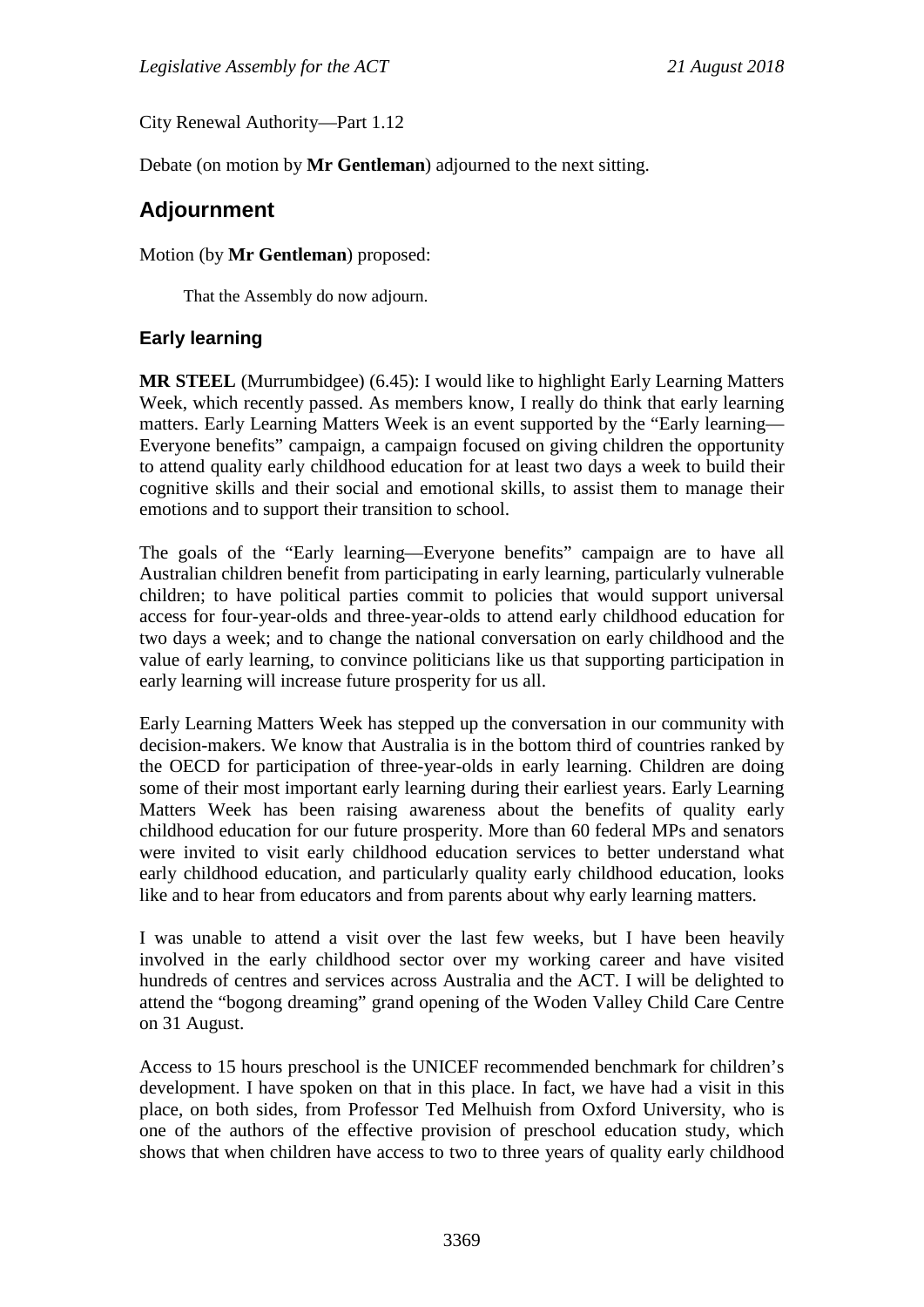education they have much better outcomes all the way down the track when they finish high school.

That is why I am so incredibly proud that our Minister for Education and Early Childhood Development, Minister Berry, has announced that our government will commit to the goal of providing universal access to 15 hours free preschool for three year-old children. I congratulate Minister Berry on this announcement, which will form part of the government's early childhood strategy. It really shows that the minister understands that early learning matters and that our government understands the power of the early years in amplifying children's outcomes. I know that the early childhood education and care sector have welcomed and celebrated this nation-leading announcement and I know that they are looking forward to working with the government on the implementation.

The ACT government's goal of increasing access to quality early childhood education is another example of our government's progressive measures to build our future prosperity and will complement the future of education strategy, which was also announced by the minister last week.

#### **Lisa Bush—tribute**

**MS LAWDER** (Brindabella) (6.49): I rise to speak about a member of our community who, sadly, passed away recently. Lisa Bush passed away on Wednesday, 15 August at Clare Holland House after a nine-year battle with cancer.

Lisa was well known among the local AFL community. For example, she was a longstanding, long-term volunteer with the Queanbeyan Tigers Australian Rules Football Club. While Queanbeyan technically is not within the ACT, the Queanbeyan Tigers Football Club play as part of the AFL Canberra league, and many AFL members in the ACT will have known Lisa and benefited from the volunteer work that she has done over many years.

The Queanbeyan Tigers have written a tribute to Lisa on their website. I will read from that now.

Not many people would have known the battle she endured with this insidious disease such was her strength and resolve to combat each problem during this time. Lisa was a true warrior, an inspiration to many with a never give in attitude which was clear throughout her life.

Tributes have been received from far and wide though the various mediums. They all reflect her wonderful sense of humor, enormous smile and appreciation for life—a legacy that will be forever remembered by the Tigers Family—a family that she loved and adored, supported and followed with enormous passion and giving—particularly in sponsorships, on committees and working with each of the respective teams and coaches.

"Bushie" will be deeply missed by everyone who had the pleasure to be in her company during her 13-year involvement with the Tigers Organisation. Unfortunately, illness meant her voluntary efforts were scaled down this year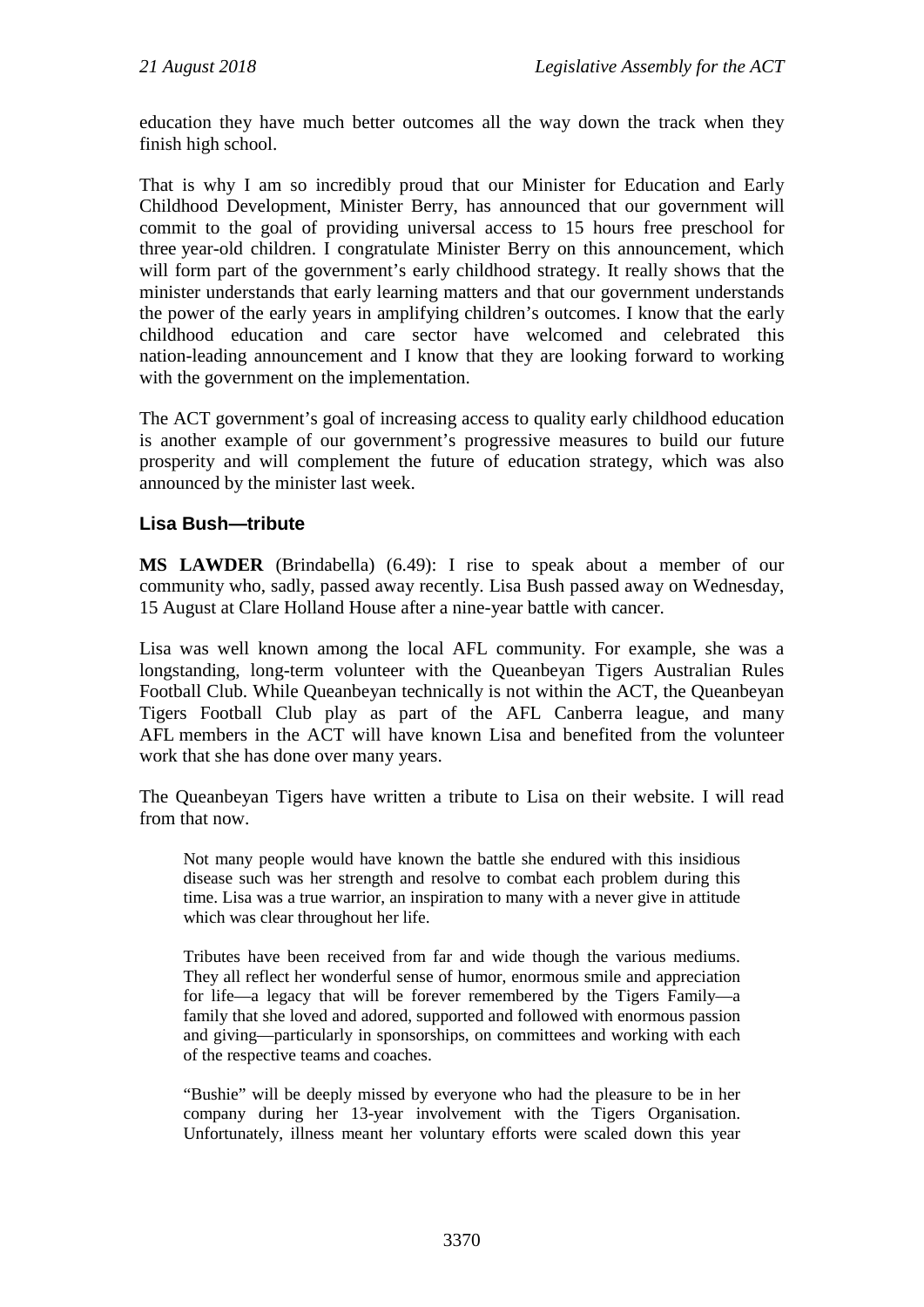however in the past she was recognised by the organisation and awarded the Tigers Spirit Award in 2015.

Most importantly Lisa was inducted into the Tigers prestigious 100 Club as an Associate Member in 2017 for her outstanding service to all and sundry during her time with the Club.

Lisa was known for her infectious laugh and beautiful smile, her giving nature and her ability to light up a room whenever she entered.

At just 50 years of age—a magnificent person has been taken.

Our thoughts are with daughter Caitlin, son Dwayne, sister Michelle and other family members.

I would like to add to that that our thoughts are with the Queanbeyan Tigers football club and the broader AFL community in the ACT.

#### **Laurie Carmichael—tribute**

**MS STEPHEN-SMITH** (Kurrajong—Minister for Community Services and Social Inclusion, Minister for Disability, Children and Youth, Minister for Aboriginal and Torres Strait Islander Affairs, Minister for Multicultural Affairs and Minister for Workplace Safety and Industrial Relations) (6.51): Over the weekend the Labor movement lost a true hero, with the passing of Laurie Carmichael. The Australian Manufacturing Workers Union, of which Laurie was an official, rightly described him as a formidable union leader. Laurie began an apprenticeship as a fitter and turner after leaving school at 14. In 1946, whilst working as a fitter at the Williamstown naval dockyard in Victoria, Laurie became active in the Amalgamated Engineering Union. He became the Victorian state secretary of this union in 1958 and in 1972 became assistant national secretary of the Amalgamated Metalworkers Union.

Laurie's leadership of campaigns in the metal industry was integral to achieving victory in the fight for the 38-hour week. He also led campaigns for better pay and increased annual leave in the industry. In 1969 Laurie also took a leading role in anti-Vietnam protests in Australia. He supported anti-apartheid education at workplace meetings, and union members attended demonstrations and rallies in great numbers, including against the 1971 Springboks tour.

In 1987 Laurie was elected as assistant secretary of the Australian Council of Trade Unions. In this role he was pivotal to the development of the ACTU and ALP prices and incomes accord. The accord delivered significant improvements for Australian workers, including programs we now take for granted, like Medicare and compulsory superannuation. As Senator Doug Cameron said in his statement on Laurie's passing:

Laurie fought on behalf of working class Australians to achieve fundamental social reforms we all enjoy today.

The accord is seen as having driven much of the economic success and social progress of the Hawke-Keating era. Importantly, the accord shows exactly what is possible when unions, government and business genuinely work together.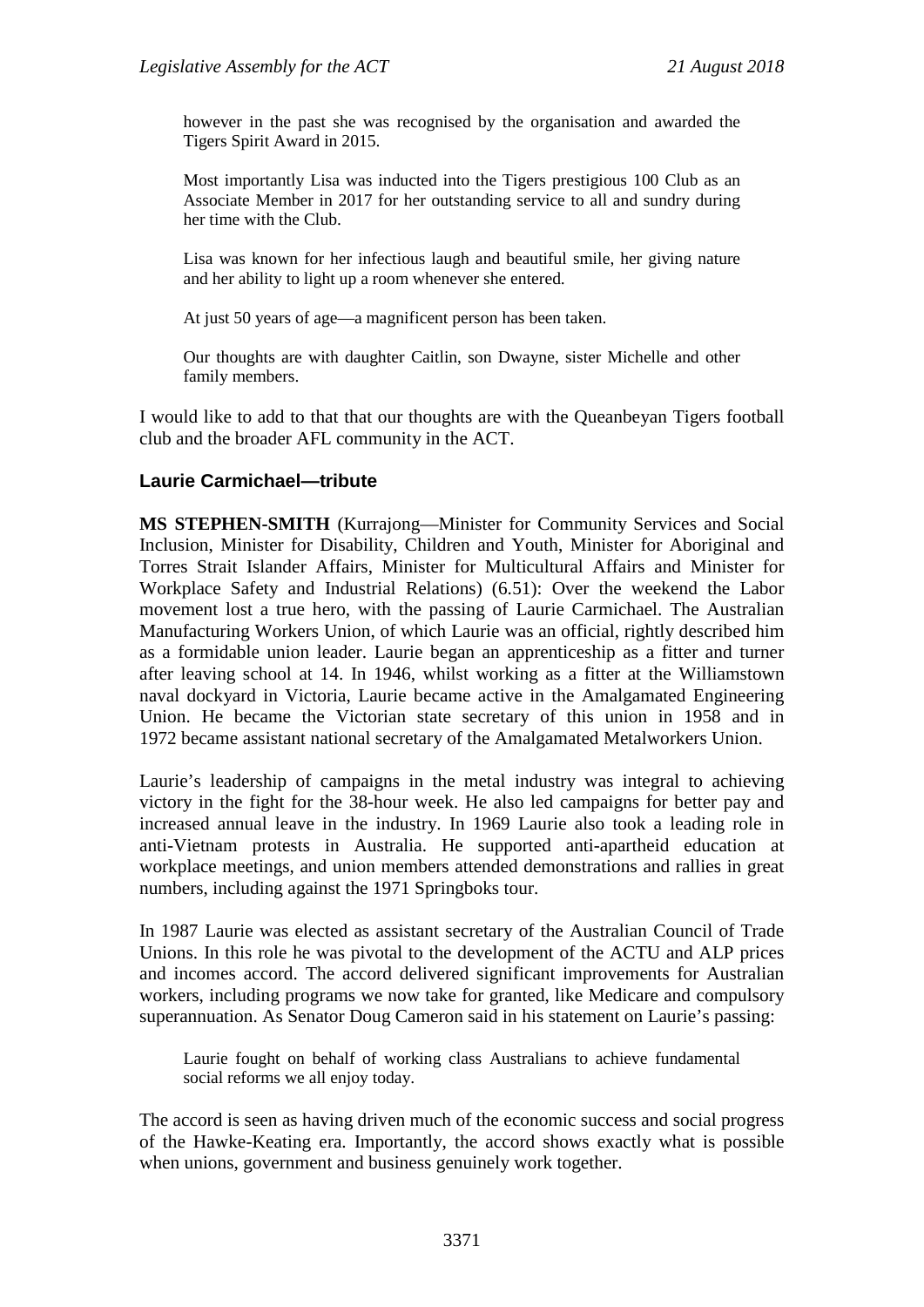Laurie was also a strong advocate for vocational training and accessibility of higher education to the working class. Fundamentally, he understood the value of education and its importance in transforming people's lives. He is considered to have been an important influence on the federal government reform to the higher education system, which commenced in 1988.

His advocacy continued beyond his working career. After his retirement from the ACTU in 1991 he became chairman of the employment and skills formation council, the federal government's chief advisory body on vocational education. I have no doubt that the benefit of Laurie's life work will be felt for many decades by many who never heard of the man.

As Bill Shorten, leader of the federal Labor opposition, said:

Perhaps his greatest gift was the breadth and boldness of his vision … He had a remarkable capacity to see over the horizon, to argue for the interests of future generations as well as his current members.

Vale, Mr Laurie Carmichael. As Bill Shorten said, a giant of the Labor movement remembered with sadness and with pride.

## **Legacy**

**MR HANSON** (Murrumbidgee) (6.55): I rise tonight to pay tribute and recognition to Canberra Legacy, an organisation that conducts incredibly important work in our community. For one week every September we see Legacy volunteers on our streets. They certainly receive a warm welcome and generous support. I draw attention to much of the work they do behind the scenes for families in our community. I quote from the organisation's own material:

Legacy is dedicated to caring for the families of deceased and incapacitated veterans. Today Legacy's caring and compassionate service assists around 65,000 widow(er)s and 1,800 children and dependants with a disability … Legacy is a voluntary organisation supported by veterans, servicemen and women, and volunteers drawn from all walks of life … Legacy is dedicated to enhancing the lives and opportunities of our families through innovative and practical programs aimed at:

- the protection of individuals and families basic needs;
- advocating for their entitlements, rights and benefits;
- assisting families through bereavement; and
- helping people thrive, despite their adversity and loss.

The Legacy Club of Canberra was inaugurated on Anzac Day 1928 with 32 members, following the establishment of the first club in Melbourne in 1923. Since then the club has grown steadily and today Canberra Legacy includes the Yass-Boorowa group.

Legacy is an organisation that I have supported for many years, not just as a seller of badges and teddy bears during badge week but as a legatee supporting widows since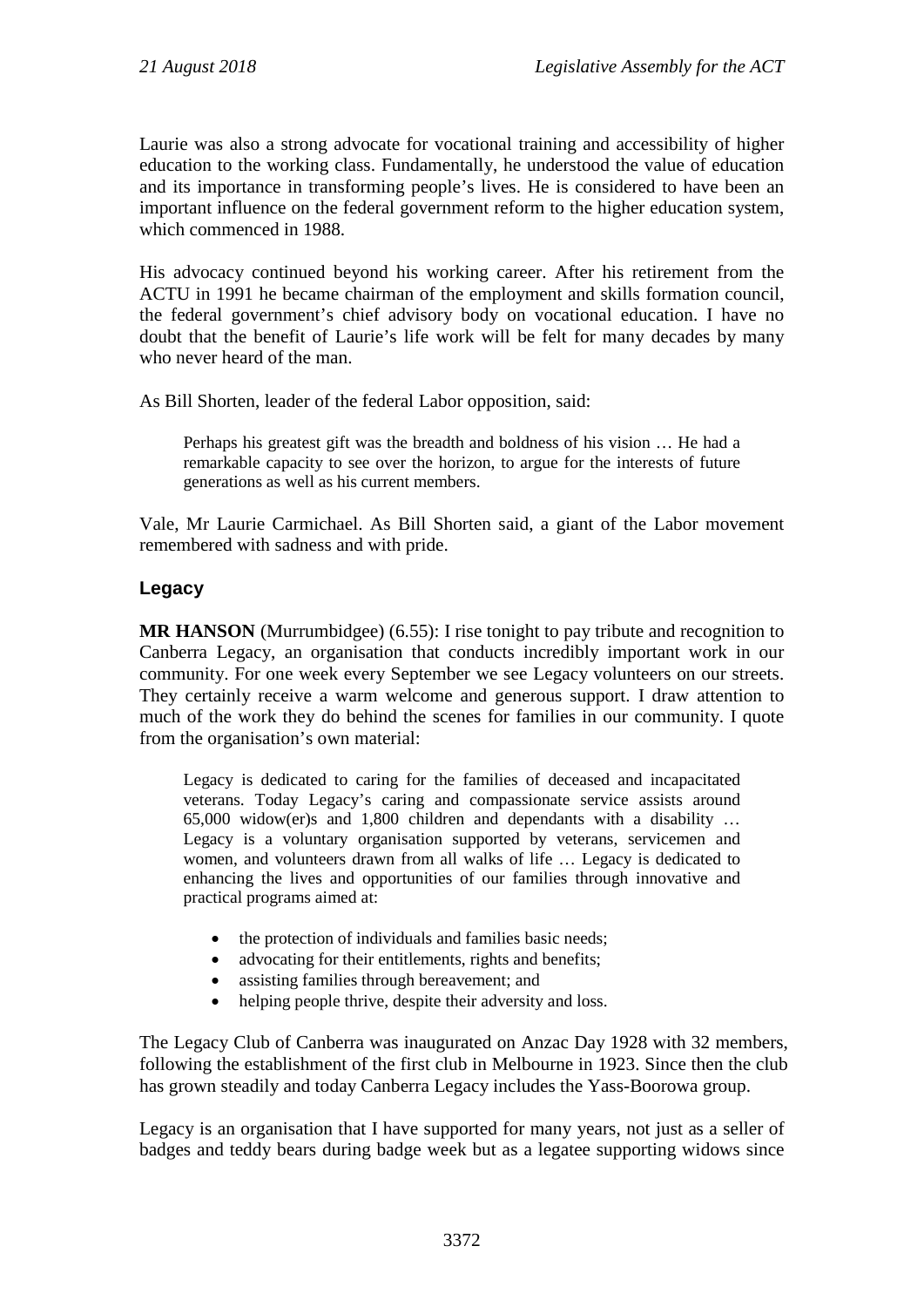my retirement from the army and during my time here in the Assembly. I note the generous support that members and staff of all political persuasions have given to this great cause, certainly in previous years when I stood out front of the Assembly and rattled the tin.

Legacy in Canberra supports services to 1,067 widows. I would like to thank all of those involved, but in particular the president, Judy Mack; the vice-presidents, Bill Crews and Brian Edwards; the immediate past-president, Gerry Carwardine; the honorary secretary, Steve Jones; the honorary treasurer, Greg Heywood; the chairs of committees, Paul Stevens, Graham Bentley, Vic Gibbons, Chris Appleton and Bob Connor; the elected board members, John Heggart and Ian Wills; the recording secretaries, Frank Lehman and Tony Wilkinson; the welfare committee chair, Neil Horn; and other office bearers, including Ian Wills, Bob Connor, Brian Keil, Steve Hart, Mac Cottrell, Mark Crocker, Peter Launder, Brian Worth, Bob Richardson, John Heggart, Rosalie Bush, Jan Wilson, Ray England and Neil Turner.

I also thank the Laurel Club presidents. The president of Boorowa is Joan Birnie and the president of Canberra south is Mrs Mary Parker. I would also like to mention my own Legacy widows, four wonderful ladies: Pam Cockerell, Thelma Maurice, Barbara Nosworthy and Margaret Prior.

I add my thanks too to all of those other legatees that I have not named but who work very hard on behalf of their widows. Certainly, some legatees care for many widows. I wish Legacy all the best with Legacy Week that is coming up. I thank all of the legatees and staff for their tireless work for widows and families in our Canberra community.

## **Blood donation**

**MRS KIKKERT** (Ginninderra) (6.58): One of my favourite things to do is give people gifts. On some occasions the gift is one that I carefully think about and pick out in order to bring a smile to a loved one's face. On other occasions the opportunity to give a gift comes out of the blue, like the day I walked out of the shops with a chocolate bar and felt impressed to offer it to a father in the car park who was clearly having a very difficult day with his kids.

Last month I chose to give the gift of life by making a donation of whole blood to the Australian Red Cross. I do not know exactly where my donated blood ended up or how it was used, but I do know that blood donation is an essential part of keeping many Australians alive and healthy. In fact, statistics reveal that one in three of us will need blood or blood products in her or his lifetime. Nationally, we require more than 25,000 donations every week, though each donation can save up to three lives.

After my donation the Red Cross shared with me the story of Jess. After experiencing a burst artery in her stomach, she experienced serious internal bleeding. In fact, by the time she realised it was not just the flu, she had lost fully half of her own blood. Thankfully, doctors were able to save her life but it required 21 units of whole blood, eight units of plasma and five units of platelets. Since her amazing recovery Jess has